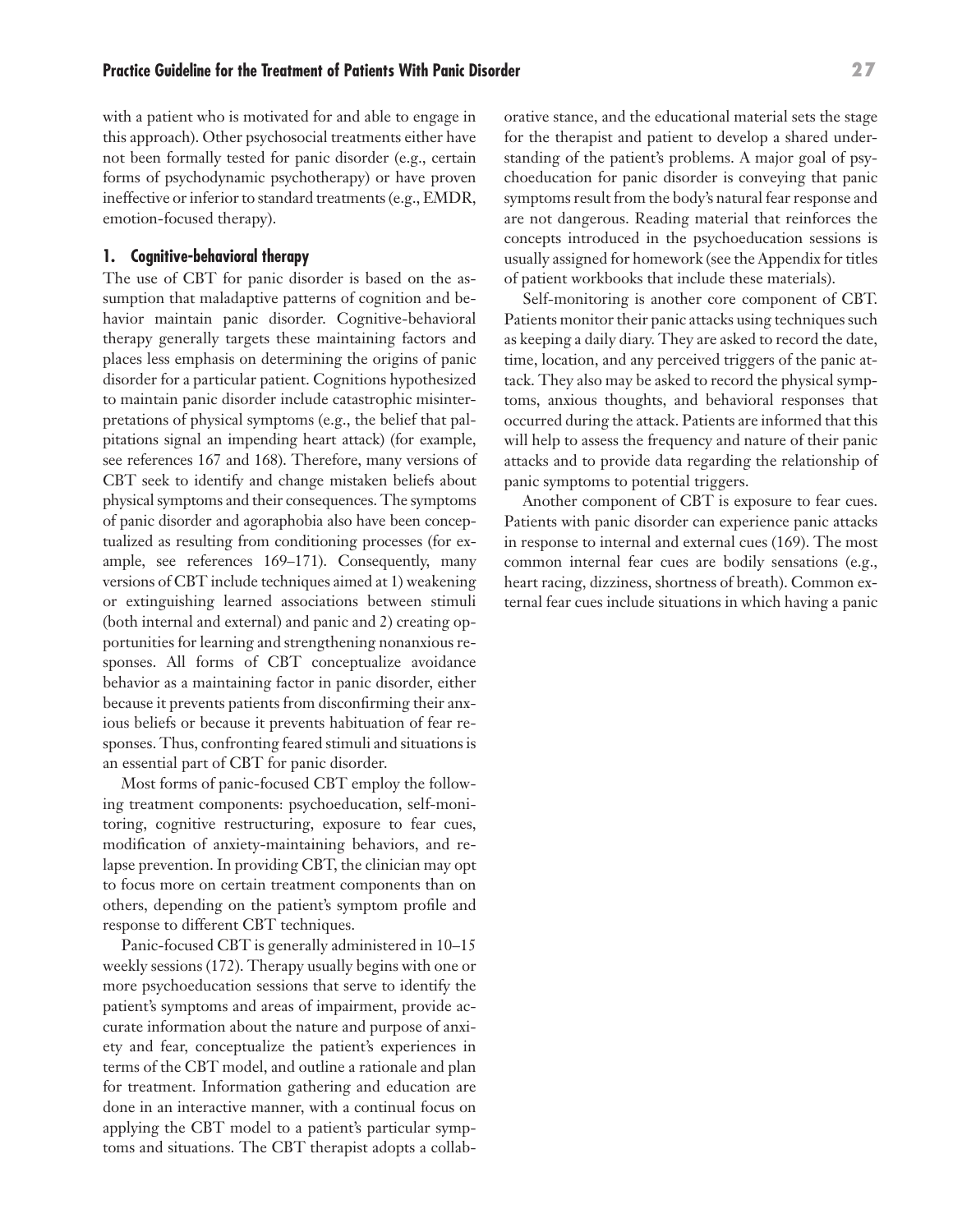The process of conducting exposures to internal and external fear cues is systematic. The therapist first works with the patient to identify a hierarchy of fear-evoking situations. The degree of anxiety elicited in each of these situations is graded on a 0–10 scale, and several situations that evoke anxiety at each level are documented. The patient is then asked to confront the symptom or situation, usually beginning at the low end of the hierarchy on a regular (usually daily) basis until the fear has attenuated. The symptom or situation that arouses the next level of anxiety is then targeted. Interoceptive exposures are usually conducted in the therapist's office and at home in naturalistic situations. Situational exposures are best carried out in the actual situation(s). Patients typically conduct situational exposures on their own for homework; however, some CBT therapists will accompany patients to locations for situational exposures. Whereas the usual practice is to start with the least anxiety-provoking exercises and move up in intensity, patients who are motivated to treat their panic disorder more aggressively can begin exposure treatment with exercises that are more challenging (i.e., those near the top of their hierarchy) with the notion that this approach may help them achieve their treatment goals more quickly (54). Patients also are encouraged to combine interoceptive and situational exposure as they progress through treatment (e.g., deliberately hyperventilating while driving) in order to learn that they can enter feared situations and cope with them even while experiencing intense physical sensations.

Most CBT practitioners include cognitive restructuring techniques as one element of treatment, although some CBT therapists and some studies (for example, see reference 140) have questioned whether cognitive restructuring provides benefits beyond those obtained with exposure. When used as a CBT component, cognitive restructuring focuses on identifying and countering erroneous beliefs that contribute to panic disorder. Patients with panic disorder commonly interpret panic symptoms in a catastrophic manner (e.g., as signs of an impending heart attack or fainting spell). They also typically underestimate their ability to cope with panic attacks (42). In CBT, the therapist encourages the patient to recognize the thoughts that occur during panic attacks and to consider the evidence for and against these thoughts. When erroneous or exaggerated beliefs are identified, the CBT therapist and patient work together to review the evidence and generate a more realistic appraisal of the situation. The skill of countering anxious thoughts and generating more evidence-based thoughts is reinforced throughout treatment with in-session practice and homework assignments. Many CBT therapists integrate cognitive and exposure procedures. This integration focuses on using the exposure to fear cues as a vehicle for helping the patient ac-

**28** APA PRACTICE GUIDELINES

quire corrective threat-disconfirming information (e.g., "even though I felt anxious and dizzy while at the grocery store, I did not faint").

Modification of anxiety-maintaining "safety behaviors" is another common goal of CBT. Common safety behaviors include carrying medication bottles, establishing exit routes, and checking the locations of hospitals (173). Safety behaviors often provide the patient with an immediate feeling of security; however, within CBT they are conceptualized as maintaining anxiety in the longer term. Safety behaviors may reinforce the notion that everyday situations are inherently dangerous, prevent patients from disconfirming their threat-laden beliefs, and interfere with deriving maximum benefit from exposure practices (174). Fading and eventual elimination of safety behaviors is therefore a goal of most CBT protocols.

Some CBT protocols also teach slow, diaphragmatic breathing as a skill that patients can use to decrease anxiety and interrupt the cycle of panic (for example, see reference 111). Although the evidence suggests that breathing retraining is likely *not* a necessary component of treatment (175), it is still often included in CBT for panic disorder and may be a useful anxiety-reduction tool for some patients.

Cognitive-behavioral therapy for panic disorder is often provided individually, but there is evidence that group treatments may be equally effective (137, 142, 176–179). Exposure treatments for patients with agoraphobia also are efficacious when conducted in a group format (178). The inclusion of the spouse or significant other in treatment can be helpful, especially if the significant other is educated about the CBT model of panic disorder and can provide support and encouragement when the patient confronts feared situations (180, 181).

Because CBT is not widely available in some communities, some patients may have to travel a great distance to see a clinician who is proficient in CBT, or they may not have access to CBT at all. Some evidence suggests that high-density therapy (i.e., several hours of therapy within a few days) can be effective (182, 183), and this approach may be useful for patients who cannot attend a standard course of weekly sessions. One small waiting-list-controlled study showed that telephone-based CBT was effective for patients with severe agoraphobia who lived in rural areas (184). Self-directed forms of CBT and exposure therapy that are guided by a computer (often with minimal therapist contact via email or phone) also have been shown to be effective in several controlled studies (185, 186). Studies that directly compare live CBT to largely computer-guided formats have generally shown both to be effective, but in some studies live CBT produced larger effects and was associated with lower dropout rates (139, 186–189). When available, computer-guided CBT may be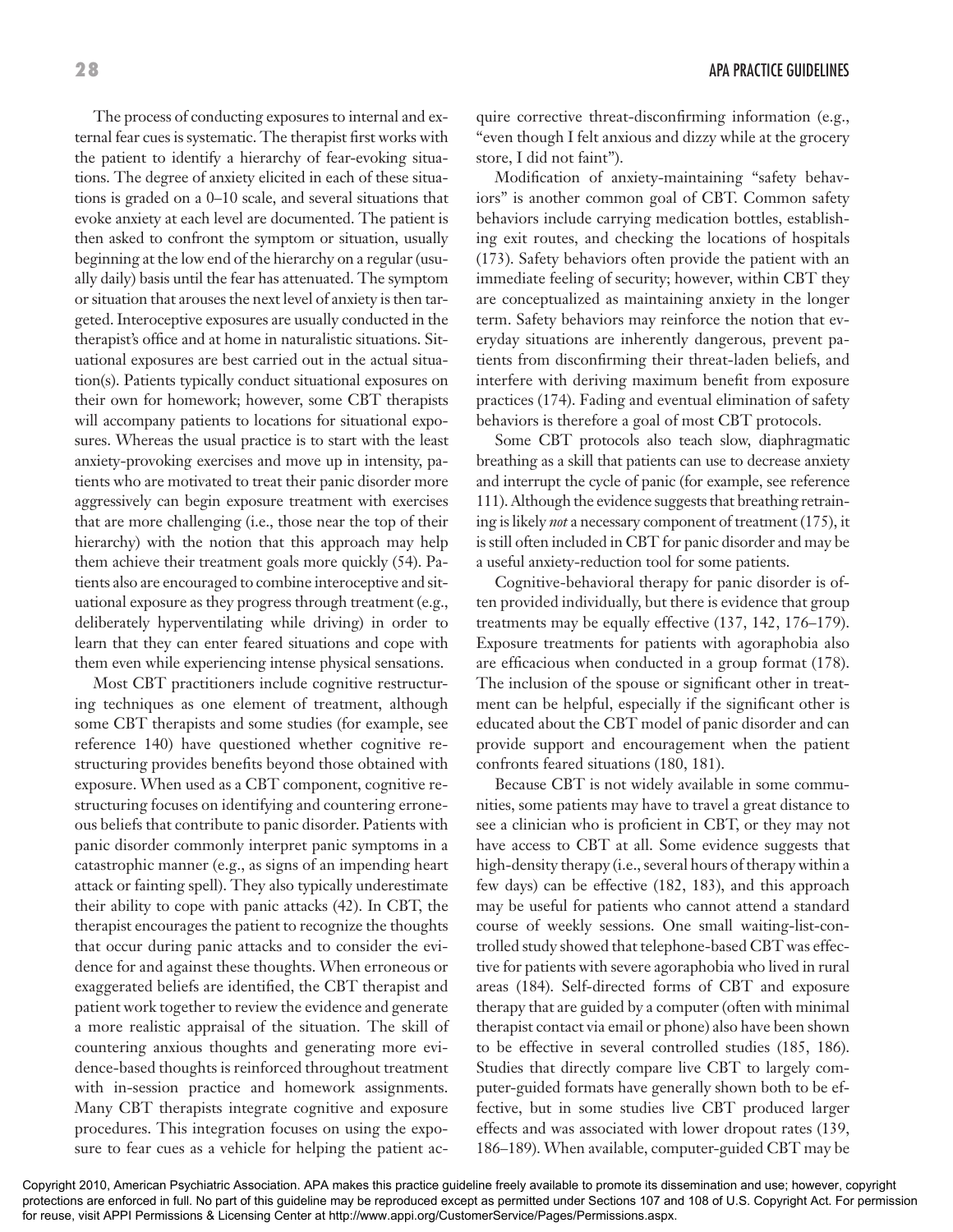## **Practice Guideline for the Treatment of Patients With Panic Disorder 29**

a useful option for patients with panic disorder who do not have ready access to a specialist.

The available data suggest that the benefits of a shortterm course of CBT are long-lasting (for example, see reference 160). However, once patients have achieved a satisfactory reduction in symptoms and impairment, the focus of CBT shifts, and development of a specific relapse prevention plan becomes an integral part of treatment. The therapist normalizes fluctuations in anxiety and anticipates that the patient may experience periods of increased anxiety (including occasional panic attacks) in the future. The therapist and patient collaborate to anticipate potential triggers for these periods of increased anxiety (e.g., work stress, moving to an unfamiliar place) and to develop an individualized relapse prevention plan that the patient can follow if symptoms recur. This plan typically involves a return to more intensive practice of CBT skills that were previously helpful such as exposure and cognitive restructuring. If symptoms do not improve with the implementation of the practice plan, the therapist and patient can consider the option of "booster sessions" (i.e., a short course of CBT to help the patient reinstitute skills that were previously helpful). If efforts to boost response are unsuccessful, the psychiatrist should consider trying a different treatment modality or referring the patient to another qualified professional.

There is little evidence to suggest that CBT and commonly prescribed medications for panic disorder either enhance or counteract one another in the acute term. One randomized controlled trial found that fluvoxamine plus exposure therapy was superior to either alone in treatment of panic disorder with moderate to severe agoraphobia (68); however, this result has not been replicated. In contrast, another study found that, 6 months after treatments were withdrawn, patients who responded to a combination of imipramine and CBT for panic disorder displayed poorer maintenance of response than those who received CBT alone or CBT plus placebo (111). This finding raises some concern that simultaneously initiating medication and CBT may negatively affect the durability of the effects of CBT after treatments are withdrawn. This topic requires further study before firm conclusions can be drawn. Concern also exists about possible decreases in the efficacy of CBT if combined with benzodiazepines, although there is a dearth of systematic empirical data on this topic (190). One large randomized controlled trial showed that although adding alprazolam to exposure therapy marginally enhanced gains during acute treatment, patients who received the combination relapsed more after treatment withdrawal compared to those who received exposure plus placebo (149). Another small study showed that patients taking benzodiazepines had poorer memory for the educational material presented in CBT than patients who were taking no medications (161). Clinical experience suggests that p.r.n. ("as needed") use of benzodiazepines to block anxiety symptoms can be difficult to reconcile with certain components of CBT, and many CBT therapists discourage p.r.n. benzodiazepine use as soon as the patient has developed other anxiety management skills.

Cognitive-behavioral therapy for panic disorder has been shown to be effective in treating not only the targeted panic disorder but also in reducing the rates and severity of some co-occurring conditions (191–194).

## **2. Psychodynamic psychotherapy**

The goal of psychodynamic psychotherapy is to achieve remission of panic disorder symptoms through a therapeutic process that encourages exploration of feelings and past and present traumatic experiences. The core principles of psychodynamic psychotherapy are 1) the appreciation that much of mental life is unconscious, 2) childhood experiences in concert with genetic and constitutional factors shape adult personality, and 3) individual symptoms and behaviors may serve multiple functions (195).

Many studies suggest that acute stressors, or "life events," occur just prior to panic disorder onset (196–198). According to psychodynamic theory, the psychological meaning of these events as well as symptoms, behaviors, and coping styles are determined by complex forces that may be unavailable to the patient's conscious awareness (199–201). In patients with panic disorder, one of the goals of psychodynamic psychotherapy is to uncover and understand the thoughts and feelings associated with panic symptoms as well as the unconscious psychological meanings of these panic symptoms, issues that are theorized to be related to separation, autonomy, self-esteem, anger, or aggression. Understanding of transference and interpretation are used to elucidate these issues as well as related interpersonal conflicts. In addition, the therapist attempts to identify and alter core conflicts in order to reduce vulnerability to future panic symptoms (145). Given the highly individualized nature of these thoughts, feelings, and conflicts, the length and intensity of most psychodynamic psychotherapy also tends to be individualized.

In psychodynamic psychotherapy, symptom relief or resolution is theorized to result from emotional growth and understanding of the various developmental and psychological issues that relate to the patient's symptoms. Examples include both conscious and unconscious problems of self-esteem and self-cohesion, unresolved developmental trauma, and psychic conflict (e.g., unacceptable impulses, unrealistic or harsh issues of self-esteem and conscience, unadaptive psychological defenses). The therapist places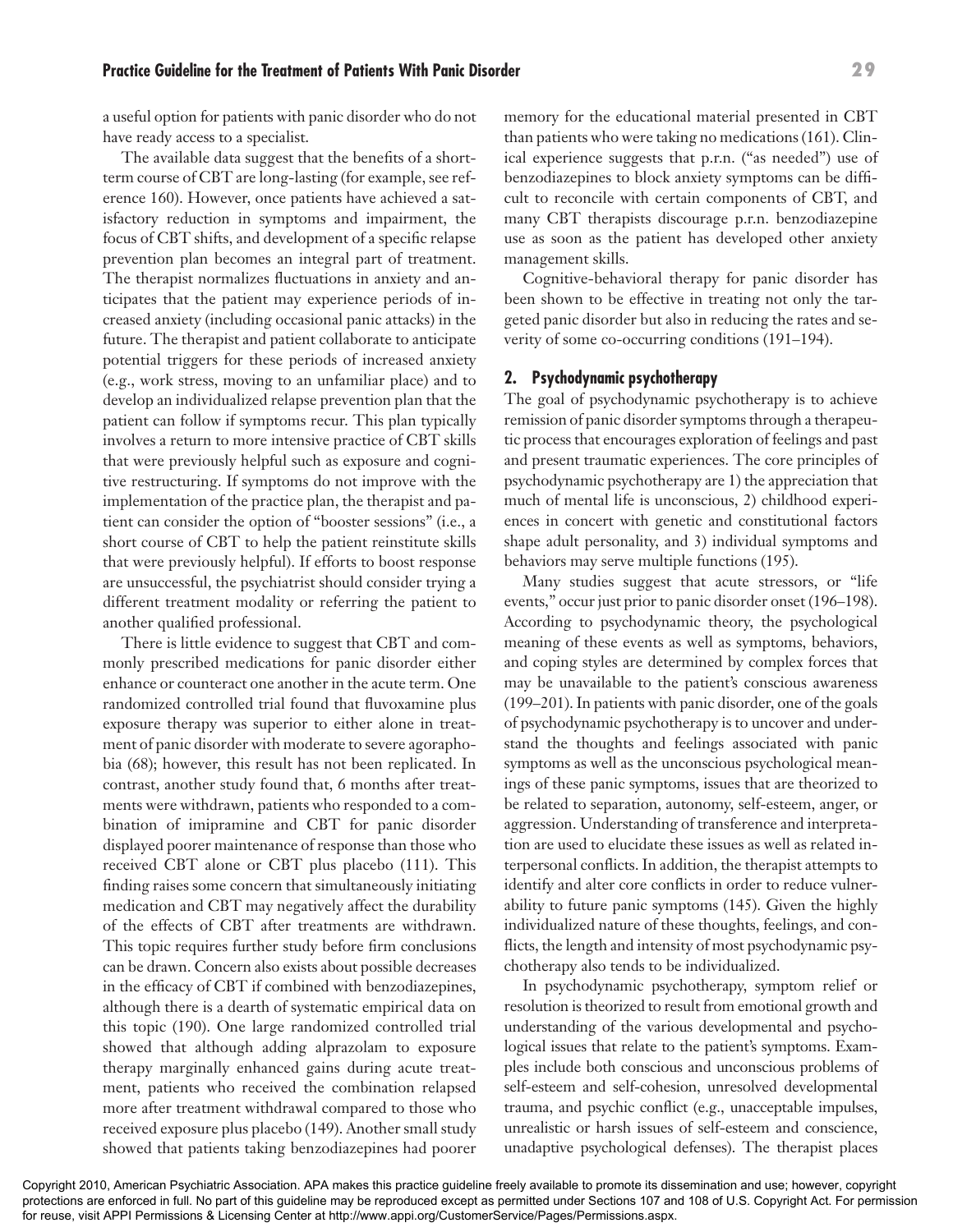the current symptoms in the context of the patient's life history and current realities. The therapist-patient relationship is often used as a vehicle to achieve insightful awareness by bringing the unconscious into consciousness, as well as to facilitate intrapsychic growth. Because psychodynamic therapies are rooted in various psychoanalytic and/or psychodynamic theoretical models, there are a variety of methods for conducting psychodynamic psychotherapy.

Panic-focused psychodynamic psychotherapy is a twice weekly, 12-week manualized treatment program developed by Milrod and associates (145) that has been tested in a randomized controlled trial (146). It focuses on the underlying psychological meaning of panic symptoms and on current social and emotional functioning. Panic-focused psychodynamic psychotherapy is based on the postulate that panic symptoms carry a specific emotional significance that the patient must confront before remission of the panic symptoms can occur. According to this theoretical model, patients with panic disorder are conceptualized as having difficulty separating from important attachment figures and perceiving themselves as autonomous, which is thought to motivate agoraphobic avoidance. The combination of perceiving their environment and relationships as overly dangerous and themselves as inadequate and lacking autonomy triggers high levels of anxiety that perpetuate panic and agoraphobic avoidance. Panic symptoms in turn are thought to reinforce conflicted interpersonal relationships in which the patient feels excessively dependent on significant others and frightened of losing them. Panic-focused psychodynamic psychotherapy focuses on the transference as a mutative therapeutic agent and does not require behavioral exposure to agoraphobic situations. It helps patients to confront the emotional significance of their physical symptoms and recognize that their fears of upcoming catastrophe reflect an internal emotional state rather than reality. Through these techniques, PFPP encourages patients to function more autonomously and may help patients with panic disorder to achieve a greater sense of personal efficacy, yielding improved function and symptomatic relief.

Compared to PFPP, other approaches to psychodynamic psychotherapy often have a wider focus on other psychological and interpersonal issues in the patient's life. These alternative approaches have not been the subject of rigorous research studies. Consequently, evidence for the use of other psychodynamic psychotherapy approaches in panic disorder is limited to case reports and opinions of psychodynamic psychotherapy experts. No studies have compared the efficacy of the different psychodynamic psychotherapy approaches or have compared psychodynamic psychotherapy with other psychosocial treatments in patients with panic disorder.

As with all psychiatric treatments, psychodynamic psychotherapy (including PFPP) should be conducted by appropriately trained therapists, and patients need to understand the rationale, goals, and potential risks and benefits of the treatment. The exploration of memories and important conflicted relationships and the surfacing of unconscious material may sometimes be associated with powerful affects and transient upsets in the therapeutic and other relationships. These occurrences tend to decline in both frequency and intensity as the patient experiences how they relate to and help resolve the symptoms and problems that brought the patient to treatment.

Many patients with panic disorder have complicating co-occurring Axis I and/or Axis II conditions. The broad focus of some forms of psychodynamic psychotherapy may be useful in reducing symptoms or maladaptive behaviors in these associated conditions. For example, some preliminary data showed that PFPP demonstrated superiority to applied relaxation therapy for patients with Cluster C personality disorders, compared to patients without Cluster C personality disorders (202).

Although evidence is limited, psychodynamic techniques have been used in combination with pharmacotherapies or with elements of CBT (145, 203, 204). For example, patients with agoraphobic avoidance may be encouraged to expose themselves to frightening situations and explore the feelings that the exposure aroused to gain a deeper understanding of the conflicts surrounding feared situations. In practice, psychodynamic therapies are often used adjunctively with medication to assist in the resolution of the panic symptoms (204, 205).

#### **3. Supportive psychotherapy**

The available evidence suggests that supportive psychotherapy is inferior to standard treatments for panic disorder. One controlled study compared the efficacy of emotion-focused therapy, CBT, imipramine, and pill placebo in patients with panic disorder (147). Emotionfocused therapy was described as a short-term psychotherapy that involved empathic listening and supportive strategies. Emotion-focused psychotherapy was based on the theory that unrecognized emotions (typically triggered by interpersonal situations) trigger panic attacks; therefore, patients were encouraged to explore and process their emotional reactions with the aim of resolving panic symptoms. Results suggested that emotion-focused psychotherapy was less effective than CBT and imipramine in treatment of panic disorder and that its effect was approximately equivalent to that of placebo. Therefore, emotion-focused therapy and other supportive psychotherapies that resemble it cannot be recommended as treatments for panic disorder.

Copyright 2010, American Psychiatric Association. APA makes this practice guideline freely available to promote its dissemination and use; however, copyright protections are enforced in full. No part of this guideline may be reproduced except as permitted under Sections 107 and 108 of U.S. Copyright Act. For permission for reuse, visit APPI Permissions & Licensing Center at http://www.appi.org/CustomerService/Pages/Permissions.aspx.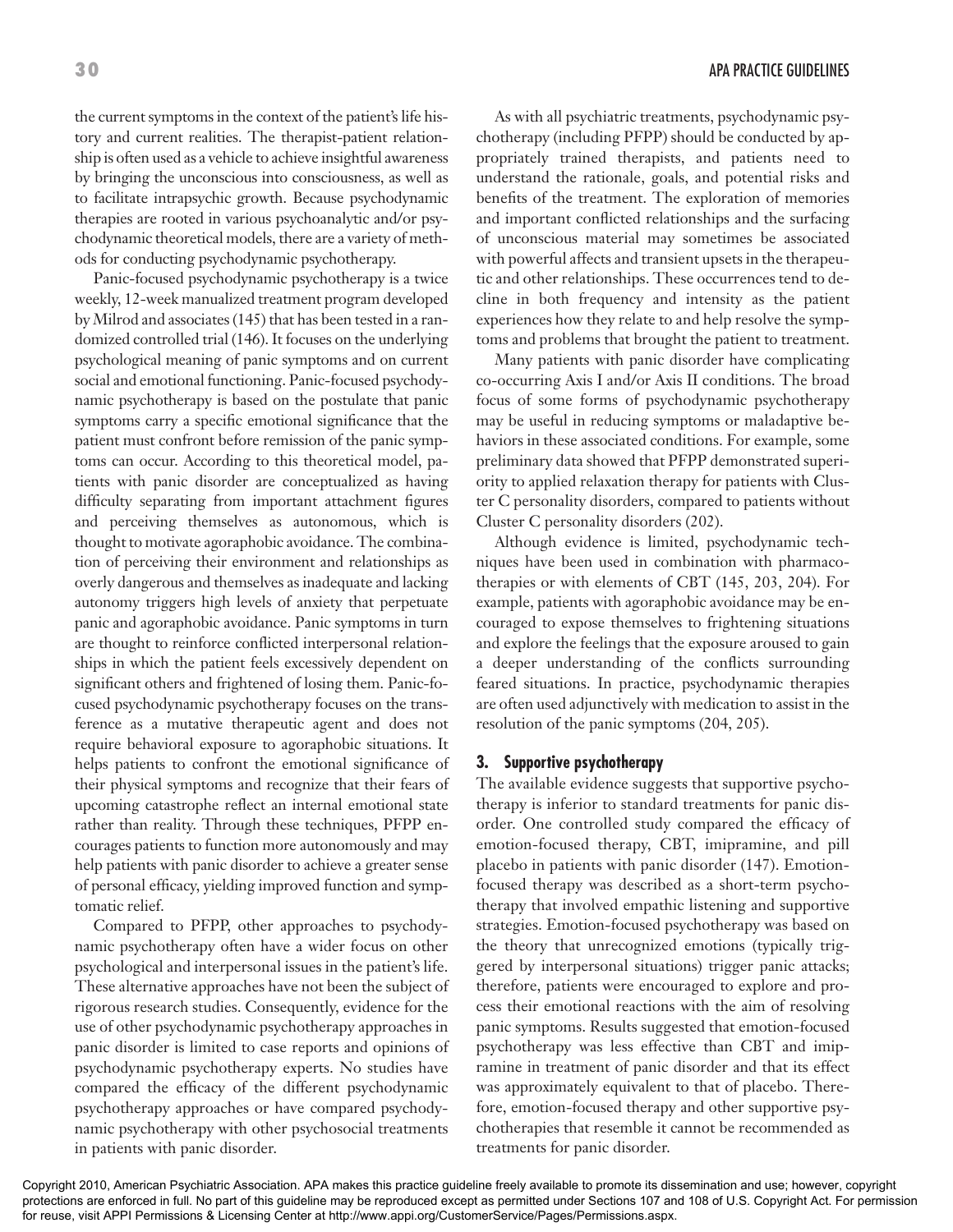#### **4. Eye movement desensitization and reprocessing**

Eye movement desensitization and reprocessing was originally developed as a treatment for posttraumatic stress disorder (206), but it has been studied as a possible treatment for panic disorder. Eye movement desensitization and reprocessing involves reprocessing distressing memories while engaging in guided eye movement. When applied to panic disorder, EMDR targets distressing memories such as the memory of the first panic attack and life events that the patient associates with panic disorder (207).

Empirical data on the use of EMDR in treating panic disorder are limited. In one trial, six sessions of EMDR were superior to a waiting-list control at posttreatment; however, the investigators questioned the clinical significance of the treatment's effect because very few patients who received EMDR showed substantial functional recovery at 3-month follow-up (207). Another study found EMDR to be equivalent in its effects to a credible attention-placebo control (208). Eye movement desensitization and reprocessing therefore cannot be recommended as a treatment for panic disorder at this time.

#### **5. Group therapy**

Clinical experience suggests that possible benefits of a group format for treating panic disorder include 1) decreasing shame and stigma by providing experiences with others who have similar symptoms and difficulties; 2) providing opportunities for modeling, inspiration, and reinforcement by other group members; and 3) providing a naturally occurring exposure environment for patients who fear having panic symptoms in social situations. Most approaches to group therapy have not been empirically tested for panic disorder. However, group CBT for panic disorder has been shown to be effective in controlled studies and therefore can be recommended with confidence as a treatment for panic disorder (137, 176–179). When considering a patient for inclusion in a CBT group, the therapist should consider the severity of the patient's panic disorder, co-occurring disorders, level of insight, interpersonal skills, and the patient's preference for a group versus individual format.

There is limited evidence from a small uncontrolled trial for the effectiveness of group mindfulness-based stress reduction for patients with panic disorder (209, 210). This modality includes training in meditation and relaxation strategies. Other types of groups, such as medication support groups, may provide useful adjunctive experiences for patients with panic disorder but have not been tested empirically.

#### **6. Couples and family therapy**

Patients with panic disorder have symptoms that can disrupt day-to-day patterns of relationships and may place a family member in a caretaker or rescuer role. Increased dependency needs of patients with panic disorder may lead to frustration in family members, and relationships may be jeopardized. Results are mixed with regard to whether panic disorder is associated with increased incidence of relationship dysfunction or whether relationship dysfunction affects outcome of standard treatments for panic disorder (180).

The scant available literature suggests that marital therapy alone is less effective than established treatments in relieving panic symptoms (211). Based on the available data, couples or family therapy alone cannot be recommended as a treatment for panic disorder. In contrast, partner-assisted exposure therapy for panic disorder has been shown to reduce symptoms of panic disorder in several studies (180). Other studies have documented benefits of including patients' significant others in group-based CBT (177, 212, 213) and of adding couples-based communication training to exposure treatment (214). Therefore, including a significant other in CBT or exposure-based treatment may be a useful approach for some patients.

When pursuing other treatments for panic disorder (e.g., pharmacotherapy), educating significant others about the nature of the disorder and enlisting them to improve treatment adherence may also be helpful. However, no empirical studies of involving partners or family members in other types of treatment have been published.

#### **7. Patient support groups**

Patient support groups may be helpful for some patients with panic disorder. Patients who participate in support groups have the opportunity to learn that they are not unique in experiencing panic attacks and to share ways of coping with the illness. Family members of patients with panic disorder also may benefit from the educational aspects of patient support groups. In deciding to refer a patient or family member to a support group, it is important that the psychiatrist obtain information about the nature of the group and the credentials of its leader(s). Support groups are not a substitute for effective treatment; rather, they are complementary.

#### **8. Complementary and alternative treatments**

A review of research on a variety of self-help and alternative treatments for anxiety disorders concluded that there was no evidence for efficacy of most of these treatments for panic disorder (215). Treatments evaluated included natural products (e.g., kava, St. John's wort, inositol), other physical treatments (e.g., acupuncture, massage), and lifestyle treatments (e.g., yoga, relaxation). Most of the treatments had never been formally tested in patients with panic disorder. Very preliminary support is available

Copyright 2010, American Psychiatric Association. APA makes this practice guideline freely available to promote its dissemination and use; however, copyright protections are enforced in full. No part of this guideline may be reproduced except as permitted under Sections 107 and 108 of U.S. Copyright Act. For permission for reuse, visit APPI Permissions & Licensing Center at http://www.appi.org/CustomerService/Pages/Permissions.aspx.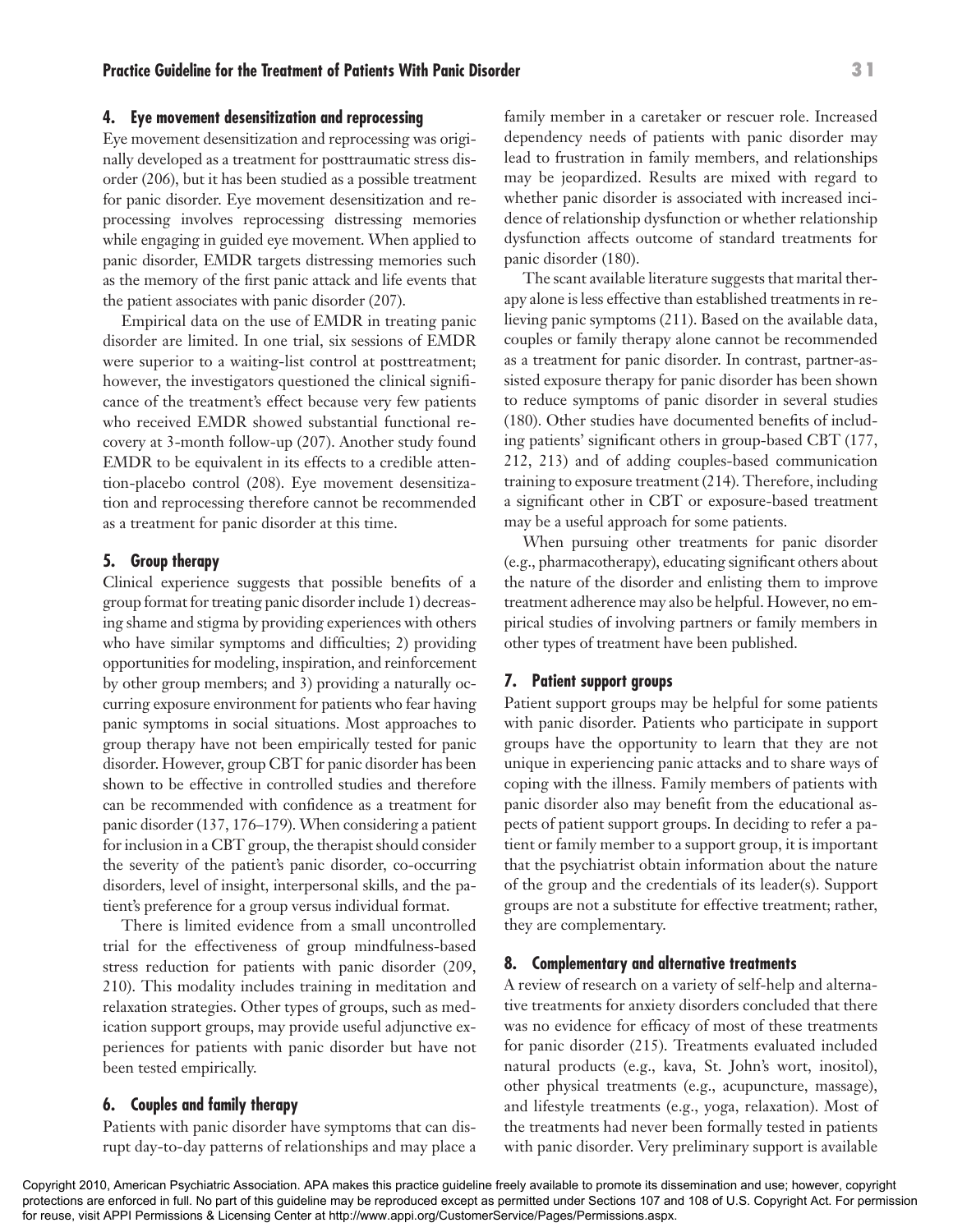for the efficacy of the glucose isomer inositol in treatment of panic disorder; however, inositol is rarely used clinically, and more extensive clinical research is necessary to establish its efficacy (216, 217). Evidence of efficacy has also been found for relaxation training (215). Although one controlled study found applied relaxation to be as effective as CBT and exposure therapy (218), a recent metaanalysis suggested that relaxation training is less effective than CBT for patients with panic disorder (219).

# **H. SPECIFIC PHARMACOLOGICAL INTERVENTIONS**

Because medications from four classes—SSRIs, SNRIs, TCAs, and benzodiazepines—are roughly comparable in efficacy, the decision regarding which medication to choose for panic disorder mainly involves considerations of side effects, cost, prior treatment history, the presence of co-occurring general medical and other psychiatric conditions, and the strength of the evidence base for the particular medication in treatment of panic disorder. Medication choice can also be influenced by pharmacological properties such as medication half-life, drug metabolism (e.g., effects of cytochrome P450 isoenzymes), and the potential for drug interactions. These latter factors are particularly important when treating older adults and individuals taking multiple medications.

Selective serotonin reuptake inhibitors or SNRIs are likely to be the best choice of pharmacotherapy for many patients with panic disorder, though SSRIs have a larger evidence base and are more likely to be chosen as a first-line treatment. Although SSRIs and SNRIs do carry a risk of sexual side effects, they lack the significant cardiovascular and anticholinergic side effects associated with TCAs, which are particularly troublesome for older patients and for patients with general medical conditions. Although cost was previously a concern, most SSRIs are now available in less expensive generic forms. For patients with co-occurring depression, SSRIs, SNRIs, and TCAs are preferable to benzodiazepines as monotherapies because, in contrast to benzodiazepines, these agents will likely alleviate the depressive symptoms. Because they have no liability for abuse, SSRIs, SNRIs, and TCAs are also preferable to benzodiazepines in individuals with current or prior substance use disorders.

Benzodiazepines are often used for treatment of panic disorder, and some studies suggest that these medications are still used with greater frequency than the SSRIs (220). Although consideration must be given to potential side effects of benzodiazepines (e.g., sedation, memory difficulties, increased rates of falls or motor vehicle accidents), one advantage of benzodiazepines is their earlier onset of action as compared to antidepressants (101, 221). Because demonstration of some improvement often takes 4–6 weeks with

SSRIs, SNRIs, and TCAs, benzodiazepines may be useful for patients with very distressing or impairing symptoms in whom rapid symptom control is critical. Furthermore, several studies suggest that the short-term (4–6 week) addition of benzodiazepines (alprazolam and clonazepam) to antidepressants produces a more rapid therapeutic response (100, 222, 223). Consequently, benzodiazepines may be used along with antidepressants to help control symptoms until the antidepressant takes effect, followed by slow tapering of the benzodiazepine. With benzodiazepines, the benefit of more rapid response to treatment must be balanced against the possibility that the patient may have difficulty tolerating the tapering and discontinuation of benzodiazepine; with ongoing use, all benzodiazepines will produce physiological dependence in most patients. To reduce the possibility of physiological dependence, psychiatrists sometimes prescribe benzodiazepines on an as-needed (p.r.n.) basis. Unfortunately, this practice has a number of adverse effects. Irregular use promotes fluctuating blood levels that may aggravate anxiety. One study also showed worse CBT outcomes in participants using benzodiazepines on a p.r.n. basis compared to those taking benzodiazepines on a regular schedule and those not taking benzodiazepines (224). Because many individuals may end up taking as-needed medication on an almost daily basis, it may be preferable to encourage regular use rather than use linked to or associated with surges of anxiety.

Once an initial pharmacotherapy has been selected, patients are typically seen every 1–2 weeks when first starting a medication, then every 2–4 weeks until the dose is stabilized. After the dose is stabilized and symptoms have decreased, patients will most likely require less frequent visits.

When implementing treatment with SSRIs, SNRIs, and TCAs, it is helpful to educate patients about the likely time course of treatment effects. In addition, some patients with panic disorder may be hypersensitive to medication side effects at treatment initiation. Thus, it is recommended that starting doses of SSRIs, SNRIs, and TCAs be approximately half of those given to depressed patients (225). The low dose is maintained for several days then gradually increased to a full therapeutic dose over subsequent days and as tolerated by the patient.

Table 5 summarizes usual dosing for antidepressant and benzodiazepine pharmacotherapy for panic disorder.

With antidepressant medications, concerns have been raised about the potential for treatment-related increases in self-harming or suicidal behaviors. Based primarily on data in children and adolescents (226), the FDA has issued warnings that apply to all antidepressants, which indicate that the risk of increased suicidal thinking and behavior in patients under the age of 25 must be balanced with the clinical need for pharmacotherapy (227). No deaths from suicide oc-

Copyright 2010, American Psychiatric Association. APA makes this practice guideline freely available to promote its dissemination and use; however, copyright protections are enforced in full. No part of this guideline may be reproduced except as permitted under Sections 107 and 108 of U.S. Copyright Act. For permission for reuse, visit APPI Permissions & Licensing Center at http://www.appi.org/CustomerService/Pages/Permissions.aspx.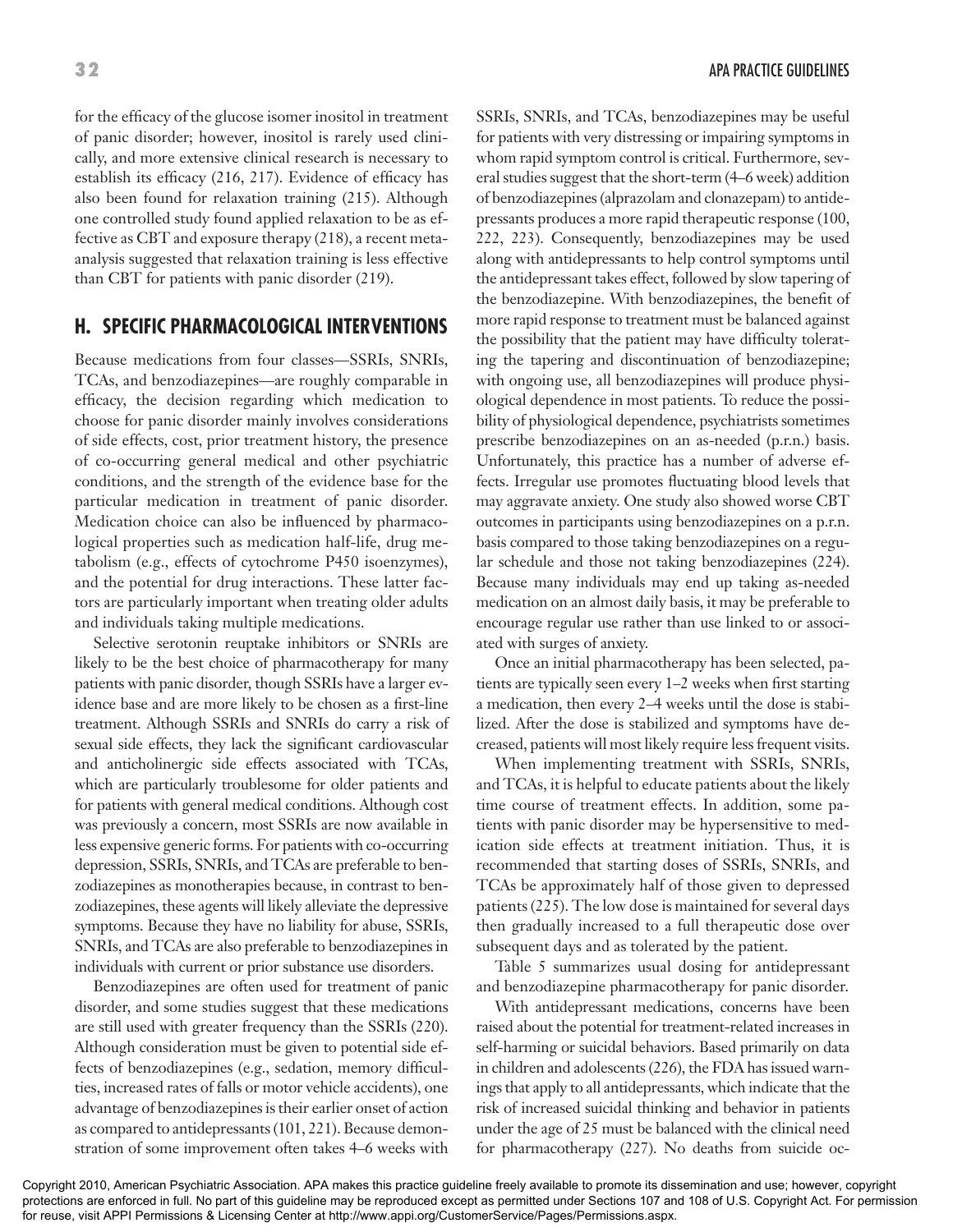# **Practice Guideline for the Treatment of Patients With Panic Disorder 33**

|                 | <b>Starting Dose and</b><br>Incremental Dose (mg/day) | <b>Usual Therapeutic</b><br>Dose (mg/day) <sup>a</sup> |
|-----------------|-------------------------------------------------------|--------------------------------------------------------|
| <b>SSRIs</b>    |                                                       |                                                        |
| Citalopram      | 10                                                    | $20 - 40$                                              |
| Escitalopram    | $5 - 10$                                              | $10 - 20$                                              |
| Fluoxetine      | $5 - 10$                                              | $20 - 40$                                              |
| Fluvoxamine     | $25 - 50$                                             | $100 - 200$                                            |
| Paroxetine      | 10                                                    | $20 - 40$                                              |
| Paroxetine CR   | 12.5                                                  | $25 - 50$                                              |
| Sertraline      | 25                                                    | $100 - 200$                                            |
| <b>SNRIs</b>    |                                                       |                                                        |
| Duloxetine      | $20 - 30$                                             | $60 - 120$                                             |
| Venlafaxine ER  | 37.5                                                  | 150-225                                                |
| <b>TCAs</b>     |                                                       |                                                        |
| Imipramine      | 10                                                    | $100 - 300$                                            |
| Clomipramine    | $10 - 25$                                             | $50 - 150$                                             |
| Desipramine     | $25 - 50$                                             | $100 - 200$                                            |
| Nortriptyline   | 25                                                    | $50 - 150$                                             |
| Benzodiazepines |                                                       |                                                        |
| Alprazolam      | $0.75 - 1.0^{\rm b}$                                  | $2-4^{b}$                                              |
| Clonazepam      | $0.5 - 1.0^c$                                         | $1-2^c$<br>4-8 <sup>b</sup>                            |
| Lorazepam       | $1.5 - 2.0^{\rm b}$                                   |                                                        |
|                 |                                                       |                                                        |

**TABLE 5.** Dosing of Antidepressants and Benzodiazepines for Panic Disorder

<sup>a</sup>Higher doses are sometimes used for patients who do not respond to the usual therapeutic dose.

bUsually split into three or four doses given throughout the day.

c Often split into two doses given morning and evening.

curred in any of the pediatric clinical trials, but pooled analyses of 24 placebo-controlled trials of nine antidepressants in pediatric patients with a variety of psychiatric disorders showed a risk of suicidal thinking and behavior during the first few months of antidepressant treatment that was approximately twice that of patients receiving placebo (4% in the active treatment groups vs. 2% in the placebo groups) (226, 228, 229). A more recent meta-analysis suggested that benefits of antidepressant treatment were greater than the risks of increased suicidal ideation or behaviors across indications, including anxiety disorders (230). In adults, antidepressant treatment does not appear to be associated with an increase in suicide risk per se (227, 231, 232).

Although some evidence from meta-analyses of randomized controlled trials (primarily in patients with depression) suggests an increased likelihood of self-harming behaviors (231) or suicide attempts (233), these results may be confounded by the difficulty in calculating precise suicide risks from meta-analytic data (234). In a pooled analysis of placebo-controlled trials involving adults with major depressive disorder or other psychiatric disorders that included a total of 295 short-term trials (median duration of 2 months) of 11 antidepressant drugs in more than 77,000

patients, a reduction of suicidal thinking and behavior was seen in adults older than age 65 years who received antidepressants, compared to placebo, and adults between ages 25 and 65 years showed no change in risk with antidepressant treatment (227). Furthermore, studies using other methods showed no increases in the likelihood of suicide or suicide attempts with antidepressant treatment (235–237), and an additional study noted a small increase in the likelihood of self-harm but no increase in the risk of suicide (238). In addition, most, but not all (239, 240) studies of the relationship between antidepressant prescription rates and rates of suicide and suicide attempts suggest that increases in SSRI prescriptions are associated with decreases in suicide and suicide attempt rates in a variety of patient populations (241–248) and that decreases in SSRI prescriptions are associated with increases in suicide rates (249). Nevertheless, it is conceivable that side effects (e.g., anxiety, agitation, insomnia, irritability) may increase the chance of self-harming behaviors in some individuals (234, 250). Thus, careful monitoring for such side effects as well as for evidence of self-harming or suicidal thoughts or behaviors is important in adults as well, particularly in the early phases of treatment and after increases in antidepressant dose. Against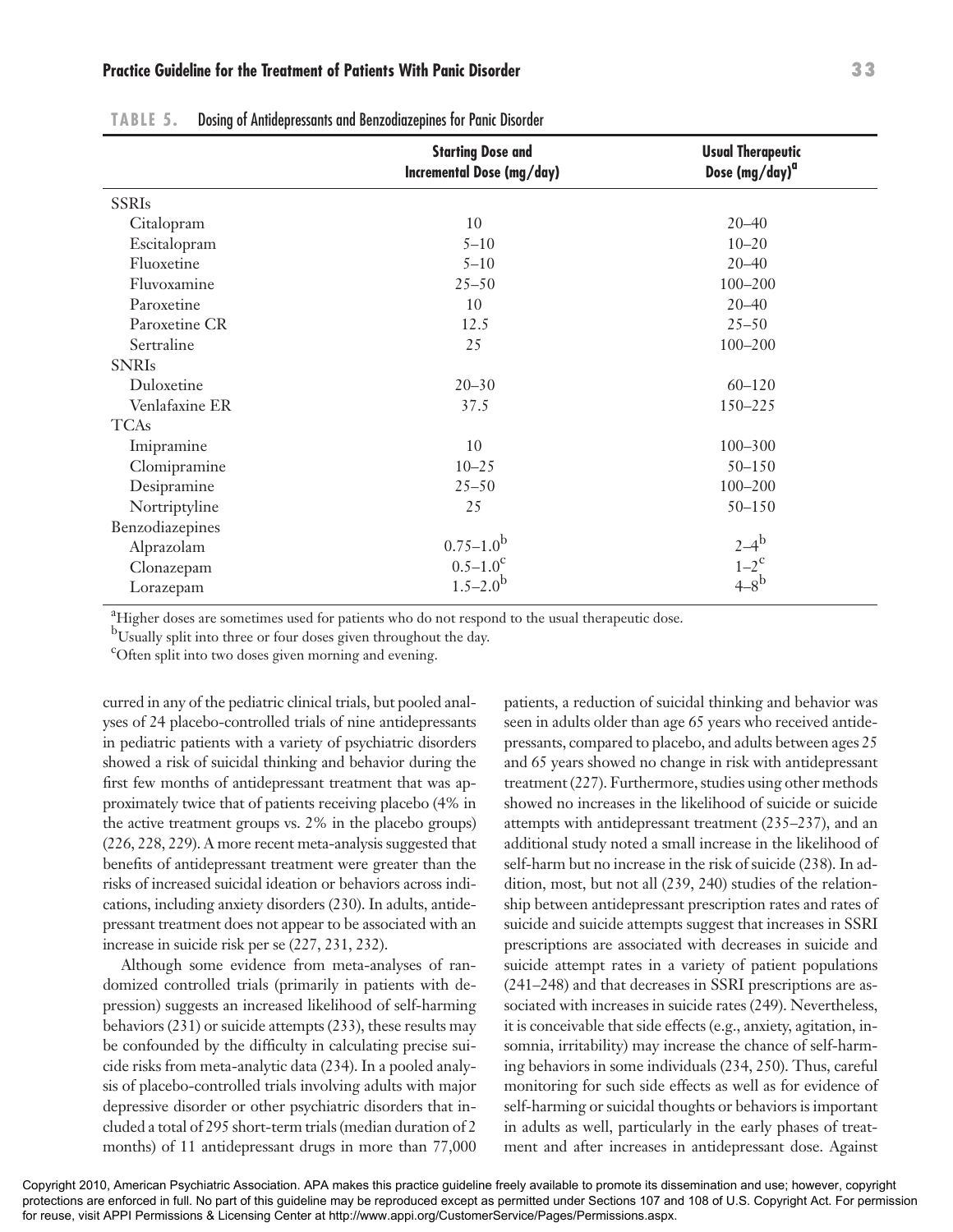these small risks, the benefits of antidepressant treatment must always be considered (230, 251–253) and weighed against the corresponding risks and benefits of other options for the treatment of panic disorder. Additional information may be found at the web sites of the FDA (http://www.fda.gov/cder/drug/antidepressants/ default.htm), the APA (http://www.psych.org), and the American Academy of Child and Adolescent Psychiatry (http://www.aacap.org).

# **1. Selective serotonin reuptake inhibitors**

Six SSRIs are now available in the United States: fluoxetine, sertraline, paroxetine (immediate release [IR] and controlled release [CR] formulations), fluvoxamine, citalopram, and escitalopram. Numerous clinical trials have shown that each of them is effective for panic disorder, and three—fluoxetine, sertraline, and paroxetine (both IR and CR)—carry FDA approval for this indication. There is no evidence of differential efficacy between agents in this class, although differences in side-effect profile (e.g., potential for weight gain, discontinuation-related symptoms), drug halflife, propensity for drug interactions, and availability of generic formulations may be clinically relevant (254, 255).

Recommended starting and therapeutic doses are summarized in Table 5. As is the case with TCAs, some patients with panic disorder experience an initial feeling of increased anxiety, jitteriness, shakiness, and agitation when beginning treatment with an SSRI. For that reason, the initial dose should be lower than that usually prescribed to patients with depression. The recommended starting doses for SSRIs are as follows: 10 mg/day or less of fluoxetine, 25 mg/day of sertraline, 10 mg/day of paroxetine IR, 12.5 mg/day of paroxetine CR, 50 mg/day of fluvoxamine, 10 mg/day of citalopram, and 5–10 mg/day of escitalopram. Although some patients may respond to lower doses and some may require higher doses for response, clinical trials suggest that the following are therapeutic doses for the SSRIs: 10–20 mg/day of fluoxetine (74), 20–40 mg/day of paroxetine (73), 50–200 mg/day of sertraline (76), 100–150 mg/day of fluvoxamine (256), 20– 30 mg/day of citalopram (71), and 10 mg/day of escitalopram (86). It is recommended that the initial low dose of the SSRI be maintained for approximately 3–7 days, then gradually increased (e.g., in weekly increments) to a more standard daily dose, adjusting the timing of titration to the individual patient's tolerability (257). Because elimination of SSRIs involves hepatic metabolism, doses may need to be adjusted for patients with liver disease.

Abrupt discontinuation of SSRIs (or SNRIs) can lead to a discontinuation syndrome with neurosensory (e.g., paresthesias, shock-like reactions, myalgias), neuromotor (e.g., tremor, unstable gait, visual disturbances), gastrointestinal

(e.g., nausea, diarrhea), neuropsychiatric (e.g., anxiety, irritability), vasomotor (e.g., diaphoresis, flushing), and other manifestations (e.g., insomnia, fatigue, dizziness, headache) (85, 258). Selective serotonin reuptake inhibitors with very long half-lives (e.g., fluoxetine) are less likely to be associated with this discontinuation syndrome. Symptoms of SSRI discontinuation syndrome typically begin within 24 hours, peak about 5 days after withdrawal, and generally resolve within 2 weeks (67, 259). Tapering SSRIs over at least 7–10 days, or a longer period if clinical circumstances permit, can minimize the risk of SSRI discontinuation syndrome. If discontinuation symptoms do occur, reinstatement of the medication at the previous dosage level for a few days, followed by a return to an even slower taper schedule, is the preferred course of action.

In terms of significant side effects, SSRIs are safer than TCAs and MAOIs. They are rarely lethal in overdose and have few serious effects on cardiovascular function. Because they lack clinically significant anticholinergic effects, they can be prescribed to patients with prostatic hypertrophy or narrow-angle glaucoma. The most common side effects of SSRIs are headaches, irritability, nausea and other gastrointestinal issues, insomnia, sexual dysfunction, weight gain, increased anxiety, drowsiness, and tremor. Some of these effects (e.g., nausea) are usually transient, lasting 1–2 weeks. Others (e.g., sexual dysfunction) commonly last for the duration of treatment. Side effects of SSRIs are highly individualized. For example, a particular SSRI may cause insomnia in one patient but somnolence in another. Thus, although comparative studies may tend to favor one medication over another for a particular side effect, a given patient may still experience that particular side effect. Fortunately, there are several SSRIs on the market, and it is usually possible to find one that the patient can tolerate well; this may require a process of engaging in several therapeutic trials until the optimal medication is found for a given patient.

There are scattered reports in the literature of extrapyramidal side effects, but these have not been observed in large multicenter trials and may be idiosyncratic. Some evidence suggests that SSRIs may be associated with an increased likelihood of upper gastrointestinal bleeding, particularly when taken in combination with NSAIDs or with aspirin (260, 261). Use of SSRIs also has been found to be associated with low bone mineral density in male patients age 65 years and older (262), increased rate of bone loss at the hip in older female patients (263), and increased risk of falls and of osteoporotic fractures in patients age 50 years and older (264, 265). In addition, as described earlier in Section II.H, the FDA has warned of the possibility that SSRIs and other antidepressants may increase the risk of suicidal ideation and behavior in patients age 25 years and younger (227).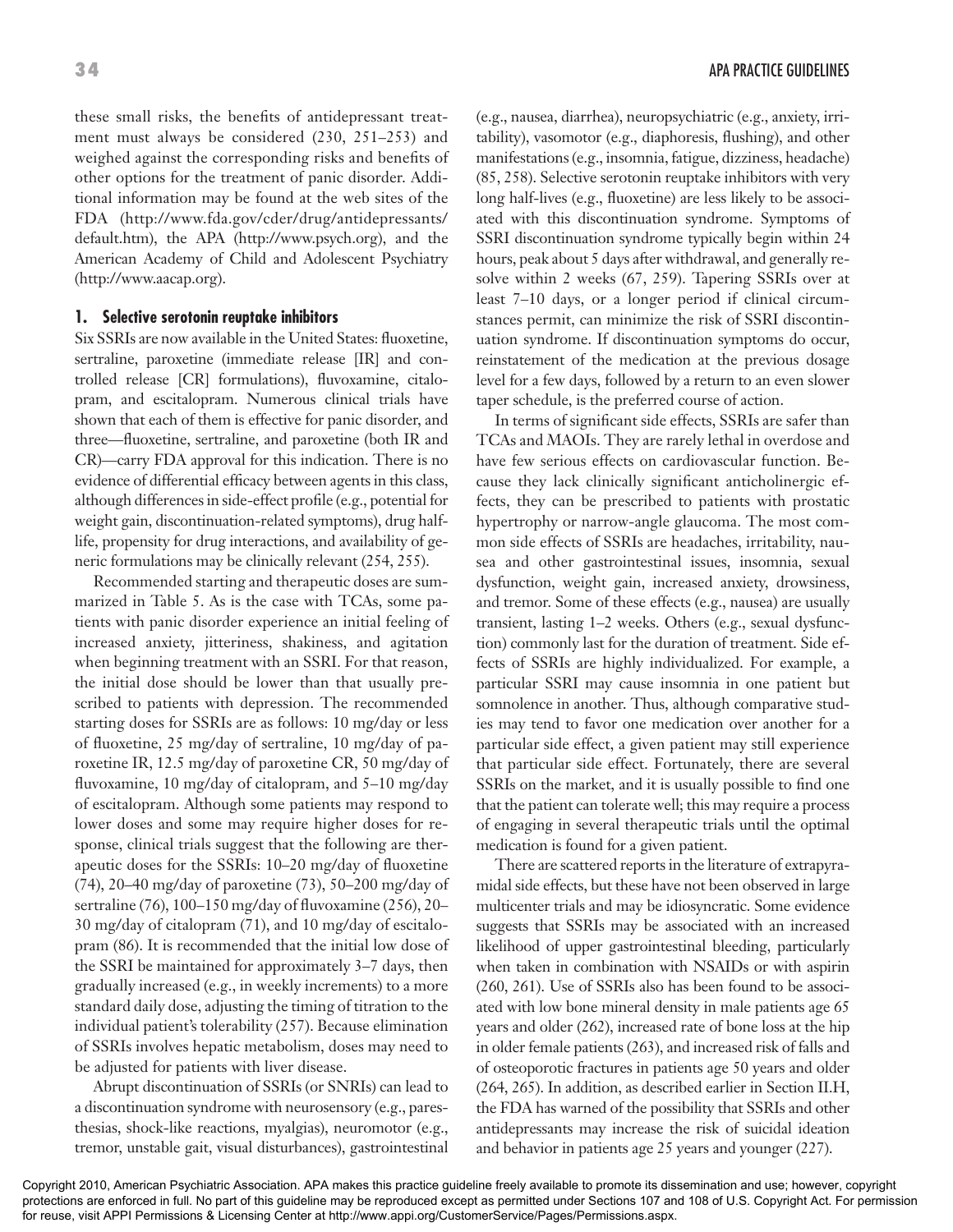#### **2. Serotonin-norepinephrine reuptake inhibitors**

Venlafaxine ER has been shown to be effective for panic disorder and has FDA approval for this indication (88, 89). Venlafaxine ER has been shown to be effective in the range of 75 to 225 mg/day. As with SSRIs and TCAs, venlafaxine and venlafaxine ER should be initiated gradually to reduce the likelihood of side effects: as described in Table 5, dosing is often initiated at 37.5 mg for the first 3–7 days, then increased to a minimum of 75 mg/day. Although increasing the dose after initial nonresponse or partial response to 150 mg/day is clinically recommended, the timing of such increase or the effectiveness of increasing the dose in those with initial poor or partial response has not been systematically studied. The level of initial response and tolerability should be taken into consideration. In clinical practice, some patients require and tolerate higher doses. Titration to these higher doses should be done gradually, and potential side effects, including blood pressure elevations should be monitored carefully.

Venlafaxine ER is generally well tolerated and has a side effect profile similar to the SSRIs. The most common side effects of SNRIs in studies of panic disorder include nausea, dry mouth, constipation, anorexia, insomnia, sweating, somnolence, tremor, and sexual dysfunction. Because a small proportion of individuals may develop sustained hypertension, an effect that may be dose related, it is reasonable to assess blood pressure prior to and during treatment, particularly when venlafaxine ER is titrated to higher doses. In addition to the concerns and debate regarding the relationship between antidepressants and increased suicidality, described earlier in Section II.H, some observational studies found that venlafaxine ER was associated with higher rates of lethal overdose than SSRIs (266–268). However, later studies suggested that this finding may be attributable to confounding patient factors (e.g., patients prescribed venlafaxine displayed more pretreatment suicide risk factors) (269, 270).

No systematic data are currently available supporting the use of another SNRI, duloxetine, in panic disorder, although its mechanism of action, which is similar to that of venlafaxine, suggests it might be an effective agent.

Abrupt discontinuation of SNRIs can produce a discontinuation syndrome similar to that associated with SSRIs. Symptoms can include dizziness, headache, and nausea (271). Tapering the SNRI over at least 7–10 days, or a longer period if clinical circumstances permit, can minimize the risk of a discontinuation syndrome.

#### **3. Tricyclic antidepressants**

Imipramine is effective for panic disorder and is the most well studied of the TCAs (90–92, 94–102, 104, 105, 107, 108, 111). Clomipramine also has considerable empirical support (70, 72, 79, 93, 102, 103, 109, 110). Although few

controlled studies have evaluated other TCAs for panic disorder, those that have are generally supportive of the efficacy of desipramine (106) and nortriptyline (112). Given the equivalency of TCAs in treating depression, there is little reason to expect other TCAs to work less well for panic disorder. However, TCAs that are more noradrenergic (e.g., desipramine, maprotiline) may be less effective than agents that are more serotonergic (272).

Psychiatrists have often noticed, and research studies have occasionally shown, that some patients with panic disorder are hypersensitive to both the beneficial and adverse effects of TCAs (91, 106). Patients sometimes experience a stimulating response, including anxiety, agitation, or insomnia, when treatment with antidepressant medication of any class is initiated. For this reason, it is recommended that, similar to the SSRIs and SNRIs, TCAs be started for patients with panic disorder at doses substantially lower than those for patients with depression or other psychiatric conditions. One common strategy is to begin with only 10 mg/day of imipramine or its equivalent and gradually titrate the dose upward over the ensuing weeks.

Few studies have rigorously addressed the optimum dose of TCAs for panic disorder. Results of clinical trials suggest that it is reasonable to titrate the imipramine dose of patients with panic disorder to approximately 100 mg/day and wait for at least 4 weeks to see whether there is a response. If tolerated, the dose can then be increased to as high as 300 mg/day if initial response is either absent or inadequate (108). Evidence suggests that clomipramine may be effective in somewhat lower doses than imipramine; clomipramine can generally be used effectively in doses ranging from 50 to 150 mg/day (93, 102). Although there is no evidence of a correlation between blood levels of TCAs and clinical response in panic disorder, blood level monitoring may be helpful for patients who display inadequate response despite seemingly adequate doses or for patients who display signs of toxicity despite doses that are in the therapeutic range.

The most common side effects of TCAs as reported in clinical trials for panic disorder are 1) anticholinergic effects, including dry mouth, constipation, difficulty urinating, increased heart rate, and blurry vision; 2) increased sweating; 3) sleep disturbance; 4) orthostatic hypotension and dizziness; 5) fatigue and weakness; 6) cognitive disturbance; 7) weight gain, especially for long-term users; and 8) sexual dysfunction (273). Higher doses of TCAs are associated with a higher dropout rate in research studies (108), and one naturalistic follow-up study found that one-third of patients prescribed TCAs discontinued them because of side effects (274).

Tricyclic antidepressants should not be prescribed for patients with panic disorder who also have acute narrow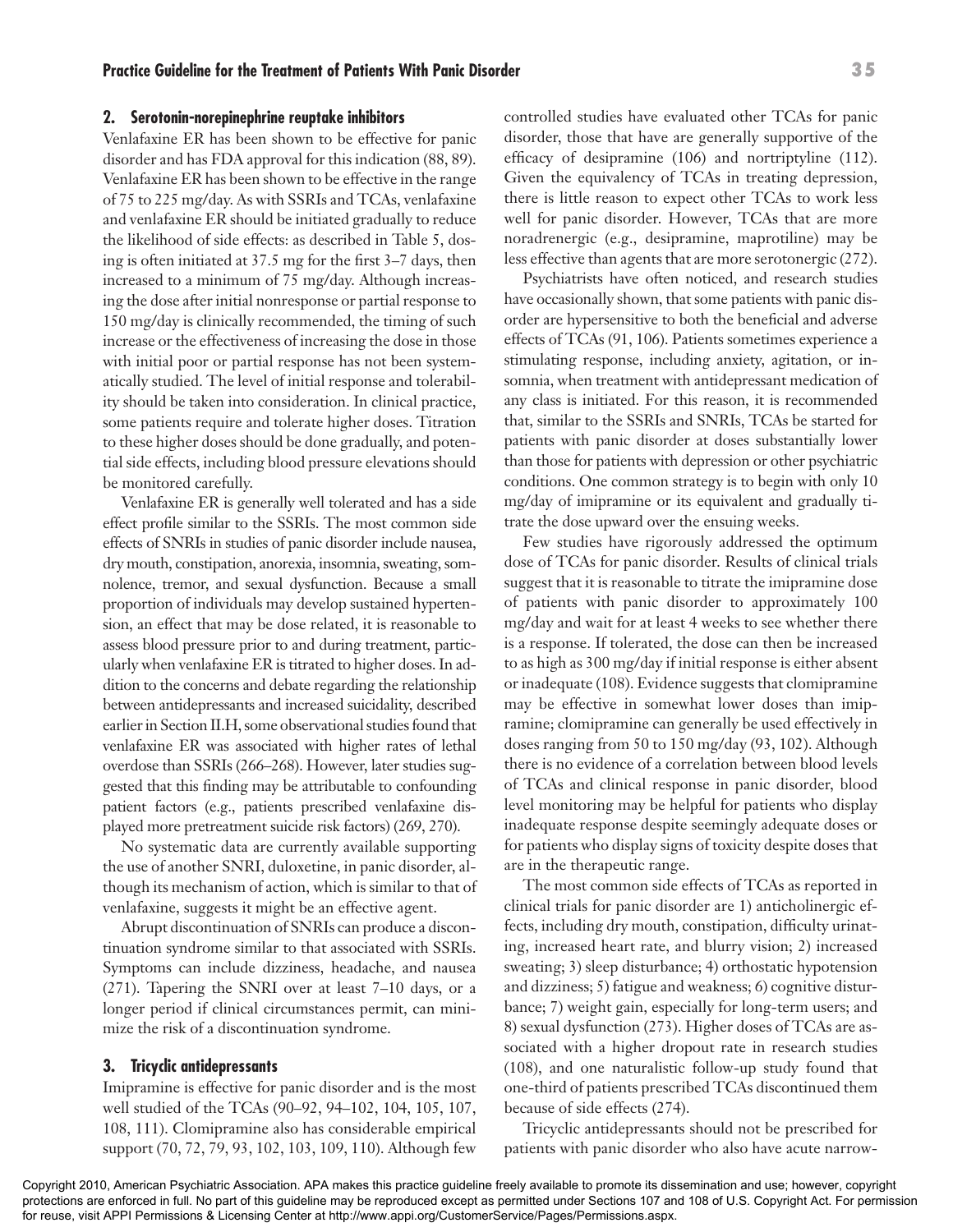angle glaucoma or clinically significant prostatic hypertrophy. The risk of falls may be increased by TCAs, particularly among elderly patients, because of orthostasis. Because patients with preexisting cardiac conduction abnormalities may experience significant or fatal arrhythmia with TCA treatment (275), a baseline electrocardiogram should be considered before initiating a TCA. Overdoses with TCAs can lead to significant cardiac toxicity and fatality (275). For this reason and because of the concerns and debate regarding the relationship between antidepressants and increased suicidality (see discussion earlier in Section II.H), TCAs should be used judiciously in suicidal patients.

## **4. Benzodiazepines**

Alprazolam has the largest number of clinical trials supporting its efficacy for treatment of panic disorder and is FDA approved for this indication (104, 116, 118, 122, 123, 126, 276, 277). The data support the efficacy of alprazolam in treating multiple dimensions of illness (i.e., preventing panic attacks, reducing anticipatory anxiety and avoidance) in patients with panic disorder. However, because of its short half-life, frequent (3–4 times daily) dosing is required, which creates practical difficulty for many patients and results in more rapid and profound withdrawal symptoms with missed doses. A sustained-release form of alprazolam is also FDA approved based on two placebocontrolled studies (125, 129). Although this formulation is approved for once daily dosing, clinical experience suggests that twice daily dosing of alprazolam, sustained release, may be required to maximize efficacy.

It is necessary to be flexible in choosing the alprazolam dose for an individual patient. Most patients require three to four doses per day to avoid breakthrough or rebound symptoms, although some may achieve symptom control with two doses of alprazolam per day. For patients who have not taken alprazolam in the past, the starting dose should be 0.25 mg three or four times daily. The dose should be titrated up to 2–3 mg/day over the first week or two, but an increase to as high as 5–6 mg/day may in rare instances be necessary to obtain symptom control. Although the literature on alprazolam, sustained release, is much more sparse, most studies have tested doses in the range of 2–4 mg/day. The manufacturer's recommendation for alprazolam treatment of panic disorder notes that doses above 4 mg/day are usually necessary and that doses up to 10 mg/day are sometimes required. However, very few studies have empirically evaluated dose requirements, and those studies that have been conducted have produced mixed results regarding the advantages of higher doses (e.g., 6 mg/day) over lower doses (e.g., 2 mg/day) (95, 278).

Clonazepam is also FDA approved for the treatment of panic disorder, and several clinical trials support its efficacy (122, 131, 132). Its longer half-life results in less severe withdrawal symptoms with missed doses and usually allows once or twice a day administration. These factors lead some psychiatrists to prefer clonazepam over other benzodiazepines for the long-term maintenance treatment of panic disorder, largely because of the ease of clonazepam dosing.

For patients without prior clonazepam treatment, starting doses are usually in the range of 0.5–1 mg/day and may be titrated to higher doses as needed. Studies of clonazepam suggest that daily doses of 1–2 mg offer the best balance of therapeutic benefits and side effects. These doses are the equivalent of 2–4 mg of alprazolam or less. Patients can usually be switched from alprazolam to clonazepam by taking the total daily alprazolam dose in milligrams and administering half that daily dose in milligrams of clonazepam (usually as twice daily or bedtime-only treatment).

Results of several studies suggest a relationship between alprazolam and clonazepam blood levels and treatment response (279–281). In patients who do not respond to usual dose titrations, dose adjustment may be facilitated by monitoring of alprazolam and clonazepam blood levels, although this is rarely done.

Additional studies suggest that other benzodiazepines (e.g., diazepam, lorazepam), when given in equivalent doses, may be as effective as alprazolam in the treatment of panic disorder (113–116, 119–121, 124, 127, 128, 130, 282).

In general, benzodiazepines seem to be well tolerated by patients with panic disorder, with very few serious side effects. When side effects of benzodiazepines do occur in patients with panic disorder, they appear similar to those reported when benzodiazepines are used for other indications. Side effects include primarily sedation, fatigue, ataxia, slurred speech, memory impairment, and weakness. Geriatric patients taking benzodiazepines may be at higher risk for falls and fractures because of these side effects (283–287).

Because of an increased risk of motor vehicle accidents in association with benzodiazepine use (288), patients should be warned about driving or operating heavy machinery while taking benzodiazepines, particularly when these medications are started or with dose increases. Patients should also be advised about the additive effects of benzodiazepines and alcohol, in particular combined sedative and respiratory effects. Although patients may be able to safely drink small amounts of alcohol, they should consume alcohol slowly and exercise extra caution when doing so (e.g., avoid operating vehicles).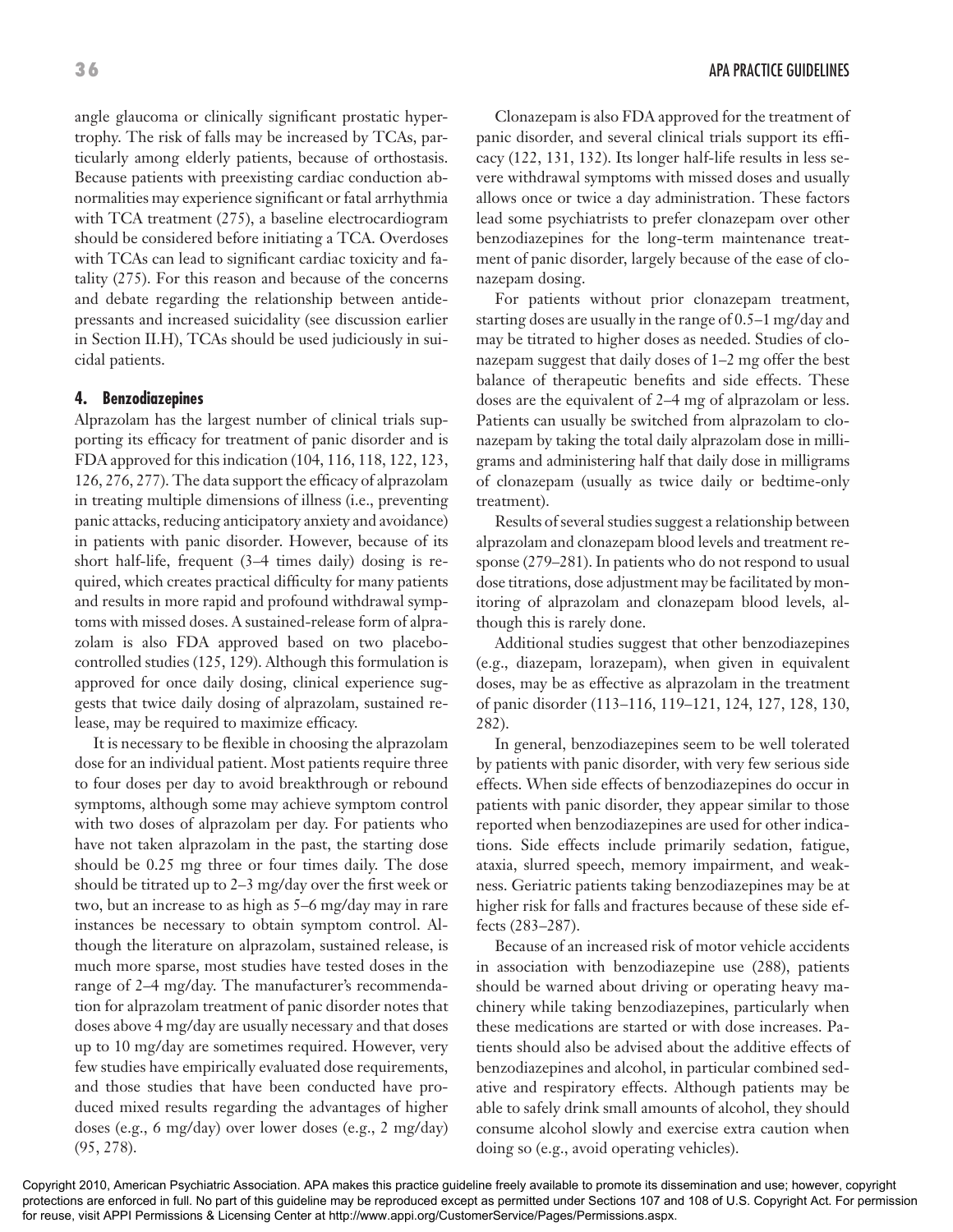#### **Practice Guideline for the Treatment of Patients With Panic Disorder 37**

For patients in stable recovery from substance use disorders, there is not an absolute contraindication to benzodiazepine use, but the decision to use benzodiazepines should be made cautiously. In patients in early remission or with active substance use disorders, concerns regarding potential misuse of the benzodiazepine or relapse of the substance use disorder are greater; in these circumstances other treatments for panic disorder that have a lower abuse potential are recommended for first-line use (289– 291). If benzodiazepines are felt to be necessary after careful consideration of other treatment options, the psychiatrist should closely monitor their use (e.g., dispense in limited quantities and on a time-limited basis, supervise medication administration, track prescription refills or use pill counts to assess medication adherence, increase office visit frequency to monitor the ongoing medical necessity for and the patient's response to the medication). In addition, selection of an agent that is more slowly absorbed (e.g., oxazepam, clorazepate) may limit the potential for abuse (291).

Cognitive effects of benzodiazepines have been the subject of debate and some empirical research (292–294). It is clear that benzodiazepines at higher doses can cause memory impairment (101). One meta-analysis concluded that long-term benzodiazepine users performed worse than control participants on numerous domains of cognitive functioning (295). However, another review concluded that the literature as a whole does not provide convincing evidence of cumulative long-term cognitive effects of benzodiazepines in anxious patients (296). Nevertheless, patients should be monitored for the development of cognitive impairment, which may be more problematic at higher doses and in patients performing complex information-processing tasks at work. Caution is indicated when prescribing benzodiazepines to elderly patients or those with preexisting cognitive impairment.

#### **5. Other antidepressants**

Monoamine oxidase inhibitors are widely regarded as effective for panic disorder. However, there have been virtually no studies involving the use of MAOIs for panic disorder since the introduction of the panic disorder diagnosis in DSM-III in 1980. One study included patients with what would now be called panic disorder and found phenelzine to be effective (297). The commonly held belief that MAOIs are actually more potent antipanic agents than TCAs has never been convincingly proven in the scientific literature and is only supported by clinical anecdote. There has been considerable clinical interest in medications that are reversible inhibitors of monoamine oxidase A, because these medications do not generally require adherence to the lowtyramine diet that is mandatory for patients treated with

phenelzine, tranylcypromine, or isocarboxazid. However, none of these medications is currently approved for use in the United States in either oral or patch form, although moclobemide is available in other countries, including Canada. Four studies have examined the effectiveness of moclobemide in panic disorder, and the results are mixed and only modestly encouraging (298–301). Although the monoamine oxidase B inhibitor selegiline is available in the United States, there are no data to support its efficacy for the treatment of panic disorder.

Doses of phenelzine in controlled trials for illnesses that resemble panic disorder have tended to be low, often no higher than 45 mg/day (297, 302). Some authors have commented that higher doses may be more effective. Doses of phenelzine up to 90 mg/day and of tranylcypromine up to 60 mg/day are said by experienced psychiatrists to be necessary for some patients with panic disorder. Patients rarely get significant benefit before several weeks have elapsed, and periods up to 12 weeks may be necessary before the full effectiveness of the medication can be judged. No maintenance studies of MAOIs for panic disorder have been published. Hence, the optimal length of treatment that provides the least chance of relapse has not been established.

Adverse effects are a major concern with MAOIs, and these medications are generally reserved for use when a patient has not responded to several other treatments. The complexity of these medications suggests that they should be prescribed by physicians with experience in monitoring MAOI treatment. A major risk of taking an MAOI is the induction of a hypertensive crisis with ingestion of tyramine. Hence, patients taking phenelzine or tranylcypromine must adhere to a special low-tyramine diet (303). Certain medications, including but not limited to sympathomimetic amines and decongestants, can also precipitate a hypertensive crisis and must not be used with MAOIs. Another serious drug-drug interaction to be avoided is the "serotonin syndrome," which can be fatal and is characterized by confusion, agitation, hyperthermia, and other autonomic unstable vital signs (e.g., shivering, diaphoresis, nausea, diarrhea) and neuromuscular signs (e.g., tremor, hyperreflexia, clonus, myoclonus, ataxia) (304). Serotonin syndrome can occur when MAOIs are used with other antidepressants (particularly SSRIs); the antibiotic linezolid; the analgesics meperidine, fentanyl, and tramadol; the over-the-counter medication dextromethorphan; and other medications acting on serotonin such as buspirone, fenfluramine, sibutramine, and the anti-migraine triptan medications (305, 306). Even when the risks of hypertensive crises and serotonin syndrome are obviated by strict adherence to dietary and medication restrictions, MAOIs have substantial adverse effects. These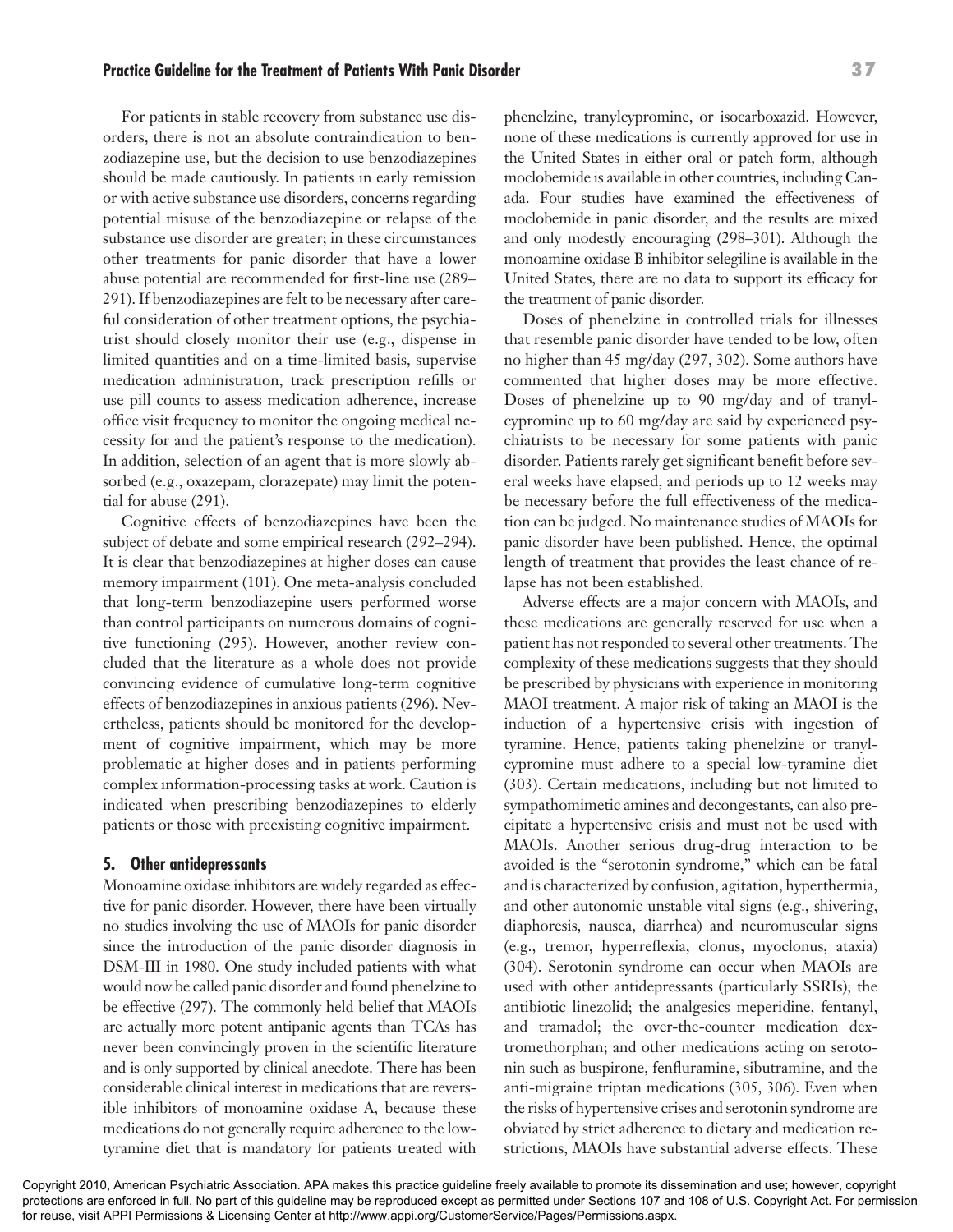There is minimal support for the use of trazodone in panic disorder. It appears less effective than imipramine and alprazolam and does not enhance outcome when used to augment CBT (221, 307, 308). Although there are a few small uncontrolled studies showing benefits of nefazodone in some patients with panic disorder (309–311), its use has been limited by concerns about liver toxicity (312). Thus, neither trazodone nor nefazodone can be recommended as a first-line treatment for panic disorder.

Bupropion (including extended release formulations) was effective in one small trial (313) and ineffective in another (314). Although it might be useful in some cases, given the limited and mixed systematic data regarding its efficacy, bupropion cannot be recommended as a first-line treatment for panic disorder.

A few open short-term studies support the potential efficacy of mirtazapine for panic disorder (315–319), and a comparison of mirtazapine and paroxetine in a very small randomized controlled trial involving 27 patients suggested similar efficacy of the two medications (320). However, mirtazapine should not be considered a first-line treatment for panic disorder because tolerability issues have been noted, with common side effects including somnolence and weight gain. In addition, there are no available data from large controlled studies supporting its efficacy in panic disorder.

The concerns and debate regarding the relationship between antidepressants and increased suicidality have been reviewed earlier in Section II.H and may apply to the other antidepressants discussed in this section.

#### **6. Other agents**

#### **a. Anticonvulsants**

There are limited data concerning the use of anticonvulsant medications in the treatment of panic disorder. One randomized controlled trial of gabapentin provided partial support for its efficacy and safety in panic disorder (321), but no further research has been conducted. Thus, gabapentin should not be considered a first-line treatment but may be useful in individual circumstances, either alone or as an adjunct to antidepressants. Small openlabel studies have suggested that valproic acid may benefit some patients with panic disorder (322–324), but this medication has significant side effects (325), and controlled investigations are needed before it can be recommended. One small open-label study of levetiracetam

(326) and very preliminary case report data for tiagabine (327) and vigabatrin (327) suggest that these agents may be worthy of further study in panic disorder. However, controlled trials are needed before any of these medications can be recommended as treatments for panic disorder. A small placebo-controlled trial suggested that carbamazepine was not effective for panic disorder (328).

#### **b. Antipsychotic agents**

First-generation (i.e., typical) antipsychotic medications are rarely appropriate in the treatment of panic disorder. There is no evidence that they are effective, and the risk of neurological side effects outweighs any potential benefit. Among the second-generation (i.e., atypical) antipsychotics, there is limited positive evidence for olanzapine (329) and adjunctive risperidone (330), suggesting the possibility that second-generation antipsychotics may be useful for patients with severe, treatment-resistant panic disorder. At present, however, evidence for efficacy is limited, and there is growing concern about side effects of secondgeneration antipsychotics, including weight gain, poor glycemic control, and metabolic syndrome (331). Consequently, at this time these agents cannot be broadly recommended for patients with panic disorder, although they may have a role in individual circumstances.

#### **c. Antihypertensives**

The available scant literature suggests that beta-adrenergic blocking agents (e.g., propranolol, atenolol) are ineffective for panic disorder (115, 332, 333). However, these agents continue to be used occasionally by psychiatrists who have observed that they can help reduce somatic sensations (e.g., palpitations) in some patients. There is limited evidence supporting the potential efficacy of a particular betablocker, pindolol, as augmentation for patients with SSRIresistant panic disorder (334). Given the frequent side effects associated with beta-adrenergic blocking agents (e.g., fatigue, sleep disturbance, and possibly, the worsening of depression), these agents should not be considered in the routine treatment of panic disorder.

Although historically there was interest in treating panic attacks with calcium channel blockers, they are rarely used clinically, and efficacy data are very limited (335). Similarly, there are limited data suggesting clonidine may have mild and/or transient effects only (336, 337). Thus, calcium channel blockers and clonidine cannot be recommended as first-line or adjunctive treatments for panic disorder.

#### **d. Buspirone**

The available data suggest that buspirone monotherapy is not effective for panic disorder (338, 339) and does not enhance the efficacy of CBT (340). Although it is some-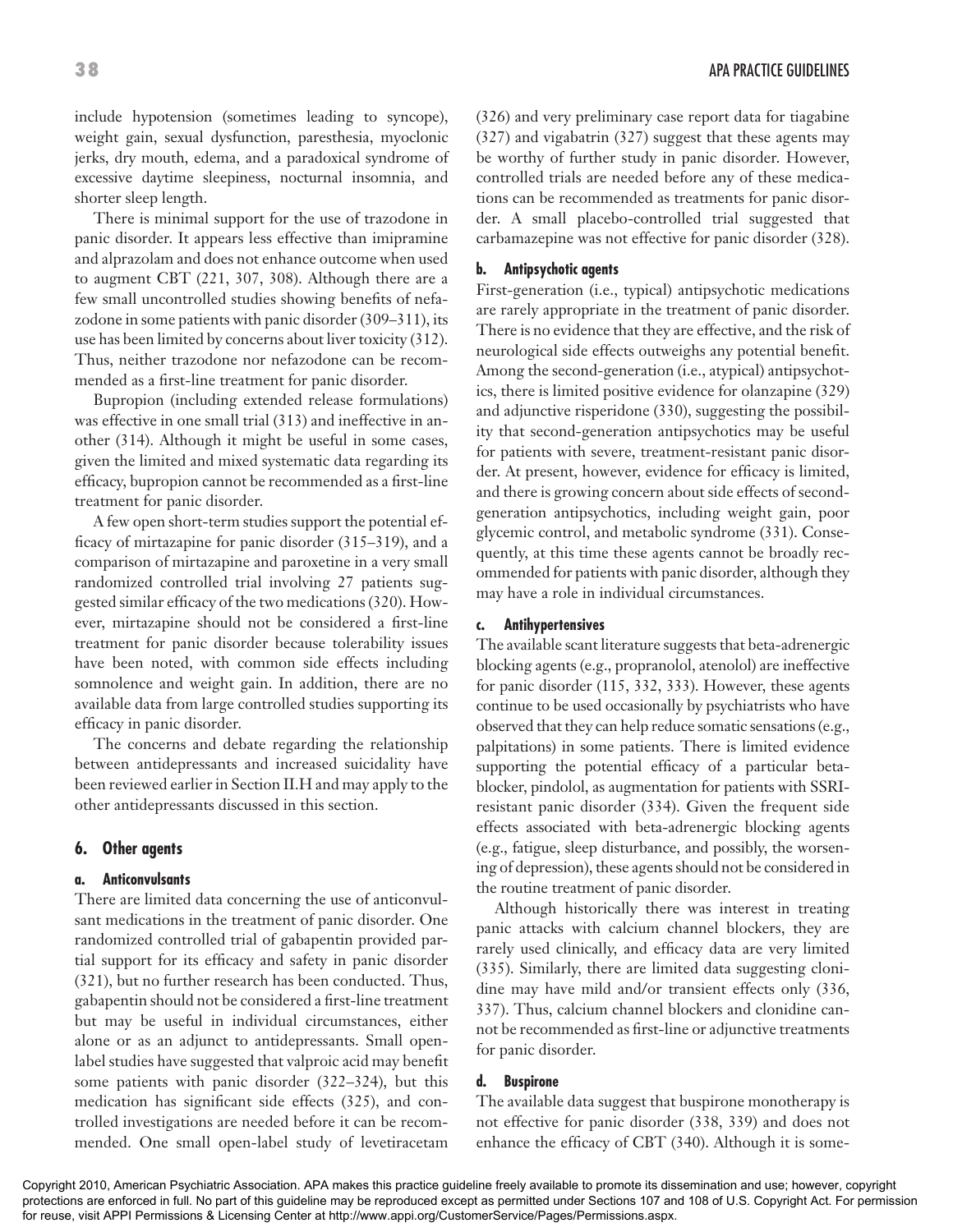#### **Practice Guideline for the Treatment of Patients With Panic Disorder 39**

times used clinically in individual circumstances as an augmentation strategy for patients with panic disorder, there are no published data except case reports (341) to support this practice.

# **I. MAINTAINING OR DISCONTINUING TREATMENT AFTER RESPONSE**

There are few data on optimum length of treatment following response. Studies of acute treatment for panic disorder have been conducted over 6–12 weeks, with some studies including long-term follow-up periods of 1 to 2 years. Studies of CBT (which include some of the longer follow-up intervals) suggest that the majority of patients maintain benefits derived from a short-term course of CBT. Some clinical trials have included several months of maintenance CBT (i.e., monthly "booster sessions" focused on relapse prevention), which may have helped sustain positive response to CBT. However, the incremental benefit of periodic booster sessions has yet to be empirically proven. In general, CBT can be discontinued after 10–15 sessions (or sooner if the patient responds quickly) with specific instructions for continued independent practice of CBT skills. Many clinicians and patients also find addition of several monthly booster sessions useful.

With each of the antidepressant medications, therapeutic effects are generally maintained for as long as medication is continued. For responders to an SSRI or a TCA, clinical experience and some data suggest that continuing treatment for 6 months or more after acute response can lead to further symptom reduction and decreased risk of recurrence (70, 85, 99, 104, 342, 343). Although no empirical data are available addressing this question, clinical experience suggests patients with treatment-resistant panic disorder or prior relapse with treatment discontinuation may require longer term treatment. For venlafaxine ER, there are minimal systematic data addressing the optimum length of treatment following response, although discontinuation of venlafaxine ER after only 12 weeks of treatment has been shown to result in an increased likelihood of relapse (344).

Before advising a taper of effective medication, the psychiatrist should consider whether the patient is currently motivated to discontinue the medication as well as the duration of the patient's symptom remission. The timing of medication discontinuation is often influenced by factors such as the presence of psychosocial stressors or supports, the stability of co-occurring conditions, and the availability of alternative treatment options. Discussion of medication taper should also include the possible outcomes of tapering, which include the potential recurrence of panic symptoms, potential withdrawal symptoms, or both. If medication is tapered, it should be done in a collaborative manner with continual assessment of the effects of the taper and the patient's responses to any changes that emerge. Similarly, discontinuation of psychosocial treatment should be planned collaboratively with the patient. Before terminating treatment, clinicians providing CBT help patients develop personalized relapse prevention plans. They also frequently offer patients the option of scheduling "booster sessions" focused on maintaining and enhancing treatment gains.

If an SSRI, SNRI, or TCA is to be discontinued, most psychiatrists and patients prefer to taper medications over a period of several weeks or months. This both allows for an opportunity to monitor for the possible reemergence of panic symptoms as well as decreases the likelihood of discontinuation effects, particularly for those patients who are taking higher doses or after prolonged use. However, under more urgent conditions (e.g., the patient is pregnant and wants to discontinue medications immediately), these medications can be discontinued much more quickly.

There are fewer data examining the issue of benzodiazepine discontinuation, but existing studies support continuing benzodiazepine treatment to prevent recurrence (99, 104). Clinical experience also suggests that many patients can be maintained with stable doses of benzodiazepines for many years with no recurrence of symptoms. Although major concerns about benzodiazepine tolerance and withdrawal have been raised, there is no evidence for significant dose escalation in patients with panic disorder or with long-term benzodiazepine use (294, 345–347).

The approach to benzodiazepine discontinuation also involves a gradual tapering of dose. Withdrawal symptoms and symptomatic rebound are commonly seen with benzodiazepine discontinuation, can occur throughout the taper, and may be especially severe toward the end of the taper. This argues for tapering benzodiazepines very slowly for patients with panic disorder, probably over 2–4 months and at rates no higher than 10% of the dose per week (348– 350). Although is it commonly believed that benzodiazepines with shorter half-lives produce more severe withdrawal symptoms than those with longer half-lives, most studies suggest that half-life is less of a factor than the use of a gradual taper schedule (126, 351). In addition, withdrawal symptoms can occur after relatively short-term periods of treatment and have been observed after as little as 6–8 weeks of treatment with alprazolam (352). The likelihood of discontinuation effects may be increased in patients with panic disorder who have traits such as high anxiety sensitivity and high levels of avoidance (353); for such patients, close monitoring should be performed and special care should be taken during the discontinuation process. Cognitive-behavioral therapy, which counteracts tendencies to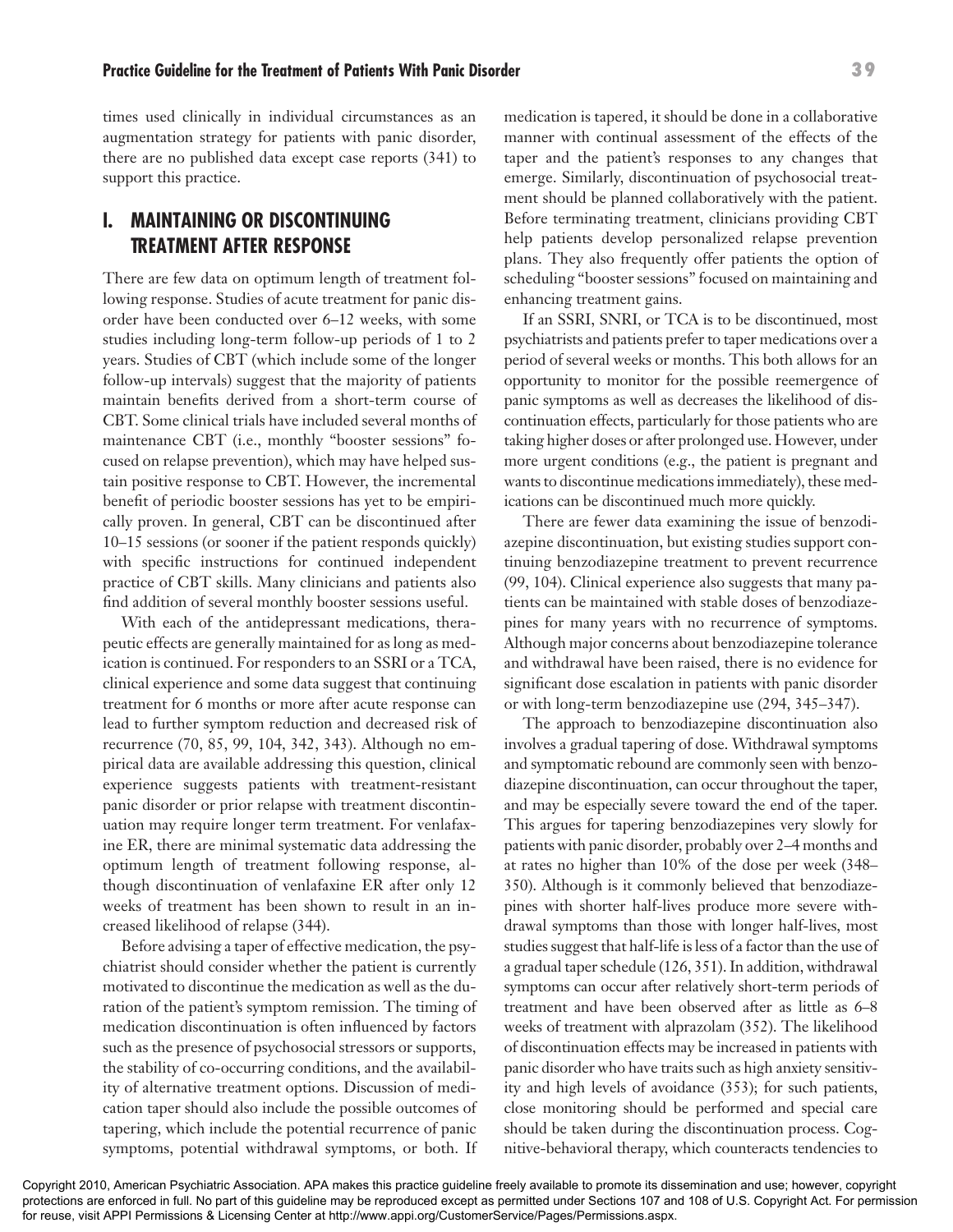amplify bodily sensations and catastrophize discontinuation symptoms, has been found to effectively facilitate withdrawal from benzodiazepines (354–357).

There is also some evidence for the utility of concurrent psychotherapy to maintain response after discontinuation of antidepressants. One small controlled study showed that combining brief psychodynamic psychother-

**40** APA PRACTICE GUIDELINES

apy and clomipramine reduced the likelihood of relapse of panic disorder after clomipramine discontinuation (156). Furthermore, in a meta-analysis of antidepressant pharmacotherapy and psychotherapy (in which nearly all psychotherapy studies administered CBT), combination treatment was more effective than antidepressants alone after treatment had been withdrawn (160).

# **III. SPECIFIC CLINICAL FEATURES INFLUENCING THE TREATMENT PLAN**

The following sections review data pertinent to the treatment of individuals with panic disorder who have specific clinical features that may alter the general treatment considerations that are discussed in Sections II.B through II.I. These sections are necessarily brief and are not intended to stand alone as a set of treatment recommendations. The recommendations reviewed in Sections II.B through II.I, including the use of psychiatric management, generally apply unless otherwise indicated.

# **A. PSYCHIATRIC FACTORS**

#### **1. Suicidality**

The relationship between panic disorder and suicide is a controversial topic. Determining whether specific suicide risks are associated with panic disorder has been complicated by the frequency of co-occurring disorders that are themselves associated with increases in suicide risk. From a logical perspective, it can be difficult to reconcile how a patient with panic disorder who manifests a strong fear of dying could also experience a wish to die. However, panic disorder can be a severely distressing condition that motivates suicidal thoughts and behaviors in some patients. Evidence exists that panic disorder may contribute to an increased risk of suicidality. Because risk factors for suicide may differ from those for suicidal ideation and suicide attempts, we will review these areas separately.

Early studies, summarized in a meta-analysis by Harris and Barraclough (358), demonstrated that panic disorder was associated with a 10-fold increase in mortality due to suicide. However, individuals with panic disorder are identified in a relatively small proportion of suicides. For example, a psychological autopsy study of 1,397 suicides in Finland found that only 1.22% met the criteria for DSM-III-R panic disorder (359). These low rates may relate to an underreporting of panic disorder symptoms in such studies, because of masking of panic disorder symptoms by substance use (360) or by affective symptoms. Even in individuals identified in psychological autopsies as having panic disorder, co-occurring mood, substance use, and personality disorders are the norm (359, 361). In individuals with panic disorder who are studied longitudinally, co-occurring disorders are almost always present in those who die by suicide (362, 363). Additional evidence suggests that the presence of co-occurring panic attacks may be associated with an increase in suicide risk among individuals with major depression, particularly early in the course of illness (364). In summary, the evidence is mixed as to whether panic disorder and panic attacks are associated with an increased risk of suicide in and of themselves or whether the apparent increase in associated risk is related to co-occurring mood and substance use disorders.

It is similarly controversial whether panic disorder is independently or uniquely associated with suicidal ideation or suicidal attempts (i.e., after adjusting for cooccurring mental disorders, especially major depression) (365, 366). Some studies have noted an association of panic disorder with suicidal behavior even after adjusting for effects of co-occurring mental disorders (44), whereas other studies have not found these results (365, 366). Overall, however, most (44, 367–371) but not all (372) research with cross-sectional clinical and community samples has demonstrated that panic disorder and panic attacks are associated with suicidal ideation and suicide attempts. Substantial rates of suicidal ideation and attempts as well as high frequencies of co-occurring disorders have also been observed in smaller studies of patients with panic disorder in a variety of settings (369, 373–376).

The association between panic disorder and suicidal behavior is of considerable clinical significance, even if most or all of the increased risk is attributable to lifetime comorbidity. The vast majority of patients with panic disorder have current or past co-occurring Axis I or Axis II disorders. Thus, uncomplicated panic disorder is rela-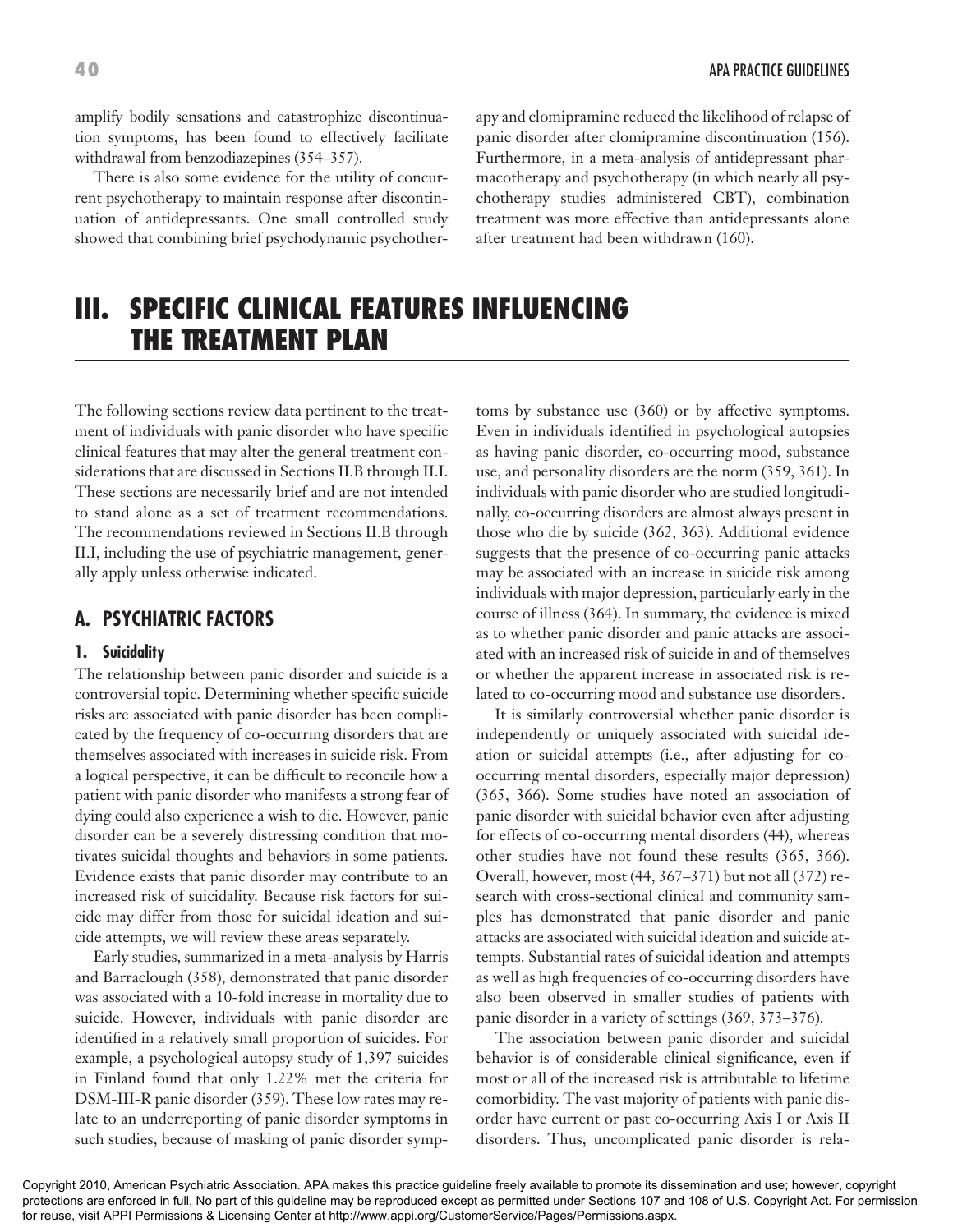#### **Practice Guideline for the Treatment of Patients With Panic Disorder 41**

tively uncommon. Furthermore, co-occurring conditions may go undetected in busy clinical settings. Thus, it is important to be aware that patients presenting with panic disorder are at high risk for lifetime suicidal ideation and attempts. All patients presenting with panic attacks should be asked about suicidal ideation, past suicide attempts, about access to firearms and other means of suicide, and about co-occurring conditions likely to increase risk and to require specific treatment (e.g., bipolar disorder, major depressive disorder, or substance use disorders). When significant mood disorder and/or suicidal ideation exist, treatment should be initiated that is appropriate for the co-occurring diagnosis and a decision should be made about whether the patient can safely be treated as an outpatient. When a substance use disorder is present, it must also be monitored closely and addressed in treatment.

#### **2. Co-occurring substance use disorder**

In clinical and epidemiological studies, patients with panic disorder with or without agoraphobia have higher than average rates of cocaine, alcohol, and sedative abuse and dependence (377–383). Approximately 50% of people with panic disorder and substance use disorder have the onset of the substance use disorder prior to the onset of panic symptoms (378). Other individuals develop substance use disorders after the onset of panic disorder. Although the two problems may or may not be functionally related, some individuals may attempt to decrease panic and anxiety symptoms by using alcohol or other substances. In a recent epidemiological study, for example, 23% of subjects with a diagnosis of panic disorder reported using alcohol or drugs to reduce their anxiety symptoms (384).

Despite the anxiolytic effects perceived by some patients, use of many substances can trigger or worsen panic symptoms. Heavy alcohol use, acute alcohol withdrawal, and more prolonged subacute withdrawal may cause or exacerbate panic symptoms (382, 385). Cocaine, other stimulants, and marijuana have been reported to precipitate panic attacks in adolescents and adults (386–388). Panic attacks may also be triggered or worsened through the use of a number of legal substances, such as caffeine, sympathomimetics (e.g., nasal decongestants), and nicotine (389–393).

Psychiatrists should be certain to screen for substance use in patients with panic disorder. Substance use may play a role in causing or exacerbating panic symptoms, and patients with co-occurring panic disorder and substance use disorder have a poorer prognosis than those with either disorder alone (382, 385). It may be useful to incorporate formal drug screens into the treatment plan for patients with co-occurring substance use disorder (291). Psychiatrists also should consider referring the patient to community resources (e.g., Alcoholics Anonymous) and may need to coordinate care with addiction specialists who are providing concurrent care for the patient.

When the patient reports both problematic substance use and panic symptoms, treatment of the substance use disorder is essential. It is unclear whether specific antipanic treatment is necessary for patients with primary substance abuse (i.e., where it is clear that the panic attacks are a result of the substance use or withdrawal). The occurrence of several panic attacks in decreasing frequency during the early weeks of abstinence often warrants no treatment other than support and reassurance until the attacks abate (394, 395). However, if the panic attacks and other symptoms of panic disorder continue after several weeks of abstinence, making a diagnosis of panic disorder and initiating treatment is warranted. A return to substance use is common in patients who have ongoing symptoms of panic disorder in the period following substance use cessation (396–400). A controlled trial suggested that combined CBT and SSRI treatment significantly reduced anxiety symptoms in patients with co-occurring anxiety disorders (including agoraphobia) and alcohol dependence (401). However, there were no differences in relapse rates when patients who received anxiety treatment plus relapse prevention were compared to those who participated in relapse prevention alone. This study provides preliminary evidence that standard treatments for panic disorder can be effective for individuals who are in early stages of remission from substance use disorders, though effective treatment of anxiety does not necessarily translate into decreased relapse potential.

When panic symptoms persist after the initial period of detoxification, the psychiatrist must decide whether to pursue integrated or sequential treatment. Empirical data that provide guidance on this matter are lacking, and therefore this decision must be based on clinical judgment. Although integrated treatment is generally recommended (291), there are some individuals in whom the substance use disorder should be the primary target of the first phase of treatment. For example, most forms of CBT involve deliberately provoking anxiety symptoms or confronting anxiety-provoking situations. If these temporary increases in anxiety are likely to trigger compensatory substance use, a decision could be made to delay CBT until the patient has the support and skills to maintain sobriety even in the face of stress or discomfort.

In treating panic symptoms in patients with co-occurring substance use disorder, benzodiazepines should be avoided whenever possible in favor of CBT and/or antidepressants. A history of abuse of other substances, both licit and illicit, is associated with a higher prevalence of benzodiazepine abuse, a greater euphoric response to benzodi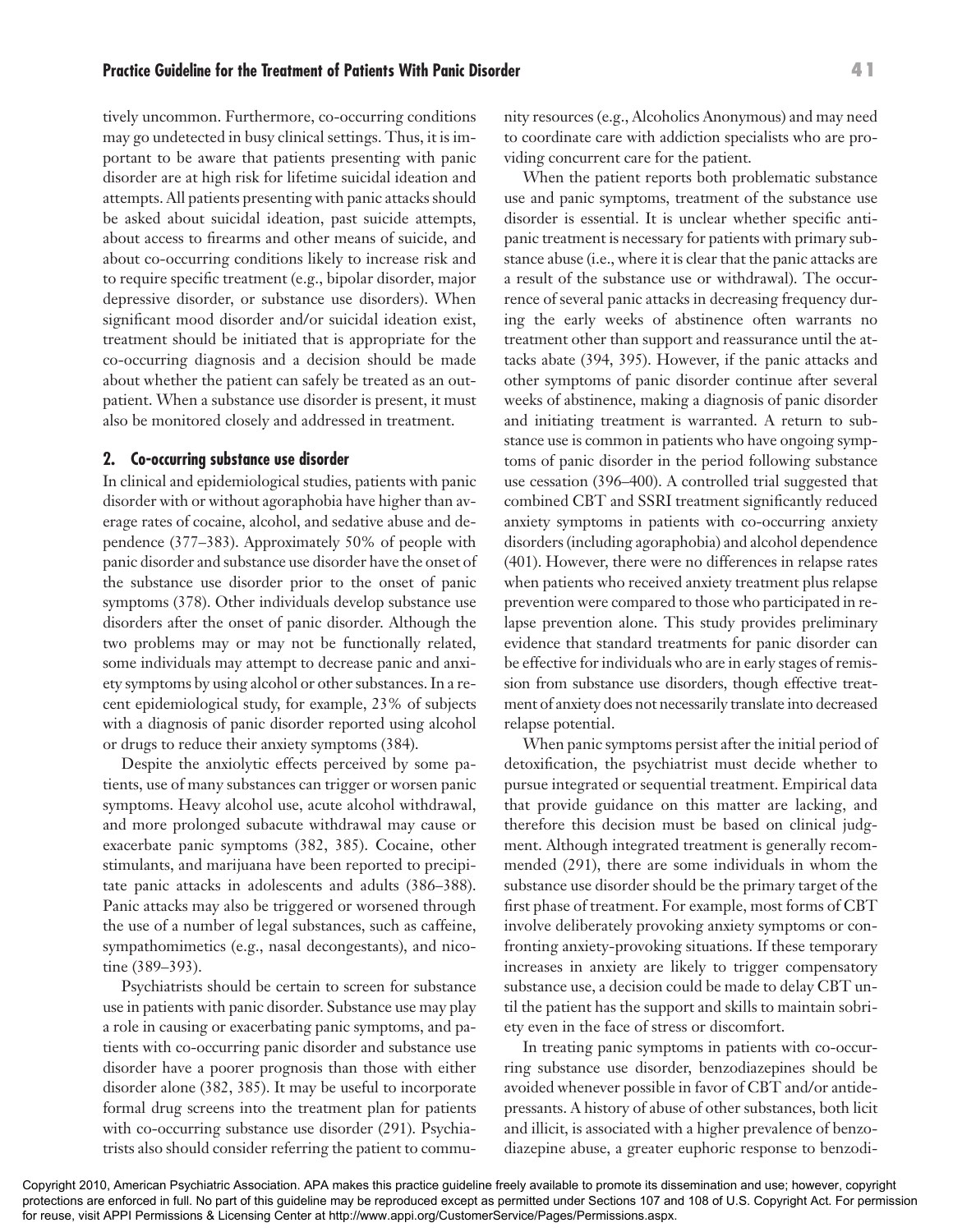azepines, and a higher rate of unauthorized use of alprazolam during treatment for panic disorder (289, 402). If antidepressant treatment is indicated, SSRIs or SNRIs are preferred because the side effect and safety profiles of TCAs (e.g., increased risk of cardiac toxicity and seizures; greater lethality of TCAs in overdose) are of increased concern in the context of a co-occurring substance use disorder (403). More information about treating co-occurring panic disorder and substance use disorders is available in APA's *Practice Guideline for the Treatment of Patients With Substance Use Disorders, Second Edition* (291).

#### **3. Co-occurring mood disorder**

Substantial evidence from clinical and epidemiological studies demonstrates that panic disorder and panic attacks frequently co-occur with unipolar and bipolar mood disorders (14, 17, 33). Many studies indicate that patients with panic disorder and co-occurring mood disorders exhibit greater impairment, more hospitalizations, and generally more psychopathological symptoms than patients with panic disorder who do not have a co-occurring mood disorder (404, 405). As described in Section III.A.1, a cooccurring mood disorder can also augment the risk of suicidality in individuals with panic disorder. In treating patients with co-occurring panic disorder and mood disorder, the psychiatrist should select treatments that can target both disorders (e.g., psychosocial treatment and/or antidepressants rather than benzodiazepines alone for a patient with panic disorder and major depressive disorder).

With regard to CBT, most studies suggest that cooccurring major depressive disorder does not adversely affect response to CBT for panic disorder (191, 406). In some individuals major depressive disorder may occur as a reaction to the impairment created by the panic disorder (e.g., the patient feels depressed because panic symptoms limit his or her participation in activities). When the depression appears to be secondary, focusing on panic disorder in CBT and monitoring changes in depressive symptoms is a reasonable strategy. Some evidence suggests that if panic disorder is targeted using CBT, depressive symptoms may spontaneously improve (193, 194). For individuals who still have significant symptoms of depression after a course of CBT for panic, the therapist can shift focus and target the depression directly. If depressive symptoms are severe, associated with suicidality, or interfering with adherence to the treatment for panic disorder, the emphasis of the CBT should be shifted so that the depression becomes the primary focus of treatment.

Treatment of mood disorders may also be prioritized during pharmacological treatment for panic disorder; this is especially true for patients who present with suicidal ideation. When panic disorder co-occurs with bipolar illness, the psychiatrist should consider that antidepressants commonly used for treating panic disorder might exacerbate the bipolar disorder. Patients with co-occurring panic disorder and bipolar disorder should generally be treated with a mood stabilizing medication before the addition of an antidepressant is considered for treatment of the panic disorder. Careful monitoring is required whenever an antidepressant is added to the treatment regimen of an individual with bipolar disorder (407).

#### **4. Other co-occurring anxiety disorders**

Although spontaneous or unexpected panic attacks are a hallmark of panic disorder, panic attacks can occur in other anxiety disorders. Consequently, the psychiatrist must perform a detailed assessment to ensure that panic disorder is an appropriate diagnosis (see Section II.A.2). In many individuals presenting for treatment, panic disorder occurs concomitantly with other anxiety disorders (for example, see reference 408), and in these circumstances multiple disorders may need to be targeted in treatment.

Treatment with SSRIs, SNRIs, or CBT is appropriate for most individuals with co-occurring anxiety disorders. Medications commonly used to treat panic disorder often have a positive effect on the symptoms of other anxiety disorders. In addition, psychotherapy for panic disorder may have a positive effect on other symptoms even when co-occurring anxiety disorders are not directly targeted in treatment (191–194, 409). However, in some cases where panic disorder is part of a more complicated pattern of cooccurring conditions, a highly tailored and multimodal therapy may be required for optimal recovery. Although the first-line treatments may be similar under these conditions, specificity of treatment (e.g., addition of specific CBT modules, or other psychotherapeutic modalities, focused on co-occurring disorders) may make the difference between full response, partial response, and perceived treatment resistance.

#### **5. Co-occurring personality disorders**

Studies have shown that 40%–50% of patients with panic disorder additionally meet the criteria for one or more Axis II disorders (410–413). The personality disorders most frequently observed in panic disorder patients are three from the anxious cluster: avoidant, obsessive-compulsive, and dependent (414–416). In addition, patients with panic disorder often show traits from other personality disorders, such as affective instability and/or impulsivity (from borderline personality disorder), impulsivity (from antisocial personality disorder) (417, 418), and hy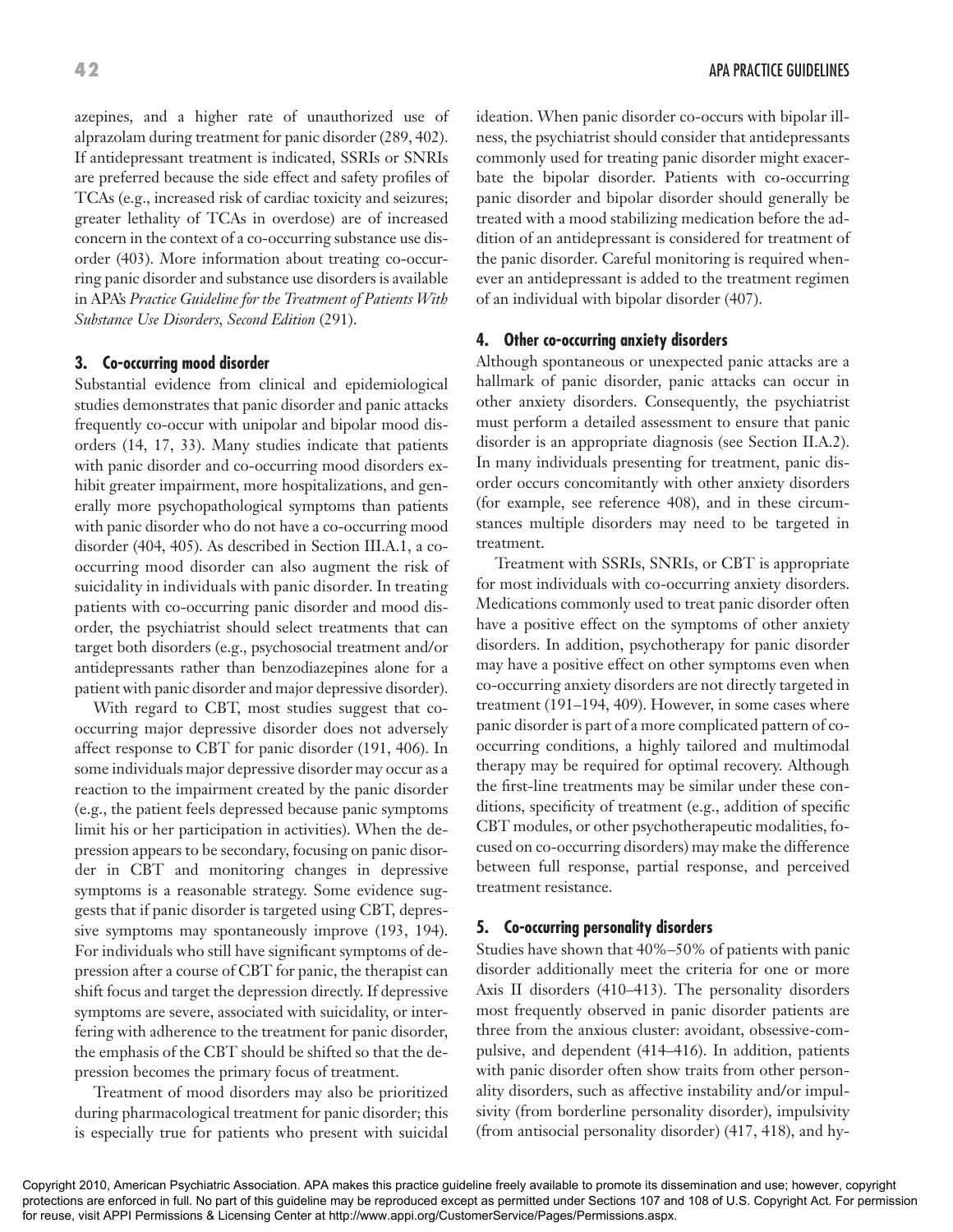persensitivity to people (from paranoid personality disorder) (411). Longitudinal data suggest that panic attacks early in life predict the subsequent onset of personality disorders (419).

Results of studies examining the impact of co-occurring personality disorders on the course of panic disorder have been mixed. Several studies have shown that presence of co-occurring personality disorders predicts worse long-term outcome for patients with panic disorder (413, 420, 421). However, a large-scale, prospective, naturalistic study showed that, in contrast to social phobia and generalized anxiety disorder, the presence of a personality disorder did not predict longer time to remission in patients with panic disorder (422).

The majority of studies suggest that co-occurring personality disorders are associated with poorer response to standard treatments for panic disorder. A review of studies that examined the impact of co-occurring personality disorders on CBT outcome suggested that presence of a personality disorder at baseline was associated with poorer treatment outcome (423). Patients with co-occurring personality disorders also show less improvement and seem more likely to relapse following medication treatment for panic disorder (411, 414–416, 424, 425).

In working with patients who have co-occurring panic disorder and personality disorder, the therapist may need to devote more time to strengthening the therapeutic alliance and developing a hierarchy of specific treatment goals. One recent study provided preliminary evidence that a psychodynamic approach to treating panic disorder was effective for patients with co-occurring personality disorders (146).

## **B. CONCURRENT GENERAL MEDICAL CONDITIONS**

Panic attacks are associated with prominent physical symptoms and may be misinterpreted as general medical conditions by patients and/or physicians. Moreover, panic symptoms may be an acute manifestation of a general medical condition (notably thyroid disease) or may result from the effects of prescribed medications to treat such conditions. An additional possibility is that a general medical condition is co-occurring with panic disorder. Studies show that panic and other anxiety disorders are more prevalent in medically ill patients than in the population at large, with physical conditions that have been specifically associated with panic disorder (426) including thyroid disease (427), cancer (428), chronic pain (429), cardiac disease (430), irritable bowel syndrome (431), migraine (432), mitral valve prolapse (36, 38, 39), vestibular disorders (433), and allergic and respiratory disease (434–436). To distinguish among these possibilities and to identify unrecognized general medical conditions that contribute to the clinical presentation requires a general medical evaluation as delineated in APA's *Practice Guideline for the Psychiatric Evaluation of Adults, Second Edition* (8). Even when results are negative, a careful assessment can provide needed reassurance to patients who fear that their panic attacks represent serious physical illness. In addition to the initial evaluation, assessments for general medical conditions may be indicated at other points in the treatment course. For example, among patients whose symptoms worsen or do not respond to initial treatments, a contributory general physical condition is worth considering.

Whenever a general medical condition is identified, the postulated relationship between that condition and the panic disorder will determine the approach to the patient. If the medical condition (e.g., hyperthyroidism) or treatment (e.g., oral corticosteroids) appears to be the primary cause of the panic symptoms, the specific treatment of panic disorder may be delayed until the general medical condition is treated or the precipitating medication discontinued. In some instances, medications that cause or worsen panic symptoms may be essential and cannot be discontinued; in these cases, concurrent treatment of panic disorder should be initiated. In other instances, a general medical condition or its treatment is not directly causing panic disorder (e.g., asthma) but may be worsening it. For example, data from some studies suggest that panic disorder and agoraphobic anxiety may increase the risk of mortality in patients with cardiovascular disease (362, 437, 438). Thus, with co-occurring general medical conditions and panic disorder, a simultaneous focus on optimizing treatment of the medical condition and the panic disorder may be indicated.

To date, there are no systematic evaluations of psychological or pharmacological treatment in patients with cooccurring panic disorder and general medical disorders. As far as pharmacological treatment, it is important for psychiatrists to choose medications that have the fewest drugdrug interactions. Adverse drug interactions may occur between medications utilized for panic disorder and medications used for general medical conditions. Furthermore, panic disorder patients with concurrent medical conditions may have difficulty differentiating symptoms of the general medical condition (e.g., migraine, asthma attack, angina) from those related to panic attacks. Thus, they may not be clear whether to take medication for their general medical conditions or to take medication for their anxiety. In the specific example of co-occurring panic disorder and asthma, patients often encounter difficulties knowing whether to utilize asthma treatment medications (i.e., beta-agonists) or anxiolytic medications. If they misinterpret a panic attack as an asthma attack, utilizing a

#### **Practice Guideline for the Treatment of Patients With Panic Disorder 43**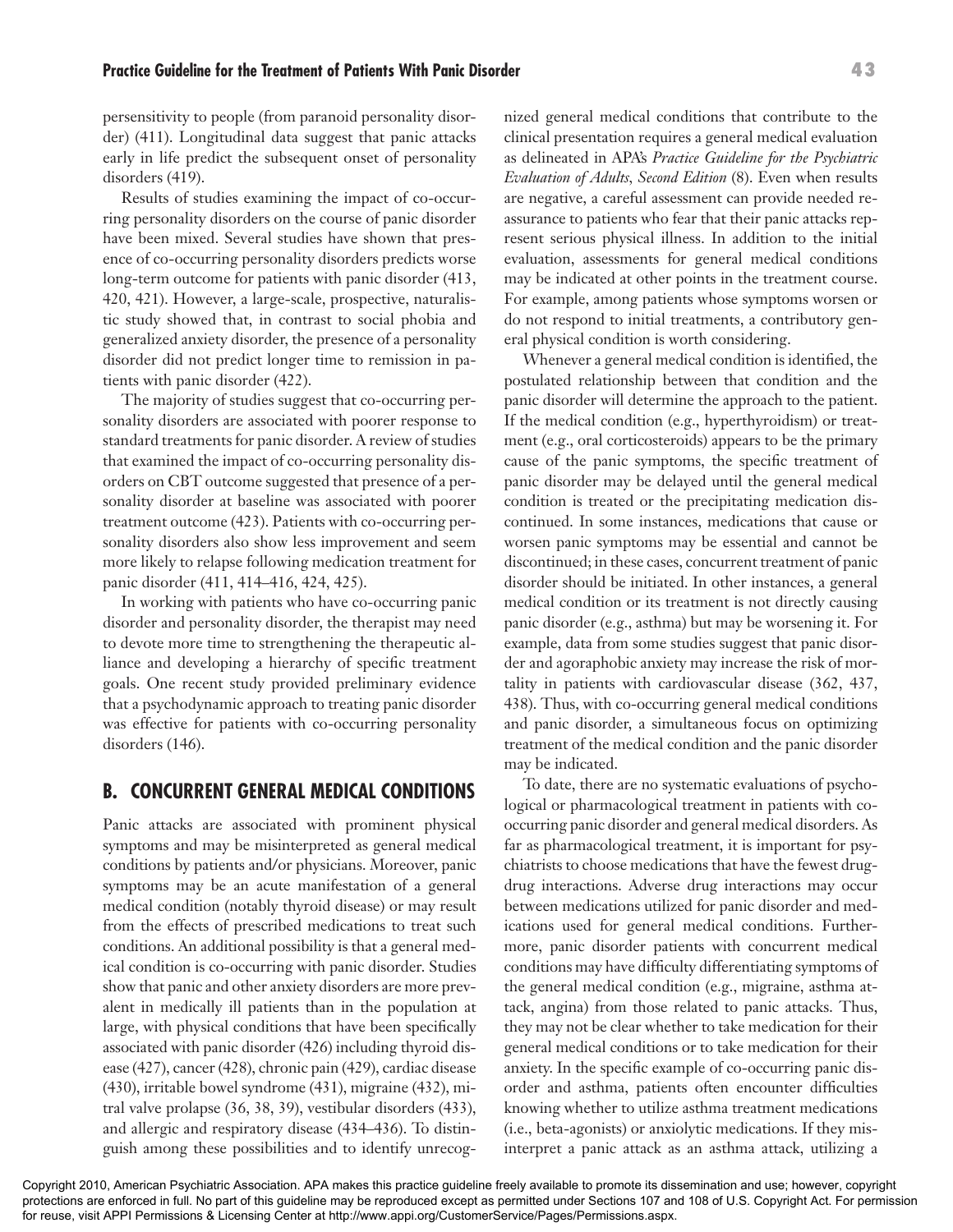beta-agonist is likely to worsen the panic attack symptoms. On the other hand, an asthma attack that is interpreted as being a panic attack would not resolve with an anxiolytic medication. However, because the symptoms of panic attacks and asthma may be very difficult to differentiate, a therapeutic trial of the various strategies is often required.

Psychosocial treatments for panic disorder may need to be adapted depending on the presence and severity of a co-occurring general medical condition. It is often necessary to adapt the psychosocial treatment to the physical or medical realities in the patient's life. However, the clinician also must be alert to the possibility that the patient is viewing the dangers of the medical condition as more threatening than they truly are or is incorrectly interpreting panic symptoms as signs of another medical illness. In any form of psychosocial treatment, learning to differentiate anxiety symptoms from those related to the general medical condition often becomes an important goal. This work can be done through careful self-monitoring. Adaptation of other aspects of treatment may also be required. For example, physically challenging interoceptive exposure exercises that are used in CBT may need to be modified for patients with co-occurring panic disorder and medical conditions (e.g., asthma, heart disease).

# **C. DEMOGRAPHIC VARIABLES**

#### **1. Children and adolescents**

This section contains a brief overview of formal clinical trial data regarding the treatment of children and adolescents with panic disorder. Given the limited data in the child and adolescent literature, many treatment plans will necessarily include components that are not well studied. Unless otherwise stated, the general considerations outlined in Sections II.B through II.I apply to children; this is especially true of the importance of psychiatric management. In addition, treatment plans for children and adolescents frequently require attention to developmental issues (from psychological and physiological perspectives) and involvement of multiple systems (e.g., schools, family, and community). Information and recommendations regarding the etiology, diagnosis, and assessment of pediatric panic disorder are beyond the scope of this section. The reader is referred to the American Academy of Child and Adolescent Psychiatry's *Practice Parameter for the Assessment and Treatment of Children and Adolescents With Anxiety Disorders* (439) for a more detailed discussion.

Although empirical data are limited, expert opinion generally suggests that treatment of panic disorder in children and adolescents consists of CBT and, when necessary, pharmacotherapy (439). Depending upon the age and the physiological and psychological maturity of the patient, adjustments in the treatment plan may be needed. For example, a developmental adaptation of CBT that is appropriate for adolescents with panic disorder has been described in the literature (440). One randomized controlled trial of this treatment has been completed, but the results have not yet been published. Several published randomized controlled trials have shown CBT to be effective for other pediatric anxiety disorders (441–443). In addition, one randomized controlled trial showed that CBT was effective in a sample of pediatric patients with various anxiety disorders, including some who were diagnosed with panic disorder (444). Thus, the early available evidence suggests beneficial effects of CBT in adolescents.

No randomized controlled trials have been conducted that evaluate the efficacy of pharmacotherapy for panic disorder in pediatric samples; therefore, medication recommendations are based on uncontrolled studies in patients with pediatric panic disorder and some controlled studies demonstrating efficacy for other pediatric anxiety disorders. In pediatric patients with panic disorder, one open trial treated 12 patients with various SSRIs (some in combination with a benzodiazepine) and found significant improvement in 75% of patients (ages 14–17 years, except for one 7-year-old patient) (445). Another study based on chart review of 18 pediatric patients (ages 7–16 years) showed that paroxetine was well tolerated and significantly reduced panic disorder symptoms in approximately 80% of the patients in the study (446). The findings from these uncontrolled studies, as well as evidence from randomized controlled trials showing SSRIs to be effective for other pediatric anxiety disorders (447, 448), suggest that SSRIs are a reasonable treatment option for children and adolescents with panic disorder. However, such treatment must be undertaken with full consideration of potential risks and benefits of antidepressant use in pediatric patients (see Section II.H).

A few case reports (449, 450) and case series (451) suggest that imipramine and the high-potency benzodiazepines alprazolam and clonazepam also may have some use in treating pediatric panic disorder; however, these medications would not be considered first-line treatment options.

#### **2. Geriatric patients**

Although anxiety symptoms and disorders are among the most common psychiatric ailments experienced by older adults, epidemiological studies suggest that the prevalence of panic disorder in later life may be lower than that in midlife (452). When panic disorder does occur, it is more likely to be preexisting rather than new in onset (453) and is more likely to be associated with co-occurring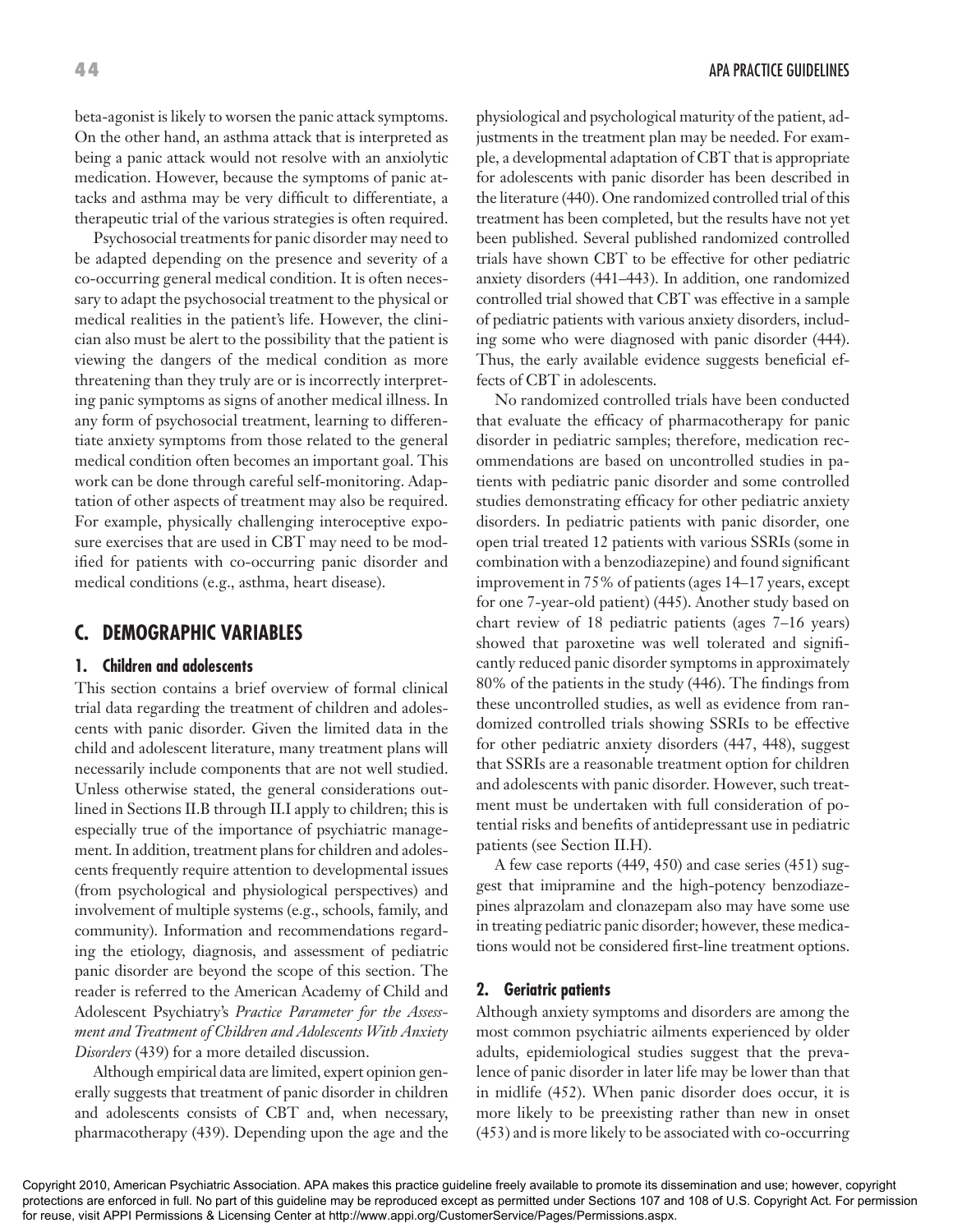general medical or psychiatric disorders, especially depression (454) or emerging dementia. Thus, for elderly patients presenting with new panic symptoms, a vigorous search for alternative and co-occurring diagnoses should be undertaken, with particular attention to general medical conditions (e.g., hypercalcemia due to malignancy) and effects of general medical pharmacological agents. When panic disorder is present without other co-occurring psychiatric disorders, elderly patients often have less severe symptoms and less anxiety sensitivity than younger patients (455).

There have been few systematic prospective clinical trials to determine the efficacy of standard medications and/or psychosocial treatments for anxiety disorders among the elderly. Some evidence suggests that elderly patients with panic disorder may benefit from cognitivebehavioral treatments, although there are no randomized controlled trials with samples comprised exclusively of geriatric patients with panic disorder (456). Less is known about the efficacy of other psychosocial treatments or medication for treating panic disorder in elderly patients. If medication is used, however, general principles of psychopharmacology would suggest that the starting doses and therapeutic doses of medication may be lower than those for younger patients and that dose titration should occur more slowly than in younger adults. Medications with longer half-lives will eventually reach higher steadystate blood levels and toxicity may develop more slowly than anticipated, confounding interpretation of adverse effects and potentiating interactions with other medications. Given the high rates of co-occurring mood disorder in elderly patients with panic disorder, an antidepressant is recommended as first-line pharmacotherapy (457). Selective serotonin reuptake inhibitors or SNRIs are preferred because of their lesser side effect burden relative to other antidepressant medications in geriatric patients. Benzodiazepine use should be avoided whenever possible, since use of long half-life benzodiazepines and long-term benzodiazepine use can be problematic in geriatric patients (295, 458).

#### **3. Gender**

Panic disorder is more common in women for reasons that are not yet fully understood. In epidemiological surveys, the lifetime prevalence of panic disorder is approximately twice as high in women as in men (33, 459). This gender difference appears to decrease in elderly cohorts (460). Despite numerous studies, few consistently replicable differences have been found between men and women in panic disorder phenomenology, course of illness, or treatment responsivity. However, women with panic disorder are more likely to have severe agoraphobia than are men

with panic disorder. The proportion of female patients increases as the level of agoraphobia intensifies (461–463), even though, after controlling for level of agoraphobia, few sex differences emerge in self-reported panic disorder symptoms (464–466).

Several studies have explored the relationship between panic disorder and the perinatal period, an important issue in light of the high rate of panic disorder in younger women. The limited available data suggest that the course of panic disorder is highly variable during pregnancy and the postpartum period (467–469). It is also not clear whether uncontrolled symptoms of panic disorder affect the course or outcome of pregnancy (470).

The treatment of pregnant and nursing women raises certain specific concerns regarding the use of antipanic medications (471, 472). With women of childbearing age, the risks of treatment during pregnancy and nursing should be discussed actively and preferably before conception (473). Treatment with SSRIs during pregnancy (reviewed in references 474 and 475) may be associated with increased rates of spontaneous abortion (476) and with a greater risk of low birth weight and respiratory difficulties in the neonate (477). Older reports generally failed to find associations between antidepressants and risk of congenital malformations; however, more recent findings suggest an increase in the rate of cardiac malformations with paroxetine treatment, raising increased caution about its use during pregnancy (475, 478). In addition, SSRI exposure in the third trimester has been associated with a rare but increased likelihood of persistent pulmonary hypertension of the newborn (479) and, more commonly, a neonatal behavioral syndrome suggestive of antidepressant discontinuation that typically resolves with supportive care (480–483). A comparable discontinuation syndrome appears to occur with SNRI treatment and may be more pronounced in preterm neonates (483). The effects of benzodiazepines on fetal development are unclear; a metaanalysis of pooled case-control study data showed an increased relative risk of major malformations and oral clefts with benzodiazepine treatment whereas meta-analysis of cohort studies showed no such effect (484). When used near term, however, benzodiazepines have been associated with neonatal lethargy, sedation, and weight loss; these findings suggest that their use should be minimized whenever possible (485). In considering the literature on prenatal exposure to psychotropic medications for anxiety and mood disorders, it is also important to note that many studies have not controlled for potentially confounding factors (e.g., rates of smoking in women taking psychotropic medications during pregnancy).

The benefits of breast-feeding for women and their infants are well documented (486). However, antidepres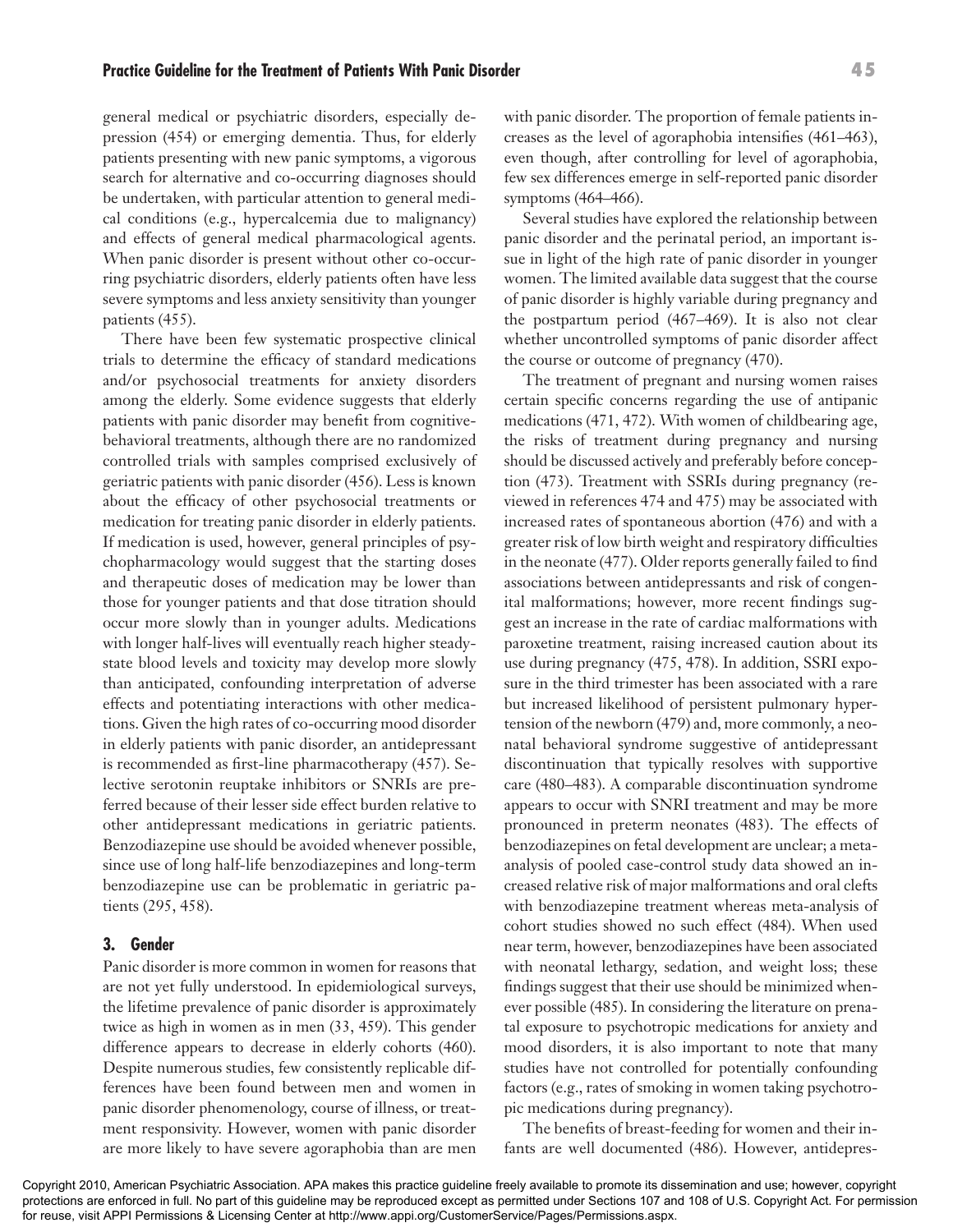sants and benzodiazepines are secreted into breast milk in measurable quantities, and their central nervous system effects on the nursing infant are unknown (471, 487–489).

Despite the dearth of literature on the use of psychosocial interventions for women with panic disorder who are pregnant, nursing, or planning to become pregnant, these interventions should be considered in lieu of pharmacotherapy. Pharmacotherapy may also be indicated but requires consideration and discussion of the potential benefits and risks with the patient, her obstetrician, and, whenever possible, her partner. In making decisions about breast-feeding, discussions with the infant's pediatrician are also useful. Discussions should also consider the potential risks to the patient and the child of untreated psychiatric illness (475), including panic disorder and any co-occurring psychiatric conditions.

#### **4. Ethnicity and cultural issues**

Ethnicity and cultural factors are important to consider in assessing and treating individuals with panic disorder. As part of the assessment process, the DSM-IV-TR Outline on Cultural Formulation (490) can provide a systematic approach to determining the role of cultural factors in the clinical presentation. It also allows the psychiatrist to view the individual patient and the therapeutic relationship within the context of the patient's cultural background and support systems.

Relatively little research has been done pertaining to anxiety disorders in ethnic or cultural subgroups. In African Americans, data on the prevalence of anxiety disorders are somewhat conflicting. The National Institute of Mental Health Epidemiologic Catchment Area Study indicated that African Americans have a higher lifetime prevalence of agoraphobia but not panic disorder (491), the National Comorbidity Survey found no racial differences in the prevalence of any anxiety disorder (492), and the National Comorbidity Survey Replication found lower rates for panic disorder, generalized anxiety disorder, and social phobia (492–495). In Hispanic whites, the National Comorbidity Survey Replication showed lower risk of panic disorder relative to non-Hispanic whites in young (younger than age 43 years) cohorts (495).

There is some evidence that panic disorder may present differently in individuals of different cultural

backgrounds. For example, panic disorder in African Americans has been specifically associated with isolated sleep paralysis (496), more intense fears of dying or "going crazy" (497), and hypertension (498, 499). Studies show that African American patients seen in primary care settings report more severe somatic symptoms and have a higher prevalence of panic disorder than whites (500). In addition, African Americans are more likely to seek help in medical than in mental health facilities (501, 502). The culture-bound syndrome *ataque de nervios* resembles panic disorder and may be relevant to understanding the symptom presentation of individuals from some Latino groups (e.g., those of Caribbean background). Although ataque de nervios is similar to a panic attack in that the patient experiences sudden and intense distress, loss of emotional control (e.g., crying, uncontrollable shouting) is a more prominent feature of ataque de nervios. Ataque de nervios also seems to be a more inclusive concept than panic disorder: only 36% of people with ataque de nervios met panic attack criteria, and only 17%–33% met panic disorder criteria (503). Finally, studies have examined the phenomenon of panic among Cambodian and Vietnamese refugees and highlighted several cultural syndromes that appear to be the equivalent of panic disorder. These include "sore neck," in which Cambodian patients fear that "wind" and blood pressure may burst the blood vessels in this area, and the syndrome of orthostatic dizziness, which is a frequent cue and concomitant of panic attacks in Vietnamese patients, who also report fears of a "wind overload" (504, 505).

In terms of treatment considerations, research findings indicate that African American (506), Latino (507), and Vietnamese (508) patients with panic attacks and panic disorder respond well to CBT treatments that are culturally adapted to fit these groups. When medications are a part of the treatment plan, the individual's cultural context may influence his or her beliefs about medication (509). Genetic polymorphisms (e.g., of cytochrome P450 isoenzymes) that vary in frequency among different ethnic groups may influence the patient's biological response to medication (e.g., metabolism, sensitivity to side effects) (510–512); as our understanding of genetic polymorphisms expand, these variations may become useful in individualizing treatment selection (509, 513).

Copyright 2010, American Psychiatric Association. APA makes this practice guideline freely available to promote its dissemination and use; however, copyright protections are enforced in full. No part of this guideline may be reproduced except as permitted under Sections 107 and 108 of U.S. Copyright Act. For permission for reuse, visit APPI Permissions & Licensing Center at http://www.appi.org/CustomerService/Pages/Permissions.aspx.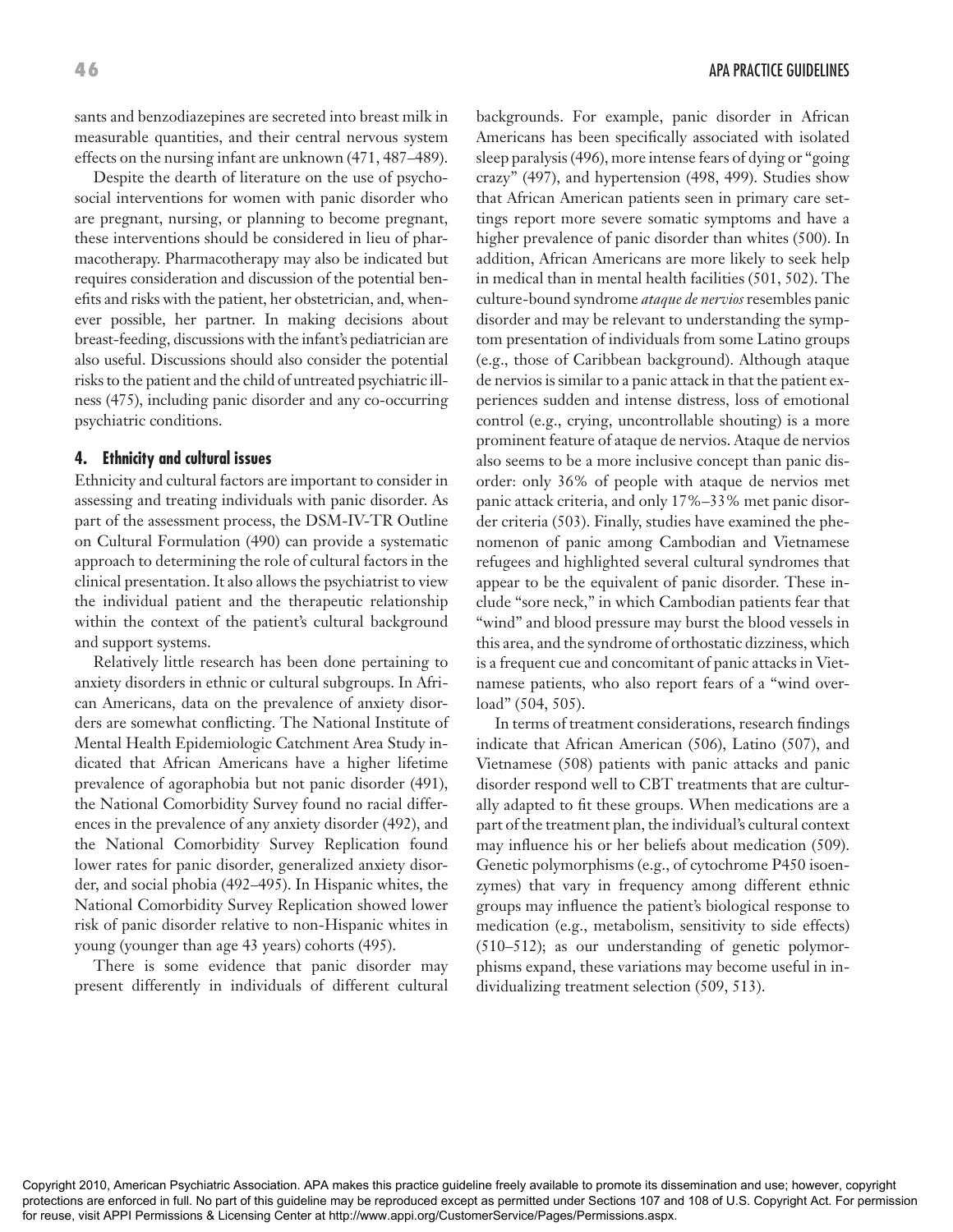# **Part B**  BACKGROUND INFORMATION AND REVIEW OF AVAILABLE EVIDENCE

# **IV. DISEASE DEFINITION, NATURAL HISTORY, AND EPIDEMIOLOGY**

### **A. DIAGNOSIS OF PANIC DISORDER**

The essential features of panic disorder identified in DSM-IV-TR are "recurrent unexpected panic attacks" (Criterion A1) that are followed by 1 month or more of "persistent concern about having additional attacks," "worry about the implications of the attack or its consequences," or "a significant change in behavior related to the attacks" (Criterion A2) (Tables 1 and 2).

A panic attack that counts toward a diagnosis of panic disorder is defined as a "discrete period of intense fear or discomfort" in which at least four of the following symptoms are present: palpitations, pounding heart, or accelerated heart rate; sweating; trembling or shaking; sensations of shortness of breath or smothering; feelings of choking; chest pain or discomfort; nausea or abdominal distress; feeling dizzy, unsteady, light-headed, or faint; derealization or depersonalization; fear of losing control or "going crazy"; fear of dying; numbness or tingling sensations; and chills or hot flushes (Table 3). The panic attacks that characterize panic disorder are not attributable to the direct physiological effects of a substance or to a general medical condition (Criterion C). It also must be established that the attacks are not better accounted for by another mental disorder (Criterion D).

Several types of panic attacks may occur. Prototypical is the unexpected attack, defined as one not associated with a known situational trigger. However, individuals may also experience situationally predisposed panic attacks (which are more likely to occur in certain situations but do not necessarily occur there) or situationally bound attacks (which occur almost immediately on exposure to a situational trigger), especially in later stages of the illness. Other types of panic attacks include those that occur in particular emotional contexts, those involving limited symptoms, and nocturnal attacks. Although numerous studies have sought to validate symptom-specific subtypes of panic attacks (e.g.,

cardiorespiratory, dizziness-derealization, nonfearful panic) as associated with specific levels of functional impairment, illness severity, comorbidity, or outcome, no consistently replicable associations have emerged.

In choosing the appropriate DSM-IV-TR diagnosis, the psychiatrist must also determine if agoraphobia is present (Criterion B) (see Table 4). Agoraphobia is defined as "anxiety about being in places or situations from which escape might be difficult (or embarrassing) or in which help might not be available in the event of having an unexpected or situationally predisposed panic attack or panic-like symptoms" (Criterion A). These situations must be "avoided or else endured with marked distress or with anxiety about having a panic attack or panic-like symptoms, or require the presence of a companion" (Criterion B). Finally, it must be established that the anxiety or agoraphobic avoidance is not better accounted for by another mental disorder (Criterion C). Typical situations eliciting agoraphobia include traveling on buses, subways, or other public transportation, and being on bridges, in tunnels, or far from home. Many patients who develop agoraphobia find that situational attacks become more common than unexpected attacks. Panic disorder with agoraphobia is typically a more severe and chronic condition than panic disorder without agoraphobia (62, 220).

## **B. SPECIFIC FEATURES OF PANIC DISORDER**

#### **1. Cross-sectional issues**

There are a number of important clinical and psychosocial features to consider in a cross-sectional evaluation. First, because there is such variance in the types and duration of attacks that may occur with panic disorder, the psychiatrist should consider other possible diagnoses. The psychiatrist should assess the patient for the presence of life-threatening behaviors, the degree to which the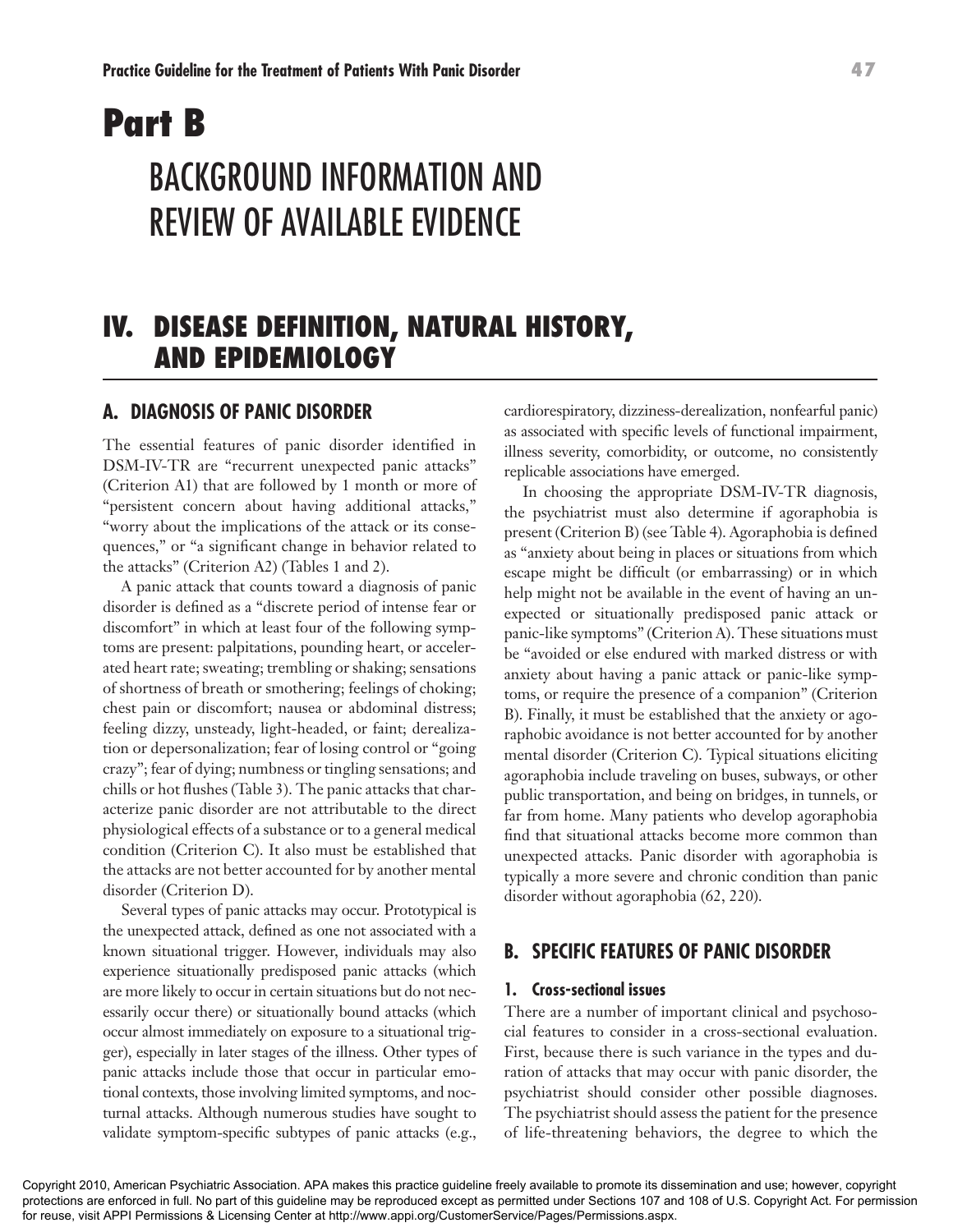panic disorder interferes with the patient's ability to conduct his or her daily routine or to care for self and others, and the presence of substance use disorders, mood disorders, and other conditions that commonly co-occur with panic disorder (see Section III.A).

#### **2. Longitudinal issues**

Because of the variable nature of panic disorder, it is necessary to consider a number of longitudinal issues when evaluating the patient. These include the fluctuations in chronic variants of this condition, the response to prior treatments, and the development of complications such as co-occurring psychiatric and medical disorders and medication side effects.

## **C. NATURAL HISTORY AND COURSE**

Panic attacks vary in their frequency and intensity, often waxing and waning over time and in response to psychosocial stressors. It is not uncommon for an individual to experience numerous moderate attacks for months at a time or to experience frequent attacks daily for a short period (e.g., a week), with months separating subsequent periods of attacks. Individuals with panic disorder commonly have anxiety about the recurrence of panic attacks or symptoms or about the implications (e.g., "Am I having a heart attack? Am I going crazy?") or consequences (e.g., "Will I be able to drive my children to school?"). Panic disorder, especially with agoraphobia, may lead to the loss or disruption of interpersonal relationships, especially as individuals struggle with the impairment or loss of social role functioning and the issue of responsibility for symptoms. Examples of the disrupting nature of panic disorder include the fear that an attack is the indicator of a life-threatening illness despite medical evaluation indicating otherwise or the fear that an attack is a sign of emotional weakness. Some individuals experience the attacks as so severe that they take such actions as quitting a job to avoid a possible attack. Others may become so anxious that they avoid most activities outside their homes (i.e., severe agoraphobia).

Evidence from naturalistic follow-up studies of patients in a tertiary-care setting suggests that at 4–6 years posttreatment about 30% of individuals are well, 40%–50% are improved but symptomatic, and the remaining 20%–30% have symptoms that are the same or slightly worse  $(514, 124)$ 515). Thus, the disorder can be seen as one in which there is much more often improvement with residual symptoms than remission and one in which relapse after remission is more common than sustained remission (61).

Panic attacks appear to worsen the prognosis and/or delay a beneficial treatment outcome in multiple other disorders that may co-occur with them, including major depression (16), bipolar disorder (516), psychotic disorders (517), alcohol dependence (518), and nicotine dependence (519), and may be a particularly important risk factor for relapse in both depressive disorders (520) and alcoholism (521).

Co-occurring disorders may also influence the course of panic disorder. Prospective follow-up studies have shown that patients with co-occurring depression have worse courses of illness (61, 420). Studies of the impact of personality disorders on the course of panic disorder have produced mixed results (420, 422).

## **D. EPIDEMIOLOGY AND ASSOCIATED FEATURES**

#### **1. Prevalence and onset**

Epidemiologic data collected from multiple countries have documented similarities in lifetime prevalence (1.6%–2.2%), age at onset (age 20–29 years), higher risk in females (about twofold), and symptom patterns of panic disorder (522). Although the full-blown syndrome is usually not present until early adulthood, limited symptoms often occur much earlier. Studies of community samples suggest that panic disorder occurs in 0.5%–1% of the general pediatric population (523–525). Panic disorder can have its onset prior to puberty (526), although this is relatively uncommon. When panic disorder does occur prior to adulthood, it is more likely to occur in adolescence, and particularly in females (527). Panic symptoms in childhood and adolescence are frequently a predictor of later onset psychiatric disorders (379).

#### **2. Co-occurring disorders**

Roughly one-quarter to one-half of individuals diagnosed with panic disorder in community samples also have agoraphobia, although a much higher rate of agoraphobia is encountered in clinical samples (522). The National Comorbidity Survey Replication found that approximately 20% of patients with lifetime panic disorder have agoraphobia.

Among individuals with panic disorder alone, the lifetime prevalence of major depression is 34.7%; in patients with panic disorder with agoraphobia, the lifetime prevalence of major depression is 38.7% (33). Approximately one-third of patients with panic disorder are depressed when they present for treatment (528). For individuals presenting to clinical settings with both panic disorder and major depressive disorder, the onset of depression has been found to precede the onset of panic disorder in one-third of individuals, whereas the onset of depression coincides with or follows the onset of panic disorder in the remaining two-thirds (529).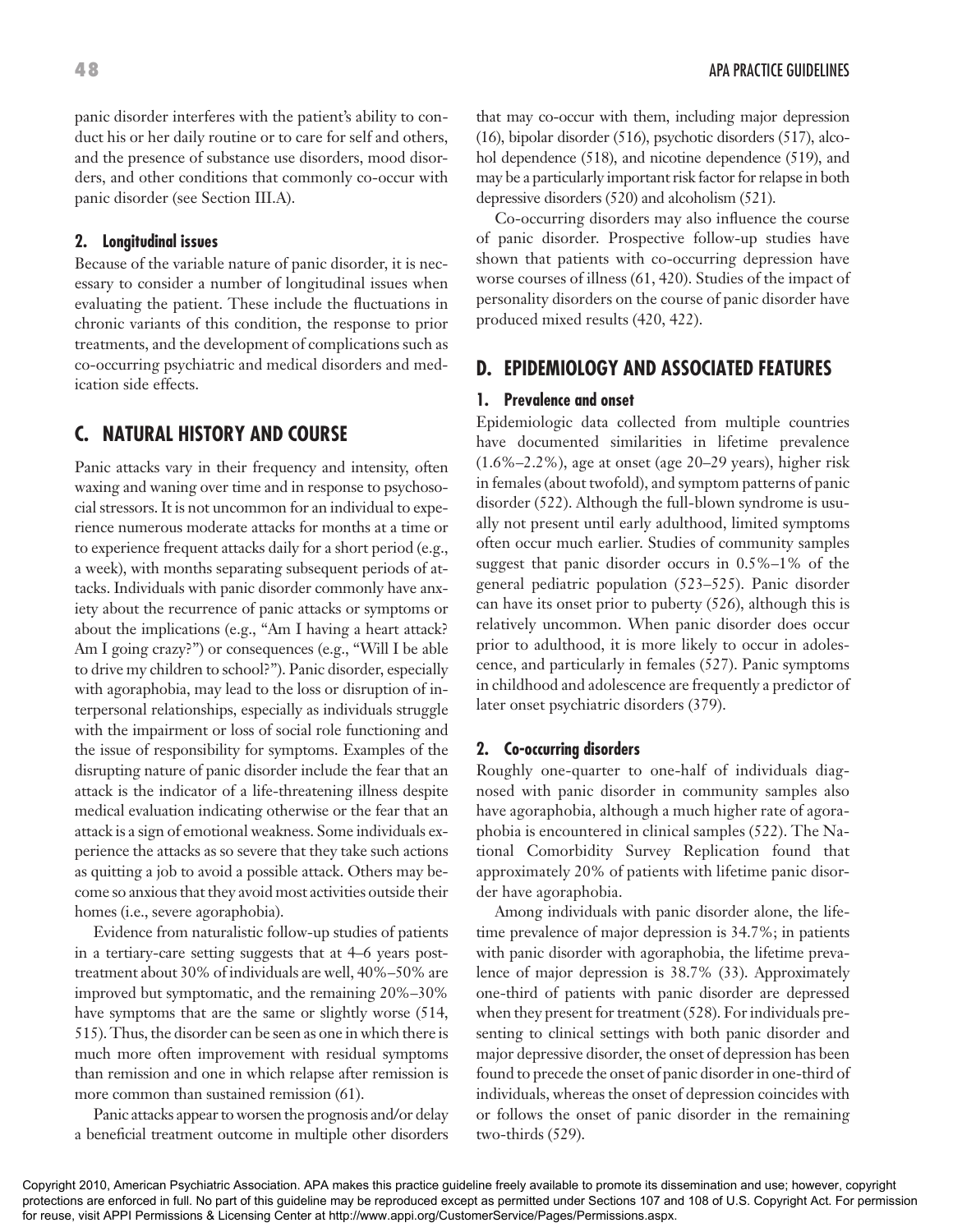# **Practice Guideline for the Treatment of Patients With Panic Disorder 49**

Children and adolescents with panic disorder display high rates of other co-occurring psychiatric disorders, especially other anxiety and mood disorders, including bipolar disorder (530–532).

#### **3. Morbidity**

Epidemiologic studies have clearly documented the morbidity associated with panic disorder (40, 368, 533–538). Patients with panic disorder, especially with co-occurring depression, are at higher risk for suicide attempts (368), impaired social and marital functioning (539), work impairment (533), use of psychoactive medication (535), and substance abuse (539).

#### **4. Medical utilization**

In the Epidemiologic Catchment Area study, subjects with panic symptoms or disorder, as compared to other disorders, were the most frequent users of emergency medical services and were more likely to be hospitalized for physical problems (535). Similarly, patients with panic attacks or disorder, who frequently present to ambulatory primary care settings reporting the somatic manifestations of their panic attacks, are often not recognized as having panic attacks unless the syndrome is severe, may receive extensive and costly medical work-ups, and often receive poor quality of care and inadequate and inappropriate treatment (540, 541). This phenomenon has sparked interest in disseminating evidence-based panic treatments to primary care settings (157). There is preliminary evidence that treatment of panic disorder in these settings may result in a significant cost offset and overall medicalcare savings (542–544).

#### **5. Frequency and nature of treatment**

Relative to patients with other psychiatric disorders, patients with panic disorder seek help relatively frequently (545–547). Individuals frequently present to nonpsychiatrists first and may make greater use of the emergency department (548) or other medical specialists (549). However, an extensive body of evidence has documented that panic disorder is undertreated, whether in primary care (541) or specialty mental health settings (220). In particular, despite the strong evidence supporting CBT for panic disorder, this treatment is offered at a low rate, even in specialty mental health settings. When treatment is finally offered it is frequently inadequate or inappropriate. Incorrect kinds or doses of medication are often prescribed for periods of insufficient length, and psychosocial treatments are frequently provided that have minimal evidence base (550).

#### **6. Family and genetics studies**

Family studies using direct interviews of relatives and family history studies have shown that panic disorder is highly familial. Results from studies conducted in different countries (United States, Belgium, Germany, Australia) have shown that the median risk of panic disorder is eight times as high in the first-degree relatives of probands with panic disorder as in the relatives of control subjects (551). A family data analysis showed that forms of the disorder with early onset (at age 20 years or younger) were the most familial, carrying a more than 17 times greater risk (552). Results from twin studies have suggested a genetic contribution to the disorder (553–555).

Genetic studies of panic disorder patients have identified genes linked to panic subtypes associated with bladder problems, bipolar illness, and possibly smoking and have identified some associated genes with functional importance for anxiety pathophysiology. However, few studies have as yet been replicated, and it is still unclear whether panic exists in many distinct genetic forms, each with a different set of genes, or in one form with an underlying set of genes that confer broad vulnerability to panic and anxiety (556).

# **V. REVIEW AND SYNTHESIS OF AVAILABLE EVIDENCE**

# **A. INTERPRETING RESULTS FROM STUDIES OF TREATMENTS FOR PANIC DISORDER**

#### **1. Measurement of outcomes**

In the following sections available data on the efficacy of treatments for panic disorder are reviewed. Short-term efficacy has usually been evaluated over the course of 6- to 12-week clinical trials by observing changes in the presence and severity of patient- and physician-rated panic and agoraphobic symptoms. Earlier studies have focused on

the primary outcome of being free of DSM-defined panic attacks at the end of the study. However, patients labeled "panic free" are not necessarily free of all panic symptoms (i.e., symptom free). Some studies have shown that reductions in other dimensions (e.g., agoraphobic avoidance, functional impairment) are more important to overall improvement than reduction in panic frequency (74). Thus, the field has moved toward a broader definition of remission that includes substantial reductions in panic attacks, anticipatory anxiety, and agoraphobic avoidance, as well as

Copyright 2010, American Psychiatric Association. APA makes this practice guideline freely available to promote its dissemination and use; however, copyright protections are enforced in full. No part of this guideline may be reproduced except as permitted under Sections 107 and 108 of U.S. Copyright Act. For permission for reuse, visit APPI Permissions & Licensing Center at http://www.appi.org/CustomerService/Pages/Permissions.aspx.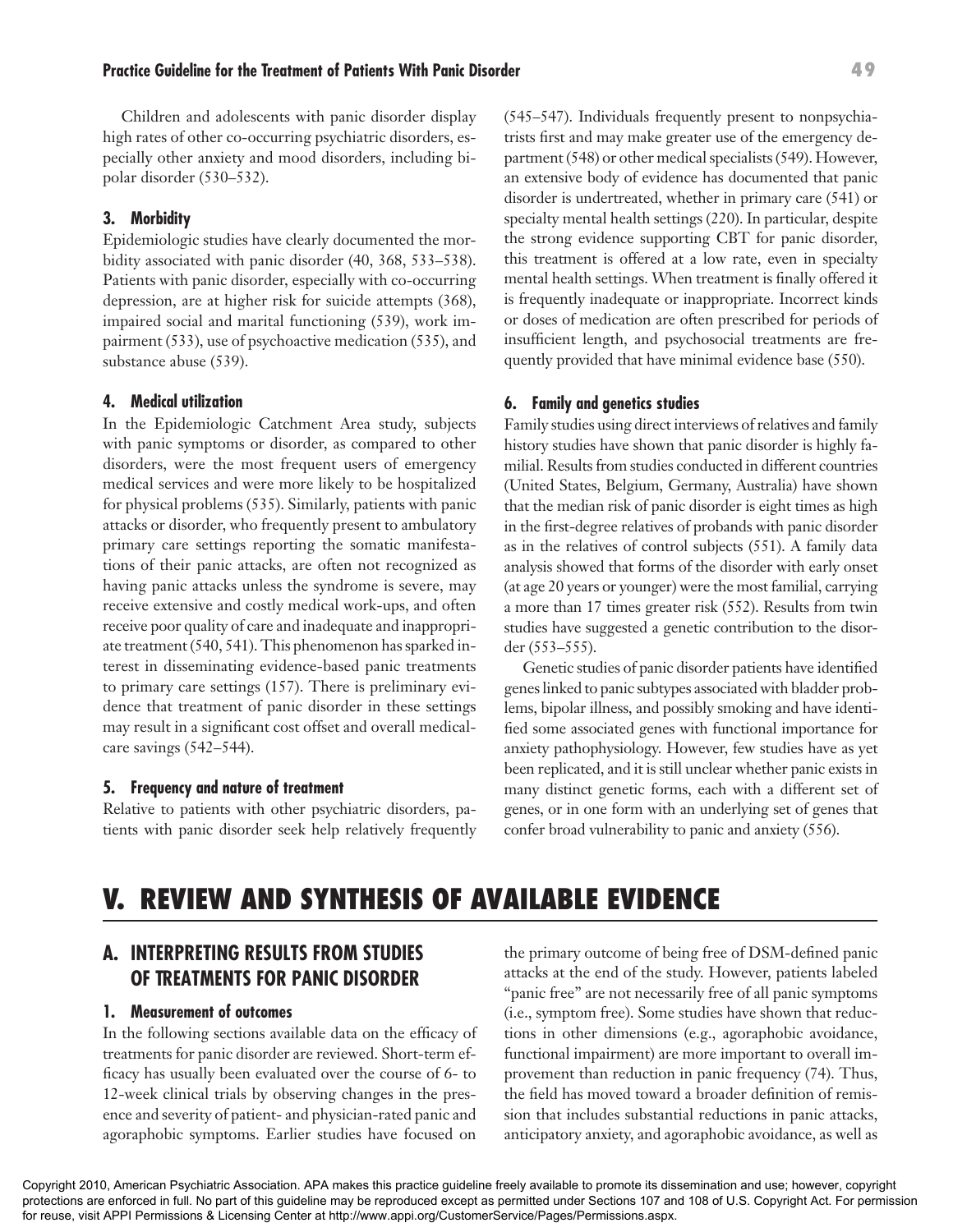a return to full function and good quality of life. One scale commonly used to examine this is the PDSS (51). Some definitions of remission have included a Clinical Global Impression (CGI) improvement rating of 1 or 2 (much or very much improved) and zero panic attacks (88, 557) or a CGI severity rating of 1 or 2 (borderline or not at all ill) and zero panic attacks at study endpoint (89, 558).

The long-term efficacy of treatments has been measured in terms of relapse rates among panic-free or symptom-free patients receiving treatment over the course of several years. A variety of definitions of relapse have been used, based on the emergence of a certain number of symptoms or based on the percentage of change in scores on symptom rating scales. In some studies, requests for or use of additional treatment have been considered indicative of relapse; whereas such outcome measures may reflect an intervention's effect on patient functioning as well as symptoms, they may also be affected by other clinical and nonclinical factors. Many studies report only shortterm outcome. More studies that include longer followup periods of several years are needed in order to assess the potential of different treatments to produce sustained remission.

#### **2. Issues in study design and interpretation**

When evaluating clinical trials of medications for panic disorder, it is important to consider the design of the study (e.g., whether a placebo-control group was used, the response rate in the placebo-control group) and the definitions of treatment response and remission (e.g., which outcome measures were selected). Response rates as high as 75% have been observed among patients receiving placebo in clinical trials of patients with panic disorder (106). Placebo response rates (often in the range of 40%–50%) could explain much of the observed treatment effect in uncontrolled trials or make significant treatment effects more difficult to detect in controlled trials. It is also important to consider the potential use of additional treatments that are not prescribed as part of the study protocol (e.g., psychotherapy, other medications that are not being directly studied) and whether these factors were rigorously assessed in the study.

Some randomized controlled studies of medications for panic disorder use an "active" comparator, which may be a medication or psychosocial intervention with prior evidence supporting its efficacy in panic disorder. Although these studies are useful for comparing the efficacies of interventions, the lack of a placebo group limits the ability to determine if either agent is more effective than placebo in particular study populations or with specific treatment characteristics (e.g., treatment length, clinical contacts). It is also important to consider the dose of medication(s) employed in pharmacological trials. Some studies are designed as "fixed-dose" studies, which require titration to a set dose regardless of patients' response or side effects. Such trials allow assessment of a specific dose but are theoretically more likely to result in study discontinuation for those who cannot tolerate the medication. "Flexible-dose" studies allow dose adjustment based on individual tolerability and response, as would be done in clinical practice, but do not permit comparison of the efficacy and tolerability of specific doses of medication.

When evaluating studies of psychosocial treatments, such as CBT, which consist of multiple components, it may be difficult to determine which components are responsible for producing beneficial outcomes. It is also important to consider the nature of the components that are used. For example, although the types of CBT used in some trials have been rigorously defined and have been similar, they have not been identical and have been usually derived from one of several related, but not identical, approaches (133, 136, 138). It is also important to note whether a specific treatment protocol has been used and whether efforts have been made to ensure that all study clinicians have demonstrated adherence to the protocol as well as competence in delivering the intervention. Finally, some trials of psychosocial treatments have employed waiting-list control groups, which only control for the passage of time and not for the "nonspecific" effects of treatment (e.g., the benefits of a therapeutic relationship, positive expectancies for change).

Another factor to consider is the use of medications that are not prescribed as part of the treatment protocol. For example, patients in studies of CBT may be using prescription medications that are not taken into consideration in the study design or statistical analysis. In addition, patients in medication studies may be taking additional doses of the tested medications or other antipanic medications (either explicitly, as doses taken as needed, or surreptitiously). Studies that monitor such occurrences have shown rates of surreptitious benzodiazepine use to be as high as 33% (278). Furthermore, there is growing interest in specifically examining the role of treatment for those who do not respond to initial treatments; these studies may add a second agent to an initial agent to which a patient has had minimal or partial response to examine the safety and potential additional benefit derived from the combination. These studies provide guidance only for the potential efficacy of the treatment as an adjunct to the specific prior type of treatment (e.g., as augmentation of CBT or SSRIs). There are few data examining "next step" interventions for individuals with panic disorder who do not respond or tolerate initial first-line treatment(s).

For all studies, it is important to understand the characteristics of the study participants. The demographic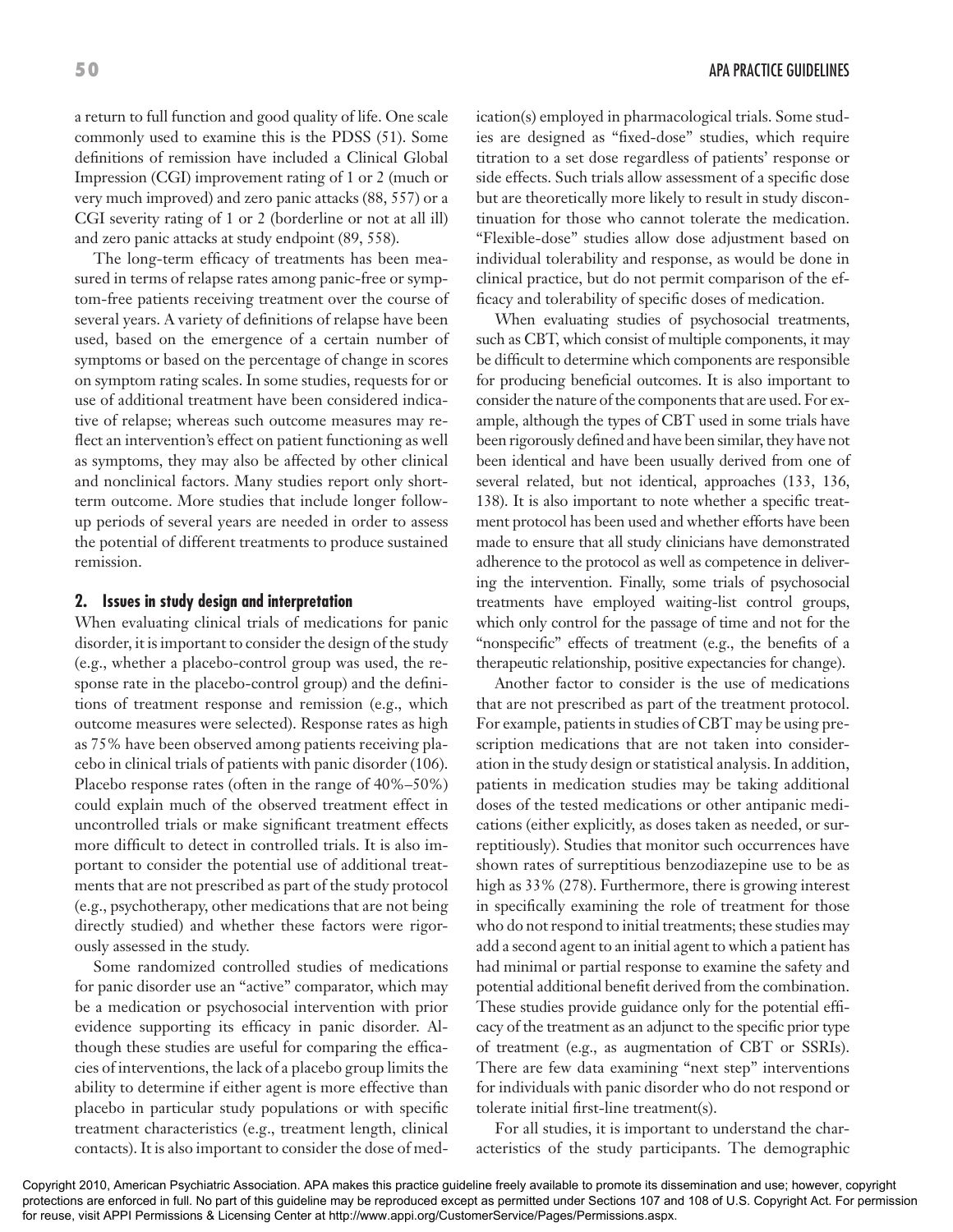### features of the sample and the inclusion/exclusion criteria are important to consider. No clinical trial adequately represents all patients with panic disorder, and some studies have specifically excluded patients with features (e.g., agoraphobia, depression, substance use disorders) that are frequently encountered in clinical practice.

Another issue important to understand when interpreting results of any study is the use of statistical testing. The traditional determination of statistical significance has been the *p* value, which is typically set at no higher than  $p < 0.05$ (i.e., an alpha of 0.05, representing a 5% probability that the rejection of the null hypothesis—that there was no difference between the treatments—was in error). It is important to note that as sample sizes become large, smaller absolute differences between the effects of agents on outcome measures are more likely to be statistically significant (i.e., achieve a *p* value 0.05); these differences may be statistically—but not necessarily clinically—significant. Similarly, small studies that fail to find a difference between two agents may not have had sufficient statistical power to detect such a difference. Under such circumstances, small randomized controlled trials with negative results cannot provide definitive conclusions. Further, findings from small studies are less reliable (i.e., if the same study is repeated with a different small sample of patients, the results are more likely to differ from those of the original study than if a very large study is repeated).

Some studies will also report an "effect size," which is another way to measure the magnitude of a difference between treatments in a trial with somewhat less dependence on sample size (559). Effect sizes can provide a common metric for comparing the magnitude of effects across studies. Psychiatrists should also look at the clinical significance of the level of improvement reported in a study (e.g., Were patients free of symptoms at the end of the study? Did they all improve significantly more with one treatment, but only by a very small amount that would not be clinically meaningful?).

Two final measures of effect that may be used in studies are the odds ratio and the "number needed to treat." The odds ratio provides a measure of the odds of one binary event occurring versus another (e.g., the ratio of the odds of achieving remission with treatment A, compared to the odds of achieving remission with treatment B). For example, an odds ratio of 2 in a study of the proportion of patients achieving remission with two different interventions would suggest that one intervention resulted in twice the odds of remission as the other. In general, an odds ratio of 1 implies the odds of the outcome are equal for the interventions, an odds ratio of less than 1 suggests the odds are less for the comparator treatment, and an odds ratio greater than 1 suggests the odds are higher for the comparator treatment. When interpreting odds ratios, it is also important to realize that this is not a measure of absolute difference. Thus, the odds may be represented as the proportion achieving remission divided by the proportion who do not (e.g., if 20% achieve remission with treatment A, the odds are  $0.2/0.8 = 0.25$ , or 1 in 4 for treatment A; if treatment B has a 40% remission rate then the odds of achieving remission with treatment B are 0.4/0.6 = 0.67, or 2 in 3. The odds ratio for treatment B versus A would then be  $0.67/0.25 = 2.7$ ).

The number needed to treat is another measure of effect designed to give a sense of how many patients would need to be treated with the new intervention to achieve the desired outcome for one additional patient. For example, if 20% of the study population achieved remission with one intervention and 40% with the alternate intervention, the absolute difference would be 20%, or one of five additional patients achieving remission. Thus, from a public health point of view, to have one additional patient achieve remission with the novel intervention than would with the standard intervention, five patients would need to be treated. When using these measures to assess the benefit of a novel intervention clinically, the risks associated with the intervention (side effects, higher costs, etc.) should also be considered in a risk/benefit assessment. More information about odds ratios and number needed to treat can be found in standard epidemiological textbooks (for example, see reference 560).

# **B. SPECIFIC PSYCHOSOCIAL INTERVENTIONS**

## **1. Cognitive-behavioral therapy**

There are numerous controlled trials demonstrating the efficacy of CBT for panic disorder (67, 111, 133–144), although specific CBT protocols used in clinical trials vary in their emphasis on different treatment components. Meta-analyses of clinical trials have concluded the effects of CBT for panic disorder are robust and durable (172, 561–564).

To date, the largest controlled efficacy trial of CBT for panic disorder included 312 panic disorder patients who were randomly assigned to five groups: imipramine, CBT, CBT and imipramine, CBT and placebo, and placebo (111). CBT consisted of 11 individual 50-minute sessions over 12 weeks. The imipramine treatment was slowly titrated up to a maximum of 300 mg/day. Response was defined as a 40% or greater reduction in symptoms on the PDSS (50). In this study, CBT (49% response) was superior to placebo (22%) at the end of the 12-week acute treatment phase. The response rate in the CBT group was statistically equivalent to that of the imipramine (46%), CBT plus placebo (57%), and CBT plus imipramine (60%) groups. At the end of the 6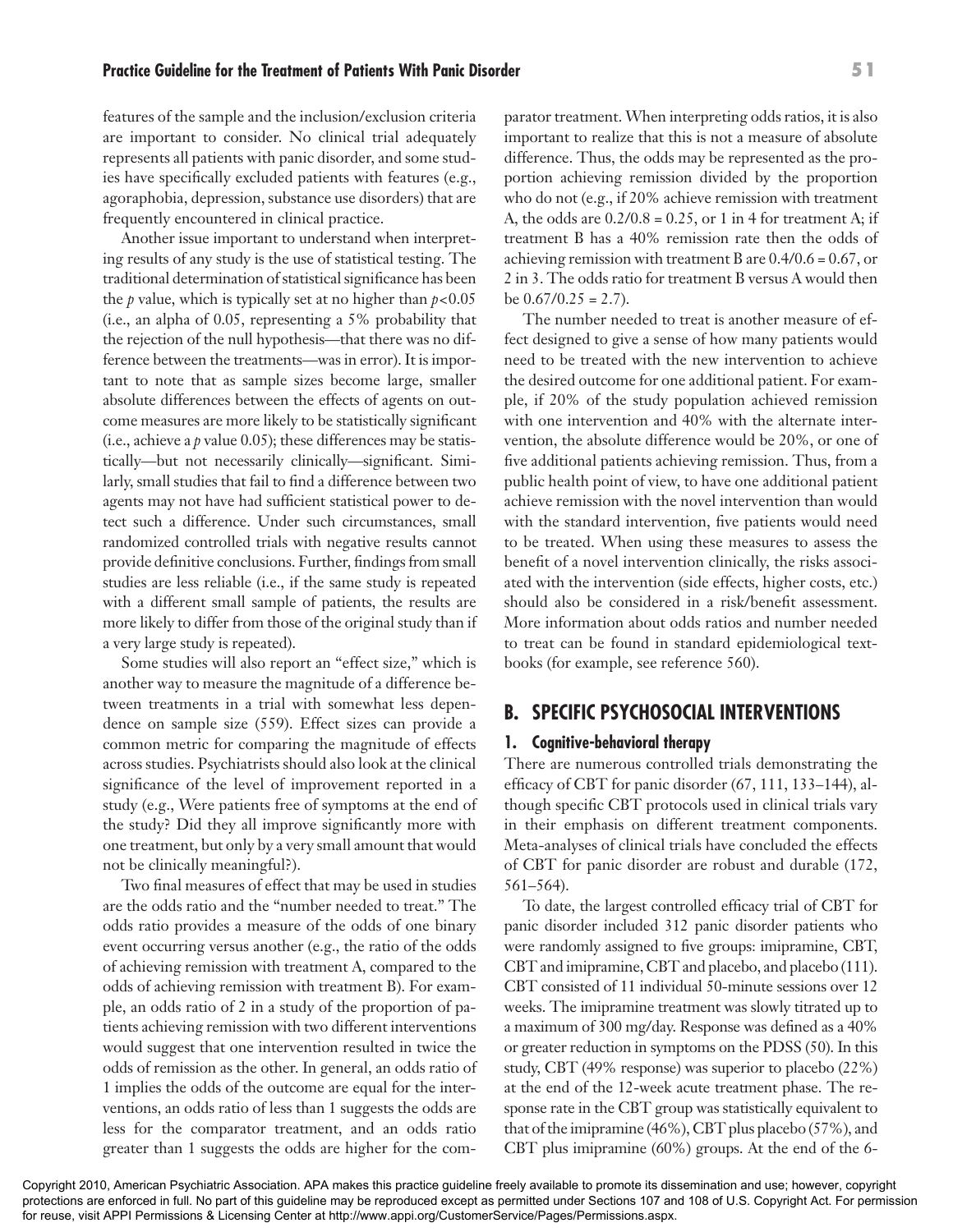month maintenance phase (in which responders were continued on their medication or on monthly CBT), CBT (40%) was again superior to placebo (13%) and equivalent to imipramine (38%). However, the combination of CBT and imipramine (57%) was significantly superior to all other treatment conditions, including CBT alone. Finally, at the end of the 6-month follow-up phase (during which patients were receiving no treatment), CBT (32%) and CBT plus placebo (41%) were the only two treatment conditions that were superior to placebo (9.1%). This study provided evidence for the short- and long-term efficacy of CBT. It further showed that CBT is largely equivalent in short-term efficacy to imipramine and combination treatments, and that it may produce more durable effects than imipramine or the combination of CBT and imipramine. See Section V.B.6 for further discussion of this study.

Several studies have examined the use of one component of CBT, situational exposure, specifically for patients with panic disorder who also have substantial agoraphobia (149, 184, 218, 565–568). These studies support the efficacy of exposure treatment in reducing panic and agoraphobic symptoms. Given the efficacy of exposure treatment, some investigators have questioned whether more elaborate protocols that include cognitive restructuring are necessary for treatment of panic disorder (especially when agoraphobic symptoms are the main problem). One comparative study showed similar rates of response for patients treated with exposure therapy alone and for those who received a CBT package that included both cognitive and exposure techniques (140).

Some CBT protocols teach breathing retraining as an anxiety management skill; however, the incremental benefit of this treatment component has been questioned in the literature (142, 175). In one study, 77 patients with panic disorder were randomly assigned to receive CBT with breathing retraining, CBT without breathing retraining, or a delayed-treatment control (175). Both forms of CBT were superior to the waiting-list condition on most outcome measures; however, CBT with breathing retraining was no better than the version of CBT without breathing retraining, despite the fact that patients learned an additional anxiety management skill. Moreover, at posttreatment the group that received CBT without breathing retraining was superior to the control group on 11 of 12 outcome measures, whereas the group that received CBT with breathing retraining was superior to the control group on only 8 of 12 outcome measures. Thus, breathing retraining did not contribute any incremental benefit over other CBT components, and there was some evidence that it was associated with poorer response (175).

Many patients who respond to short-term CBT (i.e., 10–15 sessions) experience long-lasting beneficial effects (111, 135, 569, 570). In the longest follow-up study to date, reported by Fava and colleagues (571), 200 consecutive patients with panic disorder were treated with 12 sessions of exposure therapy. Patients with co-occurring major depressive disorder, social phobia, and/or obsessive-compulsive disorder were excluded. Of the 200 patients, 165 were panic free after treatment, and 132 patients were available for follow-up between 2 and 14 years (median of 8 years). Twenty-three percent of the 132 patients had a relapse at some time during follow-up. These findings suggested that the majority of patients who responded acutely to exposure therapy experienced long-lasting maintenance of response. However, the conclusion may not be generalizable to patients with cooccurring conditions (e.g., depression), who were not represented in the study. Another limitation is that some patients (30%) were unable to fully taper benzodiazepines during the treatment period. Remission of symptoms therefore may not be completely attributable to the exposure therapy. However, use of benzodiazepines during exposure treatment predicted worse outcome in this sample, making it unlikely that medication effects explain the sustained remission in the majority of patients who responded well to exposure therapy.

Given the efficacy of 12 weekly sessions of CBT, there have been attempts to modify the treatment such that it can be delivered to a wider population of patients with panic disorder. Initial open-label and small randomized controlled trials have found that modified forms of CBT are efficacious. Studies have examined the impact of CBT delivered by telephone (184), assisted by a computer (186), using virtual reality (572), or given in a high-density format (i.e., several hours of therapy within a few days) (182, 183). There has been interest in reducing clinician time by having a computer assist in some of the routine components of CBT (139, 188, 189). Although some studies have reported similar efficacy between computerassisted psychotherapy and therapist-conducted psychotherapy (186), other studies have not replicated these findings (139). Larger controlled trials are required.

#### **2. Psychodynamic psychotherapy**

Support for psychodynamic psychotherapy targeting panic disorder includes observations of experts in psychodynamic therapy (145, 204, 205, 573), as well as uncontrolled studies and case reports (201, 204, 574–579) published over its long history of use. Published literature also discusses the theoretical rationale for applying psychodynamic principles in panic disorder treatment (205, 580–582).

More recently, manual-guided PFPP (145, 583, 584) has been shown to be efficacious in a randomized controlled trial (146). This controlled trial supported the efficacy of PFPP in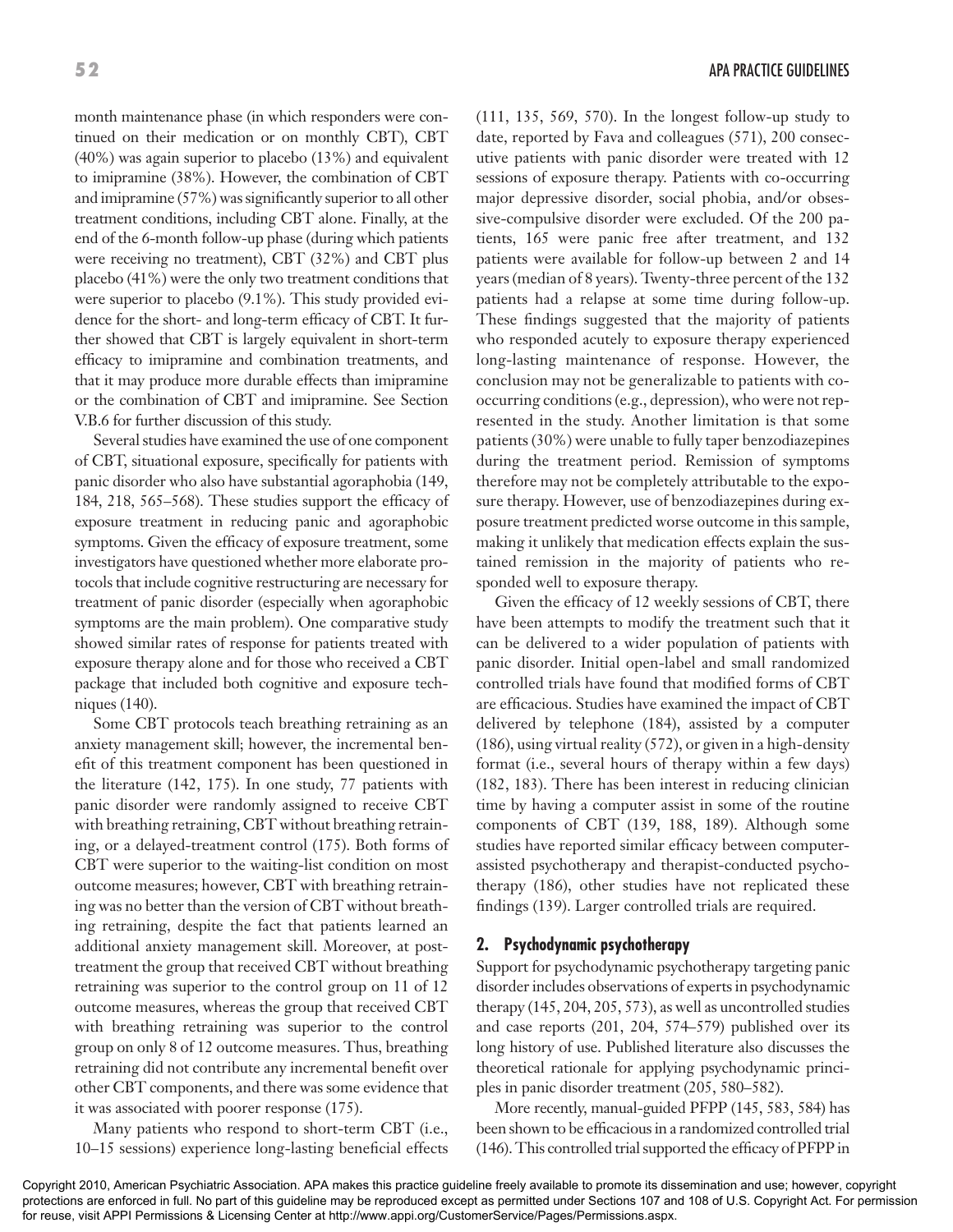reducing the severity of panic symptoms and improving psychosocial functioning and showed that these treatment gains were maintained at a 6-month follow-up. Forty-nine adult patients with panic disorder were randomly assigned to either PFPP (26 patients) or applied relaxation therapy (23 patients). Both groups received individual sessions twice weekly for 12 weeks. Panic-focused psychodynamic psychotherapy showed significantly superior reduction in panic symptoms measured by the PDSS (76% vs. 39%) and a greater reduction in functional impairment as measured by the Sheehan Disability Scale. These findings provide initial support for the use of PFPP as a treatment for panic disorder and suggest a need for further research in this area. It is unknown whether the positive results obtained with PFPP generalize to other forms of psychodynamic psychotherapy that are more commonly offered in the community (e.g., psychodynamic psychotherapy that has a broader focus).

#### **3. Eye movement desensitization and reprocessing**

Originally developed as a treatment for posttraumatic stress disorder (206), EMDR involves reprocessing distressing memories while engaging in guided eye movement. It has been studied as a possible treatment for panic disorder in two trials. In the first study, 40 patients with panic disorder were randomly assigned to EMDR, a version of EMDR that excluded the definitive eye movement component (eye fixation exposure and reprocessing [EFER]), or a waiting-list control condition (207). At posttreatment, the EMDR group was superior to the waitinglist control group on all outcome measures but superior to EFER on only two of five outcome measures. By 3-month follow-up, with 28 patients remaining in the sample, EMDR and EFER were equivalent. Because subjects in the waiting-list control group were crossed over to an active form of treatment, no comparison with a waiting-list control condition was possible. Although EMDR was statistically superior to the control conditions at post-test, the researchers questioned the clinical significance of its effect because very few patients who received EMDR showed substantial functional recovery at follow-up (207). The second trial included 46 patients with panic disorder who were assigned to EMDR, a credible attention-placebo control, or a waiting-list control (208). In this study, EMDR was superior to the waiting-list control on only two of four outcome measures and was equivalent to the attention-placebo control. Investigators concluded that the results did not support the use of EMDR as a treatment for panic disorder.

#### **4. Group therapy**

Reports in the literature of group therapy in the treatment of panic disorder have consisted primarily of cognitive-behavioral approaches. Evidence suggests that group CBT and individually administered CBT may be equally effective (137, 176–179). In one study, 67 patients with panic disorder were randomly assigned to group CBT or a delayed treatment control (137). At posttreatment, 64% of the group CBT participants met the criteria for remission (defined as attainment of normal functioning on measures of panic attacks, anxiety, and avoidance). Only 9% of the control group met the remission criteria at posttreatment. The remission rate reported in this study compares favorably to remission rates reported in trials of individually administered CBT and pharmacotherapy.

Mindfulness-based stress reduction, which includes training in meditation and relaxation strategies, is another group-based treatment that has a limited research base in relation to panic disorder. The effectiveness of this treatment was evaluated in one uncontrolled trial that included 22 patients with either panic disorder or generalized anxiety disorder (209). The 8-week program was associated with significant reductions in ratings of anxiety symptoms and panic attacks (209), and a 3-year follow-up study suggested that these benefits were maintained (210).

Other types of groups that are sometimes recommended to patients with panic disorder (e.g., medication support groups, consumer-run self-help groups) have not been evaluated empirically.

#### **5. Marital and family therapy**

There are very few studies on the use of marital or family therapy alone for the treatment of panic disorder or agoraphobia. Findings from one very small comparative efficacy study that included 11 patients suggested that systemsoriented marital therapy was inferior to partner-assisted exposure therapy in reducing panic symptoms (211). In contrast, partner-assisted exposure therapy for panic disorder has been shown to reduce symptoms of panic disorder in several studies, at levels roughly comparable to individually administered exposure therapy (180). Some studies of group CBT have shown an advantage when partners were included in the treatment group, compared to when patients attended the group alone (177, 212, 213). Another study showed more benefits of adding couples-based communication training to exposure treatment compared to adding couples-based relaxation training to exposure treatment (214). Thus, some evidence exists that couples-based interventions can enhance response to exposure treatment and CBT (180). No empirical studies of the involvement of partners or family members in other types of treatment (e.g., pharmacotherapy) have been published.

#### **6. Combined treatments**

Investigators have examined use of the combination of antidepressants and CBT for patients with panic disorder

#### **Practice Guideline for the Treatment of Patients With Panic Disorder 53**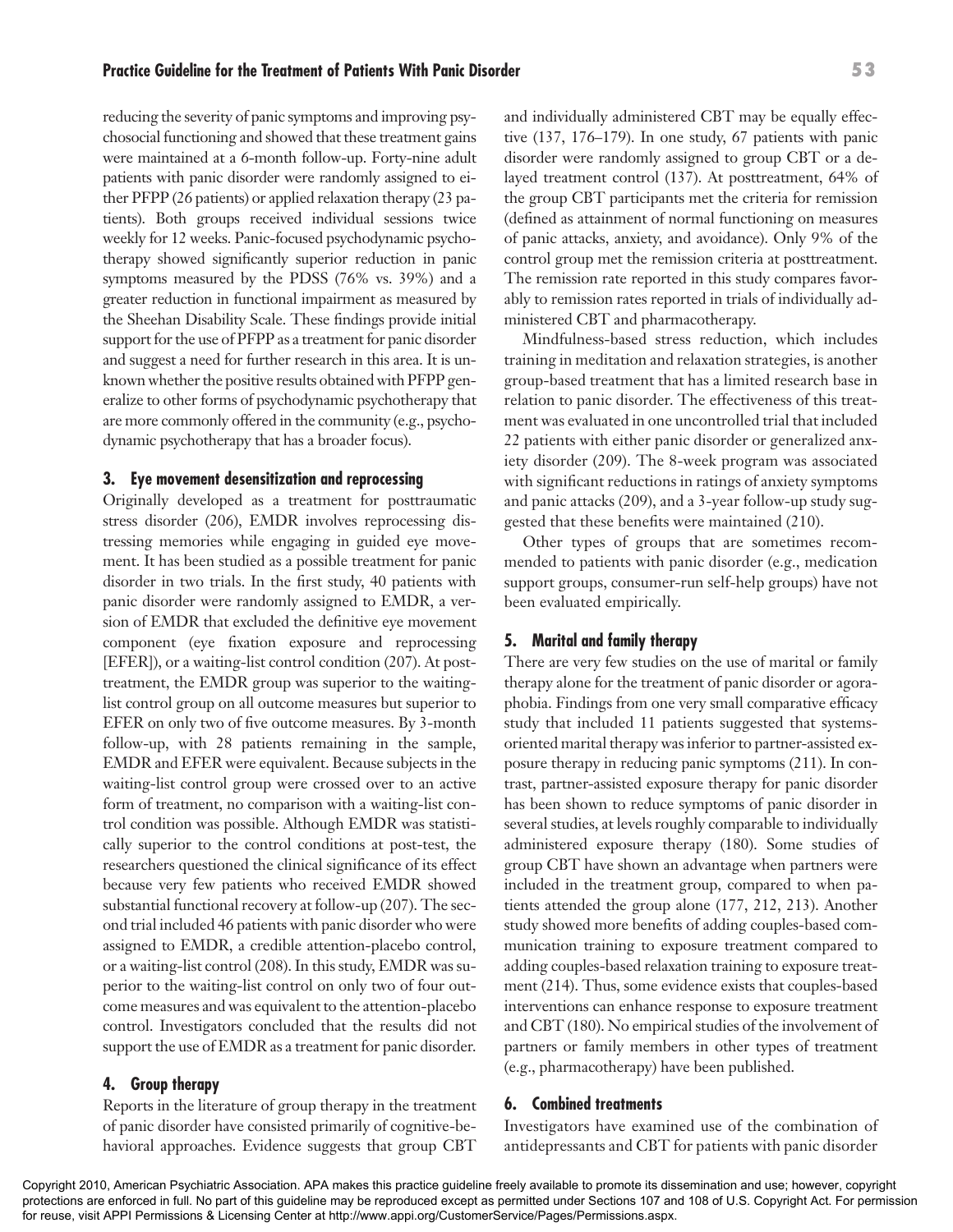and agoraphobia. Some older studies that evaluated short-term efficacy showed that the combination of the TCA imipramine with one component of CBT, behavioral exposure, was superior to imipramine alone (152, 153) or exposure plus placebo (91, 150, 153). In studies using SSRIs, paroxetine plus CBT was statistically superior to CBT plus placebo on two of three outcome measures after acute treatment (69), and, in the short-term, fluvoxamine plus placebo was superior to exposure alone in the treatment of panic disorder with severe agoraphobia (68).

The largest randomized controlled trial to date that evaluated combination treatment included 312 panic disorder patients who were randomly assigned to five groups: imipramine, CBT, CBT and imipramine, CBT and placebo, and placebo (111) (also described in Section V.B.1). A 12-week acute-phase assessment demonstrated that the response rate for the combination of CBT and imipramine (60%) was superior to the response rate for placebo (22%) but statistically equivalent to the response rate for CBT alone (49%), imipramine alone (46%), and CBT plus placebo (57%). The combination of CBT and imipramine (57%) demonstrated a statistically significant advantage over CBT alone (40%), imipramine alone (38%), CBT plus placebo (47%), and placebo (13%) at the end of the 6-month maintenance phase. However, at the end of an additional 6-month follow-up phase (during which patients were receiving no treatment), the combination of CBT plus imipramine (25%) was equivalent to placebo (9%). Only CBT (32%) and CBT plus placebo (41%) were superior to placebo after treatment withdrawal. This study suggested a relatively modest benefit of combination treatment, which was apparent at the assessment point conducted after 6 months of maintenance treatment. This modest benefit must be considered alongside the evidence that simultaneously initiating medication and CBT may have negatively influenced the durability of the effects of CBT after all treatments were withdrawn. Of those who responded to acute treatment and were carried into the follow-up phase, CBT and CBT plus placebo were shown to have higher response rates than CBT plus imipramine (111).

Another randomized controlled trial, which included 154 patients, compared alprazolam plus exposure, alprazolam plus relaxation (psychosocial placebo), placebo plus exposure, and placebo plus relaxation (double placebo) (149). Among patients who received alprazolam, doses were titrated up to 5 mg/day. In the acute term, all four groups improved significantly on panic measures and were not statistically different. After treatment withdrawal, participants who received exposure plus alprazolam were less likely to maintain their response, compared to those who received exposure plus placebo (149).

A study of treatment for panic disorder in primary care that included 232 patients found that a collaborative-care intervention that included CBT plus pharmacotherapy was more effective than the usual care (i.e., pharmacotherapy alone) (157). Collaborative care included six sessions of CBT adapted for primary care (159) and algorithmbased pharmacotherapy. At 12-month follow-up, 68% of the patients in the collaborative-care group and 38% in the treatment-as-usual group met the criteria for response. The addition of CBT to medications led to statistically and clinically significant improvements, compared to medications alone (158).

A follow-up study looking at remission from panic disorder with agoraphobia after drug treatment in patients who received concurrent CBT appeared to show a longterm therapeutic advantage of integrated treatment over medication alone. Among 32 patients who received medication alone, 25 (65%) relapsed during the first year, whereas among 21 patients who received integrated treatment, only three (14.3%) relapsed (585).

The discontinuation of benzodiazepines, such as alprazolam or clonazepam, for patients with panic disorder is often accompanied by withdrawal symptoms and relapse into panic disorder. Several studies have shown that using adjunctive CBT in this clinical situation results in successful discontinuation of the benzodiazepine for significantly more patients (354–357).

There has been one study of the combination of psychodynamic psychotherapy with medication (156). Patients with panic disorder (with and without agoraphobia) were randomly assigned to receive clomipramine alone or clomipramine plus 15 sessions of psychodynamic psychotherapy. The combination treatment resulted in a significantly reduced relapse rate over 18 months, relative to the clomipramine monotherapy (156).

# **C. PHARMACOLOGICAL INTERVENTIONS**

Medications have been known to be useful in the treatment of panic disorder for more than 40 years. Most studies have focused on their ability to stop or reduce the frequency of panic attacks, but many have also addressed the effect of medication on anticipatory anxiety, agoraphobic avoidance, limited symptom attacks, associated depression, and global function. Medications from several classes have been shown to be effective. When interpreting results from trials of pharmacological interventions, it is important to consider the study design and methods for measuring treatment outcome (see Section V.A) and the funding source of the study.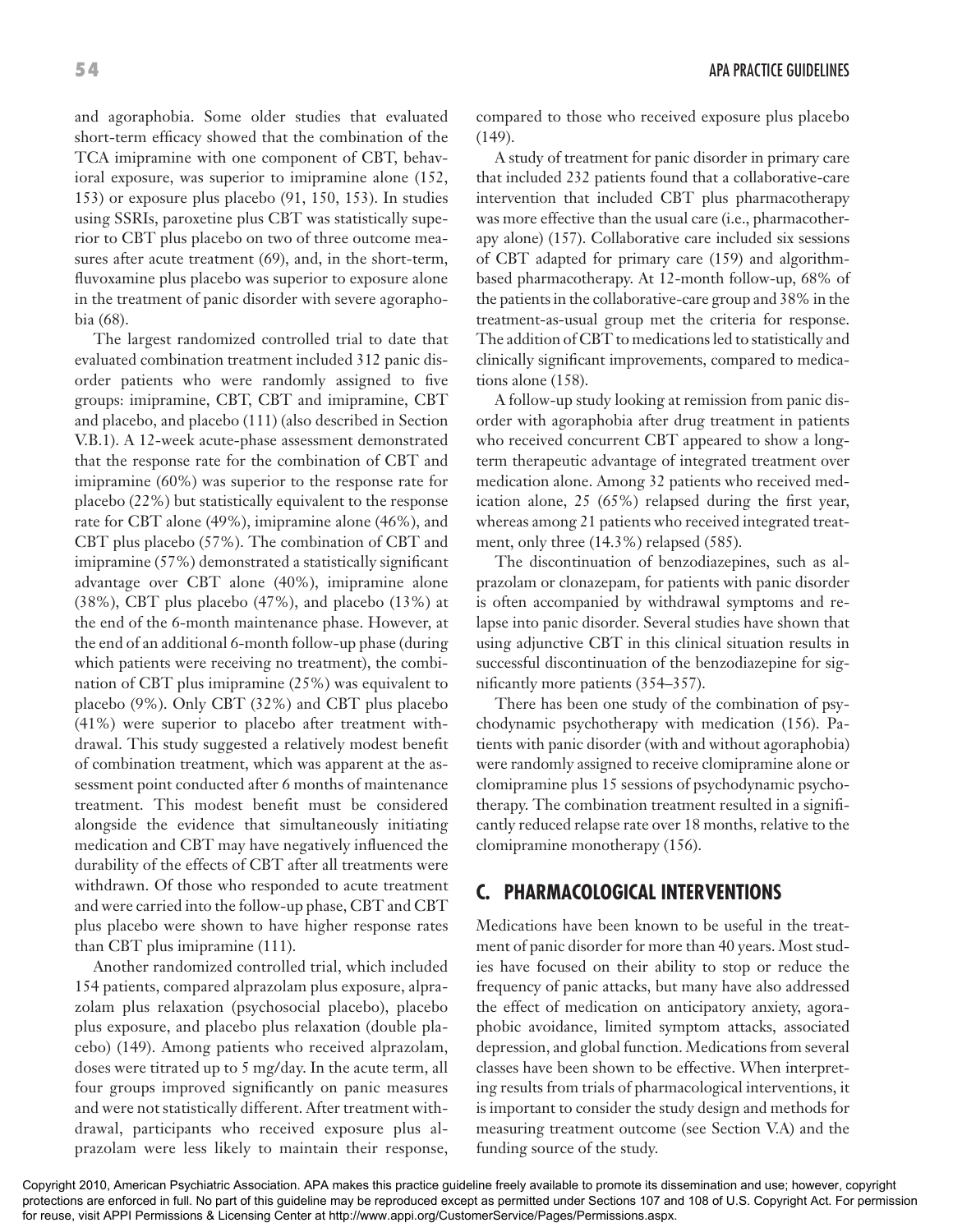#### **1. Selective serotonin reuptake inhibitors**

#### **a. Efficacy**

Numerous clinical trials indicate that the SSRIs are effective for the acute and long-term treatment of panic disorder, although there is no clear evidence of differential efficacy among agents in this class. Whereas an early metaanalysis (586) suggested that the effect size for improvement with SSRIs in panic disorder was significantly greater than for alprazolam or imipramine, subsequent meta-analyses incorporating a larger number of SSRI studies demonstrated comparable efficacy for the SSRIs and TCAs, with mixed results regarding the question of whether dropout rates were lower in studies in which patients received SSRIs, compared to those for TCAs (587, 588).

Data from a number of large randomized controlled trials demonstrate the acute and long-term efficacy of fluoxetine for panic disorder (74, 80, 83). Results from one multicenter, double-blind, placebo-controlled study demonstrated that doses of both 10 mg/day and 20 mg/day were effective, although the 20 mg/day dose was more consistently effective across a variety of measures (74).

Results for a number of large randomized controlled trials demonstrate the efficacy of sertraline for the acute and long-term treatment of panic disorder (76–78, 82, 85). Results from a fixed-dose randomized controlled trial of 50 mg/day, 100 mg/day, or 200 mg/day of sertraline showed significantly greater reduction for the SSRI, compared to placebo, on measures of panic and anxiety, without evidence of a dose-response relationship (76).

Paroxetine, both in its immediate-release and controlled-release formulation, has demonstrated efficacy for the acute and long-term (immediate-release formulation) treatment of panic disorder in several large randomized controlled trials (69, 70, 72, 73, 79, 87). Ballenger and associates (73) compared placebo to three doses of paroxetine; the percentages of patients given paroxetine at daily doses of 40 mg, 20 mg, and 10 mg and patients given placebo who were subsequently panic free were 86%, 65%, 67%, and 50%, respectively. Only the difference between 40 mg/day of paroxetine and placebo was statistically significant.

Several randomized controlled trials of fluvoxamine for panic disorder have also been published, with most (66–68, 84), although not all (256, 589), demonstrating efficacy of this agent for panic disorder. In one study (66), a greater proportion of patients who had been given fluvoxamine became panic free, compared with those who received placebo (61% vs. 36%). Fluvoxamine has been shown to be effective in doses from 100 mg/day to 300 mg/day (84).

Citalopram has also demonstrated acute and long-term efficacy for panic disorder in large randomized controlled

trials (71, 75, 81, 86). In one double-blind trial in which 475 patients were randomly assigned to receive citalopram (10–15 mg/day, 20–30 mg/day, or 40–60 mg/day), clomipramine (60–90 mg/day), or placebo, citalopram at 20–30 mg/day or 40–60 mg/day was significantly superior to placebo; citalopram at 20–30 mg/day was more effective than 40–60 mg/day and comparable to clomipramine (71). In one 10-week, double-blind, randomized controlled trial of escitalopram and citalopram, administration of escitalopram led to a significantly greater reduction in panic frequency, compared to placebo, and had comparable overall efficacy to citalopram (86).

#### **b. Implementation issues**

#### *1. Side effects*

The concerns and debate regarding the relationship between antidepressants and increased suicidality have already been reviewed (see Section II.H).

There is accruing evidence for a discontinuation syndrome caused by the abrupt discontinuation of SSRIs (85, 258, 259). Although most evidence comes from studies of patients who are being treated with SSRIs for depression, Black and colleagues (67) studied the effect of abrupt withdrawal of fluvoxamine from patients with panic disorder after 8 months of treatment. A discontinuation syndrome characterized by dizziness, incoordination, headache, irritability, and nausea began within 24 hours, peaked at day 5 after withdrawal, and was generally resolved by day 14.

#### *2. Length of treatment*

There are few data on the optimum length of treatment following response. Gergel and associates (342) selected patients who had responded to paroxetine in an acutephase trial and randomly assigned them to receive placebo or 10 mg/day, 20 mg/day, or 40 mg/day of paroxetine for a 12-week maintenance period. After the maintenance phase, the rate of relapse was significantly higher among the responders who had crossed over to placebo than among those whose paroxetine treatment had been maintained (30% vs. 5%).

LeCrubier and associates (70) evaluated the efficacy of paroxetine, clomipramine, and placebo for patients who completed a 12-week double-blind trial and then chose to continue receiving the randomly assigned treatment for an additional 36 weeks. Compared with the placebo-treated patients, the patients who received paroxetine experienced significantly greater reductions in panic symptoms, and a larger proportion remained free of panic attacks throughout the long-term study. There were no significant differences in efficacy between paroxetine and clomipramine.

Rapaport and associates (85) examined the long-term efficacy of sertraline in the treatment of panic disorder. Pa-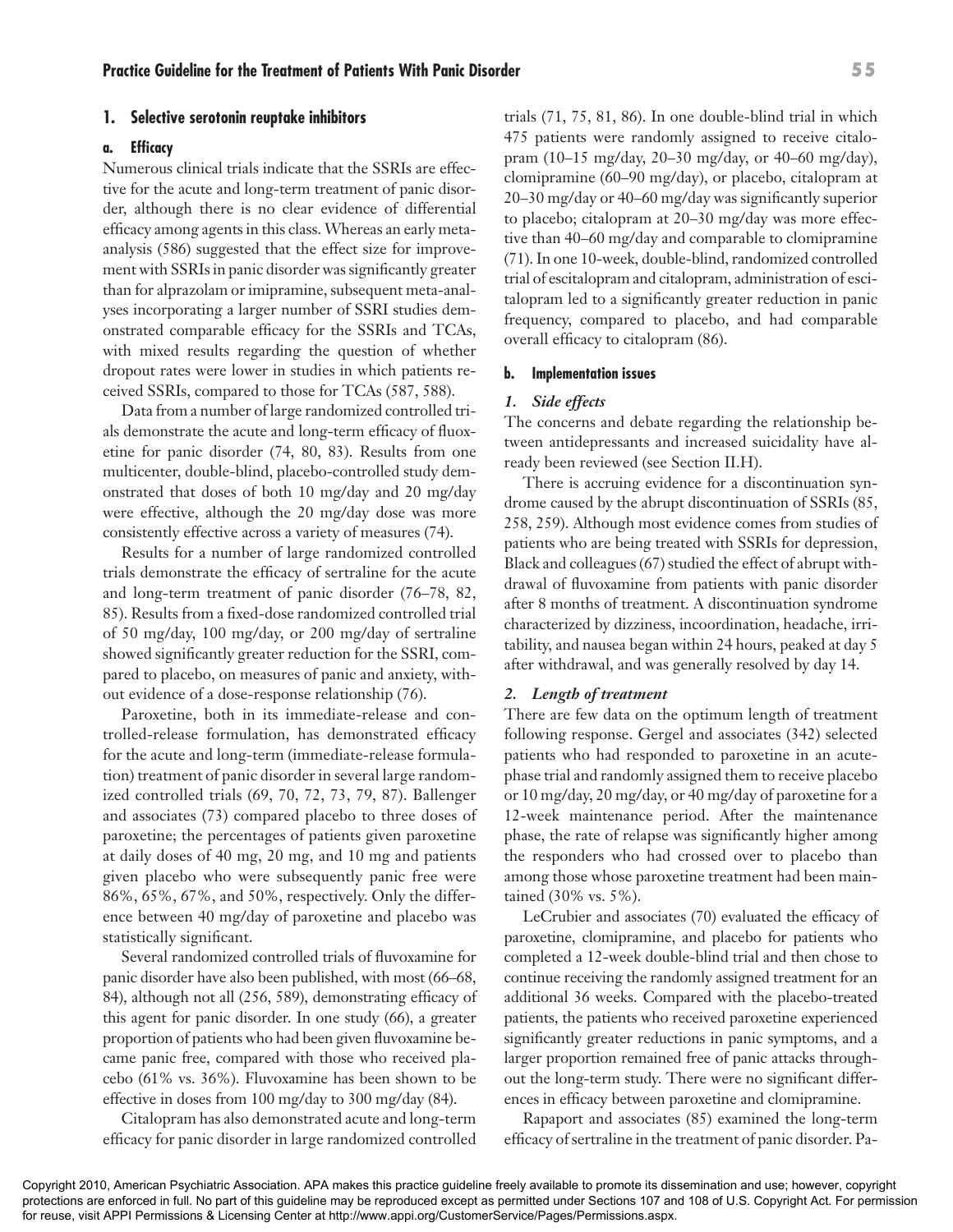tients received 52 weeks of open-label sertraline treatment followed by a 28-week, double-blind, placebo-controlled discontinuation trial. Compared to those blindly tapered and switched to placebo, patients who continued to receive sertraline were less likely to have an exacerbation of panic symptoms (13% vs. 33%) or discontinue the study because of insufficient clinical response (12% vs. 24%).

#### **2. Serotonin-norepinephrine reuptake inhibitors**

Three large, international, randomized controlled trials have been performed that together provide support for the efficacy and safety of venlafaxine ER for panic disorder. In a multicenter study of 361 individuals with panic disorder without co-occurring depression, the intent-totreat population consisted of 160 participants who were randomly assigned to receive a 10-week course of venlafaxine ER flexibly dosed from 75 mg/day to 225 mg/day (initiated at 37.5 mg/day for 4 days) and 168 participants who were randomly assigned to receive matched placebo (88). Although this study failed to find a statistically significant difference between venlafaxine ER and placebo on the a priori primary endpoints (CGI severity rating and proportion of participants free of panic attacks at study endpoint), there was a significantly greater reduction in panic attacks, with overall improvement as rated by the CGI improvement rating and remission at endpoint (defined as a CGI improvement rating of 1 or 2 and no panic attacks) for the venlafaxine ER group. In a second multicenter randomized controlled trial, which included 664 individuals with panic disorder without co-occurring depression, participants were randomly assigned to receive venlafaxine ER at fixed doses of 75 mg/day or 150 mg/day, paroxetine at 40 mg/day, or placebo for 12 weeks after a 2-week placebo lead-in period (89). All active treatments were found to be significantly more effective than placebo, with no significant difference between the venlafaxine ER doses or paroxetine and somewhat less sedation with the venlafaxine ER doses (3% and 4%) than with paroxetine (13%). In a third multicenter randomized controlled trial, which included 653 individuals with non-co-occurring panic disorder, participants were randomly assigned to receive 225 mg/day of venlafaxine ER, 75 mg/day of venlafaxine ER, 40 mg/day of paroxetine, or placebo for 12 weeks after a single-blind placebo lead-in (590). In this study, a significantly greater proportion of patients receiving the active medications were panic free and in remission (defined as a CGI severity score of 1 or 2 or zero panic attacks) at endpoint and had greater response from weeks 2 or 3 onward as measured by the CGI improvement rating. All active treatments were generally well tolerated.

An additional study examined the ability of venlafaxine ER to prevent relapse in individuals whose panic disorder symptoms had responded to a 12-week course of flexibly dosed (75–225 mg/day) venlafaxine ER (344). Of the 89 individuals who had been randomly assigned to receive venlafaxine ER, time to relapse was significantly longer than in the 80 individuals assigned to receive placebo. During the 26-week follow-up period, secondary measures of therapeutic efficacy, including quality of life and disability, also showed a significant benefit for venlafaxine ER treatment, relative to placebo.

There are currently no systematic data available on the use of duloxetine in panic disorder, although its similar mechanism of action to venlafaxine suggests it could be a potentially effective agent.

#### **3. Tricyclic antidepressants**

#### **a. Efficacy**

The first controlled study documenting the efficacy of the TCA imipramine in blocking panic attacks was conducted by Klein and published in 1964 (90). In this study, imipramine was superior to placebo for antipanic effect and for change in the CGI. Since then, numerous controlled trials have shown that imipramine is effective in reducing panic attacks (91, 92, 94–102, 104, 105, 107, 108, 111). After treatment with imipramine, 45%–70% of patients were found to be panic free, compared to 15%– 50% of those receiving placebo. In addition, patients with panic disorder who were treated with imipramine had less agoraphobic avoidance and anticipatory anxiety than those receiving placebo.

A number of placebo-controlled randomized trials have documented the acute and long-term efficacy of clomipramine for panic disorder (70, 72, 79, 103, 109, 110). Clomipramine appears at least as effective as imipramine for panic disorder (93); in the one double-blind, placebocontrolled study addressing this issue, clomipramine (mean dose of 109 mg/day) was superior to both imipramine (mean dose of 124 mg/day) and placebo in panic reduction and decrease in score on the Hamilton anxiety scale (102). Most placebo-controlled studies comparing clomipramine to an SSRI demonstrate equivalent efficacy, although with a less favorable side effect profile for the TCA.

The few studies that have evaluated other TCAs for panic disorder support the efficacy of desipramine (106) and nortriptyline (112). However, randomized trials comparing desipramine with clomipramine (591) and maprotiline with fluvoxamine (272) both found the more noradrenergic TCA to be less effective than the serotonergic comparator.

Copyright 2010, American Psychiatric Association. APA makes this practice guideline freely available to promote its dissemination and use; however, copyright protections are enforced in full. No part of this guideline may be reproduced except as permitted under Sections 107 and 108 of U.S. Copyright Act. For permission for reuse, visit APPI Permissions & Licensing Center at http://www.appi.org/CustomerService/Pages/Permissions.aspx.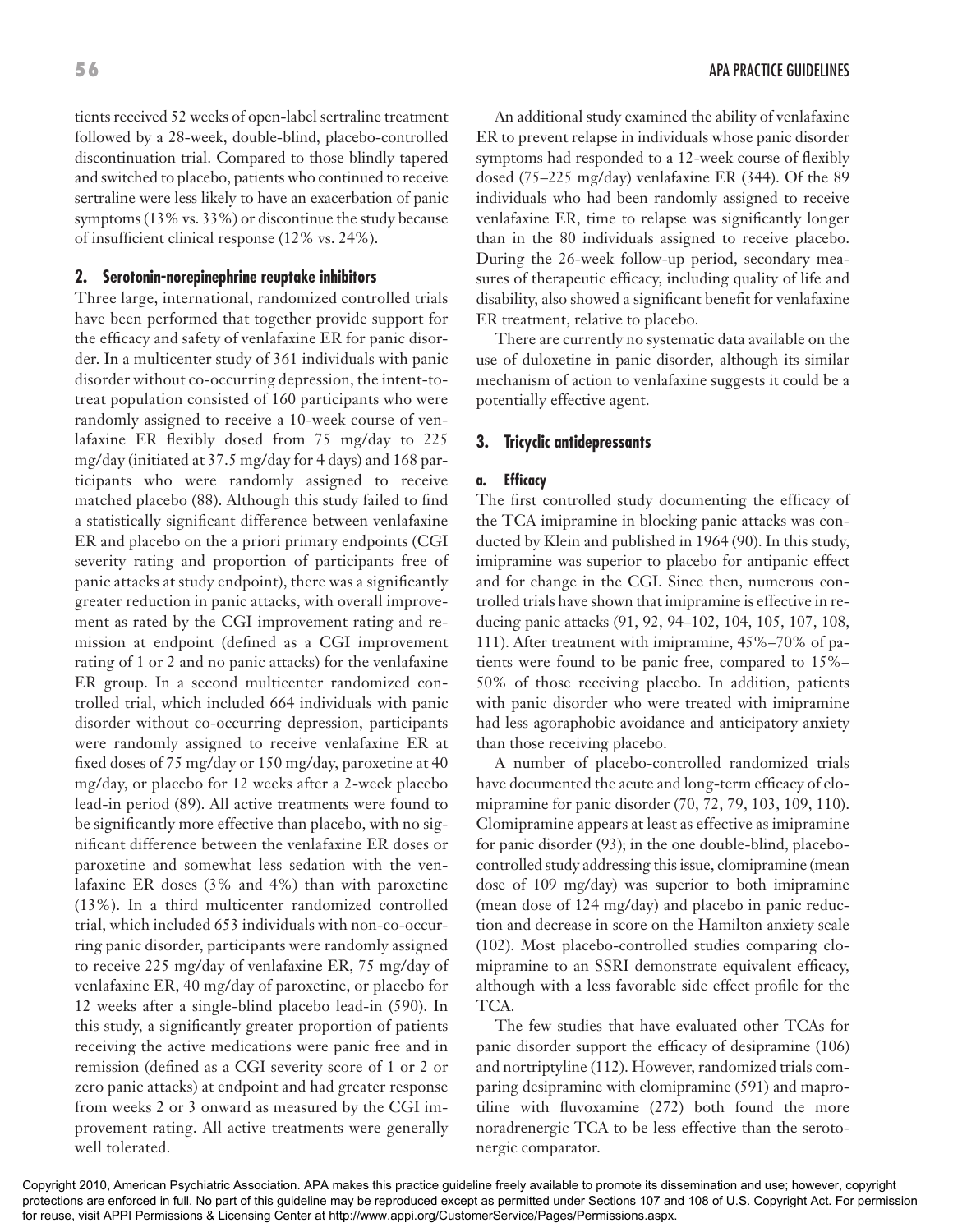#### **b. Implementation issues**

#### *1. Side effects*

Several research studies have shown that some patients with panic disorder are sensitive to both the beneficial and adverse effects of TCAs (91, 106). For example, Zitrin and associates (91) found that 20% of the patients in their study could not tolerate doses of imipramine higher than 10 mg/day but still experienced panic blockade. Higher doses of TCAs are associated with a higher dropout rate in research studies. For example, Mavissakalian and Perel (108) reported that among subjects treated with an average of 35 mg/day, 99 mg/day, and 200 mg/day of imipramine, the dropout rates because of drug side effects were 6%, 15%, and 36%, respectively.

#### *2. Dose*

Few studies have rigorously addressed the optimum dose of TCAs for panic disorder. In most research studies, the mean final dose is approximately 150 mg/day of imipramine and the maximum final dose is up to 300 mg/day. Mavissakalian and Perel (108) randomly assigned patients with panic disorder to low-dose (mean, 35 mg/day), medium-dose (mean, 99 mg/day), and high-dose (mean, 200 mg/day) imipramine. They found that both the medium and high doses were superior to placebo in reducing panic and not significantly different from each other; the low dose was no more effective than placebo.

There is a suggestion in the literature that clomipramine may be effective in somewhat lower doses than imipramine. Clomipramine can generally be used effectively with doses less than 150 mg/day. Given the results of the studies by Modigh and associates (102) and Cassano and colleagues (93), it may be reasonable to administer clomipramine in a dose range of 25–150 mg/day.

#### *3. Length of treatment*

Most controlled trials of TCAs for the treatment of panic disorder were for a minimum of 8 weeks, and time to patients' response has not always been reported. There are few long-term studies of TCA treatment for panic disorder in the literature. Cassano and colleagues (99) continued to treat patients with imipramine or placebo for 6 months after an acute-phase 8-week study and found that imipramine remained superior to placebo for panic reduction. Curtis and associates (104) also maintained patients on a regimen of placebo or imipramine for up to 8 months after acute 8-week treatment and found that the placebo-treated patients had more panic attacks and agoraphobic avoidance and were more likely to drop out of treatment during the maintenance phase. The limited available data are mixed about whether patients who remit during treatment benefit more from over a year of subsequent treatment, compared with 6 months of continued pharmacotherapy prior to discontinuation (343, 592, 593). In one study that examined the impact of longerterm treatment with imipramine on relapse, relapse rates for a combined group of patients who were randomly assigned to receive placebo discontinuation or open discontinuation after 12–30 months of remission were compared with relapse rates for patients randomly assigned to placebo discontinuation after 6 months of remission (592). The rates of reported relapse were nearly identical for the two groups (37%) during the follow-up period after discontinuation, suggesting that the achievement of remission prior to treatment discontinuation may be a more critical determinant in preventing relapse than the subsequent duration of maintenance therapy.

#### **4. Benzodiazepines**

#### **a. Efficacy**

Alprazolam has been studied more extensively than any other benzodiazepine for the treatment of panic disorder and is approved by the FDA for the treatment of panic disorder. Eleven trials of alprazolam IR for treatment of panic disorder have been published, including the Cross-National Collaborative Panic Study, which involved more than 1,000 patients randomly assigned to receive imipramine, alprazolam, or placebo (594). Nine of the trials were double-blind, and seven were placebo-controlled. Two meta-analyses of studies on alprazolam treatment for panic disorder are also available (402, 586).

In six of the seven double-blind, placebo-controlled trials, alprazolam was found to be superior to placebo in the treatment of panic attacks (104, 116, 118, 122, 123, 126), although the remaining trial did not assess panic attacks as an outcome measure (276). The percentage ranges of patients who were panic free (generally assessed over a 1-week period) at endpoint were 55%–75% for alprazolam (at doses of 5–6 mg/day) and 15%–50% for placebo. These percentages represent the intent-to-treat proportions (i.e., the panic-free proportion of patients who were originally assigned to receive active treatment or placebo at the start of the trial); the differences between the completers were less striking or nonsignificant because of higher dropout rates for the nonresponders in the placebo groups. Alprazolam was superior to placebo in reducing agoraphobic avoidance in five of the six studies in which it was assessed, disability in five of five studies, anticipatory anxiety in three of three studies, and Hamilton anxiety scale scores in six of seven studies. In most of the studies, patients with primary current major depression were excluded and the level of agoraphobic avoidance was moderate.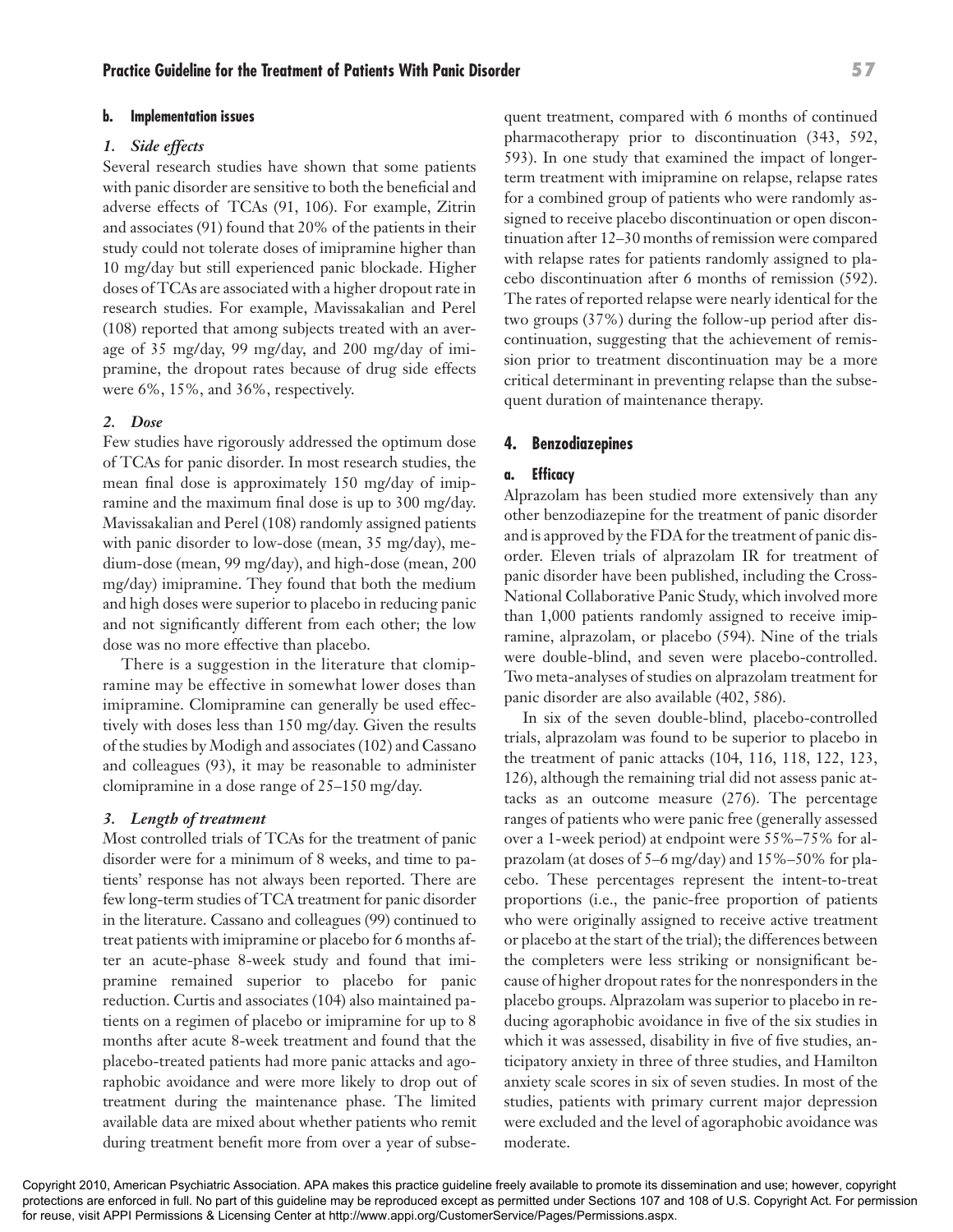Four of the 11 trials compared alprazolam to imipramine (104, 126, 221, 594). Three of these trials were double-blind. Alprazolam and imipramine were comparable in efficacy as measured by reduction of panic attacks and phobias, Hamilton anxiety scores, disability ratings, and CGI ratings. More dropouts occurred in the imipramine group in three of the four studies.

These data support the efficacy of alprazolam (especially in the 5–6 mg/day range) in treating multiple dimensions of illness in patients with panic disorder who do not have primary current major depression. A sustained-release form of alprazolam is FDA-approved for once-daily dosing based on two placebo-controlled studies (125, 129).

Fourteen studies regarding other benzodiazepines have also been published (113–117, 119–122, 124, 127, 128, 130–132). These studies support the short-term efficacy of other benzodiazepines for panic disorder. The agents studied include clonazepam (effective in the three double-blind, placebo-controlled trials and the only other FDA-approved benzodiazepine besides alprazolam), diazepam (effective in two of two trials, both double-blind and one placebo-controlled), and lorazepam (equivalent to alprazolam in three of three double-blind trials). One study showed superiority of imipramine over chlordiazepoxide.

Three controlled trials have established that the shortterm (4–6 week) addition of benzodiazepines (alprazolam and clonazepam) to antidepressants produces a more rapid therapeutic response (100, 222, 223). Whereas no discontinuation problems were reported in the two studies using the longer half-life clonazepam added to an SSRI and a 3-week taper (222, 223), 10 of 17 patients in the alprazolam study were unable to taper from 1.5 mg/day to discontinuation in 2 weeks after 4–6 weeks of treatment added to imipramine (100).

#### **b. Implementation issues**

#### *1. Side effects*

The adverse effects of benzodiazepines in patients with panic disorder appear similar to those reported when benzodiazepines are used for other indications. They include primarily sedation, fatigue, ataxia, slurred speech, memory impairment, and weakness. Some sedation or drowsiness occurred in 38%–75% of alprazolam-treated subjects and 11%–21% of those taking placebo. In addition, an increased risk of motor vehicle accidents in association with benzodiazepine use has been reported (288). In geriatric patients, the risk of falls and fractures appears to be greater in individuals taking a benzodiazepine, regardless of the medication half-life or duration of use (283–287, 295, 458, 595, 596).

Memory problems were reported by up to 15% of patients taking alprazolam and 8.5% of patients taking placebo in the Cross-National Collaborative Panic Study (101). However, patients may not recognize their own cognitive impairment, which limits spontaneous reporting of this side effect and has prompted several controlled studies to more systematically investigate the cognitive effects of these agents in people with panic disorder. Two placebo-controlled studies have examined the effects of alprazolam on short-term memory at baseline and in the acute (8–12 week) treatment phase in small samples of patients with panic disorder (about 20 patients per group). In one study using alprazolam IR at a mean dose of 5.5 mg/day, some evidence of memory impairment was found (292), whereas no evidence of memory impairment was found in another study using alprazolam extended release at a mean dose of 4 mg/day (293). A follow-up of the positive study found that, 3.5 years after discontinuation, there were no long-term memory deficits, suggesting that there is no carryover effect after medication has been discontinued (597). Two other reports, one meta-analysis (598) and one review (296), do not provide convincing evidence of long-term cognitive effects of benzodiazepines in mixed groups of patients because of the spotty nature of the findings and because many studies have serious methodologic flaws.

Major concerns about benzodiazepine tolerance and withdrawal have been raised. However, according to the report of the APA Task Force on Benzodiazepine Dependence, Toxicity, and Abuse, "There are no data to suggest that long-term therapeutic use of benzodiazepines by patients commonly leads to dose escalation or to recreational abuse" (294). The studies of long-term alprazolam treatment for panic disorder show that the doses patients use at 32 weeks of treatment are similar to those used at 8 weeks, indicating that, as a group, patients with panic disorder do not escalate alprazolam doses or display tolerance to alprazolam's therapeutic effects, at least in the first 8 months of treatment. Furthermore, data in the more severely ill Medicaid population with a mix of mostly mood and anxiety disorder diagnoses show that long-term use of benzodiazepines (at least 2 years) does not typically result in dose escalation, with the incidence of escalation to a high dose being 1.6% (346). Nevertheless, studies of dose escalation following longer periods of benzodiazepine use, especially in specific cohorts of patients with panic disorder, are lacking, making it difficult to draw definitive conclusions about the potential for benzodiazepine tolerance in the clinical treatment of panic disorder.

In terms of the occurrence of benzodiazepine withdrawal symptoms, studies of alprazolam discontinuation in patients with panic disorder demonstrated that significant numbers (ranging from 33% to 100%) are unable to complete a taper of the medication after 6 weeks to 22 months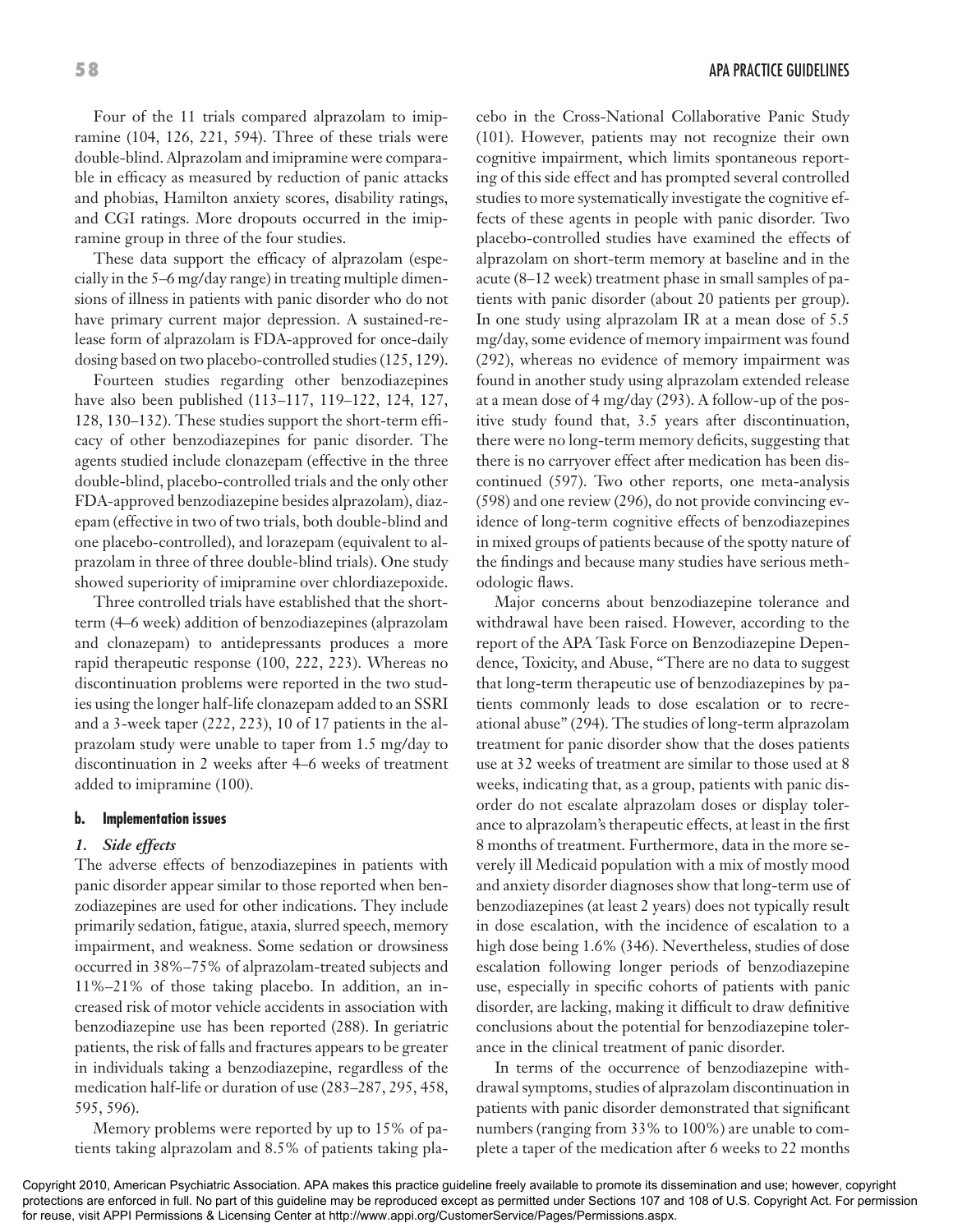of treatment. Another study showed that, compared with imipramine, alprazolam causes significantly more withdrawal symptoms, recurrent panic attacks, and inability to discontinue the medication (351). An additional study suggested that patients with panic disorder have more difficulty during tapering of alprazolam than do those with generalized anxiety disorder, even when the patients in both groups are treated with similar doses (599). Difficulties during alprazolam tapering seem most severe during the last half of the taper period and the first week after the medication is discontinued. In many instances, it is difficult to determine the extent to which symptoms are occurring because of withdrawal, rebound, or relapse.

The one study comparing diazepam to alprazolam for panic disorder indicated that both are no different from placebo during gradual tapering of the first half of the dose (600). With abrupt discontinuation of the remaining dose, however, alprazolam caused significantly more anxiety, relapse, and rebound. This finding is consistent with reports of the APA Task Force on Benzodiazepine Dependence, Toxicity, and Abuse (294), which suggest that there are more difficulties with short half-life, high-potency compounds. However, apart from this one study, the issue of discontinuation of benzodiazepines with short versus long half-lives or high versus low potency has not been adequately addressed in relation to panic disorder. In addition, studies by Schweizer, Rickels, and associates (126, 351) of benzodiazepine-treated patients with other psychiatric disorders show no significant effect of half-life on the results of a gradual taper, but greater withdrawal severity after abrupt discontinuation with compounds that have shorter half-lives and with higher daily doses. Taken together, these studies suggest that half-life is less of a factor, or in fact may not be important, given a gradual taper schedule.

Other data suggest that certain personality traits may increase the likelihood of discontinuation effects in panic disorder patients. In one study of 123 patients with panic disorder, after accounting for the effects of dose and duration of alprazolam use, as well as pretreatment anxiety and panic frequency, measures of anxiety symptom sensitivity and avoidance predicted difficulty discontinuing alprazolam during a tapered, gradual withdrawal process (353).

#### *2. Dose*

Very few studies have empirically evaluated dosing of benzodiazepines for panic disorder. Two studies compared alprazolam doses of 6 mg/day and 2 mg/day (95, 278). One of the studies showed a significant advantage for the higher dose in reducing frequency of panic attacks (95). The other study showed very little difference between the higher and lower doses; absence of panic attacks at study end was found for 65% of patients taking the higher dose, 50% of those taking the lower dose, but only 15% of those taking placebo (278). However, the rates of surreptitious benzodiazepine use for the lower-dose (23%) and placebo (35%) patients were considerably greater than the rate for the patients taking the higher alprazolam dose (4%) (278), perhaps suggesting that the patients did not find the lower dose or placebo clinically effective. In addition, adverse side effects were more pronounced at the higher dose than at the lower dose of alprazolam in that study.

In one multicenter dose-ranging trial, patients with panic disorder were randomly assigned to placebo or one of five fixed doses (0.5 mg/day, 1 mg/day, 2 mg/day, 3 mg/day, or 4 mg/day) of clonazepam (601). During 6 weeks of treatment, the minimum effective dose was 1 mg/day, and daily doses of 1 mg/day and higher were equally effective in reducing the number of panic attacks.

The dosing of other benzodiazepines in the treatment of panic disorder is less well established. In controlled studies, lorazepam has been given at doses of about 7 mg/day, usually two or three times daily (119, 128). Diazepam doses ranged from 5 mg/day to 40 mg/day in two published trials (115, 116).

#### *3. Length of treatment*

Very few data indicate the optimum length of maintenance therapy for responders to benzodiazepines. Two published trials have compared maintenance imipramine, alprazolam, and placebo treatment, and both suggested that imipramine may be superior. In the study by Cassano and colleagues (99), patients who received imipramine and those who received alprazolam fared equally well in terms of panic reduction during a 6-month maintenance phase, but the imipramine-treated patients had less agoraphobic avoidance. There were more dropouts in the alprazolam group during the maintenance phase than during the 8 week acute treatment phase, whereas the number of dropouts in the imipramine group did not differ between the two phases. Curtis and associates (104) found that from month 4 through the end of an 8-month maintenance phase patients taking imipramine had virtually no panic attacks, whereas alprazolam-treated patients continued to experience infrequent panic attacks. On all other measures, however, the two medications performed equally well. In a third investigation by Lepola and colleagues (602), 27 patients who had been treated with alprazolam and 28 patients who had been treated with imipramine in a 9-week trial were then followed for 3 years in a naturalistic study. Significantly more alprazolam users than imipramine users were found to still be using their original medication after 3 years (74% vs. 32%). The authors pointed out that it is difficult to know whether this difference is attributable to a

#### **Practice Guideline for the Treatment of Patients With Panic Disorder 59**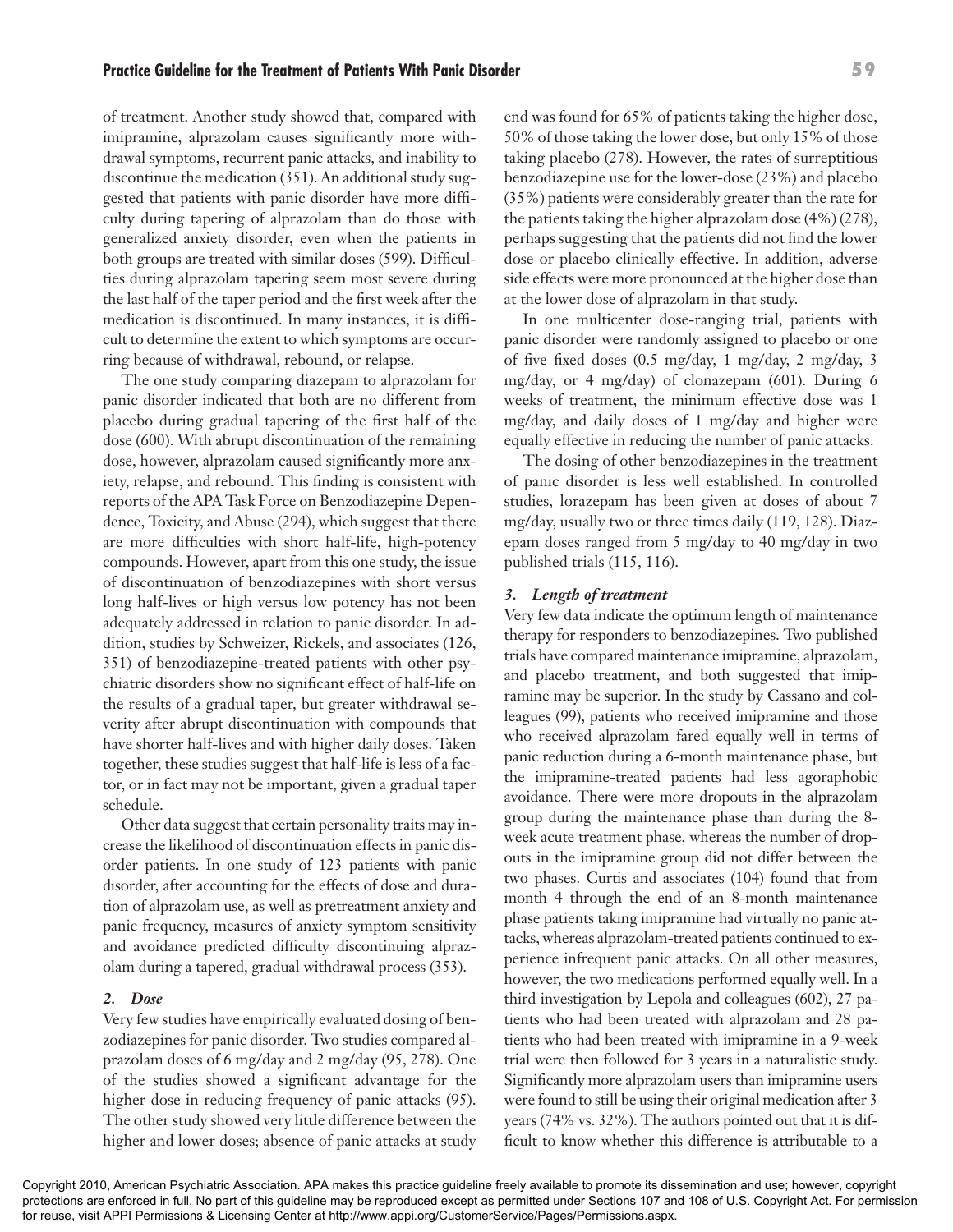better long-term response among the imipramine users than among the alprazolam users, a greater degree of intolerable side effects for the imipramine users, or greater difficulty in discontinuing treatment among the alprazolam users because of physiologic dependence.

#### **5. Other antidepressants**

#### **a. Monoamine oxidase inhibitors**

No studies of the nonselective MAOIs phenelzine and tranylcypromine have been performed since the diagnosis of panic disorder was introduced in DSM-III. The most modern and rigorous study (603) involved the use of phenelzine for the treatment of "phobic neurosis" (604). This study included patients with what would now be called panic disorder and found phenelzine to be effective (297).

Four studies have examined the effectiveness of moclobemide, a reversible inhibitor of monoamine oxidase A, in panic disorder, and the results are only modestly encouraging. Although two studies with active comparators, but no placebo, showed comparable efficacy to both fluoxetine (298) and clomipramine (299), respectively, the only two published placebo-controlled studies of this medication failed to show an effect greater than placebo (300, 301). Although the MAO-B inhibitor selegiline is available in the United States, there are no data to support its efficacy for the treatment of panic disorder.

#### **b. Trazodone**

There is minimal support for the use of trazodone in panic disorder. Although a single-blind study of 11 patients with panic disorder treated with trazodone found significant improvement in panic symptoms compared to a baseline period of placebo treatment (307), a double-blind study in which 74 patients with panic disorder were assigned to trazodone, imipramine, or alprazolam showed trazodone to be less effective than either imipramine or alprazolam (221). Further, a study of trazodone flexibly dosed from 50 mg/day to 300 mg/day (mean, 178 mg/day) alone and as augmentation to CBT failed to show greater efficacy with trazodone or combination therapy than with CBT alone, and patients who took trazodone had greater rates of side effects and study discontinuation (308).

#### **c. Bupropion and bupropion sustained release**

Bupropion has been found to be effective in the treatment of depression, but there is little systematic study of its efficacy in panic disorder, and the available data are contradictory. Two small uncontrolled trials have been published, one positive and one negative. In the positive trial, which included 20 patients, bupropion sustained release flexibly dosed at 200 mg b.i.d. was effective and well tolerated

(313). In the negative trial, which included 12 patients, bupropion immediate release at high doses of 300–700 mg/day was associated with significant side effects, including myoclonus and one seizure (314).

#### **d. Nefazodone**

Although there are a few small, positive open-label reports examining nefazodone in panic disorder, large randomized controlled trials are lacking (605), and there are concerns about liver toxicity (309–311).

#### **e. Mirtazapine**

Although there are a few open short-term studies supporting the potential efficacy of mirtazapine for panic disorder (315–319) and a very small randomized controlled trial (involving 27 patients) of mirtazapine compared with paroxetine suggesting similar efficacy (320), substantial side effects have been noted, and no data from large randomized controlled trials are available.

#### **f. Reboxetine**

Reboxetine, a norepinephrine reuptake inhibitor, is currently not available for use in the United States or Canada. Reboxetine has been studied with preliminary support for its efficacy and safety in a small randomized controlled trial involving 42 patients in Europe and Brazil (606) and an open-label trial for resistant patients (607), with mixed support in single-blind comparison with SSRIs (608, 609).

#### **6. Other agents**

#### **a. Anticonvulsants**

There are limited data concerning the use of anticonvulsant medications in the treatment of panic disorder. One randomized controlled trial of gabapentin in 103 patients with panic disorder provided partial support for its efficacy and safety (321). The only other randomized study, a small placebo-controlled trial, suggested that carbamazepine was not effective for panic disorder (328). Data from small open-label studies support the efficacy of valproic acid (322–324) and levetiracetam (326), and very preliminary case report data support the efficacy of tiagabine (327) and vigabatrin (327), but more rigorous studies of these medications are needed.

#### **b. Antipsychotic agents**

There is minimal evidence that first-generation antipsychotic medications are effective for panic disorder. In small open-label trials, significant reductions in symptoms were observed in patients with treatment-resistant panic disorder treated with olanzapine (329) and adjunctive risperidone (330). Double-blind, randomized controlled trials are needed.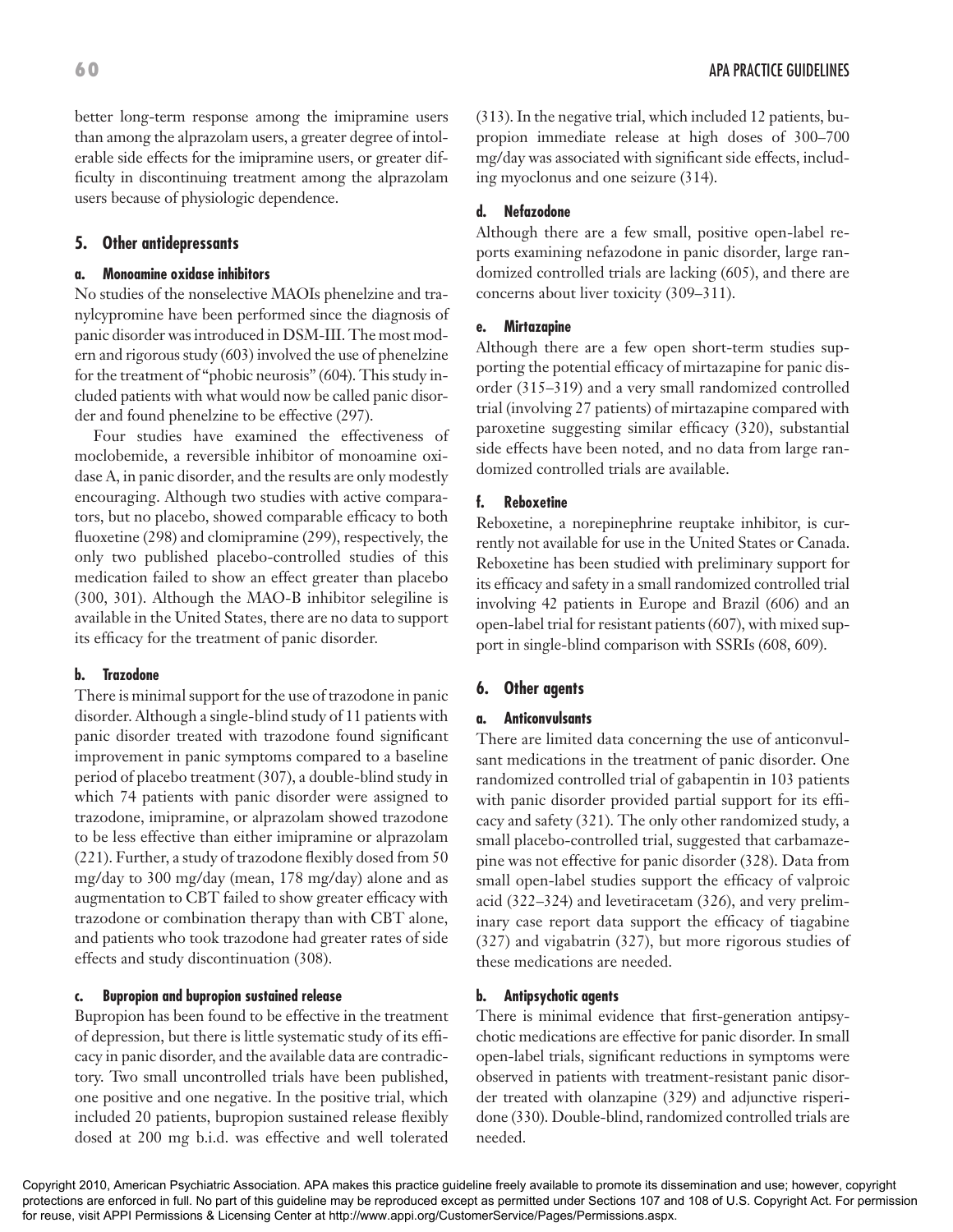#### **c. Antihypertensives**

A limited number of trials of antihypertensive medications have been conducted in panic disorder. Results with betaadrenergic blocking agents are mixed but suggest that propranolol offers peripheral blockade but is ineffective and/or less effective than benzodiazepines (115, 332, 333). A single small, 4-week, randomized controlled trial that included 25 patients supported the potential efficacy of pindolol, dosed 2.5 mg t.i.d., as augmentation for patients with panic disorder resistant to 8 weeks of treatment with an SSRI (334). Data are even more limited for calcium channel blockers (335) and clonidine (336, 337) and suggest only mild and/or transient effects, if any, for panic disorder.

# **Part C**  FUTURE RESEARCH NEEDS

Although existing psychosocial and pharmacological interventions are effective for many patients with panic disorder, more research is needed to optimize these treatments and to develop novel approaches that will expand the array of treatment options. Research on optimizing effective treatments could evaluate methods for improving the quality, rapidity, and durability of response to standard treatments for panic disorder. Additional research is also needed to provide clinicians with guidance in treating patients whose panic symptoms are resistant to initial treatments. For example, studies of specific augmentation or switching strategies (within and across modalities) would make valuable contributions to the literature on treatment of panic disorder.

Basic and translational research is essential for informing the optimization of existing treatments as well as developing novel therapeutics. More studies of the basic pathophysiology of panic disorder are needed in order to identify potential mechanisms to target with drug development. Basic and translational research also informs development and refinement of psychosocial treatments. For example, animal studies showing that D-cycloserine facilitates extinction of conditioned fear have led to research on whether this agent could optimize response to exposure therapy. Recently D-cycloserine was shown to enhance response to exposure therapy in patients with social phobia, and initial work suggests it may demonstrate

#### **d. Inositol**

Although inositol is rarely used clinically for panic disorder, two small studies have supported its potential efficacy in treatment of panic disorder (216, 217).

#### **e. Buspirone**

Minimal data are available on the use of buspirone in panic disorder, and no systematic controlled trials support its efficacy. Two reports suggest that buspirone monotherapy is not effective for panic disorder (338, 339), and a randomized controlled trial examining augmentation of CBT does not suggest additional efficacy with buspirone (340).

similar effects in treatment of panic disorder, but this possibility remains to be further studied. This is a potentially fruitful avenue for research on enhancing the effects of psychosocial treatments with specific pharmacological agents in panic disorder.

Genetic studies are needed to identify genes that increase susceptibility to panic disorder. Advancing knowledge in this area would help to identify individuals at high risk for the disorder. Delineation of susceptibility genes for panic disorder (and, potentially, their interaction with known environmental risk factors for panic disorder such as smoking or childhood maltreatment) could help identify new potential pathways and mechanisms to target for therapeutic development. Other biomarkers (e.g., neuroimaging findings) may also be useful in understanding the neurobiological bases of panic disorder and in identifying effects of medications or psychosocial treatments that predict treatment outcome.

Across all effective treatment modalities, more research is needed to evaluate long-term effectiveness and relapse prevention strategies. In addition, little is known about characteristics of individuals with panic disorder that predict response to any specific treatment. As such, there is a minimal evidence base to aid psychiatrists and patients in choosing among standard treatments for panic disorder based on patient characteristics. Researchers should continue to search for factors that predict positive response and resis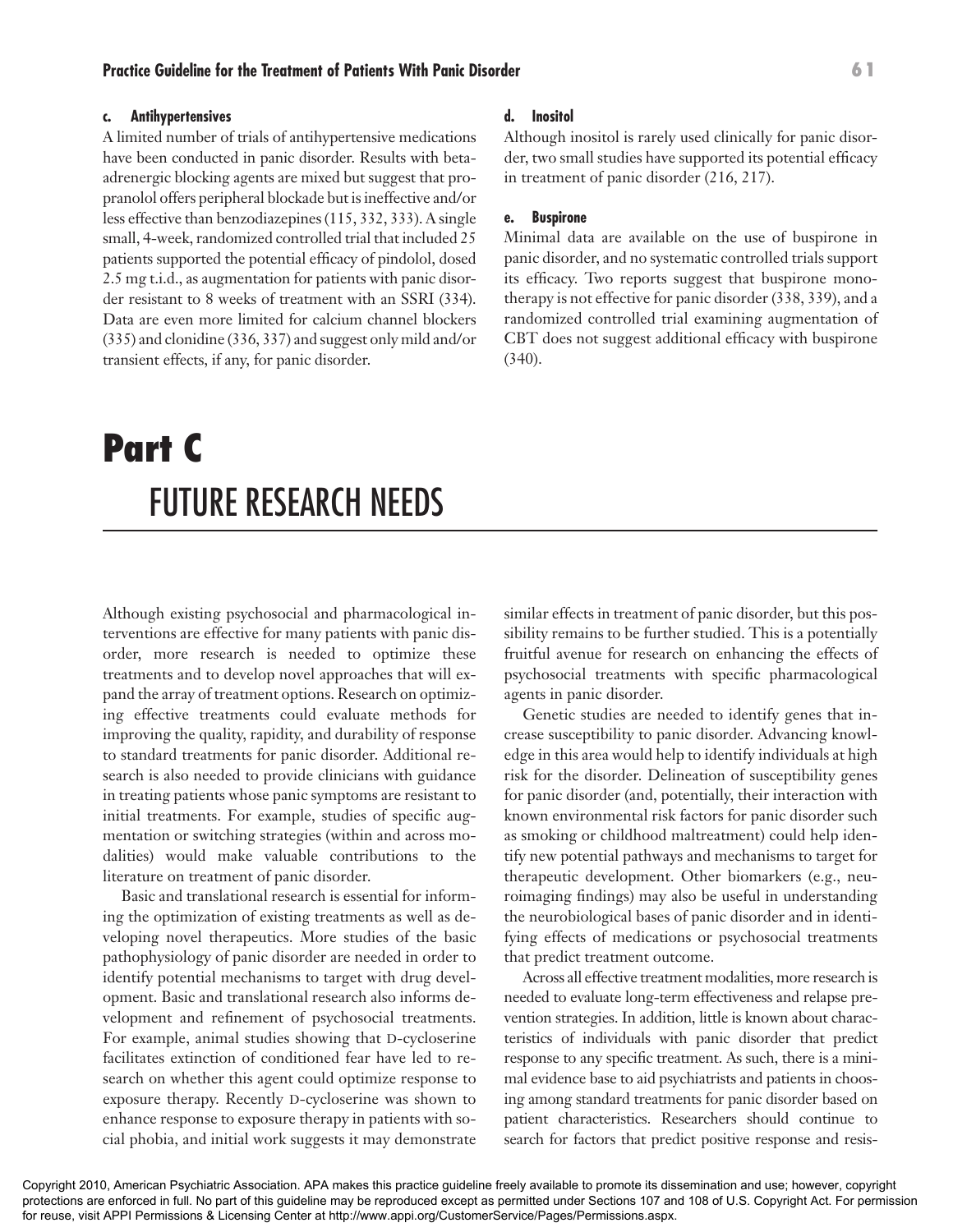tance to standard psychosocial and pharmacological treatments. In this regard, studies are particularly needed to identify genes that are associated with response to particular therapies. Such studies could aid in the development of more tailored and effective interventions, bringing the treatment of panic disorder into an era of personalized medicine.

With regard to standard pharmacological treatments (e.g., SSRIs and SNRIs), more studies are needed to strengthen the empirical basis of recommendations regarding next-step treatments (e.g., switch vs. augment), optimum length of treatment, and optimal up- and down-titration schedules. Other medications (e.g., mirtazapine, gabapentin) have shown promise in uncontrolled trials and/or small controlled trials and require more systematic investigation to better establish their appropriate place in the treatment of panic disorder. In addition, the efficacy of venlafaxine ER for panic disorder suggests that evaluating the efficacy of duloxetine (another SNRI) would be a worthwhile research endeavor. Benzodiazepines are clearly effective for panic disorder, but concerns about their side effects and propensity for producing physiological dependence constrain their use. Although benzodiazepines have been marketed for more than 30 years, more research that clarifies the effects of chronic benzodiazepine use (e.g., long-term cognitive effects) is needed in order to clarify the cost-benefit profile of this medication class for patients with panic disorder.

With regard to CBT, dismantling studies that aid in determining which elements of CBT are essential for treatment response are needed. Research focusing on identifying mechanisms of action of CBT would also be valuable. These lines of research could aid in developing more targeted, streamlined interventions that lead to faster and more complete symptom resolution. Continuing research on the efficacy of self-directed CBT treatments (e.g., Internet-based CBT) is also encouraged, to increase accessibility of this intervention.

Panic-focused psychodynamic psychotherapy is a promising psychosocial treatment, with efficacy supported by a randomized controlled trial. Additional controlled investigation of PFPP is needed to confirm its efficacy and to compare it to other standard treatments such as SSRIs and CBT. More controlled research supporting the efficacy of PFPP would strengthen the recommendation of PFPP as a first-line treatment for panic disorder. Given that some preliminary work suggested greater potency of PFPP in patients with comorbid personality disorders, continued research that explores the effectiveness of PFPP in patients with these and other co-occurring disorders would be especially worthwhile. Randomized controlled study of other psychodynamic psychotherapies would also be of interest.

This guideline concluded that there is presently insufficient evidence to recommend combined pharmacological and psychosocial treatment as superior to either treatment modality alone. However, only a limited number of combined treatments have been rigorously investigated. More studies of combination treatments are needed to clarify the potential benefits (e.g., more rapid or durable treatment effects) or disadvantages (e.g., reduced durability of psychosocial treatment effects) of interventions that combine psychosocial and pharmacological approaches.

More research is needed to evaluate the efficacy of standard treatments for panic disorder across the life span. For example, research is needed to understand the reasons for the decline in incidence and prevalence of panic disorder in later life. Developing an evidence base for treating panic disorder in pediatric and geriatric patients is critical. At present, recommendations for children and older adults are primarily based on extrapolating from data collected with general adult samples. Some uncontrolled studies are also available, but controlled trials of standard treatments for panic disorder in pediatric and geriatric patients are clearly needed. Additional research is also required to evaluate the efficacy of standard treatments for members of ethnic minority groups. Most participants in clinical trials for panic disorder are Caucasian, and investigations are needed to delineate any adaptations that are needed to improve acceptability, adherence, and overall effectiveness in individuals from ethnic minority groups.

Research on treatment for panic disorder in the presence of specific co-occurring conditions (e.g., depression, substance use disorders) is another valuable direction for future research. In addition, given evidence that subthreshold panic disorder can be an impairing condition requiring treatment, research focused on treatment of this variant of panic disorder should be pursued.

Research on the relationship of certain lifestyle patterns to panic disorder might also contribute to optimizing treatment of this condition. Investigations of the relationship of sleep, exercise, and nutrition to panic disorder symptoms could be illuminating in this regard, as would trials of interventions that incorporate specific instructions for lifestyle changes (e.g., improving sleep hygiene, exercising regularly).

Finally, more effectiveness studies of treatments for panic disorder administered in "real world" clinical practice settings (e.g., primary care, community mental health) are needed to supplement the results of stringently controlled efficacy trials. Initial research suggests that standard treatments for panic disorder (e.g., CBT, antidepressants) are both effective and cost-effective for patients who receive services in the community. More research is needed to determine the optimal pathways and methods for providing care to as diverse a patient population as possible across a variety of settings.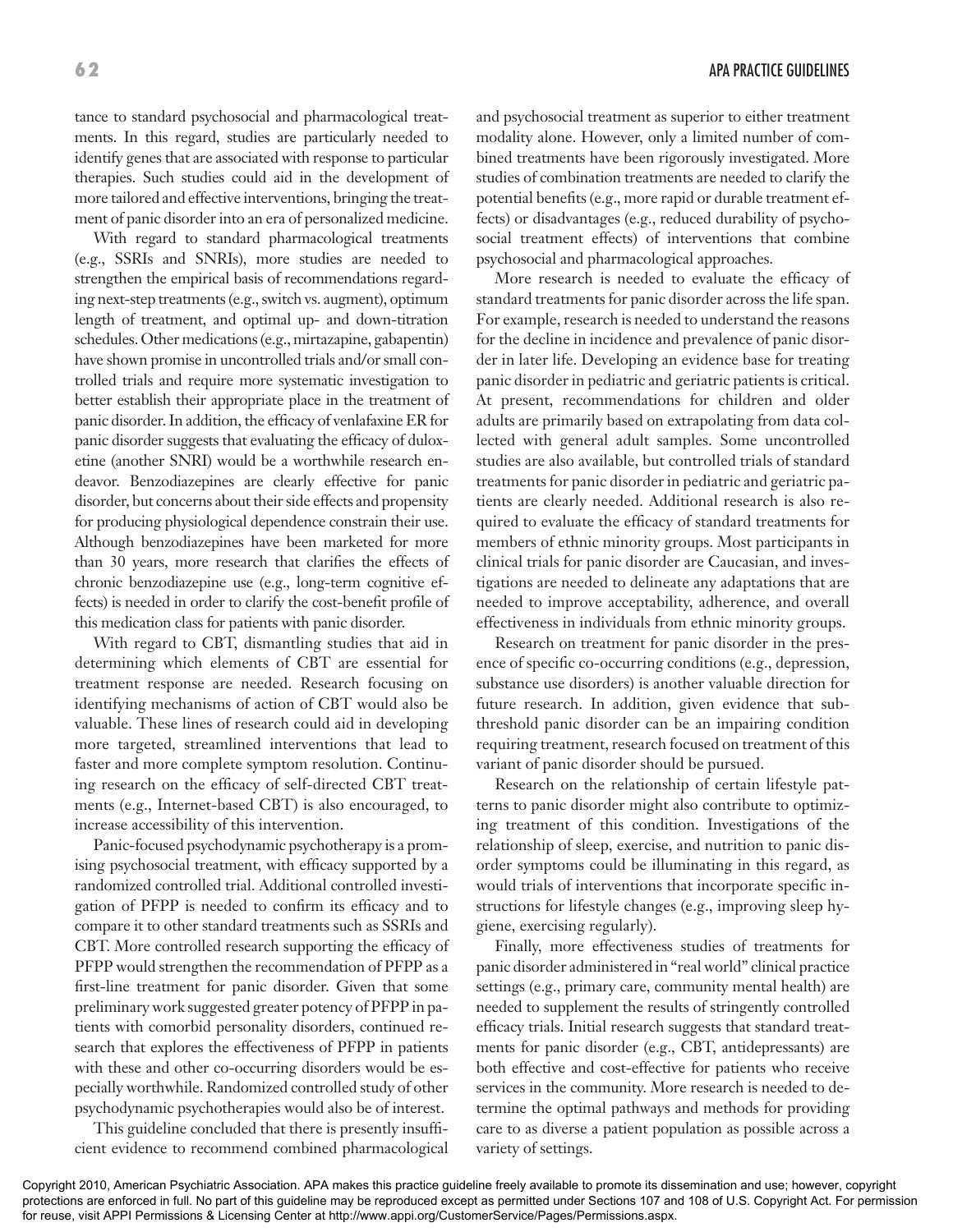# **APPENDIX: EDUCATIONAL RESOURCES FOR PATIENTS AND FAMILIES**

The American Psychiatric Association does not endorse the accuracy of the information contained in any of the publications or web sites listed in this Appendix at the time of writing or in the future, although they are believed to be generally trustworthy at the time of writing. The psychiatrist should review a particular book or visit the particular web site before recommending it to a patient.

# **RESOURCES FOR PANIC DISORDER AND AGORAPHOBIA**

- 1. Antony MM, McCabe RE: 10 Simple Solutions to Panic: How to Overcome Panic Attacks, Calm Physical Symptoms, and Reclaim Your Life. Oakland, Calif, New Harbinger Publications, 2004
- 2. Barlow DH, Craske MG: Mastery of Your Anxiety and Panic (MAP-3): Client Workbook for Anxiety and Panic, 3rd ed. New York, Oxford University Press, 2005
- 3. Barlow DH, Craske MG: Mastery of Your Anxiety and Panic (MAP-3): Client Workbook for Agoraphobia, 3rd ed. New York, Oxford University Press, 2005
- 4. Bassett L: From Panic to Power: Proven Techniques to Calm Your Anxieties, Conquer Your Fears, and Put You in Control of Your Life. New York, HarperCollins, 1997
- 5. Beckfield DF: Master Your Panic and Take Back Your Life: Twelve Treatment Sessions to Conquer Panic, Anxiety, and Agoraphobia, 3rd ed. Atascadero, Calif, Impact Publishers, 2003
- 6. Otto MW, Jones JC, Craske MG, Barlow DH, Pollack MH: Stopping Anxiety Medication: Panic Control Therapy for Benzodiazepine Discontinuation (Patient Workbook). San Antonio, Tex, Psychological Corporation, 2000
- 7. Pollard CA, Zuercher-White E: The Agoraphobia Workbook: A Comprehensive Program to End Your Fear of Symptom Attacks. Oakland, Calif, New Harbinger, 2003
- 8. Rachman S, De Silva P: Panic Disorder: The Facts, 2nd ed. New York, Oxford University Press, 2004
- 9. Ross J: Triumph Over Fear: A Book of Help and Hope for People with Anxiety, Panic Attacks, and Phobias. New York, Bantam, 1995
- 10. Wilson RR: Don't Panic: Taking Control of Anxiety Attacks, revised ed. New York, HarperCollins, 1996
- 11. Wilson RR: Facing Panic: Self Help for People with Panic Attacks. Silver Spring, Md, Anxiety Disorders Association of America, 2003
- 12. Zuercher-White E: Overcoming Panic Disorder and Agoraphobia: Client Manual. Oakland, Calif, New Harbinger Publications, 1999
- 13. Zuercher-White E: An End to Panic, 2nd ed. Oakland, Calif, New Harbinger Publications, 1998

# **RESOURCES FOR ANXIETY DISORDERS IN GENERAL (NOT DISORDER-SPECIFIC)**

- 1. Bourne EJ: The Anxiety and Phobia Workbook, 4th ed. Oakland, Calif, New Harbinger Publications, 2005
- 2. Bourne EJ: Coping with Anxiety: 10 Simple Ways to Relieve Anxiety, Fear, and Worry. Oakland, Calif, New Harbinger Publications, 2003
- 3. Brantley J, Kabat-Zinn J: Calming Your Anxious Mind. Oakland, Calif, New Harbinger, 2003
- 4. Burns DD: The Feeling Good Handbook. New York, Plume, 1999
- 5. Burns DD: When Panic Attacks: The New, Drug-Free Anxiety Therapy That Can Change Your Life. New York, Morgan Road Books, 2006
- 6. Foa EB, Andrews LW: If Your Adolescent Has an Anxiety Disorder: An Essential Resource for Parents. New York, Oxford University Press, 2006
- 7. Greenberger D, Padesky C: Mind Over Mood. New York, Guilford, 1995
- 8. Mackay M, Fanning P, Davis M: Thoughts and Feelings: Taking Control of Your Moods and Your Life: A Workbook of Cognitive-Behavioral Techniques, 2nd ed. Oakland, Calif, New Harbinger, 1998
- 9. Marks IM: Living With Fear: Understanding and Coping With Anxiety, 2nd ed. New York, McGraw-Hill, 2002

# **ORGANIZATIONS THAT PROVIDE INFORMATION ABOUT ANXIETY DISORDERS AND OTHER MENTAL HEALTH ISSUES**

#### **Anxiety Disorders Association of America**

8730 Georgia Avenue Suite 600 Silver Spring, MD 20910 Tel: 240-485-1001 http://www.adaa.org

The ADAA web site provides facts about anxiety disorders, self-administered tests, a guide to treatments, information for families, a listing of clinical trials, and other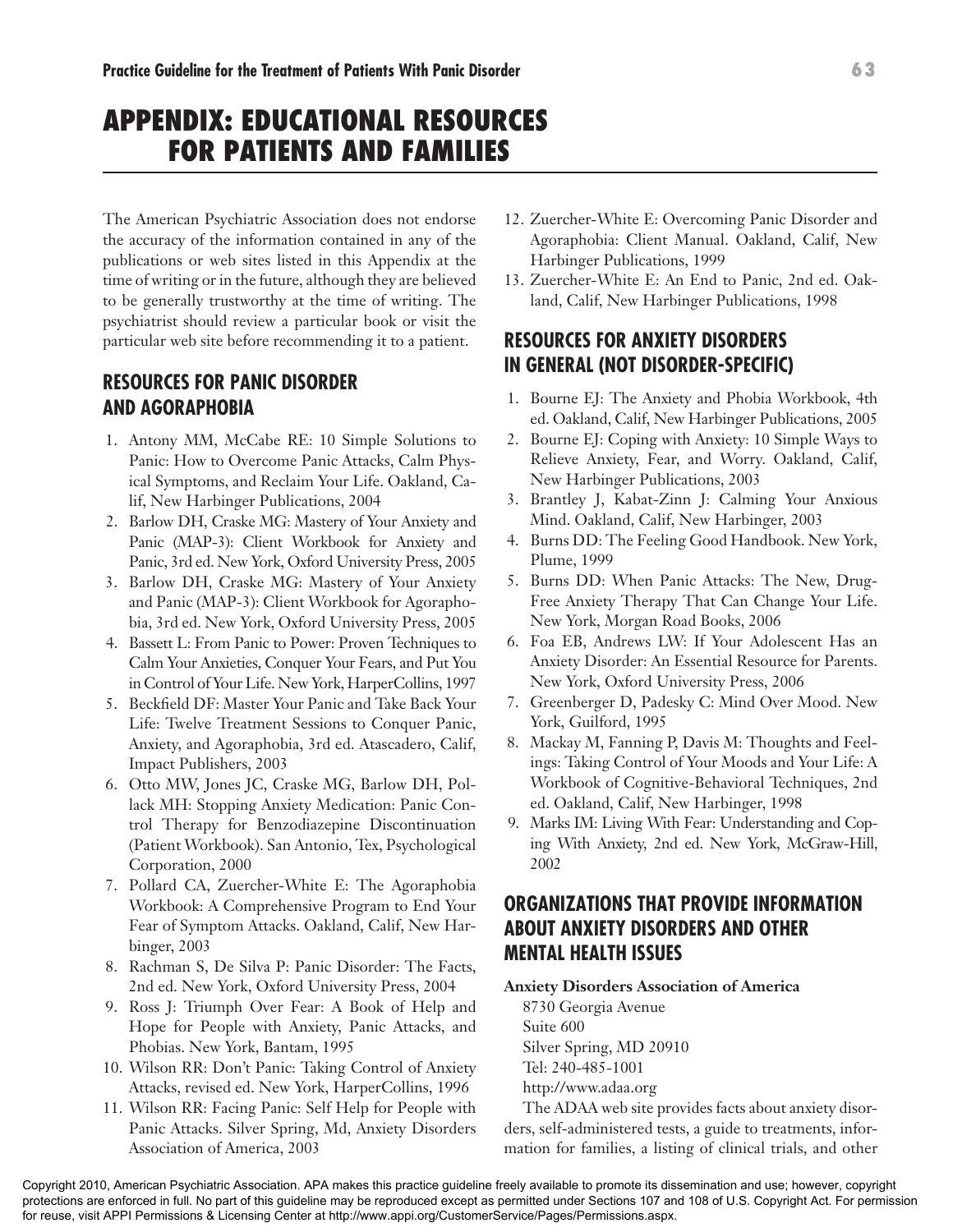resources. Visitors to the web site can search for therapists and support groups in their geographic area.

#### **Anxiety Disorders Association of Canada**

P.O. Box 117 Station Cote St-Luc Montreal, Quebec H4V 2Y3 Tel: 888-223-2252 http://www.anxietycanada.ca

The ADAC web site provides information for patients and families.

#### **American Psychiatric Association**

1000 Wilson Boulevard, Suite 1825 Arlington, VA 22209-3901 Tel: 703-907-7300 http://www.healthyminds.org

The Healthy Minds web site of the American Psychiatric Association provides brochures about panic disorder and other mental health problems, instructions for how to find a psychiatrist, hotline numbers, and other information.

#### **American Psychological Association**

750 First Street, NE Washington, DC 20002-4242 Tel: 800-374-2721 http://www.apahelpcenter.org

The Help Center web site of the American Psychological Association provides facts and statistics about panic disorder and other mental health problems, instructions for how to find a psychologist, and other resources.

#### **American Academy of Child and Adolescent Psychiatry**

3615 Wisconsin Avenue, NW Washington, DC 20016-3007 Tel: 202-966-7300 http://www.aacap.org

Facts for Families database: http://www.aacap.org/ page.ww?section=Facts+for+Families&name=Facts+for+ Families

AACAP provides fact sheets for families about panic disorder in children and adolescents and other anxiety disorders, as well as information about locating treating clinicians.

**Association for Behavioral and Cognitive Therapies** 305 7th Avenue, 16th Floor New York, NY 10001 Tel: 212-647-1890 http://www.abct.org

The ABCT web site provides information about cognitive-behavioral therapy, fact sheets about panic disorder and other mental health problems, a "find a therapist" database, and other resources.

#### **National Alliance on Mental Illness (NAMI)**

Colonial Place Three 2107 Wilson Boulevard, Suite 300 Arlington, VA 22201 Tel: 1-800-950-6264 http://www.nami.org

The NAMI web site provides facts about mental health problems, information about medication treatment, information about research studies, helpline numbers, online discussion groups about anxiety disorders, and other resources.

#### **National Institute of Mental Health (NIMH)**

Public Information and Communications Branch 6001 Executive Boulevard Room 8184, MSC 9663 Bethesda, MD 20892 Tel: 866-615-6464 http://www.nimh.nih.gov

The NIMH web site includes facts about anxiety disorders and other mental health problems, information about treatments, instructions about how to locate mental health services, and other information.

#### **National Library of Medicine**

http://www.ncbi.nlm.nih.gov/entrez/query.fcgi?db= PubMed

The NLM is the U.S. government online repository of articles published in peer-reviewed medical journals.

#### **National Mental Health Association**

1021 Prince Street Alexandria, VA 22314-2971 Tel: 800-969-6642 or 703-684-7722 http://www.nmha.org

The NMHA web site provides information about anxiety disorders and other mental health problems, information about treatments, resources for finding mental health services, a crisis number, and other resources.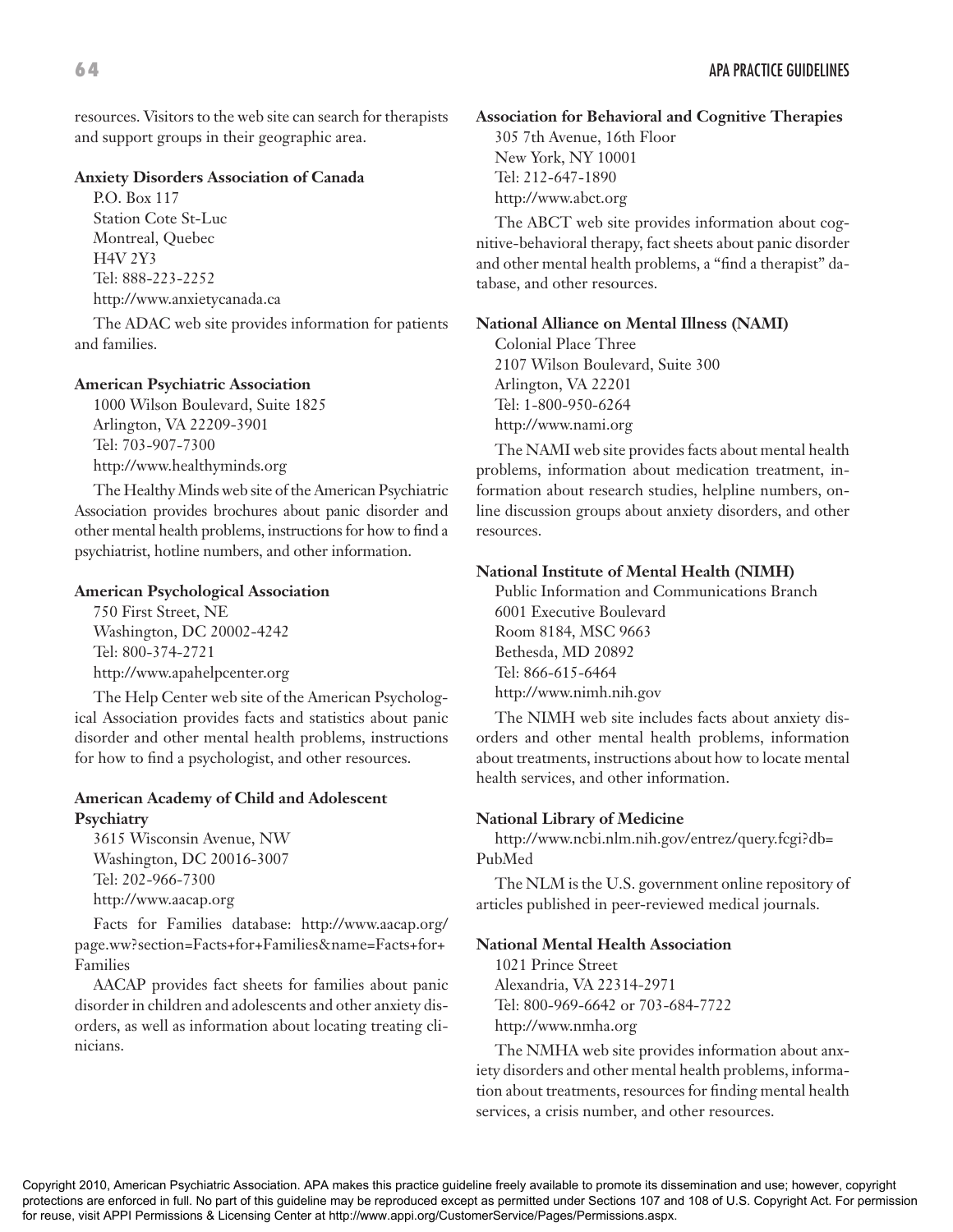# **INDIVIDUALS AND ORGANIZATIONS THAT SUBMITTED COMMENTS**

James L. Abelson, M.D., Ph.D. Hagop S. Akiskal, M.D. Maria Ammon, Ph.D. James C. Ballenger, M.D. David H. Barlow, Ph.D. Neeltje M. Batelaan, M.D. Elena L. Berger, D.Phil. Ellen Berman, M.D. Rudradeo C. Bowen, M.D. Lynn F. Bufka, Ph.D. Alexander Bystritsky, M.D., Ph.D. Doug Campos-Outcalt, M.D., M.P.A. W. Grady Carter, M.D. Sara C. Charles, M.D. Michelle G. Craske, Ph.D. Catherine Crone, M.D., F.A.P.M. C. Deborah Cross, M.D. Frank M. Dattilio, Ph.D., A.B.P.P. Jonathan R.T. Davidson, M.D. Brett Deacon, Ph.D. Wayne H. Denton, M.D., Ph.D. Margaret A. Dolan, M.D., F.A.A.P. Alastair Flint, M.D. Marlene P. Freeman, M.D. Glen O. Gabbard, M.D. Albert C. Gaw, M.D., D.L.F.A.P.A. Andrew W. Goddard, M.D. Renee D. Goodwin, Ph.D., M.P.H. Jack M. Gorman, M.D. Mohamad Hussain Habil, M.B.B.S, M.P.M., D.A.B. James A. Hall, Ph.D., L.I.S.W. Nelson M. Handal, M.D. Rudolf Hoehn-Saric, M.D. Stefan Hofmann, Ph.D. Sean Hood, M.B.B.S., M.Sc., F.R.A.N.Z.C.P. Md. Enayet Karim, F.C.P.S. Wayne J. Katon, M.D. Sherry P. Katz-Bearnot, M.D. Martin A. Katzman, B.Sc., M.D., F.R.C.P.C. Kevin Kjernisted, M.D., F.R.C.P.C.

Academy of Psychosomatic Medicine American Academy of Family Physicians American Academy of Pediatrics American Academy of Psychoanalysis and Dynamic Psychiatry

Donald F. Klein, M.D. Valery N. Krasnov, M.D. Michael R. Liebowitz, M.D. James W. Lomax, M.D. R. Bruce Lydiard, M.D., Ph.D. Lisa MacLean, M.D. Randi E. McCabe, Ph.D., C.Psych. Leslie McGee, R.N., L.Ac. Peter D. McLean, Ph.D. Barbara Milrod, M.D. Lawrence J. Nardozzi, M.M.M., M.D., D.F.A.P.A., C.P.E. Frank G. Njenga, M.D., M.B.Ch.B., D.P.M., F.R.C.Psych. John M. Oldham, M.D. Laszlo A. Papp, M.D. Eric M. Plakun, M.D. Y.C. Janardhan Reddy, D.P.M., M.D. Laura Richardson, M.D., M.P.H. Walton T. Roth, M.D. Barbara O. Rothbaum, Ph.D., A.B.P.P. Patricia Rowell, Ph.D., A.P.R.N., B.C. Norman B. Schmidt, Ph.D. David V. Sheehan, M.D., M.B.A. John P.D. Shemo, M.D. Virginia T. Sherr, M.D., D.L.F.A.P.A. Stephen F. Signer, M.D., C.M., F.R.C.P.C. Edward Silberman, M.D. Elizabeth Sloan, M.S., L.C.P.C. Ruth R. Staten, Ph.D., A.R.N.P.-C.S. David C. Steffens, M.D., M.H.S. Robert Stern, M.D., Ph.D. R.P. Swinson, M.D., F.R.C.P.C., F.R.C.Psych. Michael J. Telch, Ph.D. Michael Van Ameringen, M.D., F.R.C.P.C. Anton J.L.M. van Balkom, M.D., Ph.D. Irene M. van Vliet, M.D., Ph.D. Robert D. Walker, M.D., F.A.A.P., C.P.E. Risa B. Weisberg, Ph.D. Linda L.M. Worley, M.D., F.A.P.M. Elke Zuercher-White, Ph.D., A.B.P.P. Michael J. Zvolensky, Ph.D.

American Association for Geriatric Psychiatry American Association for Marriage and Family Therapy American Association of Acupuncture and Oriental Medicine American College of Neuropsychopharmacology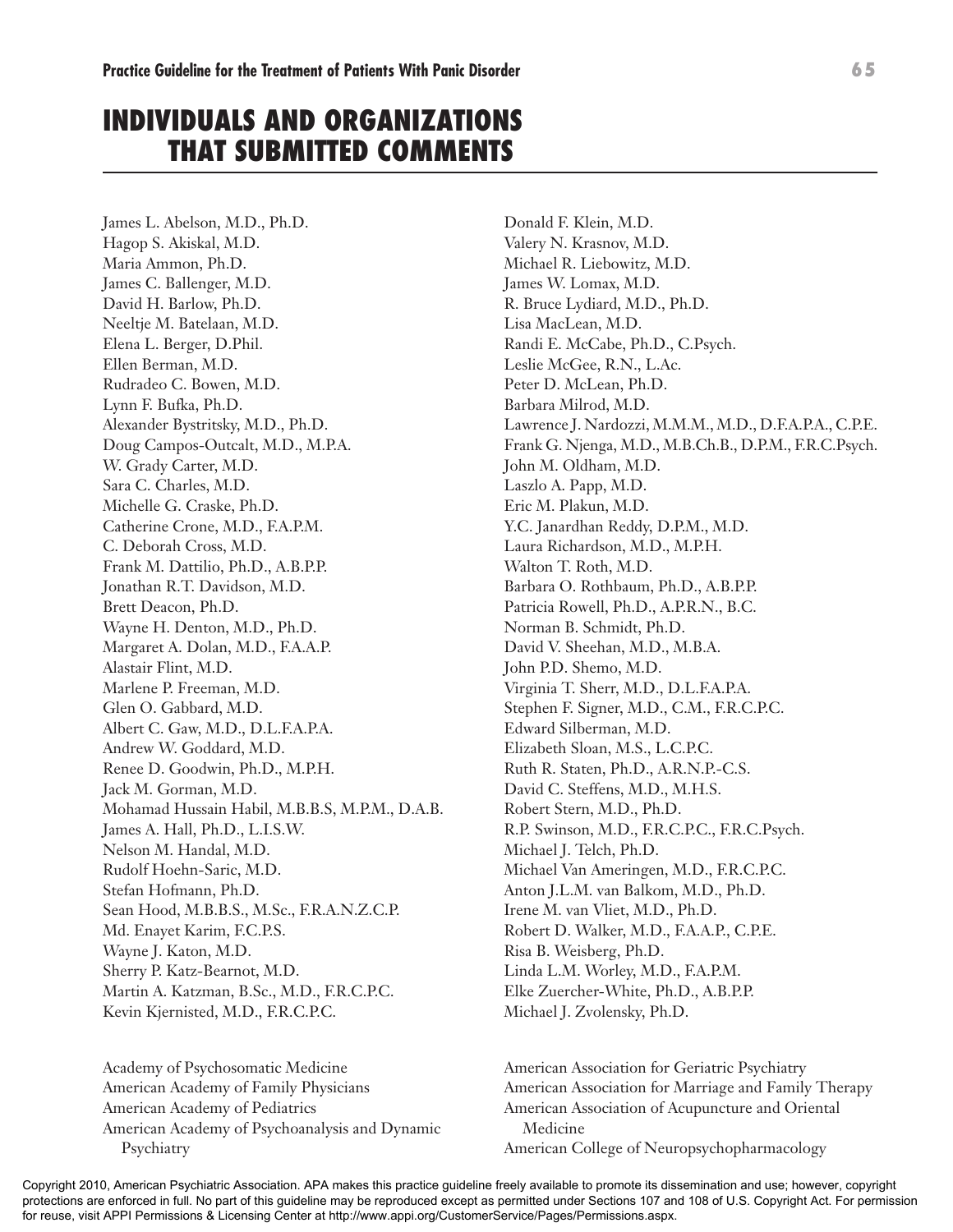American Group Psychotherapy Association American Nurses Association American Psychiatric Nurses Association American Psychological Association Anxiety Disorders Association of America Association for Academic Psychiatry Association for Behavioral and Cognitive Therapies Association for Behavioral Health and Wellness Association of Family Psychiatrists Bangladesh Association of Psychiatrists Canadian Psychiatric Association German Academy for Psychoanalysis

Indian Psychiatric Society Kenya Psychiatric Association Malaysian Psychiatric Association Netherlands Psychiatric Association Royal Australian and New Zealand College of Psychiatrists Russian Society of Psychiatrists Society for Adolescent Medicine The American Academy of Psychoanalysis and Dynamic Psychiatry World Federation for Mental Health

# **REFERENCES**

The following coding system is used to indicate the nature of the supporting evidence in the summary recommendations and references:

- [A] *Randomized clinical trial.* A study of an intervention in which subjects are prospectively followed over time; there are treatment and control groups; subjects are randomly assigned to the two groups; both the subjects and the investigators are blind to the assignments.
- [A–] *Same as above,* but not double-blind.
- [B] *Clinical trial.* A prospective study in which an intervention is made and the results of that intervention are tracked longitudinally; study does not meet standards for a randomized clinical trial.
- [C] *Cohort or longitudinal study.* A study in which subjects are prospectively followed over time without any specific intervention.
- [D] *Case-control study.* A study in which a group of patients is identified in the present and information about them is pursued retrospectively or backward in time.
- [E] *Review with secondary data analysis.* A structured analytic review of existing data, e.g., a meta-analysis or a decision analysis.
- [F] *Review.* A qualitative review and discussion of previously published literature without a quantitative synthesis of the data.
- [G] *Other*: Textbooks, expert opinions, case reports, and other reports not included above.
- 1. Royal Australian and New Zealand College of Psychiatrists: Australian and New Zealand clinical practice guidelines for the treatment of panic disorder and agoraphobia. Aust N Z J Psychiatry 2003; 37:641–656 [G]
- 2. Canadian Psychiatric Association: Clinical practice guidelines: management of anxiety disorders. Can J Psychiatry 2006; 51:9S–92S [G]
- 3. Stein MB, Walker JR, Anderson G, Hazen AL, Ross CA, Eldridge G, Forde DR: Childhood physical and sexual abuse in patients with anxiety dis-

orders and in a community sample. Am J Psychiatry 1996; 153:275–277 [D]

- 4. Bandelow B, Spath C, Tichauer GA, Broocks A, Hajak G, Ruther E: Early traumatic life events, parental attitudes, family history, and birth risk factors in patients with panic disorder. Compr Psychiatry 2002; 43:269–278 [D]
- 5. Safren SA, Gershuny BS, Marzol P, Otto MW, Pollack MH: History of childhood abuse in panic disorder, social phobia, and generalized anxiety disorder. J Nerv Ment Dis 2002; 190:453–456 [G]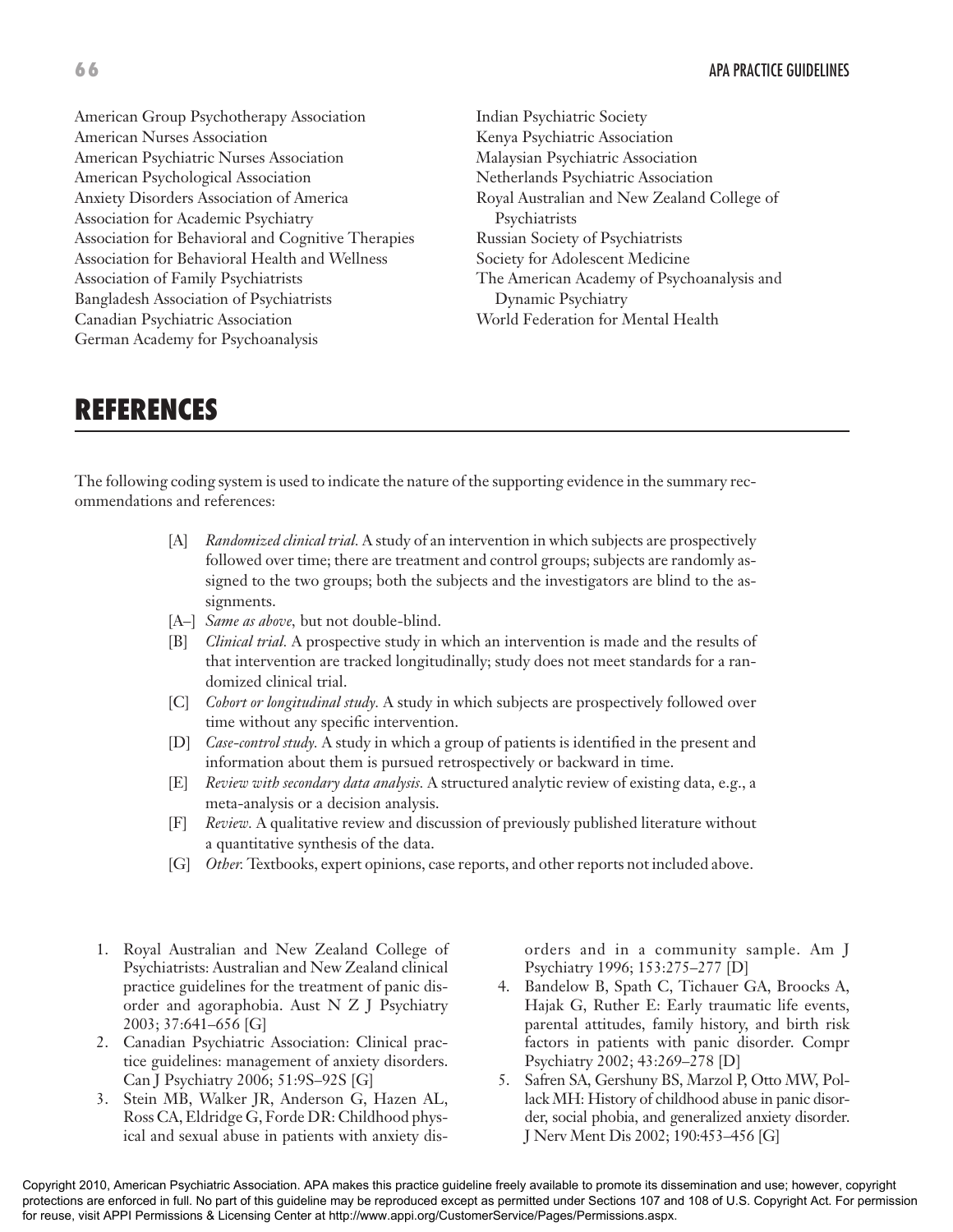6. Goodwin RD, Fergusson DM, Horwood LJ: Childhood abuse and familial violence and the risk of panic attacks and panic disorder in young adulthood. Psychol Med 2005; 35:881–890 [C]

- 7. Faravelli C, Pallanti S: Recent life events and panic disorder. Am J Psychiatry 1989; 146:622–626 [D]
- 8. American Psychiatric Association: Practice Guideline for the Psychiatric Evaluation of Adults, Second Edition. Am J Psychiatry 2006; 163(June suppl):1– 36 [G]
- 9. Andrade L, Caraveo-Anduaga JJ, Berglund P, Bijl RV, de Graaf R, Vollebergh W, Dragomirecka E, Kohn R, Keller M, Kessler RC, Kawakami N, Kilic C, Offord D, Ustun TB, Wittchen HU: The epidemiology of major depressive episodes: results from the International Consortium of Psychiatric Epidemiology (ICPE) Surveys. Int J Methods Psychiatr Res 2003; 12:3–21 [G]
- 10. Biederman J, Petty C, Faraone SV, Hirshfeld-Becker D, Pollack MH, Henin A, Gilbert J, Rosenbaum JF: Moderating effects of major depression on patterns of comorbidity in patients with panic disorder. Psychiatry Res 2004; 126:143–149 [G]
- 11. Biederman J, Petty C, Faraone SV, Hirshfeld-Becker DR, Henin A, Pollack MH, Rosenbaum JF: Patterns of comorbidity in panic disorder and major depression: findings from a nonreferred sample. Depress Anxiety 2005; 21:55–60 [G]
- 12. Dunner DL: The issue of comorbidity in the treatment of panic. Int Clin Psychopharmacol 1998; 13(suppl 4):S19–S24 [G]
- 13. Fava M, Rankin MA, Wright EC, Alpert JE, Nierenberg AA, Pava J, Rosenbaum JF: Anxiety disorders in major depression. Compr Psychiatry 2000; 41:97–102 [G]
- 14. Goodwin RD: Anxiety disorders and the onset of depression among adults in the community. Psychol Med 2002; 32:1121–1124 [G]
- 15. Rush AJ, Zimmerman M, Wisniewski SR, Fava M, Hollon SD, Warden D, Biggs MM, Shores-Wilson K, Shelton RC, Luther JF, Thomas B, Trivedi MH: Comorbid psychiatric disorders in depressed outpatients: demographic and clinical features. J Affect Disord 2005; 87:43–55 [G]
- 16. Frank E, Cyranowski JM, Rucci P, Shear MK, Fagiolini A, Thase ME, Cassano GB, Grochocinski VJ, Kostelnik B, Kupfer DJ: Clinical significance of lifetime panic spectrum symptoms in the treatment of patients with bipolar I disorder. Arch Gen Psychiatry 2002; 59:905–911 [G]
- 17. Simon NM, Otto MW, Wisniewski SR, Fossey M, Sagduyu K, Frank E, Sachs GS, Nierenberg AA, Thase ME, Pollack MH: Anxiety disorder comorbidity in bipolar disorder patients: data from the first 500 participants in the Systematic Treatment Enhancement Program for Bipolar Disorder

(STEP-BD). Am J Psychiatry 2004; 161:2222– 2229 [C]

- 18. Simon NM, Otto MW, Fischmann D, Racette S, Nierenberg AA, Pollack MH, Smoller JW: Panic disorder and bipolar disorder: anxiety sensitivity as a potential mediator of panic during manic states. J Affect Disord 2005; 87:101–105 [G]
- 19. Otto MW, Simon NM, Wisniewski SR, Miklowitz DJ, Kogan JN, Reilly-Harrington NA, Frank E, Nierenberg AA, Marangell LB, Sagduyu K, Weiss RD, Miyahara S, Thas ME, Sachs GS, Pollack MH: Prospective 12-month course of bipolar disorder in out-patients with and without comorbid anxiety disorders. Br J Psychiatry 2006; 189:20–25  $\lceil C \rceil$
- 20. Simon NM, Otto MW, Weiss RD, Bauer MS, Miyahara S, Wisniewski SR, Thase ME, Kogan J, Frank E, Nierenberg AA, Calabrese JR, Sachs GS, Pollack MH: Pharmacotherapy for bipolar disorder and comorbid conditions: baseline data from STEP-BD. J Clin Psychopharmacol 2004; 24: 512–520 [G]
- 21. Bowen RC, D'Arcy C: Response of patients with panic disorder and symptoms of hypomania to cognitive behavior therapy for panic. Bipolar Disord 2003; 5:144–149 [G]
- 22. Goodwin RD, Hoven CW: Bipolar-panic comorbidity in the general population: prevalence and associated morbidity. J Affect Disord 2002; 70:27– 33 [G]
- 23. MacKinnon DF, Zandi PP, Cooper J, Potash JB, Simpson SG, Gershon E, Nurnberger J, Reich T, DePaulo JR: Comorbid bipolar disorder and panic disorder in families with a high prevalence of bipolar disorder. Am J Psychiatry 2002; 159:30–35  $[G]$
- 24. MacKinnon DF, Xu J, McMahon FJ, Simpson SG, Stine OC, McInnis MG, DePaulo JR: Bipolar disorder and panic disorder in families: an analysis of chromosome 18 data. Am J Psychiatry 1998; 155:829–831 [G]
- 25. Goodwin R, Lipsitz JD, Chapman TF, Mannuzza S, Fyer AJ: Obsessive-compulsive disorder and separation anxiety co-morbidity in early onset panic disorder. Psychol Med 2001; 31:1307–1310 [G]
- 26. Bayle FJ, Krebs MO, Epelbaum C, Levy D, Hardy P: Clinical features of panic attacks in schizophrenia. Eur Psychiatry 2001; 16:349–353 [G]
- 27. Cosoff SJ, Hafner RJ: The prevalence of comorbid anxiety in schizophrenia, schizoaffective disorder and bipolar disorder. Aust N Z J Psychiatry 1998; 32:67–72 [G]
- 28. Labbate LA, Young PC, Arana GW: Panic disorder in schizophrenia. Can J Psychiatry 1999; 44:488–490 [G]

#### **Practice Guideline for the Treatment of Patients With Panic Disorder 67**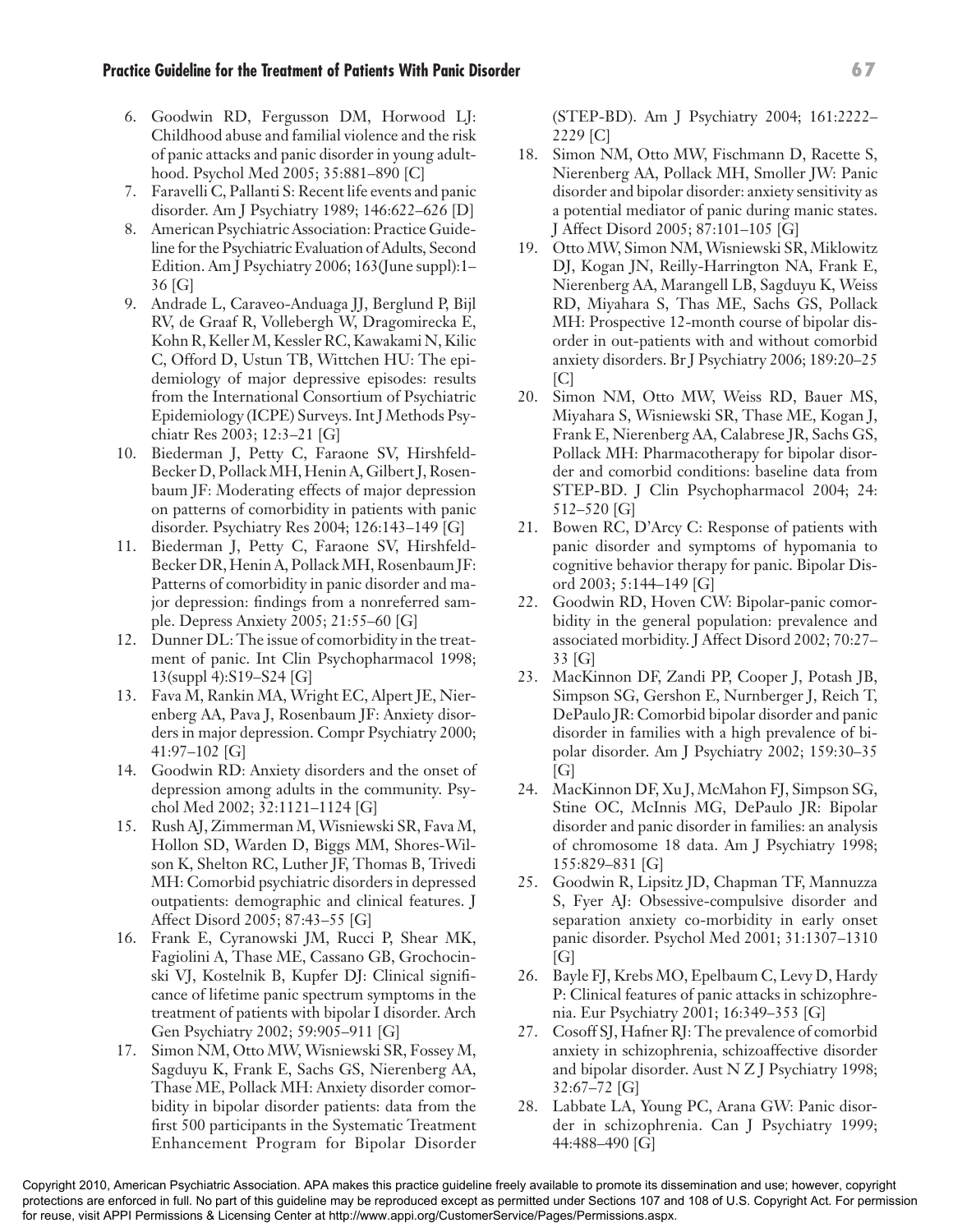- 29. Goodwin R, Lyons JS, McNally RJ: Panic attacks in schizophrenia. Schizophr Res 2002; 58:213–220 [G]
- 30. Dammen T, Ekeberg O, Arnesen H, Friis S: Personality profiles in patients referred for chest pain: investigation with emphasis on panic disorder patients. Psychosomatics 2000; 41:269–276  $[G]$
- 31. Dyck IR, Phillips KA, Warshaw MG, Dolan RT, Shea MT, Stout RL, Massion AO, Zlotnick C, Keller MB: Patterns of personality pathology in patients with generalized anxiety disorder, panic disorder with and without agoraphobia, and social phobia. J Personal Disord 2001; 15:60–71 [G]
- 32. Ozkan M, Altindag A: Comorbid personality disorders in subjects with panic disorder: do personality disorders increase clinical severity? Compr Psychiatry 2005; 46:20–26 [G]
- 33. Kessler RC, Chiu WT, Jin R, Ruscio AM, Shear K, Walters EE: The epidemiology of panic attacks, panic disorder, and agoraphobia in the National Comorbidity Survey Replication. Arch Gen Psychiatry 2006; 63:415–424 [D]
- 34. Marshall JR: Comorbidity and its effects on panic disorder. Bull Menninger Clin 1996; 60:A39–A53 [F]
- 35. American Psychiatric Association: Diagnostic and Statistical Manual of Mental Disorders (DSM-IV), 4th ed. Washington, DC, American Psychiatric Association, 1994 [G]
- 36. Liberthson R, Sheehan DV, King ME, Weyman AE: The prevalence of mitral valve prolapse in patients with panic disorders. Am J Psychiatry 1986; 143:511–515 [G]
- 37. Margraf J, Ehlers A, Roth WT: Mitral valve prolapse and panic disorder: a review of their relationship. Psychosom Med 1988; 50:93–113 [G]
- 38. Katerndahl DA: Panic and prolapse: meta-analysis. J Nerv Ment Dis 1993; 181:539–544 [E]
- 39. Zaubler TS, Katon W: Panic disorder and medical comorbidity: a review of the medical and psychiatric literature. Bull Menninger Clin 1996; 60:A12–A38 [F]
- 40. Batelaan N, de Graaf R, Van Balkom A, Vollebergh W, Beekman A: Thresholds for health and thresholds for illness: panic disorder versus subthreshold panic disorder. Psychol Med 2007; 37:247–256 [G]
- 41. Katerndahl DA: Progression of limited symptom attacks. Depress Anxiety 1999; 9:138–140 [G]
- 42. Telch MJ, Brouillard M, Telch CF, Agras WS, Taylor CB: Role of cognitive appraisal in panic-related avoidance. Behav Res Ther 1989; 27:373–383 [G]
- 43. American Psychiatric Association: Practice Guideline for the Treatment of Patients With Borderline Personality Disorder. Am J Psychiatry 2001; 158(Oct suppl):1–52 [G]
- 44. Sareen J, Cox BJ, Afifi TO, de Graaf R, Asmundson GJ, ten Have M, Stein MB: Anxiety disorders and risk for suicidal ideation and suicide attempts: a population-based longitudinal study of adults. Arch Gen Psychiatry 2005; 62:1249–1257 [G]
- 45. American Psychiatric Association: Practice Guideline for the Assessment and Treatment of Patients with Suicidal Behaviors. Am J Psychiatry 2003; 160(Nov suppl):1–60 [G]
- 46. Telch MJ, Schmidt NB, Jaimez TL, Jacquin KM, Harrington PJ: Impact of cognitive-behavioral treatment on quality of life in panic disorder patients. J Consult Clin Psychol 1995; 63:823–830  $[A-]$
- 47. Deltito JA, Argyle N, Buller R, Nutzinger D, Ottosson JO, Brandon S, Mellergard M, Shera D: The sequence of improvement of the symptoms encountered in patients with panic disorder. Compr Psychiatry 1991; 32:120–129 [G]
- 48. American Psychiatric Association: Handbook of Psychiatric Measures. Washington, DC, American Psychiatric Association, 2000 [G]
- 49. Antony MM, Orsillo SM, Roemer L: Practitioner's Guide to Empirically Based Measures of Anxiety. New York, Kluwer Academic/Plenum Publishers, 2001 [G]
- 50. Shear MK, Brown TA, Barlow DH, Money R, Sholomskas DE, Woods SW, Gorman JM, Papp LA: Multicenter collaborative panic disorder severity scale. Am J Psychiatry 1997; 154:1571–1575  $[G]$
- 51. Shear MK, Rucci P, Williams J, Frank E, Grochocinski V, Vander BJ, Houck P, Wang T: Reliability and validity of the Panic Disorder Severity Scale: replication and extension. J Psychiatr Res 2001; 35:293–296 [G]
- 52. Houck PR, Spiegel DA, Shear MK, Rucci P: Reliability of the self-report version of the Panic Disorder Severity Scale. Depress Anxiety 2002; 15:183–185 [G]
- 53. Norman SB, Cissell SH, Means-Christensen AJ, Stein MB: Development and validation of an Overall Anxiety Severity and Impairment Scale (OASIS). Depress Anxiety 2006; 23:245–249 [G]
- 54. Craske MG, Barlow DH: Panic disorder and agoraphobia, in Clinical Handbook for Psychological Disorders. Edited by Barlow DH. New York, Guilford Press, 2001, pp 1–59 [G]
- 55. Barlow DH, Mavissakalian M, Hay LR: Couples treatment of agoraphobia: changes in marital satisfaction. Behav Res Ther 1981; 19:245–255 [G]
- 56. Broocks A, Bandelow B, Pekrun G, George A, Meyer T, Bartmann U, Hillmer-Vogel U, Ruther E: Comparison of aerobic exercise, clomipramine, and placebo in the treatment of panic disorder. Am J Psychiatry 1998; 155:603–609 [A–]

Copyright 2010, American Psychiatric Association. APA makes this practice guideline freely available to promote its dissemination and use; however, copyright protections are enforced in full. No part of this guideline may be reproduced except as permitted under Sections 107 and 108 of U.S. Copyright Act. For permission for reuse, visit APPI Permissions & Licensing Center at http://www.appi.org/CustomerService/Pages/Permissions.aspx.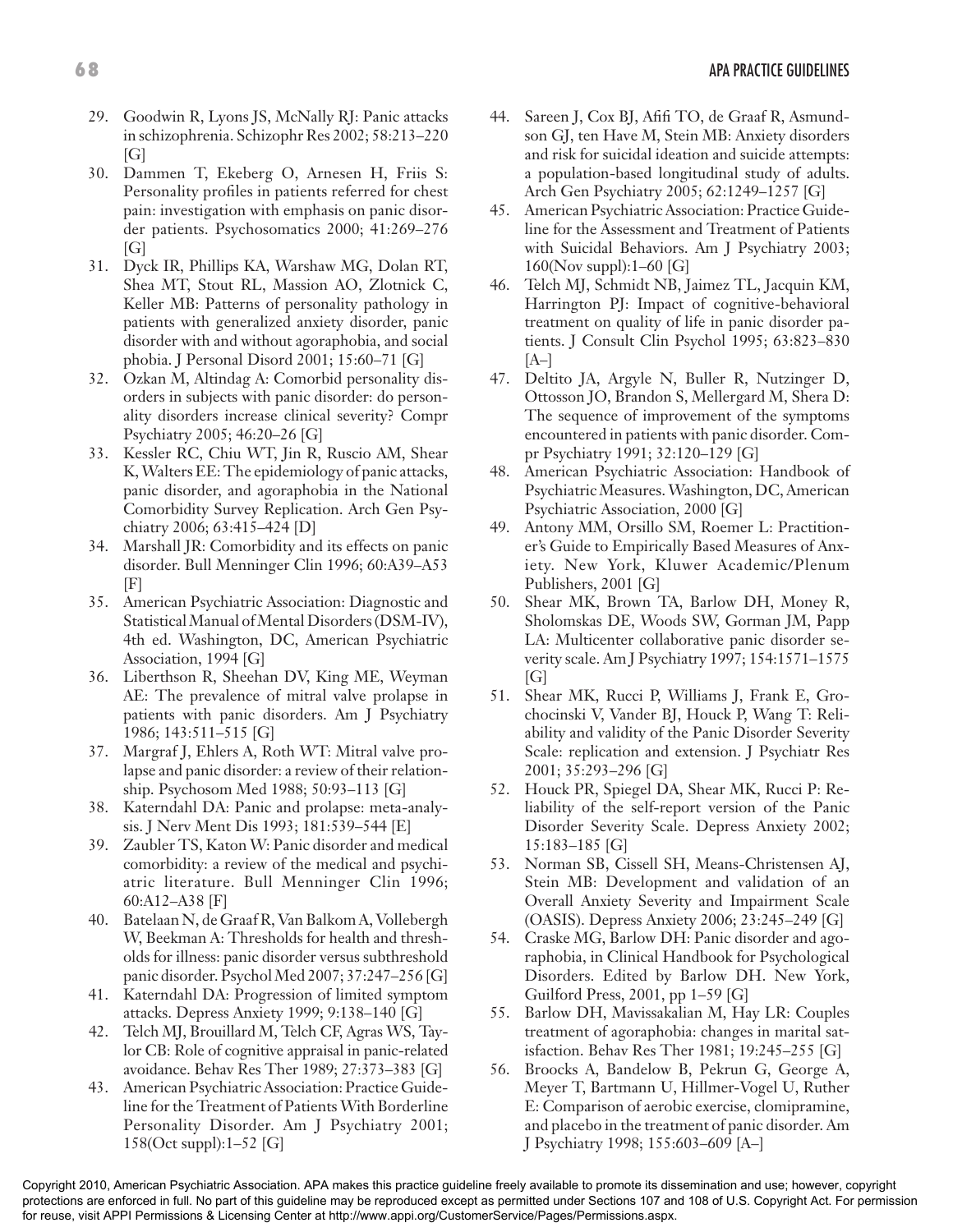#### **Practice Guideline for the Treatment of Patients With Panic Disorder 69**

- 57. Broman-Fulks JJ, Berman ME, Rabian BA, Webster MJ: Effects of aerobic exercise on anxiety sensitivity. Behav Res Ther 2004; 42:125–136 [B]
- 58. Stathopoulou G, Powers MB, Berry AC, Smits JAJ, Otto MW: Exercise interventions for mental health: a quantitative and qualitative review. Clinical Psychology: Science and Practice 2006; 13:179–193 [E]
- 59. Strohle A, Feller C, Onken M, Godemann F, Heinz A, Dimeo F: The acute antipanic activity of aerobic exercise. Am J Psychiatry 2005; 162:2376– 2378 [B]
- 60. Stein JM, Papp LA, Klein DF, Cohen S, Simon J, Ross D, Martinez J, Gorman JM: Exercise tolerance in panic disorder patients. Biol Psychiatry 1992; 32:281–287 [D]
- 61. Bruce SE, Yonkers KA, Otto MW, Eisen JL, Weisberg RB, Pagano M, Shea MT, Keller MB: Influence of psychiatric comorbidity on recovery and recurrence in generalized anxiety disorder, social phobia, and panic disorder: a 12-year prospective study. Am J Psychiatry 2005; 162:1179– 1187 [C]
- 62. Pollack MH, Smoller JW: The longitudinal course and outcome of panic disorder. Psychiatr Clin North Am 1995; 18:785–801 [G]
- 63. Craske MG, Barlow DH: Mastery of Your Anxiety and Panic: Therapist Guide, 4th ed. New York, Oxford University Press, 2006 [G]
- 64. Pollard CA, Obermeier HJ, Cox GL: Inpatient treatment of complicated agoraphobia and panic disorder. Hosp Community Psychiatry 1987; 38:951–958 [B]
- 65. Pollard HJ, Pollard CA: Follow-up study of an inpatient program for complicated agoraphobia and panic disorder. Anxiety Disorders Practice J 1993; 1:37–40 [C]
- 66. Hoehn-Saric R, McLeod DR, Hipsley PA: Effect of fluvoxamine on panic disorder. J Clin Psychopharmacol 1993; 13:321–326 [B]
- 67. Black DW, Wesner R, Bowers W, Gabel J: A comparison of fluvoxamine, cognitive therapy, and placebo in the treatment of panic disorder. Arch Gen Psychiatry 1993; 50:44–50 [A]
- 68. de Beurs E, van Balkom AJ, Lange A, Koele P, van Dyck R: Treatment of panic disorder with agoraphobia: comparison of fluvoxamine, placebo, and psychological panic management combined with exposure and of exposure in vivo alone. Am J Psychiatry 1995; 152:683–691 [B]
- 69. Oehrberg S, Christiansen PE, Behnke K, Borup AL, Severin B, Soegaard J, Calberg H, Judge R, Ohrstrom JK, Manniche PM: Paroxetine in the treatment of panic disorder: a randomised, doubleblind, placebo-controlled study. Br J Psychiatry 1995; 167:374–379 [A]
- 70. Lecrubier Y, Bakker A, Dunbar G, Judge R: A comparison of paroxetine, clomipramine and placebo in the treatment of panic disorder. Collaborative Paroxetine Panic Study Investigators. Acta Psychiatr Scand 1997; 95:145–152 [A]
- 71. Wade AG, Lepola U, Koponen HJ, Pedersen V, Pedersen T: The effect of citalopram in panic disorder. Br J Psychiatry 1997; 170:549–553 [A]
- 72. Lecrubier Y, Judge R: Long-term evaluation of paroxetine, clomipramine and placebo in panic disorder. Collaborative Paroxetine Panic Study Investigators. Acta Psychiatr Scand 1997; 95:153– 160 [A]
- 73. Ballenger JC, Wheadon DE, Steiner M, Bushnell W, Gergel IP: Double-blind, fixed-dose, placebocontrolled study of paroxetine in the treatment of panic disorder. Am J Psychiatry 1998; 155:36–42  $[A]$
- 74. Michelson D, Lydiard RB, Pollack MH, Tamura RN, Hoog SL, Tepner R, Demitrack MA, Tollefson GD: Outcome assessment and clinical improvement in panic disorder: evidence from a randomized controlled trial of fluoxetine and placebo. The Fluoxetine Panic Disorder Study Group. Am J Psychiatry 1998; 155:1570–1577 [A]
- 75. Lepola UM, Wade AG, Leinonen EV, Koponen HJ, Frazer J, Sjodin I, Penttinen JT, Pedersen T, Lehto HJ: A controlled, prospective, 1-year trial of citalopram in the treatment of panic disorder. J Clin Psychiatry 1998; 59:528–534 [A]
- 76. Londborg PD, Wolkow R, Smith WT, DuBoff E, England D, Ferguson J, Rosenthal M, Weise C: Sertraline in the treatment of panic disorder: a multi-site, double-blind, placebo-controlled, fixed-dose investigation. Br J Psychiatry 1998; 173:54–60 [A]
- 77. Pohl RB, Wolkow RM, Clary CM: Sertraline in the treatment of panic disorder: a double-blind multicenter trial. Am J Psychiatry 1998; 155:1189– 1195 [A]
- 78. Pollack MH, Otto MW, Worthington JJ, Manfro GG, Wolkow R: Sertraline in the treatment of panic disorder: a flexible-dose multicenter trial. Arch Gen Psychiatry 1998; 55:1010–1016 [A]
- 79. Bakker A, van Dyck R, Spinhoven P, van Balkom AJ: Paroxetine, clomipramine, and cognitive therapy in the treatment of panic disorder. J Clin Psychiatry 1999; 60:831–838 [A]
- 80. Michelson D, Pollack M, Lydiard RB, Tamura R, Tepner R, Tollefson G: Continuing treatment of panic disorder after acute response: randomised, placebo-controlled trial with fluoxetine. The Fluoxetine Panic Disorder Study Group. Br J Psychiatry 1999; 174:213–218 [A]
- 81. Leinonen E, Lepola U, Koponen H, Turtonen J, Wade A, Lehto H: Citalopram controls phobic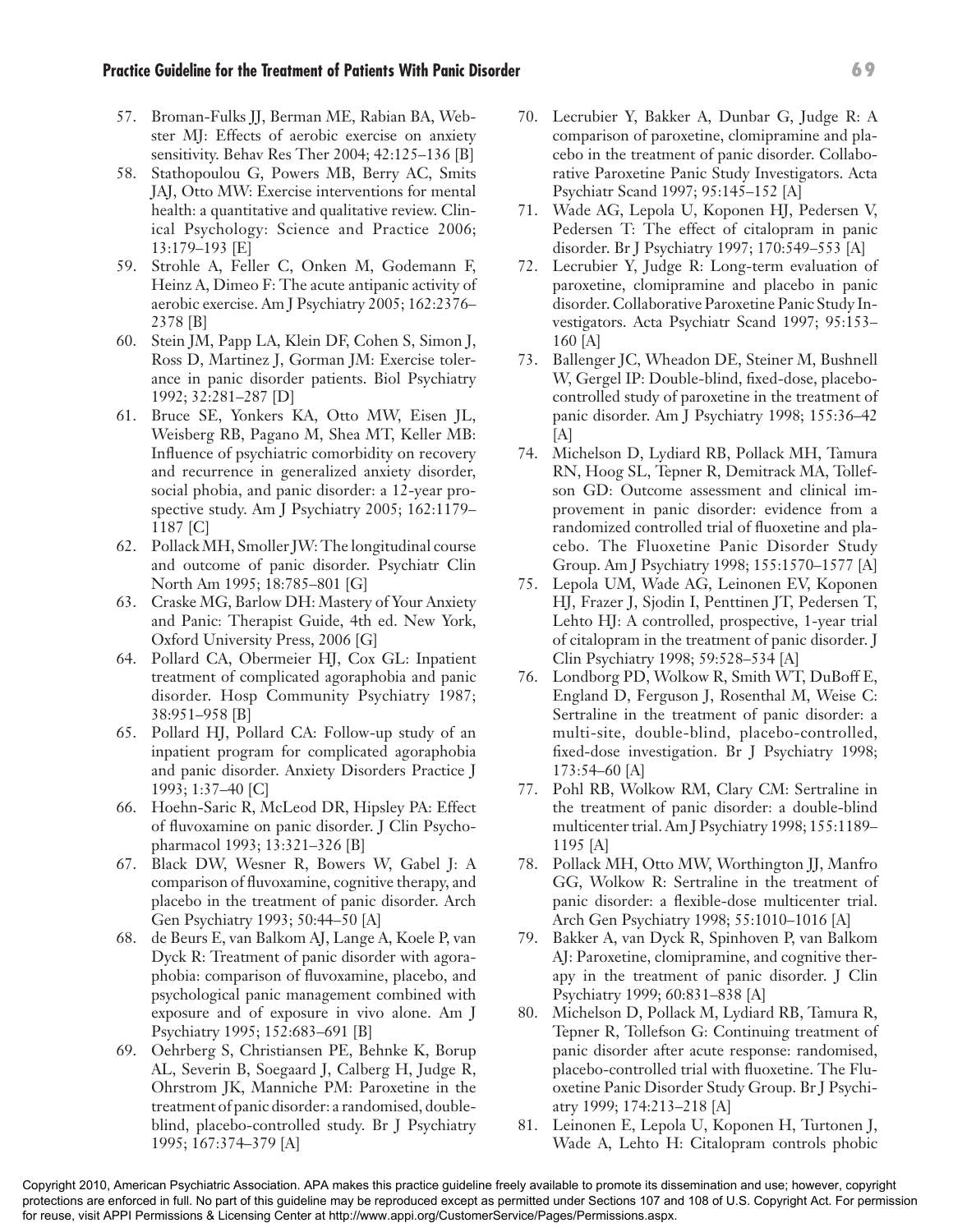symptoms in patients with panic disorder: randomized controlled trial. J Psychiatry Neurosci 2000; 25:24–32 [A]

- 82. Sheikh JI, Londborg P, Clary CM, Fayyad R: The efficacy of sertraline in panic disorder: combined results from two fixed-dose studies. Int Clin Psychopharmacol 2000; 15:335–342 [A]
- 83. Michelson D, Allgulander C, Dantendorfer K, Knezevic A, Maierhofer D, Micev V, Paunovic VR, Timotijevic I, Sarkar N, Skoglund L, Pemberton SC: Efficacy of usual antidepressant dosing regimens of fluoxetine in panic disorder: randomised, placebo-controlled trial. Br J Psychiatry 2001; 179:514–518 [A]
- 84. Asnis GM, Hameedi FA, Goddard AW, Potkin SG, Black D, Jameel M, Desagani K, Woods SW: Fluvoxamine in the treatment of panic disorder: a multicenter, double-blind, placebo-controlled study in outpatients. Psychiatry Res 2001; 103:1–14 [A]
- 85. Rapaport MH, Wolkow R, Rubin A, Hackett E, Pollack M, Ota KY: Sertraline treatment of panic disorder: results of a long-term study. Acta Psychiatr Scand 2001; 104:289–298 [A]
- 86. Stahl SM, Gergel I, Li D: Escitalopram in the treatment of panic disorder: a randomized, double-blind, placebo-controlled trial. J Clin Psychiatry 2003; 64:1322–1327 [A]
- 87. Sheehan DV, Burnham DB, Iyengar MK, Perera P: Efficacy and tolerability of controlled-release paroxetine in the treatment of panic disorder. J Clin Psychiatry 2005; 66:34–40 [A]
- 88. Bradwejn J, Ahokas A, Stein DJ, Salinas E, Emilien G, Whitaker T: Venlafaxine extended-release capsules in panic disorder: flexible-dose, doubleblind, placebo-controlled study. Br J Psychiatry 2005; 187:352–359 [A]
- 89. Pollack MH, Lepola U, Koponen H, Simon NM, Worthington JJ, Emilien G, Tzanis E, Salinas E, Whitaker T, Gao B: A double-blind study of the efficacy of venlafaxine extended-release, paroxetine, and placebo in the treatment of panic disorder. Depress Anxiety 2007; 24:1–14 [A]
- 90. Klein DF: Delineation of two drug-responsive anxiety syndromes. Psychopharmacologia 1964; 17:397–408 [A]
- 91. Zitrin CM, Klein DF, Woerner MG: Treatment of agoraphobia with group exposure in vivo and imipramine. Arch Gen Psychiatry 1980; 37:63–72 [A]
- 92. Mavissakalian M, Perel J: Imipramine in the treatment of agoraphobia: dose-response relationships. Am J Psychiatry 1985; 142:1032–1036 [A]
- 93. Cassano GB, Petracca A, Perugi G, Nisita C, Musetti L, Mengali F, McNair DM: Clomipramine for panic disorder: I. the first 10 weeks of a longterm comparison with imipramine. J Affect Disord 1988; 14:123–127 [B]
- 94. Mavissakalian MR, Perel JM: Imipramine doseresponse relationship in panic disorder with agoraphobia: preliminary findings. Arch Gen Psychiatry 1989; 46:127–131 [A]
- 95. Uhlenhuth EH, Matuzas W, Glass RM, Easton C: Response of panic disorder to fixed doses of alprazolam or imipramine. J Affect Disord 1989; 17:261–270 [A]
- 96. Maier W, Roth SM, Argyle N, Buller R, Lavori P, Brandon S, Benkert O: Avoidance behaviour: a predictor of the efficacy of pharmacotherapy in panic disorder? Eur Arch Psychiatry Clin Neurosci 1991; 241:151–158 [A]
- 97. Mellergard M, Lorentzen K, Bech P, Ottosson JO, Rosenberg R: A trend analysis of changes during treatment of panic disorder with alprazolam and imipramine. Acta Psychiatr Scand Suppl 1991; 365:28–32 [A]
- 98. Andersch S, Rosenberg NK, Kullingsjo H, Ottosson JO, Bech P, Bruun-Hansen J, Hanson L, Lorentzen K, Mellergard M, Rasmussen S, Rosenberg R: Efficacy and safety of alprazolam, imipramine and placebo in treating panic disorder. A Scandinavian multicenter study. Acta Psychiatr Scand Suppl 1991; 365:18–27 [A]
- 99. Cassano GB, Toni C, Musetti L: Treatment of panic disorder, in Synaptic Transmission. Edited by Biggio G, Concas A, Costa E. New York, Raven Press, 1992, pp 449–461 [A]
- 100. Woods SW, Nagy LM, Koleszar AS, Krystal JH, Heninger GR, Charney DS: Controlled trial of alprazolam supplementation during imipramine treatment of panic disorder. J Clin Psychopharmacol 1992; 12:32–38 [A]
- 101. Cross-National Collaborative Panic Study SPI: Drug treatment of panic disorder: comparative efficacy of alprazolam, imipramine, and placebo. Cross-National Collaborative Panic Study, Second Phase Investigators. Br J Psychiatry 1992; 160:191–202, discussion 1992; 160:202–205; correction 1993; 161:724 [A]
- 102. Modigh K, Westberg P, Eriksson E: Superiority of clomipramine over imipramine in the treatment of panic disorder: a placebo-controlled trial. J Clin Psychopharmacol 1992; 12:251–261 [A]
- 103. Fahy TJ, O'Rourke D, Brophy J, Schazmann W, Sciascia S: The Galway Study of Panic Disorder. I: Clomipramine and lofepramine in DSM III-R panic disorder: a placebo controlled trial. J Affect Disord 1992; 25:63–75 [A]
- 104. Curtis GC, Massana J, Udina C, Ayuso JL, Cassano GB, Perugi G: Maintenance drug therapy of panic disorder. J Psychiatr Res 1993; 27(suppl 1):127–142 [A]
- 105. Keller MB, Lavori PW, Goldenberg IM, Baker LA, Pollack MH, Sachs GS, Rosenbaum JF, Delti-

Copyright 2010, American Psychiatric Association. APA makes this practice guideline freely available to promote its dissemination and use; however, copyright protections are enforced in full. No part of this guideline may be reproduced except as permitted under Sections 107 and 108 of U.S. Copyright Act. For permission for reuse, visit APPI Permissions & Licensing Center at http://www.appi.org/CustomerService/Pages/Permissions.aspx.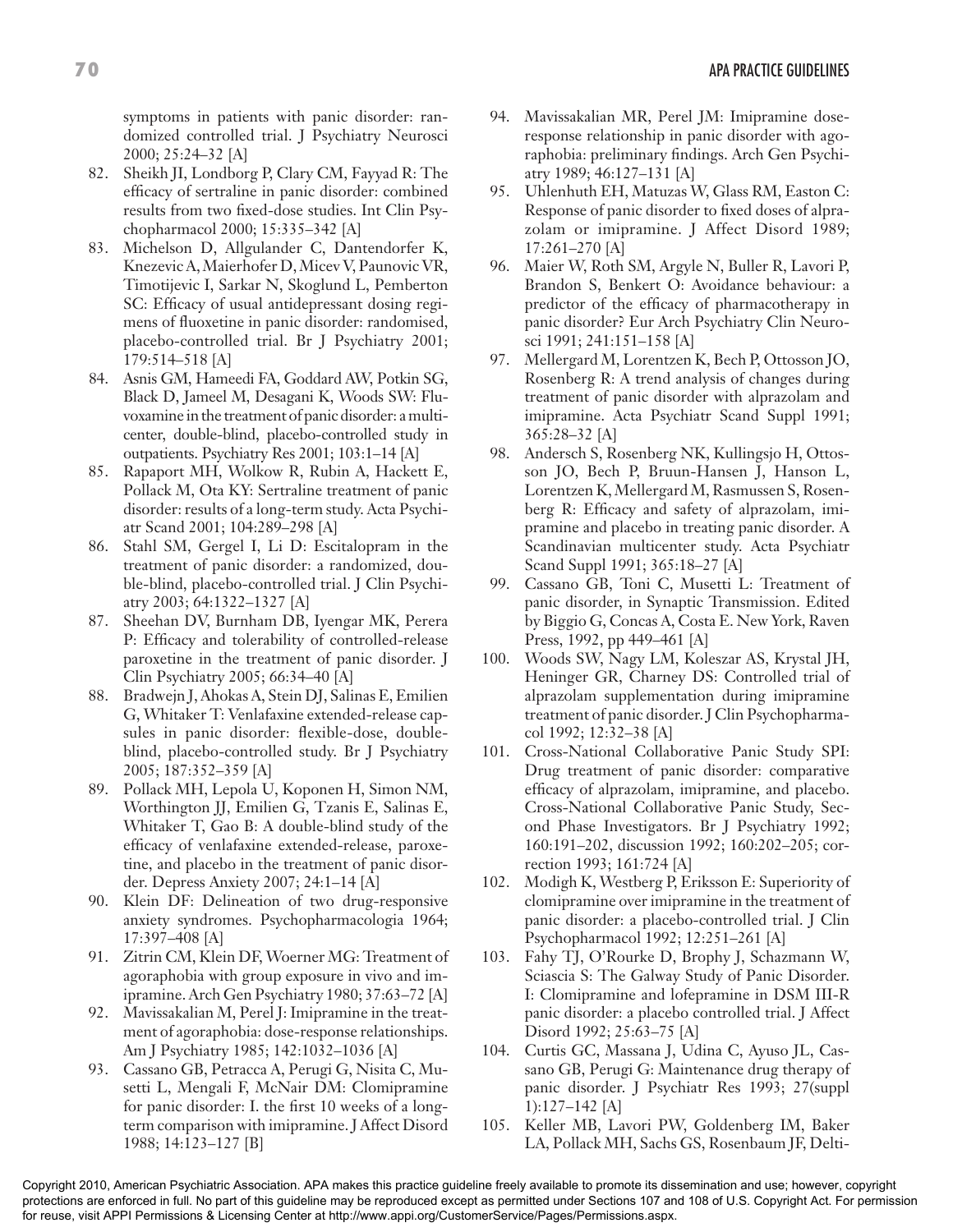- 106. Lydiard RB, Morton WA, Emmanuel NP, Zealberg JJ, Laraia MT, Stuart GW, O'Neil PM, Ballenger JC: Preliminary report: placebo-controlled, double-blind study of the clinical and metabolic effects of desipramine in panic disorder. Psychopharmacol Bull 1993; 29:183–188 [A]
- 107. Pollack MH, Otto MW, Sachs GS, Leon A, Shear MK, Deltito JA, Keller MB, Rosenbaum JF: Anxiety psychopathology predictive of outcome in patients with panic disorder and depression treated with imipramine, alprazolam and placebo. J Affect Disord 1994; 30:273–281 [A]
- 108. Mavissakalian MR, Perel JM: Imipramine treatment of panic disorder with agoraphobia: dose ranging and plasma level-response relationships. Am J Psychiatry 1995; 152:673–682 [A]
- 109. Johnston DG, Troyer IE, Whitsett SF, Dalby JT: Clomipramine treatment and behaviour therapy with agoraphobic women. Can J Psychiatry 1995; 40:192–199 [A]
- 110. Caillard V, Rouillon F, Viel JF, Markabi S: Comparative effects of low and high doses of clomipramine and placebo in panic disorder: a double-blind controlled study. French University Antidepressant Group. Acta Psychiatr Scand 1999; 99:51–58  $[A]$
- 111. Barlow DH, Gorman JM, Shear MK, Woods SW: Cognitive-behavioral therapy, imipramine, or their combination for panic disorder: a randomized controlled trial. JAMA 2000; 283:2529–2536 [A]
- 112. Nardi AE, Nascimento I, Valenca AM, Lopes FL, Mezzasalma MA, Zin WA, Versiani M: Respiratory panic disorder subtype: acute and long-term response to nortriptyline, a noradrenergic tricyclic antidepressant. Psychiatry Res 2003; 120:283–293  $[B]$
- 113. McNair DM, Kahn RJ: Imipramine compared with a benzodiazepine for agoraphobia, in Anxiety: Research and Changing Concepts. Edited by Klein DF, Rabkin J. New York, Raven Press, 1981, pp 69–80 [B]
- 114. Beaudry P, Fontaine R, Chouinard G: Bromazepam, another high-potency benzodiazepine, for panic attacks (letter). Am J Psychiatry 1984; 141:464–465  $[G]$
- 115. Noyes R Jr, Anderson DJ, Clancy J, Crowe RR, Slymen DJ, Ghoneim MM, Hinrichs JV: Diazepam and propranolol in panic disorder and agoraphobia. Arch Gen Psychiatry 1984; 41:287–292 [A]
- 116. Dunner DL, Ishiki D, Avery DH, Wilson LG, Hyde TS: Effect of alprazolam and diazepam on anxiety

and panic attacks in panic disorder: a controlled study. J Clin Psychiatry 1986; 47:458–460 [B]

- 117. Schweizer E, Rickels K: Failure of buspirone to manage benzodiazepine withdrawal. Am J Psychiatry 1986; 143:1590–1592 [B]
- 118. Ballenger JC, Burrows GD, DuPont RL Jr, Lesser IM, Noyes R Jr, Pecknold JC, Rifkin A, Swinson RP: Alprazolam in panic disorder and agoraphobia: results from a multicenter trial: I. efficacy in short-term treatment. Arch Gen Psychiatry 1988; 45:413–422 [A]
- 119. Charney DS, Woods SW: Benzodiazepine treatment of panic disorder: a comparison of alprazolam and lorazepam. J Clin Psychiatry 1989; 50:418–423 [B]
- 120. Pyke RE, Greenberg HS: Double-blind comparison of alprazolam and adinazolam for panic and phobic disorders. J Clin Psychopharmacol 1989; 9:15–21 [B]
- 121. Savoldi F, Somenzini G, Ecari U: Etizolam versus placebo in the treatment of panic disorder with agoraphobia: a double-blind study. Curr Med Res Opin 1990; 12:185–190 [A]
- 122. Tesar GE, Rosenbaum JF, Pollack MH, Otto MW, Sachs GS, Herman JB, Cohen LS, Spier SA: Double-blind, placebo-controlled comparison of clonazepam and alprazolam for panic disorder. J Clin Psychiatry 1991; 52:69–76 [A]
- 123. Dager SR, Roy-Byrne P, Hendrickson H, Cowley DS, Avery DH, Hall KC, Dunner DL: Long-term outcome of panic states during double-blind treatment and after withdrawal of alprazolam and placebo. Ann Clin Psychiatry 1992; 4:251–258 [A]
- 124. Schweizer E, Clary C, Dever AI, Mandos LA: The use of low-dose intranasal midazolam to treat panic disorder: a pilot study. J Clin Psychiatry 1992; 53:19–22 [B]
- 125. Schweizer E, Patterson W, Rickels K, Rosenthal M: Double-blind, placebo-controlled study of a once-a-day, sustained-release preparation of alprazolam for the treatment of panic disorder. Am J Psychiatry 1993; 150:1210–1215 [A]
- 126. Schweizer E, Rickels K, Weiss S, Zavodnick S: Maintenance drug treatment of panic disorder: I. results of a prospective, placebo-controlled comparison of alprazolam and imipramine. Arch Gen Psychiatry 1993; 50:51–60 [A]
- 127. Schweizer E, Fox I, Case G, Rickels K: Lorazepam vs alprazolam in the treatment of panic disorder. Psychopharmacol Bull 1988; 24:224–227 [B]
- 128. Schweizer E, Pohl R, Balon R, Fox I, Rickels K, Yeragani VK: Lorazepam vs alprazolam in the treatment of panic disorder. Pharmacopsychiatry 1990; 23:90–93 [A]
- 129. Pecknold J, Luthe L, Munjack D, Alexander P: A double-blind, placebo-controlled, multicenter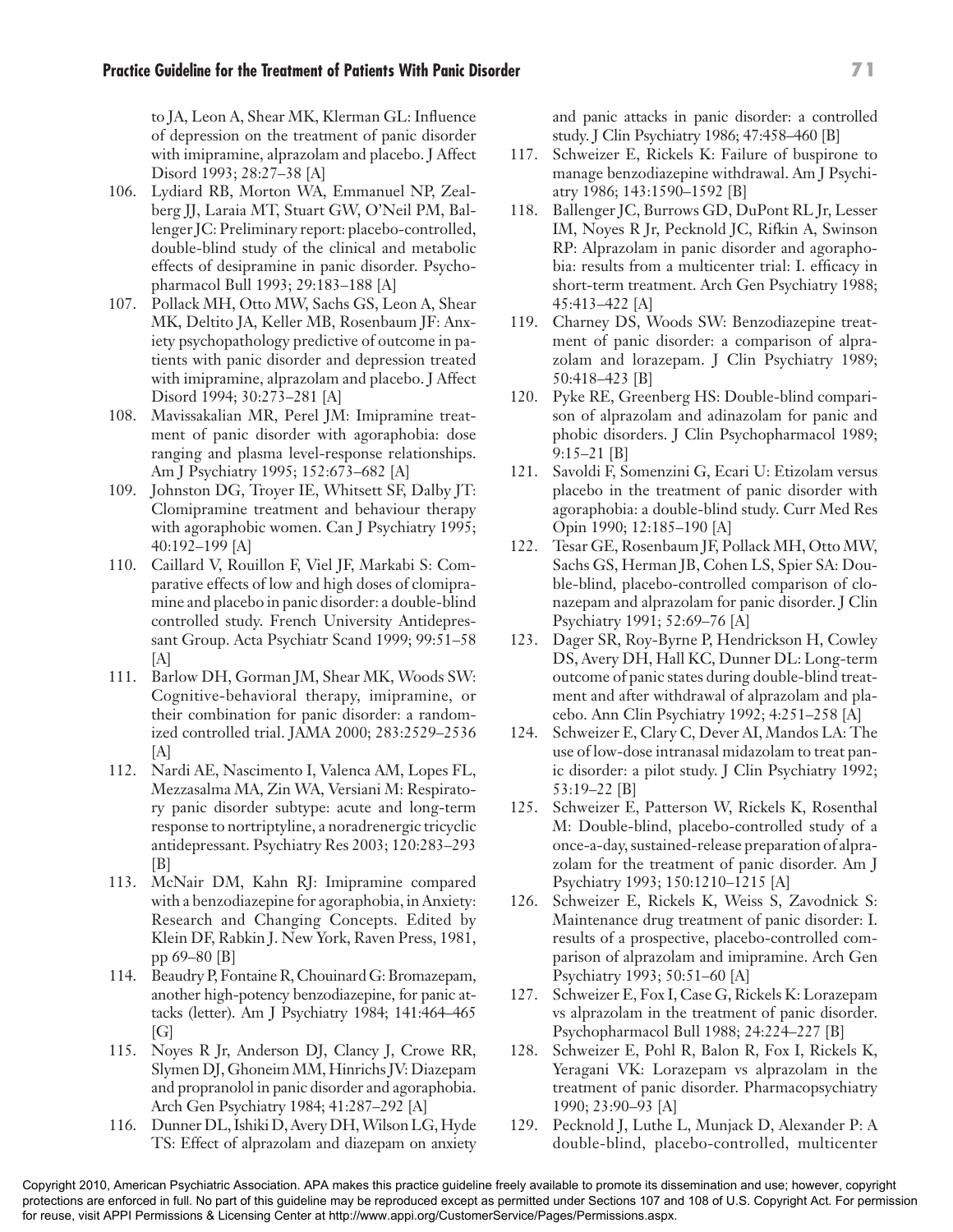study with alprazolam and extended-release alprazolam in the treatment of panic disorder. J Clin Psychopharmacol 1994; 14:314–321 [A]

- 130. Noyes R Jr, Burrows GD, Reich JH, Judd FK, Garvey MJ, Norman TR, Cook BL, Marriott P: Diazepam versus alprazolam for the treatment of panic disorder. J Clin Psychiatry 1996; 57:349–355 [A]
- 131. Moroz G, Rosenbaum JF: Efficacy, safety, and gradual discontinuation of clonazepam in panic disorder: a placebo-controlled, multicenter study using optimized dosages. J Clin Psychiatry 1999; 60:604–612 [A]
- 132. Valenca AM, Nardi AE, Mezzasalma MA, Nascimento I, Zin WA, Lopes FL, Versiani M: Therapeutic response to benzodiazepine in panic disorder subtypes. Sao Paulo Med J 2003; 121:77– 80 [A]
- 133. Barlow DH, Craske MG, Cerney JA, Klosko JS: Behavioral treatment of panic disorder. Behav Ther 1989; 20:261–282 [A]
- 134. Klosko JS, Barlow DH, Tassinari R, Cerny JA: A comparison of alprazolam and behavior therapy in treatment of panic disorder. J Consult Clin Psychol 1990; 58:77–84 [A]
- 135. Craske MG, Brown TA, Barlow DH: Behavioral treatment of panic disorder: a two-year follow-up. Behav Ther 1991; 22:289–304 [D]
- 136. Beck AT, Sokol L, Clark DA, Berchick R, Wright F: A crossover study of focused cognitive therapy for panic disorder. Am J Psychiatry 1992; 149:778– 783 [A]
- 137. Telch MJ, Lucas JA, Schmidt NB, Hanna HH, LaNae JT, Lucas RA: Group cognitive-behavioral treatment of panic disorder. Behav Res Ther 1993; 31:279–287 [A]
- 138. Clark DM, Salkovskis PM, Hackmann A, Middleton H, Anastasiades P, Gelder M: A comparison of cognitive therapy, applied relaxation and imipramine in the treatment of panic disorder. Br J Psychiatry 1994; 164:759–769 [A–]
- 139. Kenardy JA, Dow MG, Johnston DW, Newman MG, Thomson A, Taylor CB: A comparison of delivery methods of cognitive-behavioral therapy for panic disorder: an international multicenter trial. J Consult Clin Psychol 2003; 71:1068–1075 [A]
- 140. Ost LG, Thulin U, Ramnero J: Cognitive behavior therapy vs exposure in vivo in the treatment of panic disorder with agoraphobia (corrected from agoraphobia). Behav Res Ther 2004; 42:1105– 1127 [A]
- 141. Ost LG, Westling BE: Applied relaxation vs cognitive behavior therapy in the treatment of panic disorder. Behav Res Ther 1995; 33:145–158 [A]
- 142. Craske MG, Rowe M, Lewin M, Noriega-Dimitri R: Interoceptive exposure versus breathing re-

training within cognitive-behavioural therapy for panic disorder with agoraphobia. Br J Clin Psychol 1997; 36(part 1):85–99 [A]

- 143. Craske MG, DeCola JP, Sachs AD, Pontillo DC: Panic control treatment for agoraphobia. J Anxiety Disord 2003; 17:321–333 [A–]
- 144. Craske MG, Lang AJ, Aikins D, Mystkowski J: Cognitive behavioral therapy for nocturnal panic. Behav Ther 2005; 36:43–54 [A–]
- 145. Milrod B, Busch F, Cooper A, Shapiro T: Manual of Panic-Focused Psychodynamic Psychotherapy. Washington, DC, American Psychiatric Press, 1997 [G]
- 146. Milrod B, Leon AC, Busch F, Rudden M, Schwalberg M, Clarkin J, Aronson A, Singer M, Turchin W, Klass ET, Graf E, Teres JJ, Shear MK: A randomized controlled clinical trial of psychoanalytic psychotherapy for panic disorder. Am J Psychiatry 2007; 164:265–272 [A–]
- 147. Shear MK, Houck P, Greeno C, Masters S: Emotion-focused psychotherapy for patients with panic disorder. Am J Psychiatry 2001; 158:1993–1998  $[A-]$
- 148. Hofmann SG, Barlow DH, Papp LA, Detweiler MF, Ray SE, Shear MK, Woods SW, Gorman JM: Pretreatment attrition in a comparative treatment outcome study on panic disorder. Am J Psychiatry 1998; 155:43–47 [A]
- 149. Marks IM, Swinson RP, Basoglu M, Kuch K, Noshirvani H, O'Sullivan G, Lelliott PT, Kirby M, McNamee G, Sengun S, Wickwire K: Alprazolam and exposure alone and combined in panic disorder with agoraphobia: a controlled study in London and Toronto. Br J Psychiatry 1993; 162:776–787 [B]
- 150. Zitrin CM, Klein DF, Woerner MG, Ross DC: Treatment of phobias: I. comparison of imipramine hydrochloride and placebo. Arch Gen Psychiatry 1983; 40:125–138 [A]
- 151. Marks IM, Gray S, Cohen D, Hill R, Mawson D, Ramm E, Stern RS: Imipramine and brief therapists-aided exposure in agoraphobics having selfexposure homework. Arch Gen Psychiatry 1983; 40:153–162 [A]
- 152. Mavissakalian M, Michelson L, Dealy RS: Pharmacological treatment of agoraphobia: imipramine versus imipramine with programmed practice. Br J Psychiatry 1983; 143:348–355 [A]
- 153. Telch MJ, Agras WS, Taylor CB, Roth WT, Gallen CC: Combined pharmacological and behavioral treatment for agoraphobia. Behav Res Ther 1985; 23:325–335 [A]
- 154. Mavissakalian M, Michelson L: Agoraphobia: relative and combined effectiveness of therapistassisted in vivo exposure and imipramine. J Clin Psychiatry 1986; 47:117–122 [B]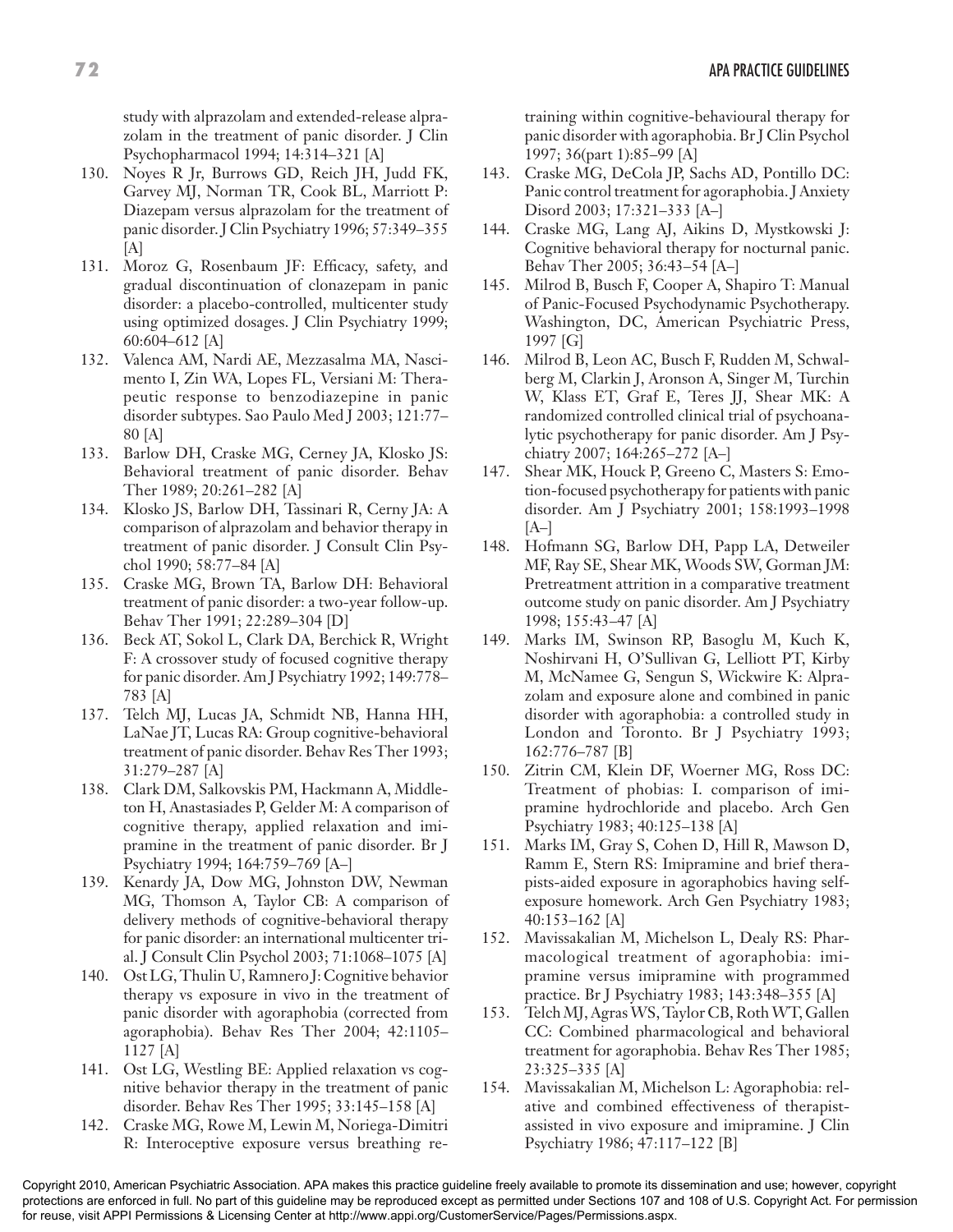- 155. Mavissakalian M, Michelson L: Two-year follow-up of exposure and imipramine treatment of agoraphobia. Am J Psychiatry 1986; 143:1106–1112 [B]
- 156. Wiborg IM, Dahl AA: Does brief dynamic psychotherapy reduce the relapse rate of panic disorder? Arch Gen Psychiatry 1996; 53:689–694 [A]
- 157. Roy-Byrne PP, Craske MG, Stein MB, Sullivan G, Bystritsky A, Katon W, Golinelli D, Sherbourne CD: A randomized effectiveness trial of cognitivebehavioral therapy and medication for primary care panic disorder. Arch Gen Psychiatry 2005; 62:290–298 [A]
- 158. Craske MG, Golinelli D, Stein MB, Roy-Byrne P, Bystritsky A, Sherbourne C: Does the addition of cognitive behavioral therapy improve panic disorder treatment outcome relative to medication alone in the primary-care setting? Psychol Med 2005; 35:1645–1654 [A]
- 159. Craske MG, Barlow DH: Mastering Your Anxiety and Panic: Workbook for Primary Care Settings, 4th ed. New York, Oxford University Press, 2007  $[G]$
- 160. Furukawa TA, Watanabe N, Churchill R: Psychotherapy plus antidepressant for panic disorder with or without agoraphobia: systematic review. Br J Psychiatry 2006; 188:305–312 [E]
- 161. Westra HA, Stewart SH, Teehan M, Johl K, Dozois DJA, Hill T: Benzodiazepine use associated with decreased memory for psychoeducation material in cognitive behavioral therapy for panic disorder. Cognitive Therapy and Research 2004; 28:193– 208 [B]
- 162. Heldt E, Gus MG, Kipper L, Blaya C, Isolan L, Otto MW: One-year follow-up of pharmacotherapy-resistant patients with panic disorder treated with cognitive-behavior therapy: outcome and predictors of remission. Behav Res Ther 2006; 44:657–665 [C]
- 163. Heldt E, Manfro GG, Kipper L, Blaya C, Maltz S, Isolan L, Hirakata VN, Otto MW: Treating medication-resistant panic disorder: predictors and outcome of cognitive-behavior therapy in a Brazilian public hospital. Psychother Psychosom 2003; 72:43–48 [B]
- 164. Pollack MH, Otto MW, Kaspi SP, Hammerness PG, Rosenbaum JF: Cognitive behavior therapy for treatment-refractory panic disorder. J Clin Psychiatry 1994; 55:200–205 [B]
- 165. Hoffart A, Due-Madsen J, Lande B, Gude T, Bille H, Torgersen S: Clomipramine in the treatment of agoraphobic inpatients resistant to behavioral therapy. J Clin Psychiatry 1993; 54:481–487 [A]
- 166. Kampman M, Keijsers GP, Hoogduin CA, Hendriks GJ: A randomized, double-blind, placebocontrolled study of the effects of adjunctive paroxetine in panic disorder patients unsuccessfully

treated with cognitive-behavioral therapy alone. J Clin Psychiatry 2002; 63:772–777 [A]

- 167. Beck AT, Emilien G, Greenberg RL: Anxiety Disorders and Phobias: A Cognitive Perspective. New York, Basic Books, 1985 [G]
- 168. Clark DM: A cognitive approach to panic. Behav Res Ther 1986; 24:461–470 [G]
- 169. Barlow DH: Anxiety and Its Disorders: The Nature and Treatment of Anxiety and Panic, 2nd ed. New York, Guilford, 2002 [G]
- 170. Goldstein AJ, Chambless DL: A reanalysis of agoraphobia. Behav Ther 1978; 9:47–59 [G]
- 171. Bouton ME, Mineka S, Barlow DH: A modern learning theory perspective on the etiology of panic disorder. Psychol Rev 2001; 108:4–32 [G]
- 172. Gould RA, Otto MW, Pollack MH: A meta-analysis of treatment outcome for panic disorder. Clin Psychol Rev 1995; 15:819–844 [E]
- 173. Kamphuis JH, Telch MJ: Assessment of strategies to manage or avoid perceived threats among panic disorder patients: the Texas Safety Maneuver Scale (TSMS). Clinical Psychology and Psychotherapy 1998; 5:177–186 [B]
- 174. Salkovskis PM, Clark DM, Hackmann A, Wells A, Gelder MG: An experimental investigation of the role of safety-seeking behaviours in the maintenance of panic disorder with agoraphobia. Behav Res Ther 1999; 37:559–574 [B]
- 175. Schmidt NB, Woolaway-Bickel K, Trakowski J, Santiago H, Storey J, Koselka M, Cook J: Dismantling cognitive-behavioral treatment for panic disorder: questioning the utility of breathing retraining. J Consult Clin Psychol 2000; 68:417–424 [A]
- 176. Neron S, Lacroix D, Chaput Y: Group vs individual cognitive behaviour therapy in panic disorder: an open clinical trial with a six-month follow-up. Can J Behav Sci 1995; 27:379–392 [C]
- 177. Cerny JA, Barlow DH, Craske MG, Himadi WG: Couples treatment of agoraphobia: a two-year follow-up. Behav Ther 1987; 18:401–415 [C]
- 178. Lidren DM, Watkins PL, Gould RA, Clum GA, Asterino M, Tulloch HL: A comparison of bibliotherapy and group therapy in the treatment of panic disorder. J Consult Clin Psychol 1994; 62:865–869 [A–]
- 179. Hoffart A, Thornes K, Hedley LM: DSM-III-R Axis I and II disorders in agoraphobic inpatients with and without panic disorder before and after psychosocial treatment. Psychiatry Res 1995; 56:1–9 [C]
- 180. Byrne M, Carr A, Clark M: The efficacy of couples-based interventions for panic disorder with agoraphobia. Journal of Family Therapy 2004; 26:105–125 [F]
- 181. Carter MM, Turovsky J, Barlow DH: Interpersonal relationships in panic disorder with agorapho-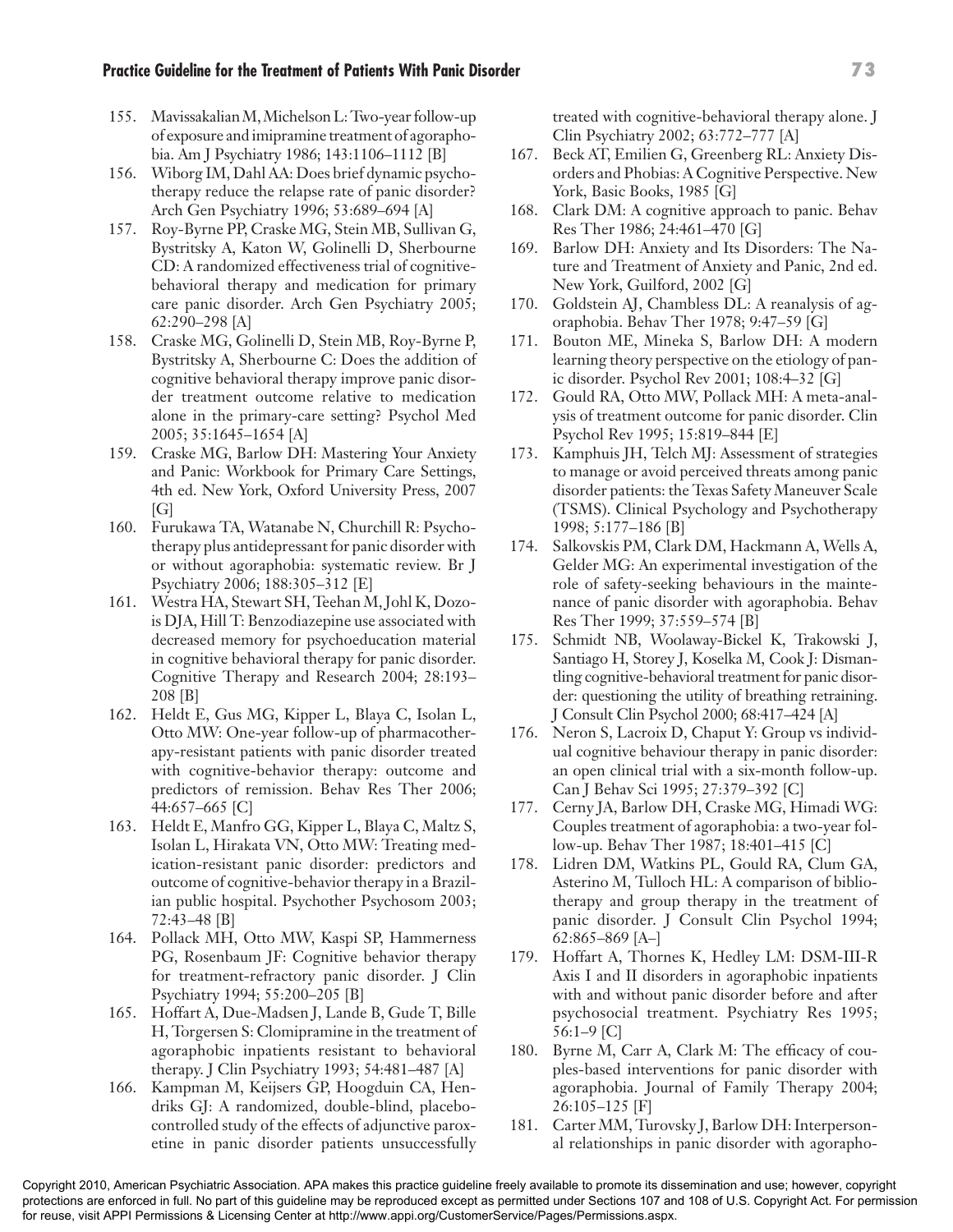bia: a review of empirical evidence. Clinical Psychology: Science and Practice 1994; 1:25–34 [F]

- 182. Hahlweg K, Fiegenbaum W, Frank M, Schroeder B, von W, I: Short- and long-term effectiveness of an empirically supported treatment for agoraphobia. J Consult Clin Psychol 2001; 69:375–382 [C]
- 183. Deacon B, Abramowitz J: A pilot study of two-day cognitive-behavioral therapy for panic disorder. Behav Res Ther 2006; 44:807–817 [B]
- 184. Swinson RP, Fergus KD, Cox BJ, Wickwire K: Efficacy of telephone-administered behavioral therapy for panic disorder with agoraphobia. Behav Res Ther 1995; 33:465–469 [B]
- 185. Carlbring P, Bohman S, Brunt S, Buhrman M, Westling BE, Ekselius L, Andersson G: Remote treatment of panic disorder: a randomized trial of Internet-based cognitive behavior therapy supplemented with telephone calls. Am J Psychiatry 2006; 163:2119–2125 [A]
- 186. Marks IM, Kenwright M, McDonough M, Whittaker M, Mataix-Cols D: Saving clinicians' time by delegating routine aspects of therapy to a computer: a randomized controlled trial in phobia/panic disorder. Psychol Med 2004; 34:9–17 [A–]
- 187. Carlbring P, Nilsson-Ihrfelt E, Waara J, Kollenstam C, Buhrman M, Kaldo V, Soderberg M, Ekselius L, Andersson G: Treatment of panic disorder: live therapy vs self-help via the Internet. Behav Res Ther 2005; 43:1321–1333 [A–]
- 188. Newman MG, Kenardy J, Herman S, Taylor CB: Comparison of palmtop-computer-assisted brief cognitive-behavioral treatment to cognitive-behavioral treatment for panic disorder. J Consult Clin Psychol 1997; 65:178–183 [A–]
- 189. Kenwright M, Liness S, Marks I: Reducing demands on clinicians by offering computer-aided self-help for phobia/panic: feasibility study. Br J Psychiatry 2001; 179:456–459 [A–]
- 190. Watanabe N, Churchill R, Furukawa TA: Combination of psychotherapy and benzodiazepines versus either therapy alone for panic disorder: a systematic review. BMC Psychiatry 2007; 7:18 [F]
- 191. Brown TA, Antony MM, Barlow DH: Diagnostic comorbidity in panic disorder: effect on treatment outcome and course of comorbid diagnoses following treatment. J Consult Clin Psychol 1995; 63:408–418 [A–]
- 192. Tsao JC, Lewin MR, Craske MG: The effects of cognitive-behavior therapy for panic disorder on comorbid conditions. J Anxiety Disord 1998; 12:357–371 [B]
- 193. Tsao JCI, Mystkowski J, Zucker B, Craske MG: Effects of cognitive behavioral therapy for panic disorder on comorbid conditions: replication and extension. Behav Ther 2002; 33:493–509 [B]
- 194. Tsao JC, Mystkowski JL, Zucker BG, Craske MG: Impact of cognitive-behavioral therapy for panic disorder on comorbidity: a controlled investigation. Behav Res Ther 2005; 43:959–970 [A–]
- 195. Gabbard GO: Long-Term Psychodynamic Psychotherapy: A Basic Text. Washington, DC, American Psychiatric Publishing, 2004 [G]
- 196. Roy-Byrne PP, Geraci M, Uhde TW: Life events and the onset of panic disorder. Am J Psychiatry 1986; 143:1424–1427 [C]
- 197. Last CG, Barlow DH, O'Brien GT: Precipitants of agoraphobia: role of stressful life events. Psychol Rep 1984; 54:567–570 [G]
- 198. Faravelli C: Life events preceding the onset of panic disorder. J Affect Disord 1985; 9:103–105 [D]
- 199. Compton A: The psychoanalytic view of phobias: part III. Agoraphobia and other phobias of adults. Psychoanal Q 1992; 61:400–425 [G]
- 200. Compton A: The psychoanalytic view of phobias: part IV. General theory of phobias and anxiety. Psychoanal Q 1992; 61:426–446 [G]
- 201. Busch FN, Milrod BL, Singer MB: Theory and technique in psychodynamic treatment of panic disorder. J Psychother Pract Res 1999; 8:234–242 [F]
- 202. Milrod BL, Leon AC, Barber JP, Markowitz JC, Graf E: Do comorbid personality disorders moderate panic-focused psychotherapy? An exploratory examination of the American Psychiatric Association practice guideline. J Clin Psychiatry 2007; 68:885–891 [A–]
- 203. Shear MK, Weiner K: Psychotherapy for panic disorder. J Clin Psychiatry 1997; 58(suppl 2):38– 43 [G]
- 204. Busch FN, Shapiro T: The panic patient, in Psychodynamic Concepts in General Psychiatry. Edited by Schwartz HJ, Bleiberg E, Weissman SH. Washington, DC, American Psychiatric Press, Inc., 1995, pp 249–262 [G]
- 205. Gabbard GO: Panic disorder, in Psychodynamic Psychiatry in Clinical Practice. Washington, DC, American Psychiatric Press, 2005, pp 253–259 [G]
- 206. Shapiro F: Efficacy of the eye movement desensitization procedure in the treatment of traumatic memories. J Trauma Stress 1989; 2:199–223 [B]
- 207. Feske U, Goldstein AJ: Eye movement desensitization and reprocessing treatment for panic disorder: a controlled outcome and partial dismantling study. J Consult Clin Psychol 1997; 65:1026–1035 [A–]
- 208. Goldstein AJ, de Beurs E, Chambless DL, Wilson KA: EMDR for panic disorder with agoraphobia: comparison with waiting list and credible attention-placebo control conditions. J Consult Clin Psychol 2000; 68:947–956 [A–]
- 209. Kabat-Zinn J, Massion AO, Kristeller J, Peterson LG, Fletcher KE, Pbert L, Lenderking WR, San-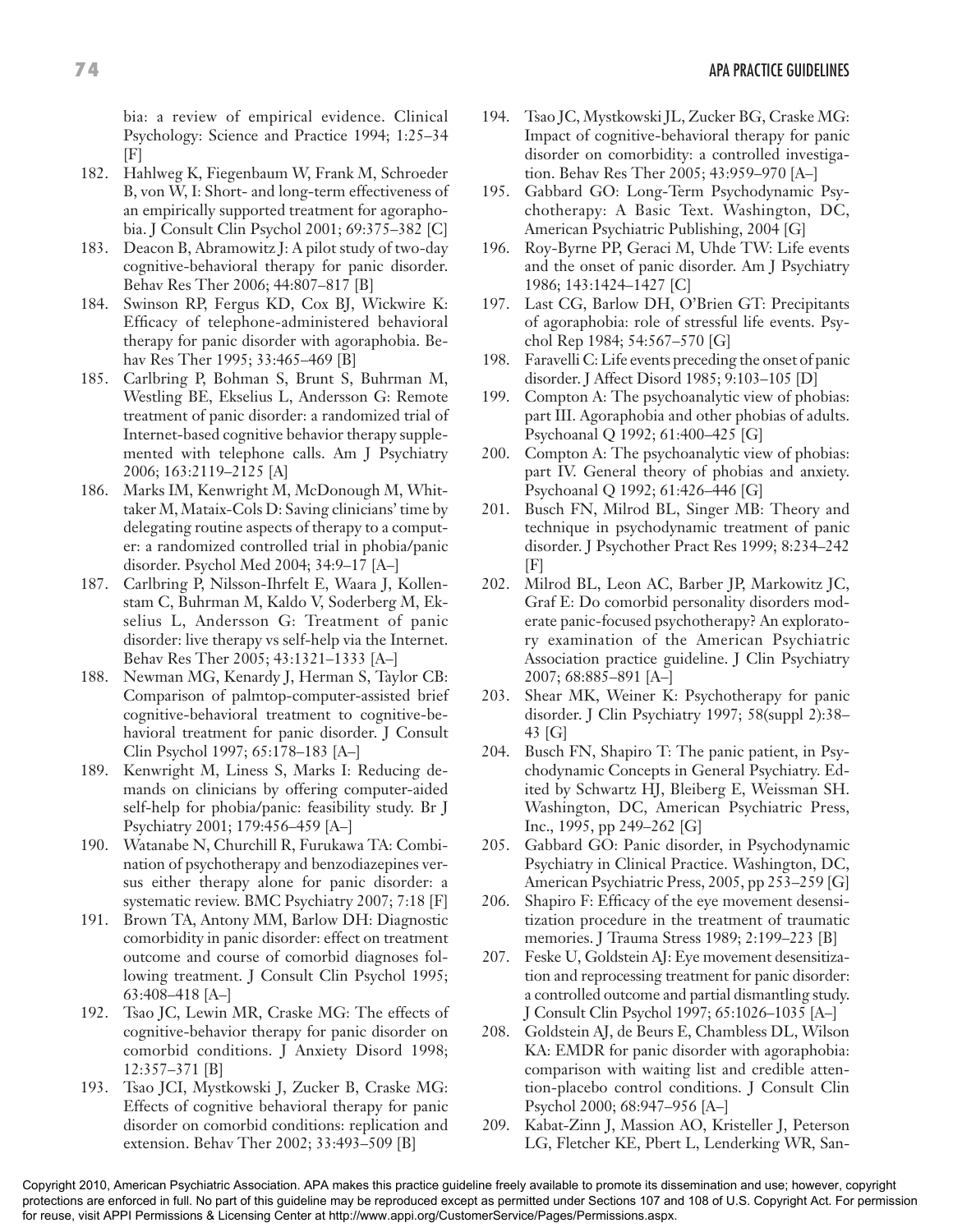torelli SF: Effectiveness of a meditation-based stress reduction program in the treatment of anxiety disorders. Am J Psychiatry 1992; 149:936–943 [B]

- 210. Miller JJ, Fletcher K, Kabat-Zinn J: Three-year follow-up and clinical implications of a mindfulness meditation-based stress reduction intervention in the treatment of anxiety disorders. Gen Hosp Psychiatry 1995; 17:192–200 [D]
- 211. Cobb JP, McDonald R, Marks IM, Stern R: Marital versus exposure therapy: psychological treatments of co-existing marital and phobic-obsessive problems. Behavioral Analysis and Modification 1980; 4:3–17 [A–]
- 212. Barlow DH, O'Brien GT, Last CG: Couples treatment of agoraphobia. Behav Ther 1984; 15:41–58  $|C|$
- 213. Himadi WG, Cerny JA, Barlow DH, Cohen S, O'Brien GT: The relationship of marital adjustment to agoraphobia treatment outcome. Behav Res Ther 1986; 24:107–115 [C]
- 214. Arnow BA, Taylor CB, Agras WS: Enhancing agoraphobia treatment outcome by changing couple communication patterns. Behav Ther 1985; 16:452–467 [C]
- 215. Jorm AF, Christensen H, Griffiths KM, Parslow RA, Rodgers B, Blewitt KA: Effectiveness of complementary and self-help treatments for anxiety disorders. Med J Aust 2004; 181:S29–S46 [F]
- 216. Benjamin J, Levine J, Fux M, Aviv A, Levy D, Belmaker RH: Double-blind, placebo-controlled, crossover trial of inositol treatment for panic disorder. Am J Psychiatry 1995; 152:1084–1086 [A]
- 217. Palatnik A, Frolov K, Fux M, Benjamin J: Doubleblind, controlled, crossover trial of inositol versus fluvoxamine for the treatment of panic disorder. J Clin Psychopharmacol 2001; 21:335–339 [A]
- 218. Ost LG, Westling BE, Hellstrom K: Applied relaxation, exposure in vivo and cognitive methods in the treatment of panic disorder with agoraphobia. Behav Res Ther 1993; 31:383–394 [A]
- 219. Siev J, Chambless DL: Specificity of treatment effects: cognitive therapy and relaxation for generalized anxiety and panic disorders. J Consult Clin Psychol 2007; 75:513–522 [E]
- 220. Bruce SE, Vasile RG, Goisman RM, Salzman C, Spencer M, Machan JT, Keller MB: Are benzodiazepines still the medication of choice for patients with panic disorder with or without agoraphobia? Am J Psychiatry 2003; 160:1432–1438 [C]
- 221. Charney DS, Woods SW, Goodman WK, Rifkin B, Kinch M, Aiken B, Quadrino LM, Heninger GR: Drug treatment of panic disorder: the comparative efficacy of imipramine, alprazolam, and trazodone. J Clin Psychiatry 1986; 47:580–586 [A]
- 222. Goddard AW, Brouette T, Almai A, Jetty P, Woods SW, Charney D: Early coadministration of clonaz-

epam with sertraline for panic disorder. Arch Gen Psychiatry 2001; 58:681–686 [A]

- 223. Pollack MH, Simon NM, Worthington JJ, Doyle AL, Peters P, Toshkov F, Otto MW: Combined paroxetine and clonazepam treatment strategies compared to paroxetine monotherapy for panic disorder. J Psychopharmacol 2003; 17:276–282 [A]
- 224. Westra HA, Stewart SH, Conrad BE: Naturalistic manner of benzodiazepine use and cognitive behavioral therapy outcome in panic disorder with agoraphobia. J Anxiety Disord 2002; 16:233–246 [D]
- 225. Louie AK, Lewis TB, Lannon RA: Use of lowdose fluoxetine in major depression and panic disorder. J Clin Psychiatry 1993; 54:435–438 [C]
- 226. Leslie LK, Newman TB, Chesney PJ, Perrin JM: The Food and Drug Administration's deliberations on antidepressant use in pediatric patients. Pediatrics 2005; 116:195–204 [G]
- 227. US Food and Drug Administration, Center for Drug Evaluation and Research: Revisions to Product Labeling, May 2, 2007. http://www.fda.gov/ cder/drug/antidepressants/antidepressants\_ label\_change\_2007.pdf [G]
- 228. Hammad TA, Laughren T, Racoosin J: Suicidality in pediatric patients treated with antidepressant drugs. Arch Gen Psychiatry 2006; 63:332–339 [E]
- 229. Mosholder AD, Willy M: Suicidal adverse events in pediatric randomized, controlled clinical trials of antidepressant drugs are associated with active drug treatment: a meta-analysis. J Child Adolesc Psychopharmacol 2006; 16:25–32 [E]
- 230. Bridge JA, Iyengar S, Salary CB, Barbe RP, Birmaher B, Pincus HA, Ren L, Brent DA: Clinical response and risk for reported suicidal ideation and suicide attempts in pediatric antidepressant treatment: a meta-analysis of randomized controlled trials. JAMA 2007; 297:1683–1696 [E]
- 231. Gunnell D, Saperia J, Ashby D: Selective serotonin reuptake inhibitors (SSRIs) and suicide in adults: meta-analysis of drug company data from placebo controlled, randomised controlled trials submitted to the MHRA's safety review. BMJ 2005; 330:385 [E]
- 232. Hammad TA, Laughren TP, Racoosin JA: Suicide rates in short-term randomized controlled trials of newer antidepressants. J Clin Psychopharmacol 2006; 26:203–207 [E]
- 233. Fergusson D, Doucette S, Glass KC, Shapiro S, Healy D, Hebert P, Hutton B: Association between suicide attempts and selective serotonin reuptake inhibitors: systematic review of randomised controlled trials. BMJ 2005; 330:396 [E]
- 234. Baldessarini RJ, Pompili M, Tondo L: Suicidal risk in antidepressant drug trials. Arch Gen Psychiatry 2006; 63:246–248 [G]
- 235. Martinez C, Rietbrock S, Wise L, Ashby D, Chick J, Moseley J, Evans S, Gunnell D: Antidepressant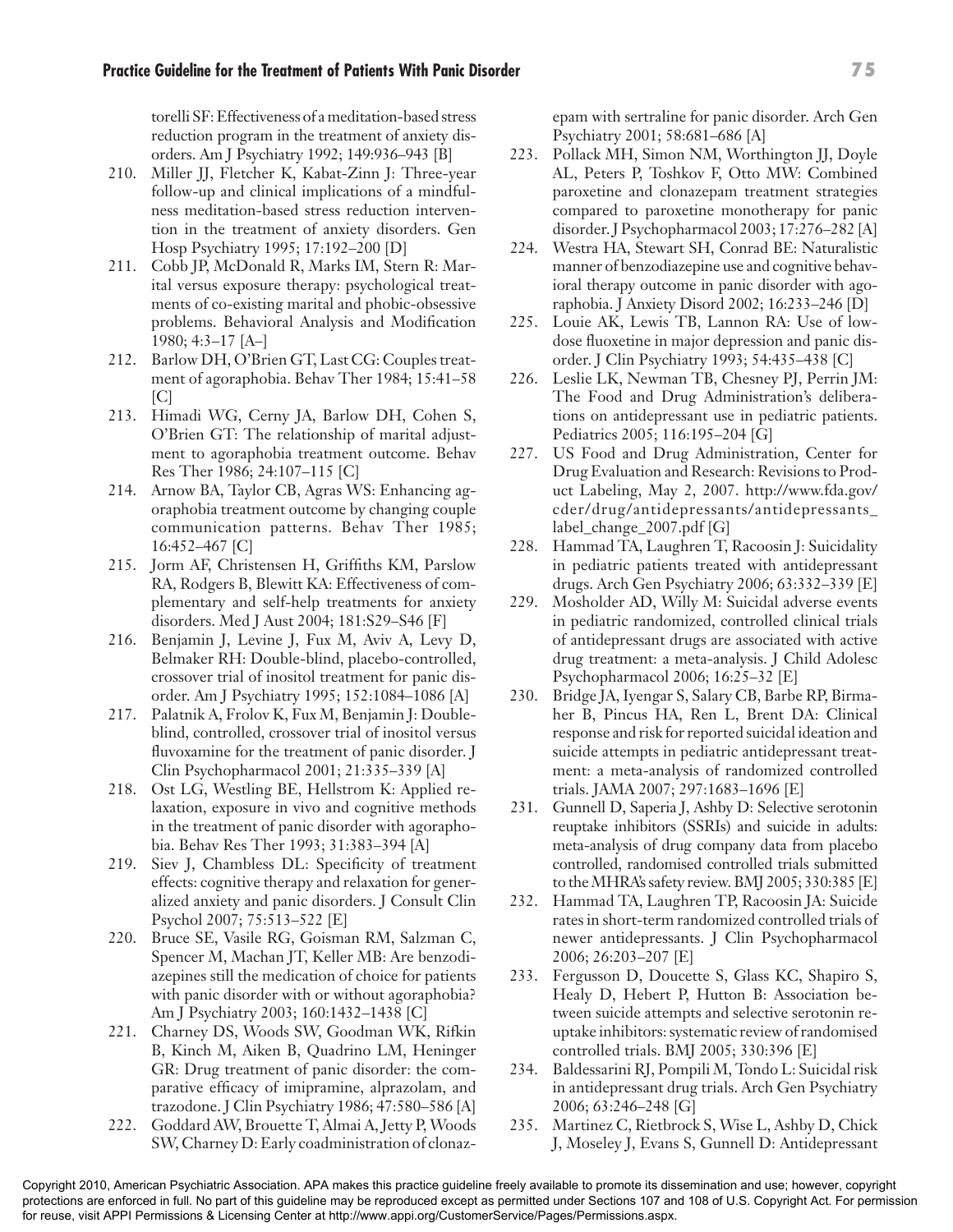treatment and the risk of fatal and non-fatal self harm in first episode depression: nested case-control study. BMJ 2005; 330:389 [C]

- 236. Simon GE, Savarino J, Operskalski B, Wang PS: Suicide risk during antidepressant treatment. Am J Psychiatry 2006; 163:41–47 [G]
- 237. Bauer MS, Wisniewski SR, Marangell LB, Chessick CA, Allen MH, Dennehy EB, Miklowitz DJ, Thase ME, Sachs GS: Are antidepressants associated with new-onset suicidality in bipolar disorder? A prospective study of participants in the Systematic Treatment Enhancement Program for Bipolar Disorder (STEP-BD). J Clin Psychiatry 2006; 67:48–55 [B]
- 238. Didham RC, McConnell DW, Blair HJ, Reith DM: Suicide and self-harm following prescription of SSRIs and other antidepressants: confounding by indication. Br J Clin Pharmacol 2005; 60:519– 525 [C]
- 239. Reseland S, Bray I, Gunnell D: Relationship between antidepressant sales and secular trends in suicide rates in the Nordic countries. Br J Psychiatry 2006; 188:354–358 [G]
- 240. Safer DJ, Zito JM: Do antidepressants reduce suicide rates? Public Health 2007; 121:274–277 [F]
- 241. Gibbons RD, Hur K, Bhaumik DK, Mann JJ: The relationship between antidepressant medication use and rate of suicide. Arch Gen Psychiatry 2005; 62:165–172 [G]
- 242. Gibbons RD, Hur K, Bhaumik DK, Mann JJ: The relationship between antidepressant prescription rates and rate of early adolescent suicide. Am J Psychiatry 2006; 163:1898–1904 [G]
- 243. Gibbons RD, Brown CH, Hur K, Marcus SM, Bhaumik DK, Mann JJ: Relationship between antidepressants and suicide attempts: an analysis of the Veterans Health Administration data sets. Am J Psychiatry 2007; 164:1044–1049 [G]
- 244. Hall WD, Mant A, Mitchell PB, Rendle VA, Hickie IB, McManus P: Association between antidepressant prescribing and suicide in Australia, 1991–2000: trend analysis. BMJ 2003; 326:1008  $[G]$
- 245. Korkeila J, Salminen JK, Hiekkanen H, Salokangas RK: Use of antidepressants and suicide rate in Finland: an ecological study. J Clin Psychiatry 2007; 68:505–511 [G]
- 246. Morgan OW, Griffiths C, Majeed A: Association between mortality from suicide in England and antidepressant prescribing: an ecological study. BMC Public Health 2004; 4:63 [G]
- 247. Nakagawa A, Grunebaum MF, Ellis SP, Oquendo MA, Kashima H, Gibbons RD, Mann JJ: Association of suicide and antidepressant prescription rates in Japan, 1999–2003. J Clin Psychiatry 2007; 68:908–916 [G]
- 248. Sondergard L, Kvist K, Andersen PK, Kessing LV: Do antidepressants prevent suicide? Int Clin Psychopharmacol 2006; 21:211–218 [G]
- 249. Gibbons RD, Brown CH, Hur K, Marcus SM, Bhaumik DK, Erkens JA, Herings RM, Mann JJ: Early evidence on the effects of regulators' suicidality warnings on SSRI prescriptions and suicide in children and adolescents. Am J Psychiatry 2007; 164:1356–1363 [G]
- 250. Dubicka B, Hadley S, Roberts C: Suicidal behaviour in youths with depression treated with newgeneration antidepressants: meta-analysis. Br J Psychiatry 2006; 189:393–398 [E]
- 251. Mann JJ, Emslie G, Baldessarini RJ, Beardslee W, Fawcett JA, Goodwin FK, Leon AC, Meltzer HY, Ryan ND, Shaffer D, Wagner KD: ACNP task force report on SSRIs and suicidal behavior in youth. Neuropsychopharmacology 2006; 31:473– 492 [G]
- 252. Friedman RA, Leon AC: Expanding the black box: depression, antidepressants, and the risk of suicide. N Engl J Med 2007; 356:2343–2346 [G]
- 253. Rihmer Z, Akiskal H: Do antidepressants t(h)reat(en) depressives? Toward a clinically judicious formulation of the antidepressant-suicidality FDA advisory in light of declining national suicide statistics from many countries. J Affect Disord 2006; 94:3–13 [G]
- 254. Fava M, Judge R, Hoog SL, Nilsson ME, Koke SC: Fluoxetine versus sertraline and paroxetine in major depressive disorder: changes in weight with long-term treatment. J Clin Psychiatry 2000; 61:863–867 [A]
- 255. Fava M: Prospective studies of adverse events related to antidepressant discontinuation. J Clin Psychiatry 2006; 67(suppl 4):14–21 [F]
- 256. Sandmann J, Lorch B, Bandelow B, Hartter S, Winter P, Hiemke C, Benkert O: Fluvoxamine or placebo in the treatment of panic disorder and relationship to blood concentrations of fluvoxamine. Pharmacopsychiatry 1998; 31:117–121 [A]
- 257. Stein MB: Anxiety disorders: somatic treatment, in Kaplan and Sadock's Comprehensive Textbook of Psychiatry. Edited by Sadock BS, Sadock VA. Philadelphia, PA, Lippincott, Williams, & Wilkins, 2005, pp 1780–1788 [G]
- 258. Shelton RC: The nature of the discontinuation syndrome associated with antidepressant drugs. J Clin Psychiatry 2006; 67(suppl 4):3–7 [G]
- 259. Schatzberg AF, Blier P, Delgado PL, Fava M, Haddad PM, Shelton RC: Antidepressant discontinuation syndrome: consensus panel recommendations for clinical management and additional research. J Clin Psychiatry 2006; 67(suppl 4):27–30 [G]
- 260. Yuan Y, Tsoi K, Hunt RH: Selective serotonin reuptake inhibitors and risk of upper GI bleeding: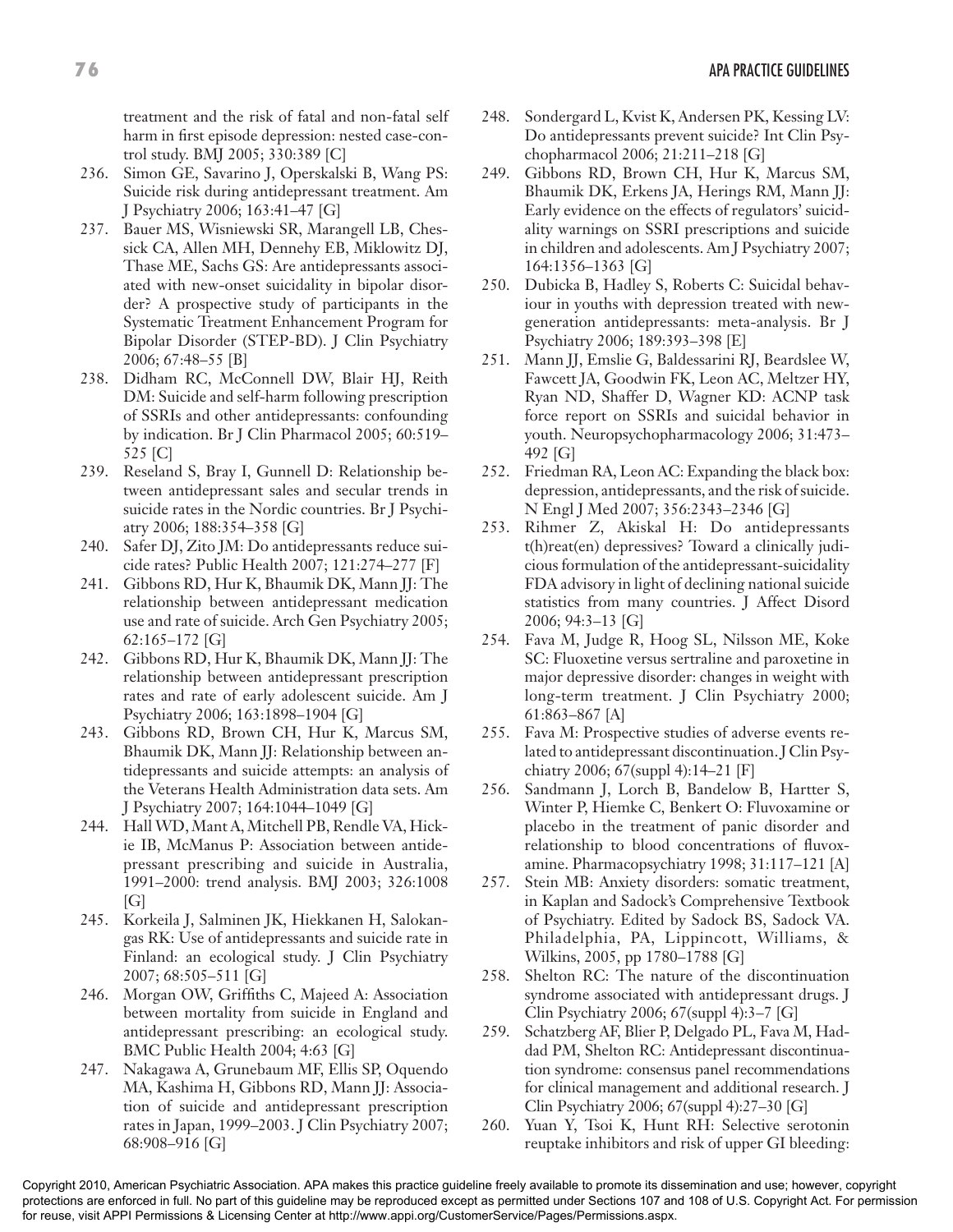confusion or confounding? Am J Med 2006; 119:719–727 [F]

- 261. Helin-Salmivaara A, Huttunen T, Gronroos JM, Klaukka T, Huupponen R: Risk of serious upper gastrointestinal events with concurrent use of NSAIDs and SSRIs: a case-control study in the general population. Eur J Clin Pharmacol 2007; 63:403–408 [D]
- 262. Haney EM, Chan BK, Diem SJ, Ensrud KE, Cauley JA, Barrett-Connor E, Orwoll E, Bliziotes MM: Association of low bone mineral density with selective serotonin reuptake inhibitor use by older men. Arch Intern Med 2007; 167:1246–1251 [C]
- 263. Diem SJ, Blackwell TL, Stone KL, Yaffe K, Haney EM, Bliziotes MM, Ensrud KE: Use of antidepressants and rates of hip bone loss in older women: the study of osteoporotic fractures. Arch Intern Med 2007; 167:1240–1245 [C]
- 264. Richards JB, Papaioannou A, Adachi JD, Joseph L, Whitson HE, Prior JC, Goltzman D: Effect of selective serotonin reuptake inhibitors on the risk of fracture. Arch Intern Med 2007; 167:188–194 [C]
- 265. French DD, Campbell R, Spehar A, Cunningham F, Foulis P: Outpatient medications and hip fractures in the US: a national veterans study. Drugs Aging 2005; 22:877–885 [D]
- 266. Buckley NA, McManus PR: Fatal toxicity of serotoninergic and other antidepressant drugs: analysis of United Kingdom mortality data. BMJ 2002; 325:1332–1333 [G]
- 267. Morgan O, Griffiths C, Baker A, Majeed A: Fatal toxicity of antidepressants in England and Wales, 1993–2002. Health Stat Q 2004; 23:18–24 [G]
- 268. Cheeta S, Schifano F, Oyefeso A, Webb L, Ghodse AH: Antidepressant-related deaths and antidepressant prescriptions in England and Wales, 1998–2000. Br J Psychiatry 2004; 184:41–47 [G]
- 269. Mines D, Hill D, Yu H, Novelli L: Prevalence of risk factors for suicide in patients prescribed venlafaxine, fluoxetine, and citalopram. Pharmacoepidemiol Drug Saf 2005; 14:367–372 [D]
- 270. Rubino A, Roskell N, Tennis P, Mines D, Weich S, Andrews E: Risk of suicide during treatment with venlafaxine, citalopram, fluoxetine, and dothiepin: retrospective cohort study. BMJ 2007; 334:242 [G]
- 271. Hartford J, Kornstein S, Liebowitz M, Pigott T, Russell J, Detke M, Walker D, Ball S, Dunayevich E, Dinkel J, Erickson J: Duloxetine as an SNRI treatment for generalized anxiety disorder: results from a placebo and active-controlled trial. Int Clin Psychopharmacol 2007; 22:167–174 [A]
- 272. den Boer JA, Westenberg HG: Effect of a serotonin and noradrenaline uptake inhibitor in panic disorder; a double-blind comparative study with fluvoxamine and maprotiline. Int Clin Psychopharmacol 1988; 3:59–74 [B]
- 273. Monteiro WO, Noshirvani HF, Marks IM, Lelliott PT: Anorgasmia from clomipramine in obsessive-compulsive disorder: a controlled trial. Br J Psychiatry 1987; 151:107–112 [B]
- 274. Noyes R Jr, Garvey MJ, Cook BL, Samuelson L: Problems with tricyclic antidepressant use in patients with panic disorder or agoraphobia: results of a naturalistic follow-up study. J Clin Psychiatry 1989; 50:163–169 [G]
- 275. Baldessarini RJ: Drug therapy of depression and anxiety disorders, in Goodman and Gilman's The Pharmacological Basis of Therapeutics. Edited by Brunton LL, Lazo JS, Parker KL. New York, McGraw-Hill, 2006, pp 429–460 [G]
- 276. Chouinard G, Annable L, Fontaine R, Solyom L: Alprazolam in the treatment of generalized anxiety and panic disorders: a double-blind placebo-controlled study. Psychopharmacology (Berl) 1982; 77:229–233 [B]
- 277. Sheehan DV, Coleman JH, Greenblatt DJ, Jones KJ, Levine PH, Orsulak PJ, Peterson M, Schildkraut JJ, Uzogara E, Watkins D: Some biochemical correlates of panic attacks with agoraphobia and their response to a new treatment. J Clin Psychopharmacol 1984; 4:66–75 [A]
- 278. Lydiard RB, Lesser IM, Ballenger JC, Rubin RT, Laraia M, DuPont R: A fixed-dose study of alprazolam 2 mg, alprazolam 6 mg, and placebo in panic disorder. J Clin Psychopharmacol 1992; 12:96– 103 [A]
- 279. Lesser IM, Lydiard RB, Antal E, Rubin RT, Ballenger JC, DuPont R: Alprazolam plasma concentrations and treatment response in panic disorder and agoraphobia. Am J Psychiatry 1992;149: 1556–1562 [A]
- 280. Greenblatt DJ, Harmatz JS, Shader RI: Plasma alprazolam concentrations: relation to efficacy and side effects in the treatment of panic disorder. Arch Gen Psychiatry 1993; 50:715–722 [B]
- 281. Labbate LA, Pollack MH, Otto MW, Tesar GM, Rosenbaum JF: The relationship of alprazolam and clonazepam dose to steady-state concentration in plasma. J Clin Psychopharmacol 1994; 14:274–276 [A]
- 282. Schweizer E, Case WG, Rickels K: Benzodiazepine dependence and withdrawal in elderly patients. Am J Psychiatry 1989; 146:529–531 [B]
- 283. Allain H, Bentue-Ferrer D, Polard E, Akwa Y, Patat A: Postural instability and consequent falls and hip fractures associated with use of hypnotics in the elderly: a comparative review. Drugs Aging 2005; 22:749–765 [F]
- 284. French DD, Campbell R, Spehar A, Cunningham F, Bulat T, Luther SL: Drugs and falls in community-dwelling older people: a national veterans study. Clin Ther 2006; 28:619–630 [D]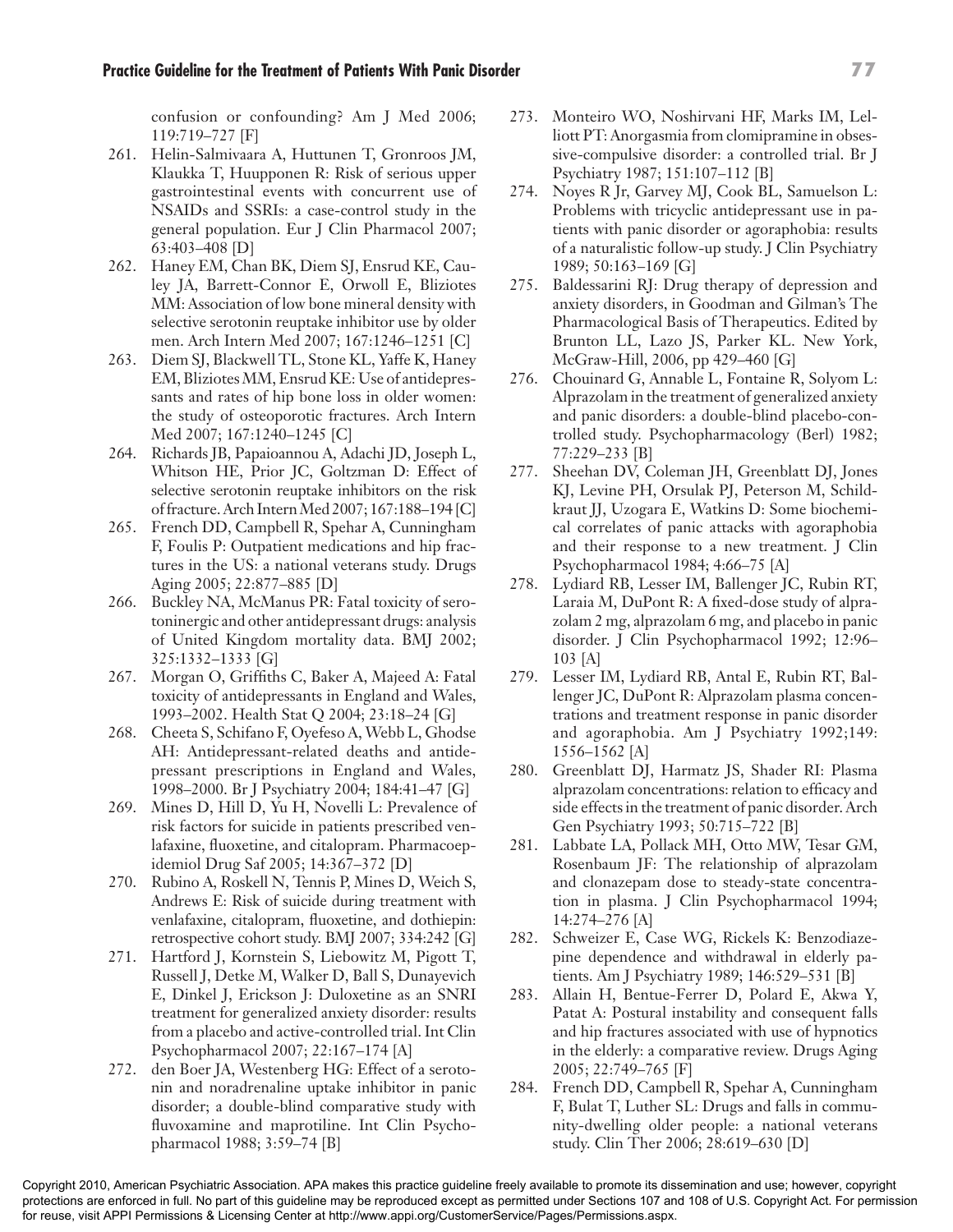- 285. French DD, Chirikos TN, Spehar A, Campbell R, Means H, Bulat T: Effect of concomitant use of benzodiazepines and other drugs on the risk of injury in a veterans population. Drug Saf 2005; 28:1141–1150 [G]
- 286. Landi F, Onder G, Cesari M, Barillaro C, Russo A, Bernabei R: Psychotropic medications and risk for falls among community-dwelling frail older people: an observational study. J Gerontol A Biol Sci Med Sci 2005; 60:622–626 [G]
- 287. Ensrud KE, Blackwell TL, Mangione CM, Bowman PJ, Whooley MA, Bauer DC, Schwartz AV, Hanlon JT, Nevitt MC: Central nervous systemactive medications and risk for falls in older women. J Am Geriatr Soc 2002; 50:1629–1637 [C]
- 288. Kelly E, Darke S, Ross J: A review of drug use and driving: epidemiology, impairment, risk factors and risk perceptions. Drug Alcohol Rev 2004; 23:319–344 [F]
- 289. Ciraulo DA, Sands BF, Shader RI: Critical review of liability for benzodiazepine abuse among alcoholics. Am J Psychiatry 1988; 145:1501–1506 [F]
- 290. Ciraulo DA, Nace EP: Benzodiazepine treatment of anxiety or insomnia in substance abuse patients. Am J Addict 2000; 9:276–279 [G]
- 291. American Psychiatric Association: Treatment of Patients With Substance Use Disorders, 2nd ed. Am J Psychiatry 2007; 164(April suppl):5–123 [G]
- 292. Curran HV, Bond A, O'Sullivan G, Bruce M, Marks I, Lelliot P, Shine P, Lader M: Memory functions, alprazolam and exposure therapy: a controlled longitudinal study of agoraphobia with panic disorder. Psychol Med 1994; 24:969–976 [A]
- 293. Gladsjo JA, Rapaport MH, McKinney R, Auerbach M, Hahn T, Rabin A, Oliver T, Haze A, Judd LL: Absence of neuropsychologic deficits in patients receiving long-term treatment with alprazolam-XR for panic disorder. J Clin Psychopharmacol 2001; 21:131–138 [A]
- 294. American Psychiatric Association: Benzodiazepine Dependence, Toxicity, and Abuse: A Task Force Report of the American Psychiatric Association. Washington, DC, American Psychiatric Association, 1990 [G]
- 295. Barker MJ, Greenwood KM, Jackson M, Crowe SF: Cognitive effects of long-term benzodiazepine use: a meta-analysis. CNS Drugs 2004; 18:37–48 [E]
- 296. Verdoux H, Lagnaoui R, Begaud B: Is benzodiazepine use a risk factor for cognitive decline and dementia? A literature review of epidemiological studies. Psychol Med 2005; 35:307–315 [E]
- 297. Sheehan DV, Ballenger J, Jacobsen G: Treatment of endogenous anxiety with phobic, hysterical, and hypochondriacal symptoms. Arch Gen Psychiatry 1980; 37:51–59 [A]
- 298. Tiller JW, Bouwer C, Behnke K: Moclobemide and fluoxetine for panic disorder. International Panic Disorder Study Group. Eur Arch Psychiatry Clin Neurosci 1999; 249(suppl 1):S7–S10 [A]
- 299. Kruger MB, Dahl AA: The efficacy and safety of moclobemide compared to clomipramine in the treatment of panic disorder. Eur Arch Psychiatry Clin Neurosci 1999; 249(suppl 1):S19–S24 [A]
- 300. Loerch B, Graf-Morgenstern M, Hautzinger M, Schlegel S, Hain C, Sandmann J, Benkert O: Randomised placebo-controlled trial of moclobemide, cognitive-behavioural therapy and their combination in panic disorder with agoraphobia. Br J Psychiatry 1999; 174:205–212 [A]
- 301. Uhlenhuth EH, Warner TD, Matuzas W: Interactive model of therapeutic response in panic disorder: moclobemide, a case in point. J Clin Psychopharmacol 2002; 22:275–284 [G]
- 302. Mountjoy CQ, Roth M, Garside RF, Leitch IM: A clinical trial of phenelzine in anxiety depressive and phobic neuroses. Br J Psychiatry 1977; 131:486–492 [A]
- 303. Walker SE, Shulman KI, Tailor SA, Gardner D: Tyramine content of previously restricted foods in monoamine oxidase inhibitor diets. J Clin Psychopharmacol 1996; 16:383–388 [G]
- 304. Looper KJ: Potential medical and surgical complications of serotonergic antidepressant medications. Psychosomatics 2007; 48:1–9 [G]
- 305. Boyer EW, Shannon M: The serotonin syndrome. N Engl J Med 2005; 352:1112–1120 [F]
- 306. Gillman PK: Monoamine oxidase inhibitors, opioid analgesics and serotonin toxicity. Br J Anaesth 2005; 95:434–441 [F]
- 307. Mavissakalian M, Perel J, Bowler K, Dealy R: Trazodone in the treatment of panic disorder and agoraphobia with panic attacks. Am J Psychiatry 1987; 144:785–787 [B]
- 308. Spinhoven P: Panic management, trazodone and a combination of both in the treatment of panic disorder. Clin Psychol Psychother 1996; 3:86–92  $[A-]$
- 309. Bystritsky A, Rosen R, Suri R, Vapnik T: Pilot open-label study of nefazodone in panic disorder. Depress Anxiety 1999; 10:137–139 [B]
- 310. DeMartinis NA, Schweizer E, Rickels K: An openlabel trial of nefazodone in high comorbidity panic disorder. J Clin Psychiatry 1996; 57:245–248 [B]
- 311. Papp LA, Coplan JD, Martinez JM, de Jesus M, Gorman JM: Efficacy of open-label nefazodone treatment in patients with panic disorder. J Clin Psychopharmacol 2000; 20:544–546 [B]
- 312. Fochtmann LJ, Gelenberg AJ: Guideline watch: Practice Guideline for the Treatment of Patients With Major Depressive Disorder, Second Edition. Focus 2005; 3:34–42 [G]

protections are enforced in full. No part of this guideline may be reproduced except as permitted under Sections 107 and 108 of U.S. Copyright Act. For permission for reuse, visit APPI Permissions & Licensing Center at http://www.appi.org/CustomerService/Pages/Permissions.aspx.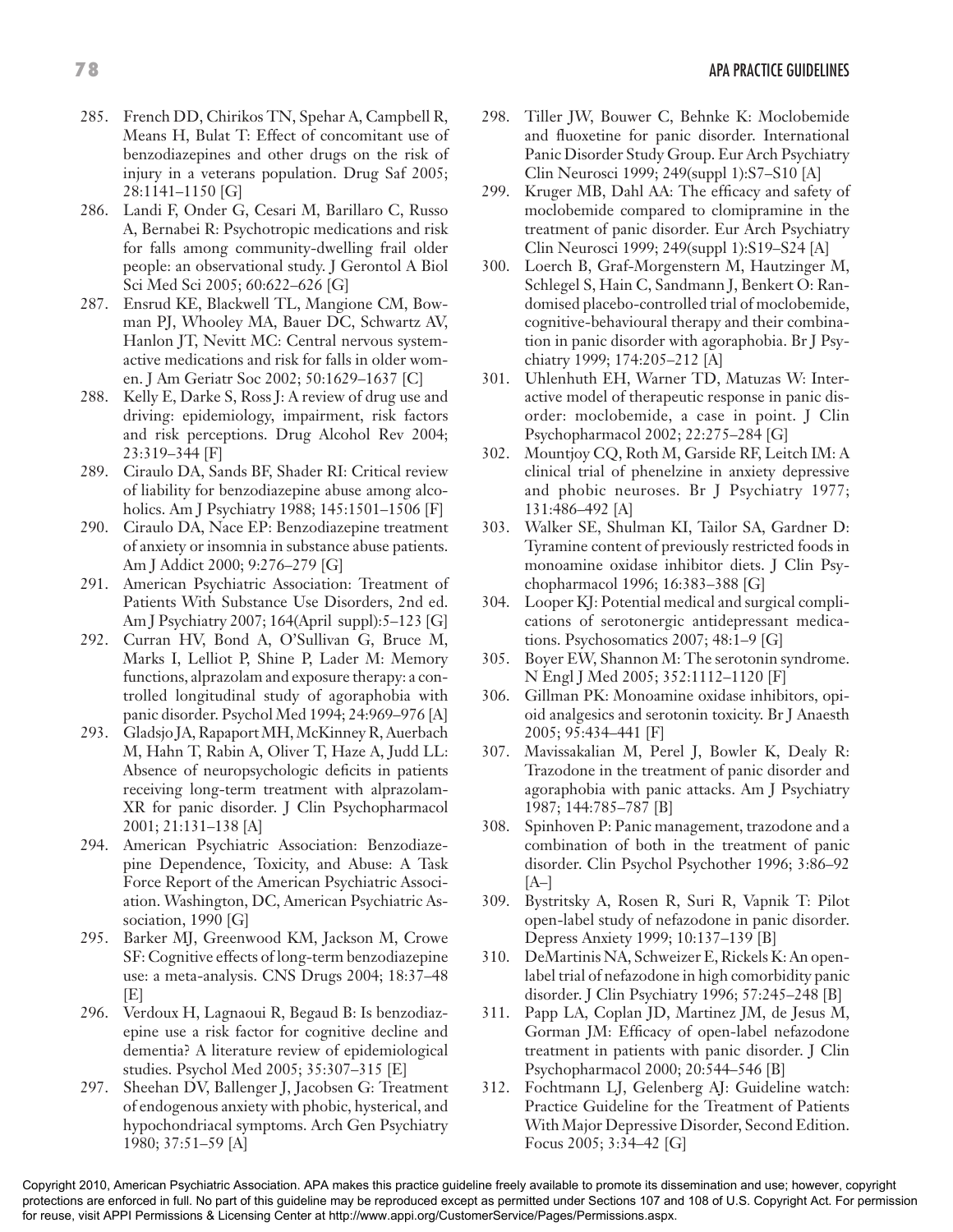- 313. Simon NM, Emmanuel N, Ballenger J, Worthington JJ, Kinrys G, Korbly NB, Farach FJ, Pollack MH: Bupropion sustained release for panic disorder. Psychopharmacol Bull 2003; 37:66–72 [B]
- 314. Sheehan DV, Davidson J, Manschreck T, Van Wyck FJ: Lack of efficacy of a new antidepressant (bupropion) in the treatment of panic disorder with phobias. J Clin Psychopharmacol 1983; 3:28–31 [B]
- 315. Sarchiapone M, Amore M, De Risio S, Carli V, Faia V, Poterzio F, Balista C, Camardese G, Ferrari G: Mirtazapine in the treatment of panic disorder: an open-label trial. Int Clin Psychopharmacol 2003; 18:35–38 [B]
- 316. Carli V, Sarchiapone M, Camardese G, Romano L, DeRisio S: Mirtazapine in the treatment of panic disorder (letter). Arch Gen Psychiatry 2002; 59:662 [B]
- 317. Boshuisen ML, Slaap BR, Vester-Blokland ED, den Boer JA: The effect of mirtazapine in panic disorder: an open label pilot study with a singleblind placebo run-in period. Int Clin Psychopharmacol 2001; 16:363–368 [B]
- 318. Carpenter LL, Leon Z, Yasmin S, Price LH: Clinical experience with mirtazapine in the treatment of panic disorder. Ann Clin Psychiatry 1999; 11:81–86 [B/C]
- 319. Montanes-Rada F, Lucas-Taracena MT, Sanchez-Romero S: Mirtazapine versus paroxetine in panic disorder: an open study. International Journal of Psychiatry in Clinical Practice 2005; 9:93 [B]
- 320. Ribeiro L, Busnello JV, Kauer-Sant'Anna M, Madruga M, Quevedo J, Busnello EA, Kapczinski F: Mirtazapine versus fluoxetine in the treatment of panic disorder. Braz J Med Biol Res 2001; 34:1303–1307 [A]
- 321. Pande AC, Pollack MH, Crockatt J, Greiner M, Chouinard G, Lydiard RB, Taylor CB, Dager SR, Shiovitz T: Placebo-controlled study of gabapentin treatment of panic disorder. J Clin Psychopharmacol 2000; 20:467–471 [A]
- 322. Baetz M, Bowen RC: Efficacy of divalproex sodium in patients with panic disorder and mood instability who have not responded to conventional therapy. Can J Psychiatry 1998; 43:73–77 [B]
- 323. Primeau F, Fontaine R, Beauclair L: Valproic acid and panic disorder. Can J Psychiatry 1990; 35:248– 250 [B]
- 324. Woodman CL, Noyes R Jr: Panic disorder: treatment with valproate. J Clin Psychiatry 1994; 55:134–136 [B]
- 325. Drugs for epilepsy. Treat Guidel Med Lett 2005; 3:75–82 [F]
- 326. Papp LA: Safety and efficacy of levetiracetam for patients with panic disorder: results of an openlabel, fixed-flexible dose study. J Clin Psychiatry 2006; 67:1573–1576 [B]
- 327. Zwanzger P, Baghai T, Boerner RJ, Moller HJ, Rupprecht R: Anxiolytic effects of vigabatrin in panic disorder (letter). J Clin Psychopharmacol 2001; 21:539–540 [G]
- 328. Uhde TW, Stein MB, Post RM: Lack of efficacy of carbamazepine in the treatment of panic disorder. Am J Psychiatry 1988; 145:1104–1109 [B]
- 329. Hollifield M, Thompson PM, Ruiz JE, Uhlenhuth EH: Potential effectiveness and safety of olanzapine in refractory panic disorder. Depress Anxiety 2005; 21:33–40 [B]
- 330. Simon NM, Hoge EA, Fischmann D, Worthington JJ, Christian KM, Kinrys G, Pollack MH: An open-label trial of risperidone augmentation for refractory anxiety disorders. J Clin Psychiatry 2006; 67:381–385 [B]
- 331. American Psychiatric Association: Practice Guideline for the Treatment of Patients With Schizophrenia, Second Edition. Am J Psychiatry 2004; 161(Feb suppl):1–56 [G]
- 332. Munjack DJ, Crocker B, Cabe D, Brown R, Usigli R, Zulueta A, McManus M, McDowell D, Palmer R, Leonard M: Alprazolam, propranolol, and placebo in the treatment of panic disorder and agoraphobia with panic attacks. J Clin Psychopharmacol 1989; 9:22–27 [A]
- 333. Ravaris CL, Friedman MJ, Hauri PJ, McHugo GJ: A controlled study of alprazolam and propranolol in panic-disordered and agoraphobic outpatients. J Clin Psychopharmacol 1991; 11:344–350 [A]
- 334. Hirschmann S, Dannon PN, Iancu I, Dolberg OT, Zohar J, Grunhaus L: Pindolol augmentation in patients with treatment-resistant panic disorder: a double-blind, placebo-controlled trial. J Clin Psychopharmacol 2000; 20:556–559 [A]
- 335. Klein E, Uhde TW: Controlled study of verapamil for treatment of panic disorder. Am J Psychiatry 1988; 145:431–434 [A]
- 336. Uhde TW, Stein MB, Vittone BJ, Siever LJ, Boulenger JP, Klein E, Mellman TA: Behavioral and physiologic effects of short-term and long-term administration of clonidine in panic disorder. Arch Gen Psychiatry 1989; 46:170–177 [A]
- 337. Hoehn-Saric R, Merchant AF, Keyser ML, Smith VK: Effects of clonidine on anxiety disorders. Arch Gen Psychiatry 1981; 38:1278–1282 [B]
- 338. Sheehan DV, Raj AB, Harnett-Sheehan K, Soto S, Knapp E: The relative efficacy of high-dose buspirone and alprazolam in the treatment of panic disorder: a double-blind placebo-controlled study. Acta Psychiatr Scand 1993; 88:1–11 [A]
- 339. Sheehan DV, Raj AB, Sheehan KH, Soto S: Is buspirone effective for panic disorder? J Clin Psychopharmacol 1990; 10:3–11 [A]
- 340. Cottraux J, Note ID, Cungi C, Legeron P, Heim F, Chneiweiss L, Bernard G, Bouvard M: A con-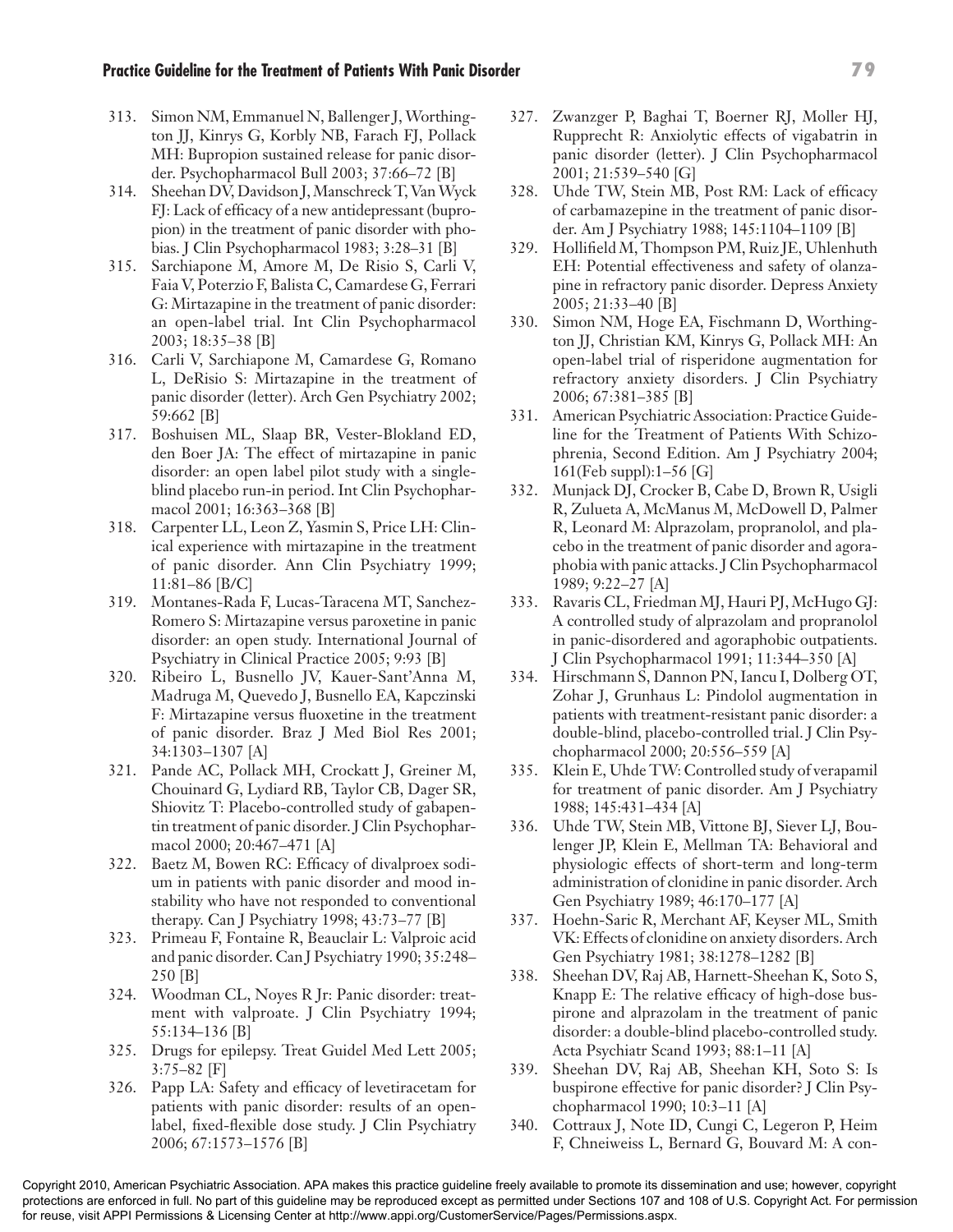trolled study of cognitive behaviour therapy with buspirone or placebo in panic disorder with agoraphobia. Br J Psychiatry 1995; 167:635–641 [A]

- 341. Gastfriend DR, Rosenbaum JF: Adjunctive buspirone in benzodiazepine treatment of four patients with panic disorder. Am J Psychiatry 1989; 146:914–916 [G]
- 342. Gergel I, Burnham D, Kumar R: Treatment of panic disorder with paroxetine. Presented at the 6th World Congress of Biological Psychiatry, Nice, France, June 22–27, 1997 [A]
- 343. Mavissakalian MR, Perel JM: Long-term maintenance and discontinuation of imipramine therapy in panic disorder with agoraphobia. Arch Gen Psychiatry 1999; 56:821–827 [A]
- 344. Ferguson JM, Khan A, Mangano R, Entsuah R, Tzanis E: Relapse prevention of panic disorder in adult outpatient responders to treatment with venlafaxine extended release. J Clin Psychiatry 2007; 68:58–68 [A]
- 345. Nagy LM, Krystal JH, Woods SW, Charney DS: Clinical and medication outcome after shortterm alprazolam and behavioral group treatment in panic disorder: 2.5 year naturalistic follow-up study. Arch Gen Psychiatry 1989; 46:993–999 [B]
- 346. Soumerai SB, Simoni-Wastila L, Singer C, Mah C, Gao X, Salzman C, Ross-Degnan D: Lack of relationship between long-term use of benzodiazepines and escalation to high dosages. Psychiatr Serv 2003; 54:1006–1011 [G]
- 347. Pollack MH, Otto MW, Tesar GE, Cohen LS, Meltzer-Brody S, Rosenbaum JF: Long-term outcome after acute treatment with alprazolam or clonazepam for panic disorder. J Clin Psychopharmacol 1993; 13:257–263 [A]
- 348. Pecknold JC, Swinson RP: Taper withdrawal studies with alprazolam in patients with panic disorder and agoraphobia. Psychopharmacol Bull 1986; 22:173–176 [A]
- 349. Ballenger JC, Pecknold J, Rickels K, Sellers EM: Medication discontinuation in panic disorder. J Clin Psychiatry 1993; 54(suppl);15–21; discussion 54(suppl):22–24 [F]
- 350. Schweizer E, Rickels K, Case WG, Greenblatt DJ: Long-term therapeutic use of benzodiazepines: II. effects of gradual taper. Arch Gen Psychiatry 1990; 47:908–915 [B]
- 351. Rickels K, Schweizer E, Weiss S, Zavodnick S: Maintenance drug treatment for panic disorder: II. short- and long-term outcome after drug taper. Arch Gen Psychiatry 1993; 50:61–68 [B]
- 352. Rickels K, Schweizer E, Case WG, Greenblatt DJ: Long-term therapeutic use of benzodiazepines: I. effects of abrupt discontinuation. Arch Gen Psychiatry 1990; 47:899–907 [C]
- 353. Roy-Byrne P, Russo J, Pollack M, Steward R, Bystritsky A, Bell J, Rosenbaum J, Corrigan MH, Stolk J, Rush AJ, Ballenger J: Personality and symptom sensitivity predictors of alprazolam withdrawal in panic disorder. Psychol Med 2003; 33:1–8 [A]
- 354. Otto MW, Pollack MH, Sachs GS, Reiter SR, Meltzer-Brody S, Rosenbaum JF: Discontinuation of benzodiazepine treatment: efficacy of cognitive-behavioral therapy for patients with panic disorder. Am J Psychiatry 1993; 150:1485–1490 [A]
- 355. Spiegel DA, Bruce TJ, Gregg SF, Nuzzarello A: Does cognitive behavior therapy assist slow-taper alprazolam discontinuation in panic disorder? Am J Psychiatry 1994; 151:876–881 [A]
- 356. Spiegel DA, Bruce TJ: Benzodiazepines and exposure-based cognitive behavior therapies for panic disorder: conclusions from combined treatment trials. Am J Psychiatry 1997; 154:773–781 [F]
- 357. Schmidt NB, Wollaway-Bickel K, Trakowski JH, Santiago HT, Vasey M: Antidepressant discontinuation in the context of cognitive behavioral treatment for panic disorder. Behav Res Ther 2002; 40:67–73 [A]
- 358. Harris EC, Barraclough B: Suicide as an outcome for mental disorders: a meta-analysis. Br J Psychiatry 1997; 170:205–228 [E]
- 359. Henriksson MM, Isometsa ET, Kuoppasalmi KI, Heikkinen ME, Marttunen MJ, Lonnqvist JK: Panic disorder in completed suicide. J Clin Psychiatry 1996; 57:275–281 [G]
- 360. Ohberg A, Vuori E, Ojanpera I, Lonngvist J: Alcohol and drugs in suicides. Br J Psychiatry 1996; 169:75–80 [C]
- 361. Barraclough B, Bunch J, Nelson B, Sainsbury P: A hundred cases of suicide: clinical aspects. Br J Psychiatry 1974; 125:355–373 [C]
- 362. Coryell W, Noyes R, Clancy J: Excess mortality in panic disorder: a comparison with primary unipolar depression. Arch Gen Psychiatry 1982; 39:701– 703 [D]
- 363. Noyes R Jr, Christiansen J, Clancy J, Garvey MJ, Suelzer M, Anderson DJ: Predictors of serious suicide attempts among patients with panic disorder. Compr Psychiatry 1991; 32:261–267 [C]
- 364. Fawcett J, Scheftner WA, Fogg L, Clark DC, Young MA, Hedeker D, Gibbons R: Time-related predictors of suicide in major affective disorder. Am J Psychiatry 1990; 147:1189–1194 [C]
- 365. Hornig CD, McNally RJ: Panic disorder and suicide attempt: a reanalysis of data from the Epidemiologic Catchment Area study. Br J Psychiatry 1995; 167:76–79 [D]
- 366. Vickers K, McNally RJ: Panic disorder and suicide attempt in the National Comorbidity Survey. J Abnorm Psychol 2004; 113:582–591 [G]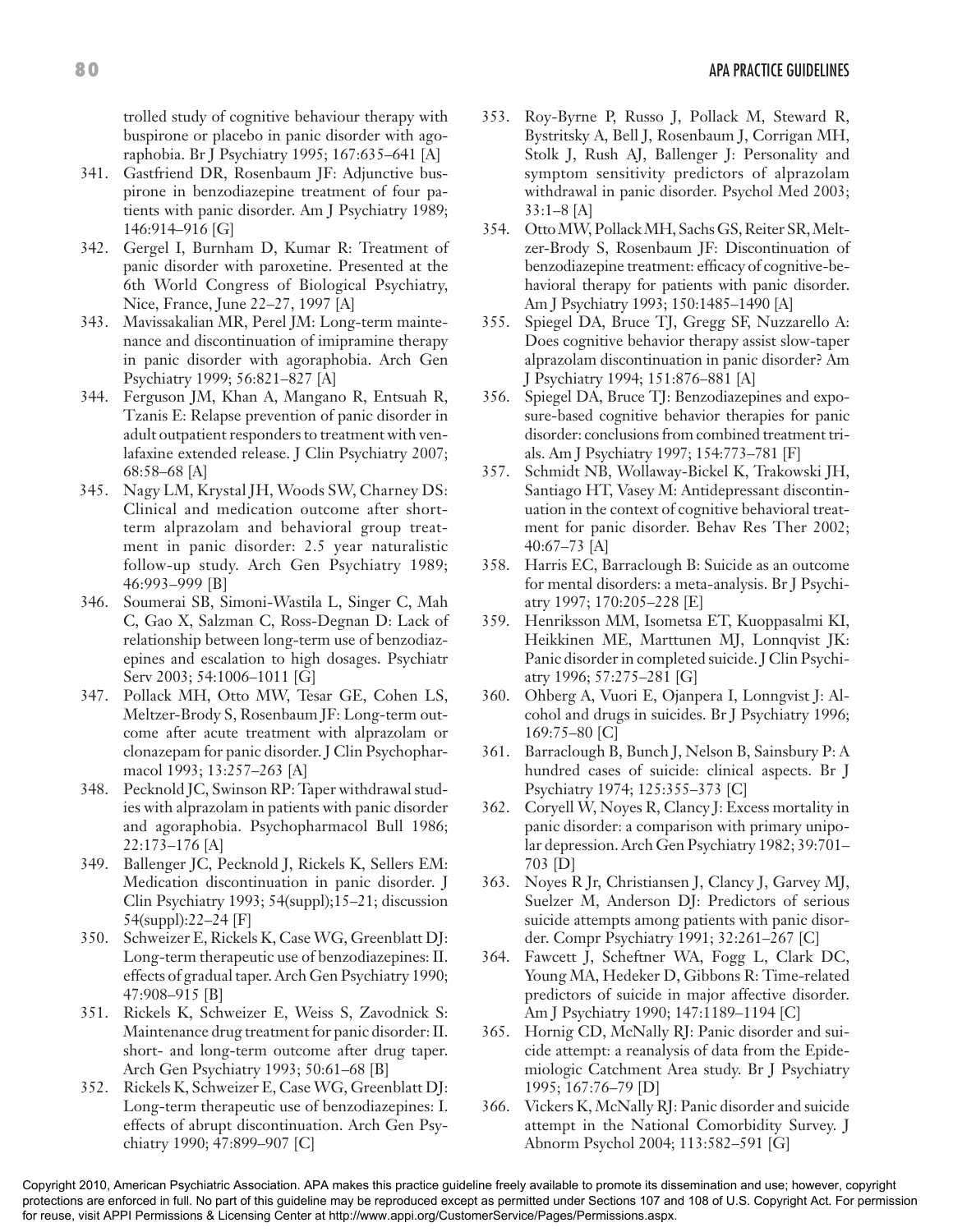- 367. Boden JM, Fergusson DM, Horwood LJ: Anxiety disorders and suicidal behaviours in adolescence and young adulthood: findings from a longitudinal study. Psychol Med 2007; 37:431–440 [C]
- 368. Weissman MM, Klerman GL, Markowitz JS, Ouellette R: Suicidal ideation and suicide attempts in panic disorder and attacks. N Engl J Med 1989; 321:1209–1214 [C]
- 369. Cox BJ, Direnfeld DM, Swinson RP, Norton GR: Suicidal ideation and suicide attempts in panic disorder and social phobia. Am J Psychiatry 1994; 151:882–887 [D]
- 370. Johnson J, Weissman MM, Klerman GL: Panic disorder, comorbidity, and suicide attempts. Arch Gen Psychiatry 1990; 47:805–808 [D]
- 371. Goodwin RD, Roy-Byrne P: Panic and suicidal ideation and suicide attempts: results from the National Comorbidity Survey. Depress Anxiety 2006; 23:124–132 [G]
- 372. Beck AT, Steer RA, Sanderson WC, Skeie TM: Panic disorder and suicidal ideation and behavior: discrepant findings in psychiatric outpatients. Am J Psychiatry 1991; 148:1195–1199 [D]
- 373. Fleet RP, Dupuis G, Marchand A, Burelle D, Arsenault A, Beitman BD: Panic disorder in emergency department chest pain patients: prevalence, comorbidity, suicidal ideation, and physician recognition. Am J Med 1996; 101:371–380  $[G]$
- 374. Friedman S, Jones JC, Chernen L, Barlow DH: Suicidal ideation and suicide attempts among patients with panic disorder: a survey of two outpatient clinics. Am J Psychiatry 1992; 149:680–685 [D]
- 375. Lepine JP, Chignon JM, Teherani M: Suicide attempts in patients with panic disorder. Arch Gen Psychiatry 1993; 50:144–149 [D]
- 376. Warshaw MG, Dolan RT, Keller MB: Suicidal behavior in patients with current or past panic disorder: five years of prospective data from the Harvard/Brown Anxiety Research Program. Am J Psychiatry 2000; 157:1876–1878 [C]
- 377. Conway KP, Compton W, Stinson FS, Grant BF: Lifetime comorbidity of DSM-IV mood and anxiety disorders and specific drug use disorders: results from the National Epidemiologic Survey on Alcohol and Related Conditions. J Clin Psychiatry 2006; 67:247–257 [G]
- 378. Sareen J, Chartier M, Paulus MP, Stein MB: Illicit drug use and anxiety disorders: findings from two community surveys. Psychiatry Res 2006; 142:11– 17 [G]
- 379. Goodwin RD, Lieb R, Hoefler M, Pfister H, Bittner A, Beesdo K, Wittchen HU: Panic attack as a risk factor for severe psychopathology. Am J Psychiatry 2004; 161:2207–2214 [G]
- 380. Nunes E, Quitkin F, Berman C: Panic disorder and depression in female alcoholics. J Clin Psychiatry 1988; 49:441–443 [F]
- 381. Anthony JC, Tien AY, Petronis KR: Epidemiologic evidence on cocaine use and panic attacks. Am J Epidemiol 1989; 129:543–549 [C]
- 382. Kushner MG, Sher KJ, Beitman BD: The relation between alcohol problems and the anxiety disorders. Am J Psychiatry 1990; 147:685–695 [F]
- 383. Mirin SM, Weiss RD, Griffin ML, Michael JL: Psychopathology in drug abusers and their families. Compr Psychiatry 1991; 32:36–51 [E]
- 384. Bolton J, Cox B, Clara I, Sareen J: Use of alcohol and drugs to self-medicate anxiety disorders in a nationally representative sample. J Nerv Ment Dis 2006; 194:818–825 [G]
- 385. Cowley DS: Alcohol abuse, substance abuse, and panic disorder. Am J Med 1992; 92:41S–48S [F]
- 386. Aronson TA, Craig TJ: Cocaine precipitation of panic disorder. Am J Psychiatry 1986; 143:643– 645 [D]
- 387. Moran C: Depersonalization and agoraphobia associated with marijuana use. Br J Med Psychol 1986; 59(Pt 2):187–196 [B]
- 388. Pallanti S, Mazzi D: MDMA (Ecstasy) precipitation of panic disorder. Biol Psychiatry 1992; 32:91–95 [G]
- 389. Boulenger JP, Uhde TW, Wolff EA III, Post RM: Increased sensitivity to caffeine in patients with panic disorders: preliminary evidence. Arch Gen Psychiatry 1984; 41:1067–1071 [D]
- 390. Lucas PB, Pickar D, Kelsoe J, Rapaport M, Pato C, Hommer D: Effects of the acute administration of caffeine in patients with schizophrenia. Biol Psychiatry 1990; 28:35–40 [B]
- 391. Leibenluft E, Fiero PL, Bartko JJ, Moul DE, Rosenthal NE: Depressive symptoms and the selfreported use of alcohol, caffeine, and carbohydrates in normal volunteers and four groups of psychiatric outpatients. Am J Psychiatry 1993; 150:294–301 [E]
- 392. Isensee B, Wittchen HU, Stein MB, Hofler M, Lieb R: Smoking increases the risk of panic: findings from a prospective community study. Arch Gen Psychiatry 2003; 60:692–700 [C]
- 393. Goodwin RD, Lewinsohn PM, Seeley JR: Cigarette smoking and panic attacks among young adults in the community: the role of parental smoking and anxiety disorders. Biol Psychiatry 2005; 58:686–693 [C]
- 394. Brown SA, Irwin M, Schuckit MA: Changes in anxiety among abstinent male alcoholics. J Stud Alcohol 1991; 52:55–61 [B]
- 395. Thevos AK, Johnston AL, Latham PK, Randall CL, Adinoff B, Malcolm R: Symptoms of anxiety in inpatient alcoholics with and without DSM-III-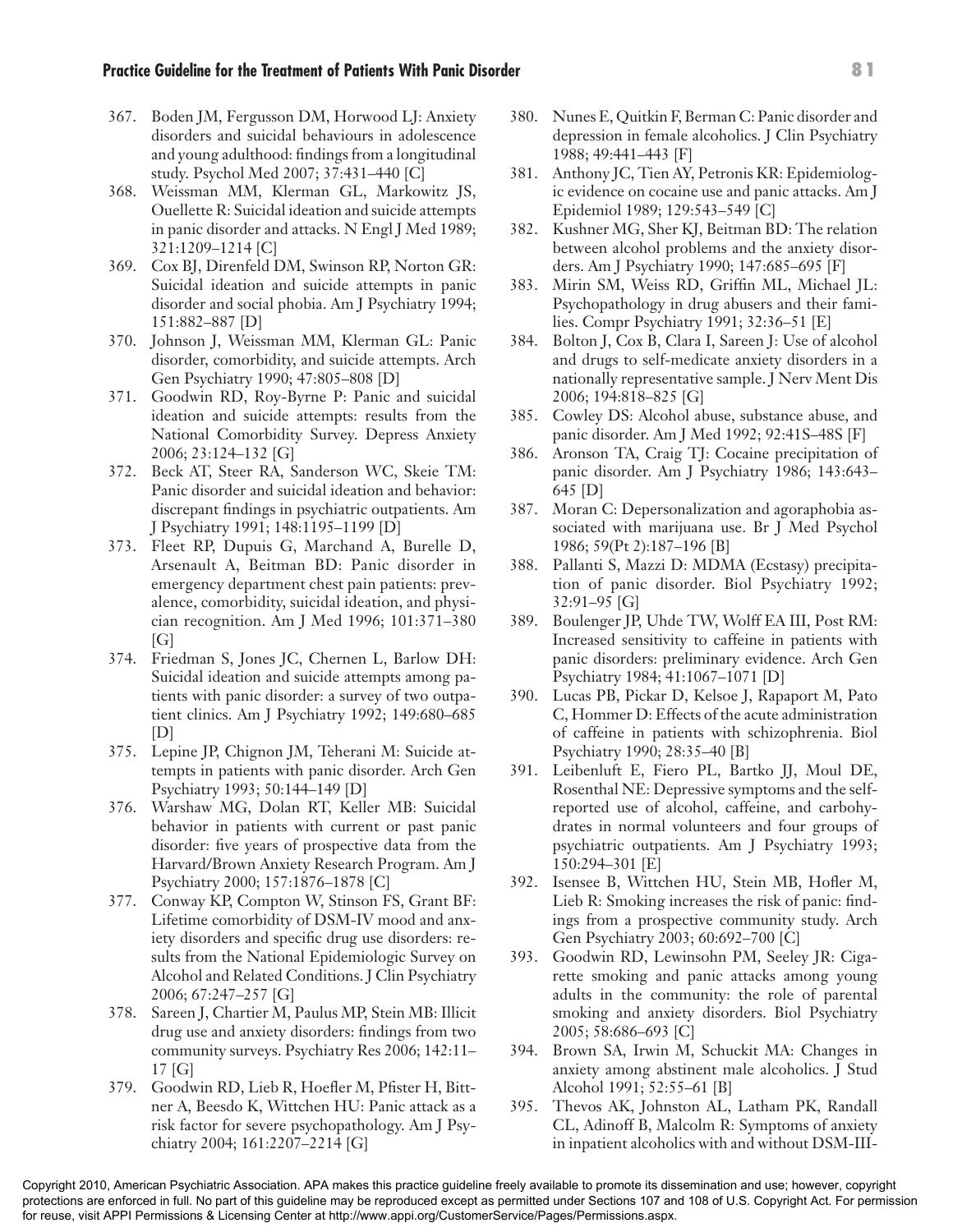R anxiety diagnoses. Alcohol Clin Exp Res 1991; 15:102–105 [B]

- 396. George DT, Nutt DJ, Dwyer BA, Linnoila M: Alcoholism and panic disorder: is the comorbidity more than coincidence? Acta Psychiatr Scand 1990; 81:97–107 [F]
- 397. Cox BJ, Norton GR, Swinson RP, Endler NS: Substance abuse and panic-related anxiety: a critical review. Behav Res Ther 1990; 28:385–393 [E]
- 398. Anthenelli RM, Schuckit MA: Affective and anxiety disorders and alcohol and drug dependence: diagnosis and treatment. J Addict Dis 1993; 12:73–87 [F]
- 399. Tucker P, Westermeyer J: Substance abuse in patients with comorbid anxiety disorder. Am J Addictions 1995; 4:226–233 [C]
- 400. Westermeyer J, Tucker P: Comorbid anxiety disorder and substance disorder. Am J Addictions 1995; 4:97–106 [C]
- 401. Schade A, Marquenie LA, van Balkom AJ, Koeter MW, de Beurs E, van Dyck R, van den BW: Anxiety disorders: treatable regardless of the severity of comorbid alcohol dependence. Eur Addict Res 2007; 13:109–115 [A–]
- 402. Shelton RC, Harvey DS, Stewart PM, Loosen PT: Alprazolam in panic disorder: a retrospective analysis. Prog Neuropsychopharmacol Biol Psychiatry 1993; 17:423–434 [E]
- 403. Center for Substance Abuse Treatment: Substance Abuse Treatment for Persons With Cooccurring Disorders: Treatment Improvement Protocol (TIP) Series No. 42. DHHS Publication (SMA) 05-3922. Rockville, MD, Substance Abuse and Mental Health Services Administration, 2005  $[G]$
- 404. Roy-Byrne PP, Stang P, Wittchen HU, Ustun B, Walters EE, Kessler RC: Lifetime panic-depression comorbidity in the National Comorbidity Survey: association with symptoms, impairment, course and help-seeking. Br J Psychiatry 2000; 176:229–235 [G]
- 405. Bowen R, South M, Hawkes J: Mood swings in patients with panic disorder. Can J Psychiatry 1994; 39:91–94 [G]
- 406. McLean PD, Woody S, Taylor S, Koch WJ: Comorbid panic disorder and major depression: implications for cognitive-behavioral therapy. J Consult Clin Psychol 1998; 66:240–247 [B]
- 407. Keck PE Jr, Strawn JR, McElroy SL: Pharmacologic treatment considerations in co-occurring bipolar and anxiety disorders. J Clin Psychiatry 2006; 67(suppl 1):8–15 [F]
- 408. Brown TA, Campbell LA, Lehman CL, Grisham JR, Mancill RB: Current and lifetime comorbidity of the DSM-IV anxiety and mood disorders in a large clinical sample. J Abnorm Psychol 2001; 110:585–599 [G]
- 409. Craske MG, Farchione TJ, Allen LB, Barrios V, Stoyanova M, Rose R: Cognitive behavioral therapy for panic disorder and comorbidity: more of the same or less of more? Behav Res Ther 2007; 45:1095–1109 [A–]
- 410. Grant BF, Hasin DS, Stinson FS, Dawson DA, Patricia CS, June RW, Huang B: Co-occurrence of 12-month mood and anxiety disorders and personality disorders in the US: results from the national epidemiologic survey on alcohol and related conditions. J Psychiatr Res 2005; 39:1–9 [G]
- 411. Mavissakalian M: The relationship between panic disorder/agoraphobia and personality disorders. Psychiatr Clin North Am 1990; 13:661–684 [F]
- 412. Brooks RB, Baltazar PL, McDowell DE, Munjack DJ, Bruns JR: Personality disorders co-occurring with panic disorder with agoraphobia. J Personal Disord 1991; 5:328–336 [D]
- 413. Pollack MH, Otto MW, Rosenbaum JF, Sachs GS: Personality disorders in patients with panic disorder: association with childhood anxiety disorders, early trauma, comorbidity, and chronicity. Compr Psychiatry 1992; 33:78–83 [C]
- 414. Reich JH: DSM-III personality disorders and the outcome of treated panic disorder. Am J Psychiatry 1988; 145:1149–1152 [B]
- 415. Reich J, Troughton E: Frequency of DSM-III personality disorders in patients with panic disorder: comparison with psychiatric and normal control subjects. Psychiatry Res 1988; 26:89–100 [A]
- 416. Reich JH, Vasile RG: Effect of personality disorders on the treatment outcome of Axis I conditions: an update. J Nerv Ment Dis 1993; 181:475– 484 [F]
- 417. Goodwin RD, Hamilton SP: Lifetime comorbidity of antisocial personality disorder and anxiety disorders among adults in the community. Psychiatry Res 2003; 117:159–166 [G]
- 418. Sareen J, Stein MB, Cox BJ, Hassard ST: Understanding comorbidity of anxiety disorders with antisocial behavior: findings from two large community surveys. J Nerv Ment Dis 2004; 192:178–186 [G]
- 419. Goodwin RD, Brook JS, Cohen P: Panic attacks and the risk of personality disorder. Psychol Med 2005; 35:227–235 [C]
- 420. Tyrer P, Seivewright H, Johnson T: The Nottingham Study of Neurotic Disorder: predictors of 12 year outcome of dysthymic, panic and generalized anxiety disorder. Psychol Med 2004; 34:1385– 1394 [G]
- 421. Noyes R Jr, Reich J, Christiansen J, Suelzer M, Pfohl B, Coryell WA: Outcome of panic disorder: relationship to diagnostic subtypes and comorbidity. Arch Gen Psychiatry 1990; 47:809–818 [G]
- 422. Massion AO, Dyck IR, Shea MT, Phillips KA, Warshaw MG, Keller MB: Personality disorders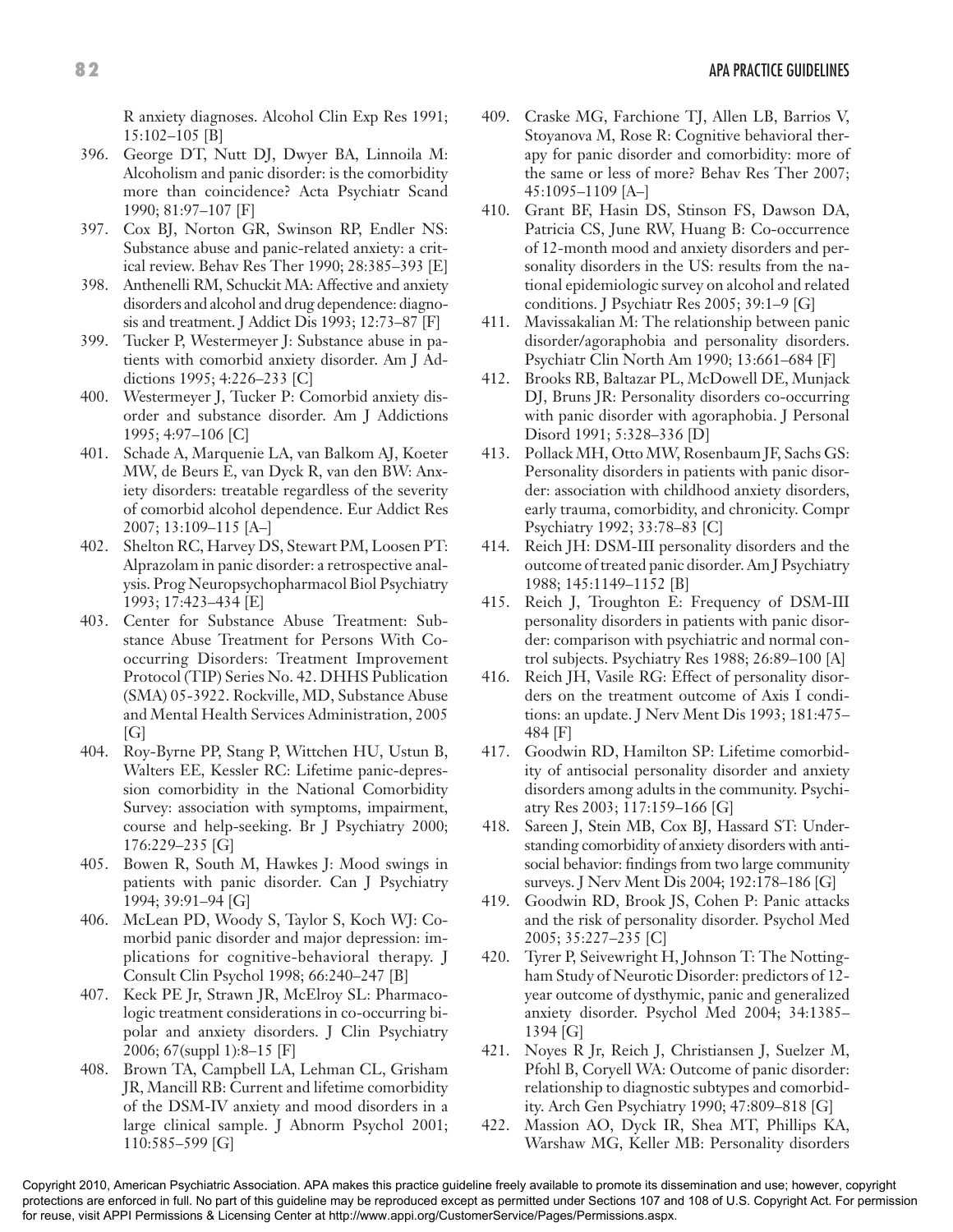and time to remission in generalized anxiety disorder, social phobia, and panic disorder. Arch Gen Psychiatry 2002; 59:434–440 [C]

- 423. Mennin DS, Heimberg RG: The impact of comorbid mood and personality disorders in the cognitive-behavioral treatment of panic disorder. Clin Psychol Rev 2000; 20:339–357 [G]
- 424. Berger P, Sachs G, Amering M, Holzinger A, Bankier B, Katschnig H: Personality disorder and social anxiety predict delayed response in drug and behavioral treatment of panic disorder. J Affect Disord 2004; 80:75–78 [A–]
- 425. Green M, Curtis GC: Personality disorders and panic patients: response to termination of antipanic medication. J Personality Disorders 1988; 2:303–314 [B]
- 426. Sareen J, Cox BJ, Clara I, Asmundson GJ: The relationship between anxiety disorders and physical disorders in the US National Comorbidity Survey. Depress Anxiety 2005; 21:193–202 [G]
- 427. Simon NM, Blacker D, Korbly NB, Sharma SG, Worthington JJ, Otto MW, Pollack MH: Hypothyroidism and hyperthyroidism in anxiety disorders revisited: new data and literature review. J Affect Disord 2002; 69:209–217 [G]
- 428. Slaughter JR, Jain A, Holmes S, Reid JC, Bobo W, Sherrod NB: Panic disorder in hospitalized cancer patients. Psychooncology 2000; 9:253–258 [D]
- 429. McWilliams LA, Goodwin RD, Cox BJ: Depression and anxiety associated with three pain conditions: results from a nationally representative sample. Pain 2004; 111:77–83 [G]
- 430. von Kanel R, Kudielka BM, Schulze R, Gander ML, Fischer JE: Hypercoagulability in working men and women with high levels of panic-like anxiety. Psychother Psychosom 2004; 73:353–360 [D]
- 431. Bass C, Bond A, Gill D, Sharpe M: Frequent attenders without organic disease in a gastroenterology clinic: patient characteristics and health care use. Gen Hosp Psychiatry 1999; 21:30–38 [G]
- 432. Breslau N, Schultz LR, Stewart WF, Lipton R, Welch KM: Headache types and panic disorder: directionality and specificity. Neurology 2001; 56:350–354 [G]
- 433. Stein MB, Asmundson GJ, Ireland D, Walker JR: Panic disorder in patients attending a clinic for vestibular disorders. Am J Psychiatry 1994; 151:1697–1700 [D]
- 434. Goodwin RD, Jacobi F, Thefeld W: Mental disorders and asthma in the community. Arch Gen Psychiatry 2003; 60:1125–1130 [G]
- 435. Goodwin RD: Self-reported hay fever and panic attacks in the community. Ann Allergy Asthma Immunol 2002; 88:556–559 [G]
- 436. Karajgi B, Rifkin A, Doddi S, Kolli R: The prevalence of anxiety disorders in patients with chronic

obstructive pulmonary disease. Am J Psychiatry 1990; 147:200–201 [D]

- 437. Kawachi I, Colditz GA, Ascherio A, Rimm EB, Giovannucci E, Stampfer MJ, Willett WC: Prospective study of phobic anxiety and risk of coronary heart disease in men. Circulation 1994; 89:1992–1997 [C]
- 438. Albert CM, Chae CU, Rexrode KM, Manson JE, Kawachi I: Phobic anxiety and risk of coronary heart disease and sudden cardiac death among women. Circulation 2005; 111:480–487 [C]
- 439. Connolly SD, Bernstein GA: Practice parameter for the assessment and treatment of children and adolescents with anxiety disorders. J Am Acad Child Adolesc Psychiatry 2007; 46:267–283 [G]
- 440. Hoffman EC, Mattis SG: A developmental adaptation of panic control treatment for panic disorder in adolescence. Cogn Behav Pract 2000; 7:253–261 [G]
- 441. Kendall PC: Treating anxiety disorders in children: results of a randomized clinical trial. J Consult Clin Psychol 1994; 62:100–110 [A–]
- 442. Kendall PC, Flannery-Schroeder E, Panichelli-Mindel SM, Southam-Gerow M, Henin A, Warman M: Therapy for youths with anxiety disorders: a second randomized clinical trial. J Consult Clin Psychol 1997; 65:366–380 [A–]
- 443. Silverman WK, Kurtines WM, Ginsburg GS, Weems CF, Lumpkin PW, Carmichael DH: Treating anxiety disorders in children with group cognitive-behaviorial therapy: a randomized clinical trial. J Consult Clin Psychol 1999; 67:995–1003 [A–]
- 444. Nauta MH, Scholing A, Emmelkamp PM, Minderaa RB: Cognitive-behavioral therapy for children with anxiety disorders in a clinical setting: no additional effect of a cognitive parent training. J Am Acad Child Adolesc Psychiatry 2003; 42:1270– 1278 [A–]
- 445. Renaud J, Birmaher B, Wassick SC, Bridge J: Use of selective serotonin reuptake inhibitors for the treatment of childhood panic disorder: a pilot study. J Child Adolesc Psychopharmacol 1999; 9:73–83 [B]
- 446. Masi G, Toni C, Mucci M, Millepiedi S, Mata B, Perugi G: Paroxetine in child and adolescent outpatients with panic disorder. J Child Adolesc Psychopharmacol 2001; 11:151–157 [G]
- 447. Birmaher B, Axelson DA, Monk K, Kalas C, Clark DB, Ehmann M, Bridge J, Heo J, Brent DA: Fluoxetine for the treatment of childhood anxiety disorders. J Am Acad Child Adolesc Psychiatry 2003; 42:415–423 [A]
- 448. Wagner KD, Berard R, Stein MB, Wetherhold E, Carpenter DJ, Perera P, Gee M, Davy K, Machin A: A multicenter, randomized, double-blind, placebo-controlled trial of paroxetine in children and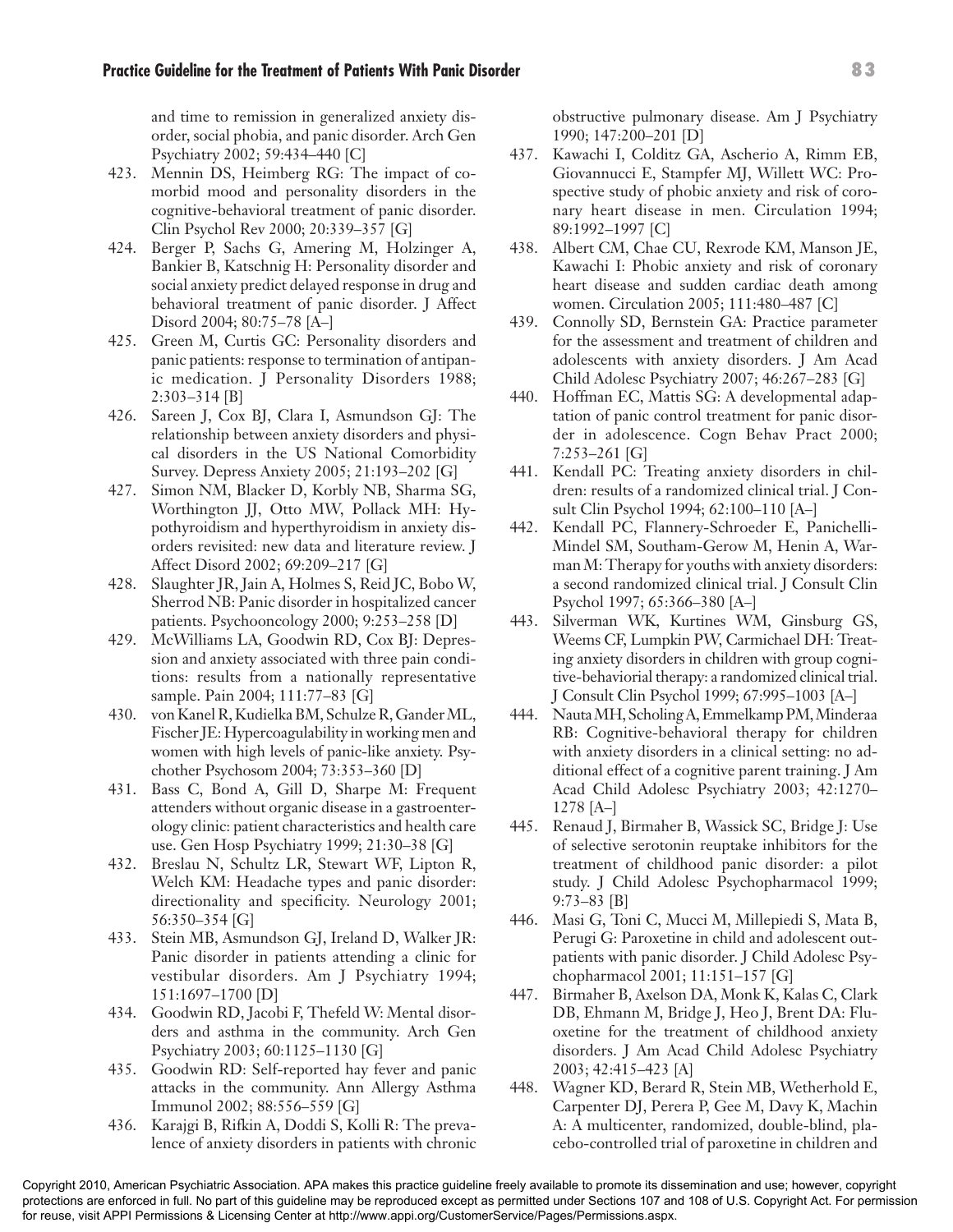adolescents with social anxiety disorder. Arch Gen Psychiatry 2004; 61:1153–1162 [A]

- 449. Biederman J: Clonazepam in the treatment of prepubertal children with panic-like symptoms. J Clin Psychiatry 1987; 48(suppl):38–42 [B]
- 450. Ballenger JC, Carek DJ, Steele JJ, Cornish-Mc-Tighe D: Three cases of panic disorder with agoraphobia in children. Am J Psychiatry 1989; 146:922–924 [G]
- 451. Kutcher SP, MacKenzie S: Successful clonazepam treatment of adolescents with panic disorder. J Clin Psychopharmacol 1988; 8:299–301 [G]
- 452. Blazer D, George LK, Hughes D: The epidemiology of anxiety disorders: an age comparison, in Anxiety and the Elderly: Treatment and Research. Edited by Salzman C, Lebowitz BD. New York, Springer, 1991, pp 17–30 [G]
- 453. Flint AJ: Epidemiology and comorbidity of anxiety disorders in the elderly. Am J Psychiatry 1994; 151:640–649 [F]
- 454. van Balkom AJ, Beekman AT, de Beurs E, Deeg DJ, van Dyck R, van Tilburg W: Comorbidity of the anxiety disorders in a community-based older population in The Netherlands. Acta Psychiatr Scand 2000; 101:37–45 [C]
- 455. Sheikh JI, Swales PJ, Carlson EB, Lindley SE: Aging and panic disorder: phenomenology, comorbidity, and risk factors. Am J Geriatr Psychiatry 2004; 12:102–109 [C]
- 456. Wetherell JL, Lenze EJ, Stanley MA: Evidencebased treatment of geriatric anxiety disorders. Psychiatr Clin North Am 2005; 28:871–96, ix [G]
- 457. Flint AJ, Gagnon N: Diagnosis and management of panic disorder in older patients. Drugs Aging 2003; 20:881–891 [G]
- 458. Fick DM, Cooper JW, Wade WE, Waller JL, Maclean JR, Beers MH: Updating the Beers criteria for potentially inappropriate medication use in older adults: results of a US consensus panel of experts. Arch Intern Med 2003; 163:2716–2724 [G]
- 459. Eaton WW, Dryman A, Weissman MM: Panic and phobia, in Psychiatric Disorders in America. Edited by Robins LN, Regier DA. New York, Free Press, 1991, pp 155–179 [G]
- 460. Krasucki C, Howard R, Mann A: The relationship between anxiety disorders and age. Int J Geriatr Psychiatry 1998; 13:79–99 [G]
- 461. Cameron OG, Hill EM: Women and anxiety. Psychiatr Clin North Am 1989; 12:175–186 [G]
- 462. Reich J, Noyes R Jr, Troughton E: Dependent personality disorder associated with phobic avoidance in patients with panic disorder. Am J Psychiatry 1987; 144:323–326 [G]
- 463. Thyer BA, Himle J, Curtis GC, Cameron OG, Nesse RM: A comparison of panic disorder and

agoraphobia with panic attacks. Compr Psychiatry 1985; 26:208–214 [D]

- 464. Chambless DL, Mason J: Sex, sex-role stereotyping and agoraphobia. Behav Res Ther 1986; 24:231–235 [G]
- 465. Cox BJ, Swinson RP, Shulman ID, Kuch K, Reichman JT: Gender effects and alcohol use in panic disorder with agoraphobia. Behav Res Ther 1993; 31:413–416 [G]
- 466. Oei TP, Wanstall K, Evans L: Sex differences in panic disorder with agoraphobia. J Anxiety Disord 1990; 4:317–324 [G]
- 467. Ross LE, McLean LM: Anxiety disorders during pregnancy and the postpartum period: a systematic review. J Clin Psychiatry 2006; 67:1285–1298 [F]
- 468. Dannon PN, Iancu I, Lowengrub K, Grunhaus L, Kotler M: Recurrence of panic disorder during pregnancy: a 7-year naturalistic follow-up study. Clin Neuropharmacol 2006; 29:132–137 [B]
- 469. Bandelow B, Sojka F, Broocks A, Hajak G, Bleich S, Ruther E: Panic disorder during pregnancy and postpartum period. Eur Psychiatry 2006; 21:495– 500 [G]
- 470. Warren SL, Racu C, Gregg V, Simmens SJ: Maternal panic disorder: infant prematurity and low birth weight. J Anxiety Disord 2006; 20:342–352  $|D|$
- 471. Jain AE, Lacy T: Psychotropic drugs in pregnancy and lactation. J Psychiatr Pract 2005; 11:177–191  $[F]$
- 472. Rubinchik SM, Kablinger AS, Gardner JS: Medications for panic disorder and generalized anxiety disorder during pregnancy. Prim Care Companion J Clin Psychiatry 2005; 7:100–105 [F]
- 473. Altshuler LL, Cohen L, Szuba MP, Burt VK, Gitlin M, Mintz J: Pharmacologic management of psychiatric illness during pregnancy: dilemmas and guidelines. Am J Psychiatry 1996; 153:592– 606 [F]
- 474. Hallberg P, Sjoblom V: The use of selective serotonin reuptake inhibitors during pregnancy and breast-feeding: a review and clinical aspects. J Clin Psychopharmacol 2005; 25:59–73 [F]
- 475. American College of Obstetricians and Gynecologists: ACOG Committee Opinion No. 354: Treatment with selective serotonin reuptake inhibitors during pregnancy. Obstet Gynecol 2006; 108:1601–1603 [F]
- 476. Hemels ME, Einarson A, Koren G, Lanctot KL, Einarson TR: Antidepressant use during pregnancy and the rates of spontaneous abortions: a metaanalysis. Ann Pharmacother 2005; 39:803–809 [E]
- 477. Oberlander TF, Warburton W, Misri S, Aghajanian J, Hertzman C: Neonatal outcomes after prenatal exposure to selective serotonin reuptake inhibitor antidepressants and maternal depression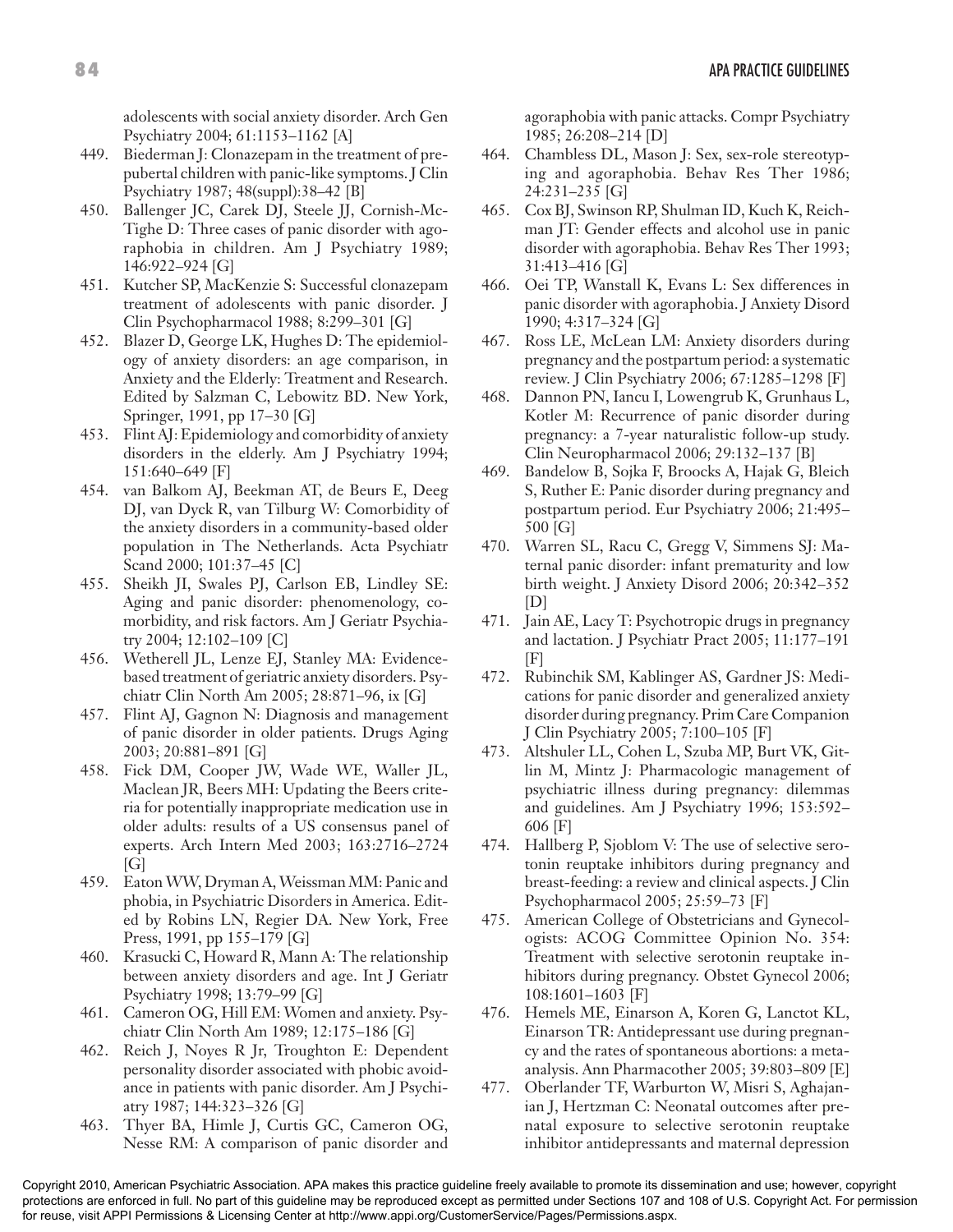using population-based linked health data. Arch Gen Psychiatry 2006; 63:898–906 [G]

- 478. Berard A, Ramos E, Rey E, Blais L, St Andre M, Oraichi D: First trimester exposure to paroxetine and risk of cardiac malformations in infants: the importance of dosage. Birth Defects Res B Dev Reprod Toxicol 2007; 80:18–27 [D]
- 479. Chambers CD, Hernandez-Diaz S, Van Marter LJ, Werler MM, Louik C, Jones KL, Mitchell AA: Selective serotonin-reuptake inhibitors and risk of persistent pulmonary hypertension of the newborn. N Engl J Med 2006; 354:579–587 [D]
- 480. Levinson-Castiel R, Merlob P, Linder N, Sirota L, Klinger G: Neonatal abstinence syndrome after in utero exposure to selective serotonin reuptake inhibitors in term infants. Arch Pediatr Adolesc Med 2006; 160:173–176 [C]
- 481. Moses-Kolko EL, Bogen D, Perel J, Bregar A, Uhl K, Levin B, Wisner KL: Neonatal signs after late in utero exposure to serotonin reuptake inhibitors: literature review and implications for clinical applications. JAMA 2005; 293:2372–2383 [F]
- 482. US Food and Drug Administration: FDA Public Health Advisory: Treatment Challenges of Depression in Pregnancy and the Possibility of Persistent Pulmonary Hypertension in Newborns, July 19, 2006. http://www.fda.gov/cder/drug/ advisory/SSRI\_PPHN200607.htm [G]
- 483. Ferreira E, Carceller AM, Agogue C, Martin BZ, St Andre M, Francoeur D, Berard A: Effects of selective serotonin reuptake inhibitors and venlafaxine during pregnancy in term and preterm neonates. Pediatrics 2007; 119:52–59 [C]
- 484. Dolovich LR, Addis A, Vaillancourt JM, Power JD, Koren G, Einarson TR: Benzodiazepine use in pregnancy and major malformations or oral cleft: meta-analysis of cohort and case-control studies. BMJ 1998; 317:839–843 [E]
- 485. Iqbal MM, Sobhan T, Ryals T: Effects of commonly used benzodiazepines on the fetus, the neonate, and the nursing infant. Psychiatr Serv 2002; 53:39–49 [F]
- 486. Gartner LM, Morton J, Lawrence RA, Naylor AJ, O'Hare D, Schanler RJ, Eidelman AI: Breastfeeding and the use of human milk. Pediatrics 2005; 115:496–506 [G]
- 487. American Academy of Pediatrics Committee on Drugs: transfer of drugs and other chemicals into human milk. Pediatrics 2001; 108:776–789 [F]
- 488. Rubin ET, Lee A, Ito S: When breastfeeding mothers need CNS-acting drugs. Can J Clin Pharmacol 2004; 11:e257–e266 [E]
- 489. Weissman AM, Levy BT, Hartz AJ, Bentler S, Donohue M, Ellingrod VL, Wisner KL: Pooled analysis of antidepressant levels in lactating moth-

ers, breast milk, and nursing infants. Am J Psychiatry 2004; 161:1066–1078 [E]

- 490. American Psychiatric Association: Diagnostic and Statistical Manual of Mental Disorders, 4th Edition, Text Revision. Washington, DC, American Psychiatric Association, 2000 [G]
- 491. Regier DA, Myers JK, Kramer M, Robins LN, Blazer DG, Hough RL, Eaton WW, Locke BZ: The NIMH Epidemiologic Catchment Area program: historical context, major objectives, and study population characteristics. Arch Gen Psychiatry 1984; 41:934–941 [G]
- 492. Kessler RC, McGonagle KA, Zhao S, Nelson CB, Hughes M, Eshleman S, Wittchen HU, Kendler KS: Lifetime and 12-month prevalence of DSM-III-R psychiatric disorders in the United States: results from the National Comorbidity Survey. Arch Gen Psychiatry 1994; 51:8–19 [C]
- 493. Blazer D, George LK, Landerman R, Pennybacker M, Melville ML, Woodbury M, Manton KG, Jordan K, Locke B: Psychiatric disorders: a rural/urban comparison. Arch Gen Psychiatry 1985; 42:651–656; correction 1986; 43:1142 [G]
- 494. Horwath E, Johnson J, Hornig CD: Epidemiology of panic disorder in African-Americans. Am J Psychiatry 1993; 150:465–469 [D]
- 495. Breslau J, Aguilar-Gaxiola S, Kendler KS, Su M, Williams D, Kessler RC: Specifying race-ethnic differences in risk for psychiatric disorder in a USA national sample. Psychol Med 2006; 36:57– 68 [D]
- 496. Bell CC, Shakoor B, Thompson B, Dew D, Hughley E, Mays R, Shorter-Gooden K: Prevalence of isolated sleep paralysis in black subjects. J Natl Med Assoc 1984; 76:501–508 [D]
- 497. Friedman S, Paradis C: Panic disorder in African-Americans: symptomatology and isolated sleep paralysis. Cult Med Psychiatry 2002; 26:179–198 [G]
- 498. Bell CC, Hildreth CJ, Jenkins EJ, Carter C: The relationship of isolated sleep paralysis and panic disorder to hypertension. J Natl Med Assoc 1988; 80:289–294 [D]
- 499. Neal AM, Smucker WD: The presence of panic disorder among African American hypertensives: a pilot study. J Black Psychol 1994; 20:29–35 [D]
- 500. Brown C, Schulberg HC, Madonia MJ: Clinical presentations of major depression by African Americans and whites in primary medical care practice. J Affect Disord 1996; 41:181–191 [A]
- 501. Neighbors HW: Seeking professional help for personal problems: black Americans' use of health and mental health services. Community Ment Health J 1985; 21:156–166 [D]
- 502. Cooper-Patrick L, Crum RM, Ford DE: Characteristics of patients with major depression who received care in general medical and specialty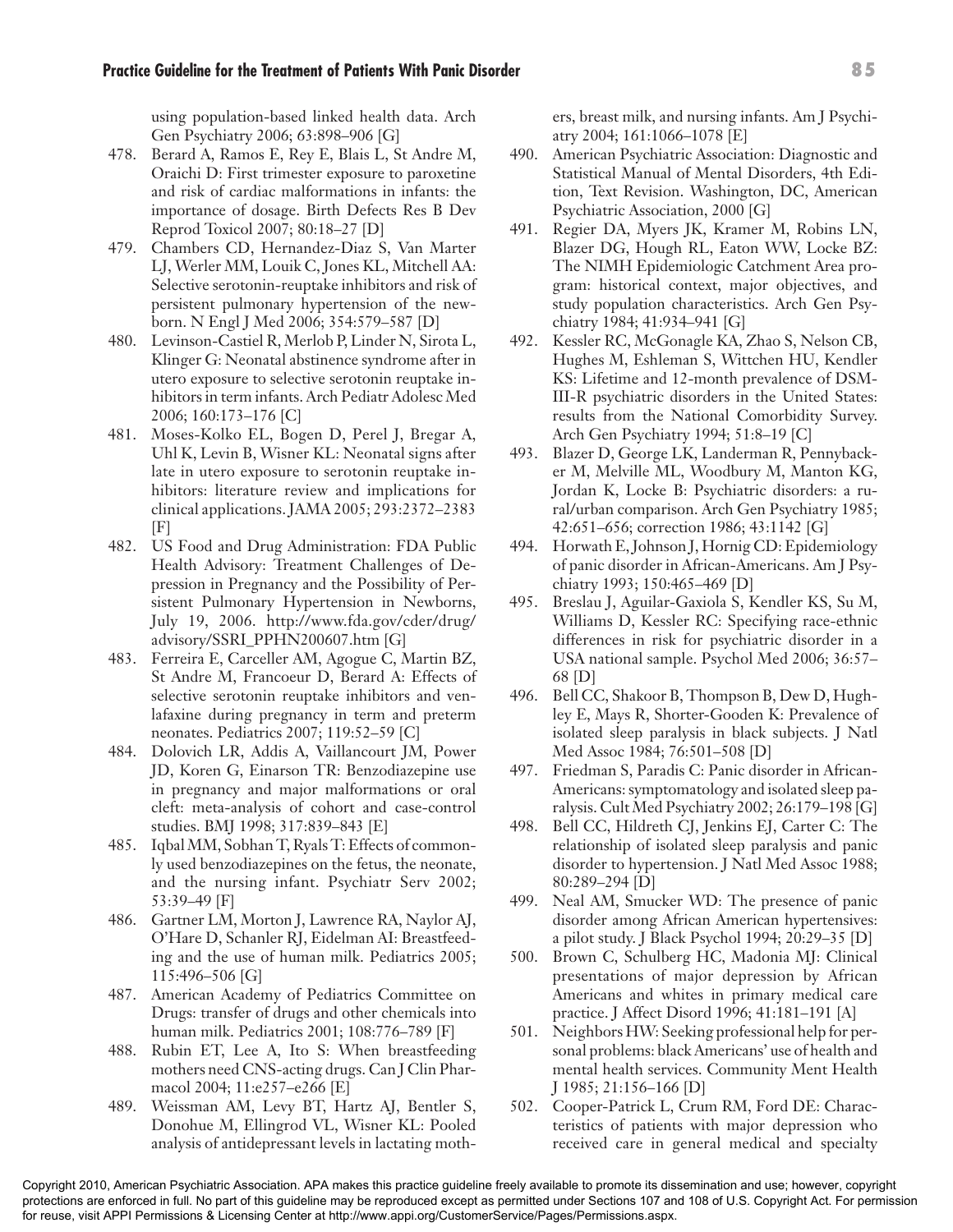mental health settings. Med Care 1994; 32:15–24 [E]

- 503. Lewis-Fernandez R, Guarnaccia PJ, Martinez IE, Salman E, Schmidt A, Liebowitz M: Comparative phenomenology of ataques de nervios, panic attacks, and panic disorder. Cult Med Psychiatry 2002; 26:199–223 [D]
- 504. Hinton D, Um K, Ba P: A unique panic-disorder presentation among Khmer refugees: the soreneck syndrome. Cult Med Psychiatry 2001; 25:297–316 [G]
- 505. Hinton D, Hinton S, Pham T, Chau H, Tran M: "Hit by the wind" and temperature-shift panic among Vietnamese refugees. Transcult Psychiatry 2003; 40:342–376 [G]
- 506. Friedman S, Braunstein JW, Halpern B: Cognitive behavioral treatment of panic disorder and agoraphobia in a multi-ethnic urban outpatient clinic: initial presentation and treatment outcome. Cogn Behav Pract 2006; 13:282–292 [B]
- 507. Pina AA, Silverman WK, Fuentes RM, Kurtines WM, Weems CF: Exposure-based cognitive-behavioral treatment for phobic and anxiety disorders: treatment effects and maintenance for Hispanic/Latino relative to European-American youths. J Am Acad Child Adolesc Psychiatry 2003; 42:1179–1187 [B]
- 508. Hinton DE, Pham T, Tran M, Safren SA, Otto MW, Pollack MH: CBT for Vietnamese refugees with treatment-resistant PTSD and panic attacks: a pilot study. J Trauma Stress 2004; 17:429–433  $[A-]$
- 509. Lin KM, Smith MW, Ortiz V: Culture and psychopharmacology. Psychiatr Clin North Am 2001; 24:523–538 [F]
- 510. Smith MW: Ethnopsychopharmacology, in Clinical Manual of Cultural Psychiatry. Edited by Lim RF. Washington, DC, American Psychiatric Press, 2006, pp 207–235 [G]
- 511. Ruiz P, ed: Ethnicity and Psychopharmacology. (Review of Psychiatry Series, Vol. 19, No. 4, Oldham JO and Riba MB, series eds) Washington, DC, American Psychiatric Press, 2000 [G]
- 512. Cozza KL, Armstrong SC, Oesterheld JR: Concise Guide to Drug Interaction Principles for Medical Practice: Cytochrome P450s, UGTs, P-Glycoproteins, 2nd ed. Washington, DC, American Psychiatric Press, 2003 [G]
- 513. Poolsup N, Li Wan PA, Knight TL: Pharmacogenetics and psychopharmacotherapy. J Clin Pharm Ther 2000; 25:197–220 [F]
- 514. Roy-Byrne PP, Cowley DS: Course and outcome in panic disorder: a review of recent follow-up studies. Anxiety 1995; 1:150–160 [F]
- 515. Katschnig H, Amering M, Stolk JM, Ballenger JC: Predictors of quality of life in a long-term followup

study in panic disorder patients after a clinical drug trial. Psychopharmacol Bull 1996; 32:149–155 [C]

- 516. Feske U, Frank E, Mallinger AG, Houck PR, Fagiolini A, Shear MK, Grochocinski VJ, Kupfer DJ: Anxiety as a correlate of response to the acute treatment of bipolar I disorder. Am J Psychiatry 2000; 157:956–962 [B/C]
- 517. Goodwin R, Stayner DA, Chinman MJ, Davidson L: Impact of panic attacks on rehabilitation and quality of life among persons with severe psychotic disorders. Psychiatr Serv 2001; 52:920–924 [C]
- 518. Tomasson K, Vaglum P: Psychopathology and alcohol consumption among treatment-seeking alcoholics: a prospective study. Addiction 1996; 91:1019–1030 [G]
- 519. Zvolensky MJ, Lejuez CW, Kahler CW, Brown RA: Nonclinical panic attack history and smoking cessation: an initial examination. Addict Behav 2004; 29:825–830 [G]
- 520. Sherbourne CD, Wells KB: Course of depression in patients with comorbid anxiety disorders. J Affect Disord 1997; 43:245–250 [C]
- 521. Kushner MG, Abrams K, Thuras P, Hanson KL, Brekke M, Sletten S: Follow-up study of anxiety disorder and alcohol dependence in comorbid alcoholism treatment patients. Alcohol Clin Exp Res 2005; 29:1432–1443 [C]
- 522. Weissman MM, Bland RC, Canino GJ, Faravelli C, Greenwald S, Hwu HG, Joyce PR, Karam EG, Lee CK, Lellouch J, Lepine JP, Newman SC, Oakley-Browne MA, Rubio-Stipec M, Wells JE, Wickramaratne PJ, Wittchen HU, Yeh EK: The cross-national epidemiology of panic disorder. Arch Gen Psychiatry 1997; 54:305–309 [E]
- 523. Essau CA, Conradt J, Petermann F: Frequency, comorbidity, and psychosocial impairment of anxiety disorders in German adolescents. J Anxiety Disord 2000; 14:263–279 [G]
- 524. Hayward C, Killen JD, Kraemer HC, Taylor CB: Predictors of panic attacks in adolescents. J Am Acad Child Adolesc Psychiatry 2000; 39:207–214  $[G]$
- 525. Whitaker A, Johnson J, Shaffer D, Rapoport JL, Kalikow K, Walsh BT, Davies M, Braiman S, Dolinsky A: Uncommon troubles in young people: prevalence estimates of selected psychiatric disorders in a nonreferred adolescent population. Arch Gen Psychiatry 1990; 47:487–496 [D]
- 526. Moreau D, Weissman MM: Panic disorder in children and adolescents: a review. Am J Psychiatry 1992; 149:1306–1314 [F]
- 527. Hayward C, Killen JD, Kraemer HC, Blair-Greiner A, Strachowski D, Cunning D, Taylor CB: Assessment and phenomenology of nonclinical panic attacks in adolescent girls. J Anxiety Disord 1997; 11:17–32 [G]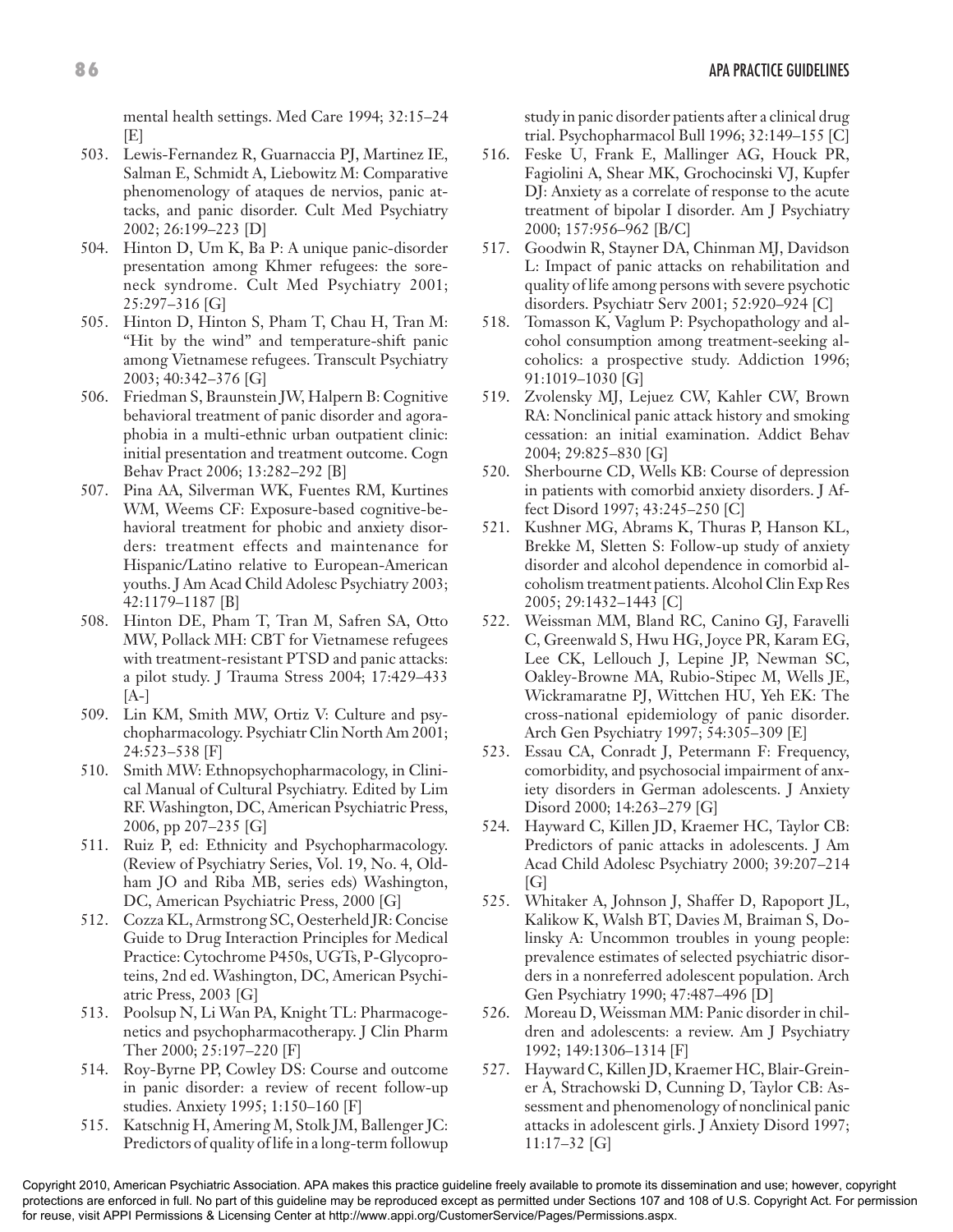- 528. Lesser IM, Rubin RT, Rifkin A, Swinson RP, Ballenger JC, Burrows GD, Dupont RL, Noyes R, Pecknold JC: Secondary depression in panic disorder and agoraphobia: II. dimensions of depressive symptomatology and their response to treatment. J Affect Disord 1989; 16:49–58 [B]
- 529. Kessler RC, Stang PE, Wittchen HU, Ustun TB, Roy-Burne PP, Walters EE: Lifetime panic-depression comorbidity in the National Comorbidity Survey. Arch Gen Psychiatry 1998; 55:801–808 [G]
- 530. Biederman J, Faraone SV, Marrs A, Moore P, Garcia J, Ablon S, Mick E, Gershon J, Kearns ME: Panic disorder and agoraphobia in consecutively referred children and adolescents. J Am Acad Child Adolesc Psychiatry 1997; 36:214–223 [G]
- 531. Essau CA, Conradt J, Petermann F: Frequency of panic attacks and panic disorder in adolescents. Depress Anxiety 1999; 9:19–26 [G]
- 532. Birmaher B, Kennah A, Brent D, Ehmann M, Bridge J, Axelson D: Is bipolar disorder specifically associated with panic disorder in youths? J Clin Psychiatry 2002; 63:414–419 [G]
- 533. Alonso J, Angermeyer MC, Bernert S, Bruffaerts R, Brugha TS, Bryson H, de Girolamo G, Graaf R, Demyttenaere K, Gasquet I, Haro JM, Katz SJ, Kessler RC, Kovess V, Lepine JP, Ormel J, Polidori G, Russo LJ, Vilagut G, Almansa J, Arbabzadeh-Bouchez S, Autonell J, Bernal M, Buist-Bouwman MA, Codony M, Domingo-Salvany A, Ferrer M, Joo SS, Martinez-Alonso M, Matschinger H, Mazzi F, Morgan Z, Morosini P, Palacin C, Romera B, Taub N, Vollebergh WA: Disability and quality of life impact of mental disorders in Europe: results from the European Study of the Epidemiology of Mental Disorders (ESEMeD) project. Acta Psychiatr Scand Suppl 2004; 420:38– 46 [G]
- 534. Bijl RV, Ravelli A: Current and residual functional disability associated with psychopathology: findings from The Netherlands Mental Health Survey and Incidence Study (NEMESIS). Psychol Med 2000; 30:657–668 [G]
- 535. Klerman GL, Weissman MM, Ouellette R, Johnson J, Greenwald S: Panic attacks in the community: social morbidity and health care utilization. JAMA 1991; 265:742–746 [E]
- 536. Katerndahl DA, Realini JP: Quality of life and panic-related work disability in subjects with infrequent panic and panic disorder. J Clin Psychiatry 1997; 58:153–158 [G]
- 537. Kessler RC, Frank RG: The impact of psychiatric disorders on work loss days. Psychol Med 1997; 27:861–873 [G]
- 538. Sanderson K, Andrews G: Prevalence and severity of mental health-related disability and relationship to diagnosis. Psychiatr Serv 2002; 53:80–86 [G]
- 539. Markowitz JS, Weissman MM, Ouellette R, Lish JD, Klerman GL: Quality of life in panic disorder. Arch Gen Psychiatry 1989; 46:984–992 [B]
- 540. Roy-Byrne PP, Wagner AW, Schraufnagel TJ: Understanding and treating panic disorder in the primary care setting. J Clin Psychiatry 2005; 66(suppl 4):16–22 [G]
- 541. Stein MB, Sherbourne CD, Craske MG, Means-Christensen A, Bystritsky A, Katon W, Sullivan G, Roy-Byrne PP: Quality of care for primary care patients with anxiety disorders. Am J Psychiatry 2004; 161:2230–2237 [G]
- 542. Katon WJ, Roy-Byrne P, Russo J, Cowley D: Costeffectiveness and cost offset of a collaborative care intervention for primary care patients with panic disorder. Arch Gen Psychiatry 2002; 59:1098– 1104 [A–]
- 543. Issakidis C, Sanderson K, Corry J, Andrews G, Lapsley H: Modelling the population cost-effectiveness of current and evidence-based optimal treatment for anxiety disorders. Psychol Med 2004; 34:19–35 [G]
- 544. Katon W, Russo J, Sherbourne C, Stein MB, Craske M, Fan MY, Roy-Byrne P: Incremental cost-effectiveness of a collaborative care intervention for panic disorder. Psychol Med 2006; 36:353–363 [A]
- 545. Boyd JH: Use of mental health services for the treatment of panic disorder. Am J Psychiatry 1986; 143:1569–1574 [G]
- 546. Jacobi F, Wittchen HU, Holting C, Hofler M, Pfister H, Muller N, Lieb R: Prevalence, co-morbidity and correlates of mental disorders in the general population: results from the German Health Interview and Examination Survey (GHS). Psychol Med 2004; 34:597–611 [G]
- 547. Wang PS, Lane M, Olfson M, Pincus HA, Wells KB, Kessler RC: Twelve-month use of mental health services in the United States: results from the National Comorbidity Survey Replication. Arch Gen Psychiatry 2005; 62:629–640 [G]
- 548. Fleet RP, Marchand A, Dupuis G, Kaczorowski J, Beitman BD: Comparing emergency department and psychiatric setting patients with panic disorder. Psychosomatics 1998; 39:512–518 [D]
- 549. Gerdes T, Yates WR, Clancy G: Increasing identification and referral of panic disorder over the past decade. Psychosomatics 1995; 36:480–486 [C]
- 550. Goisman RM, Warshaw MG, Keller MB: Psychosocial treatment prescriptions for generalized anxiety disorder, panic disorder, and social phobia, 1991–1996. Am J Psychiatry 1999; 156:1819–1821  $\lceil C \rceil$
- 551. Knowles JA, Weissman MM: Panic disorder and agoraphobia, in American Psychiatric Press Review of Psychiatry, Volume 14. Edited by Oldham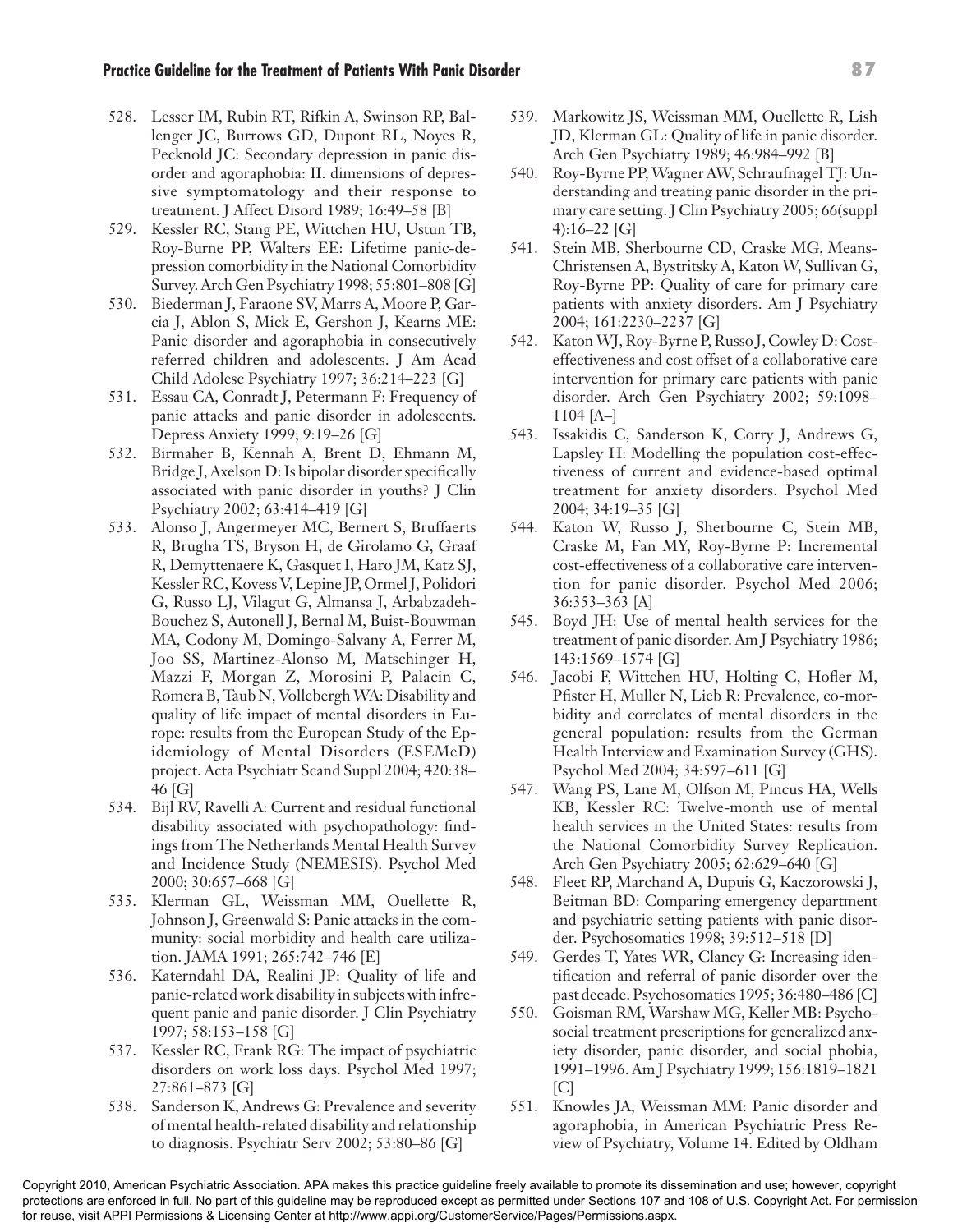JM, Riba MB. Washington, DC, American Psychiatric Press, 1995, pp 383–404 [G]

- 552. Goldstein RB, Wickramaratne PJ, Horwath E, Weissman MM: Familial aggregation and phenomenology of "early"-onset (at or before age 20 years) panic disorder. Arch Gen Psychiatry 1997; 54:271–278 [C]
- 553. Kendler KS, Neale MC, Kessler RC, Heath AC, Eaves LJ: A test of the equal-environment assumption in twin studies of psychiatric illness. Behav Genet 1993; 23:21–27 [D]
- 554. Kendler KS, Neale MC, Kessler RC, Heath AC, Eaves LJ: Panic disorder in women: a populationbased twin study. Psychol Med 1993; 23:397–406 [D]
- 555. Hettema JM, Prescott CA, Myers JM, Neale MC, Kendler KS: The structure of genetic and environmental risk factors for anxiety disorders in men and women. Arch Gen Psychiatry 2005; 62:182–189 [D]
- 556. Roy-Byrne PP, Craske MG, Stein MB: Panic disorder. Lancet 2006; 368:1023–1032 [F]
- 557. Rapaport MH, Davidson JR: The efficacy of new pharmacological treatments for panic disorder: evaluating the trials. Psychopharmacol Bull 1998; 34:167–168 [F]
- 558. Pollack MH, Rapaport MH, Fayyad R, Otto MW, Nierenberg AA, Clary CM: Early improvement predicts endpoint remission status in sertraline and placebo treatments of panic disorder. J Psychiatr Res 2002; 36:229–236 [A]
- 559. Cohen J: Statistical Power Analysis for the Behavioral Sciences, 2nd ed. Hillsdale, NJ, Lawrence Erlbaum, 1988 [G]
- 560. Gordis L: Epidemiology, 3rd ed. Philadelphia, PA, Elsevier Saunders, 2004 [G]
- 561. Clum GA, Clum GA, Surls R: A meta-analysis of treatments for panic disorder. J Consult Clin Psychol 1993; 61:317–326 [E]
- 562. Butler AC, Chapman JE, Forman EM, Beck AT: The empirical status of cognitive-behavioral therapy: a review of meta-analyses. Clin Psychol Rev 2006; 26:17–31 [F]
- 563. Mitte K: A meta-analysis of the efficacy of psychoand pharmacotherapy in panic disorder with and without agoraphobia. J Affect Disord 2005; 88:27– 45 [E]
- 564. Westen D, Morrison K: A multidimensional metaanalysis of treatments for depression, panic, and generalized anxiety disorder: an empirical examination of the status of empirically supported therapies. J Consult Clin Psychol 2001; 69:875–899 [E]
- 565. Ito LM, de Araujo LA, Tess VL, Barros-Neto TP, Asbahr FR, Marks I: Self-exposure therapy for panic disorder with agoraphobia: randomised con-

trolled study of external v interoceptive self-exposure. Br J Psychiatry 2001; 178:331–336 [A]

- 566. Swinson RP, Soulios C, Cox BJ, Kuch K: Brief treatment of emergency room patients with panic attacks. Am J Psychiatry 1992; 149:944–946 [A]
- 567. Shear MK, Pilkonis PA, Cloitre M, Leon AC: Cognitive behavioral treatment compared with nonprescriptive treatment of panic disorder. Arch Gen Psychiatry 1994; 51:395–401 [A]
- 568. van den HM, Arntz A, Hoekstra R: Exposure reduced agoraphobia but not panic, and cognitive therapy reduced panic but not agoraphobia. Behav Res Ther 1994; 32:447–451 [A]
- 569. Brown TA, Barlow DH: Long-term outcome in cognitive-behavioral treatment of panic disorder: clinical predictors and alternative strategies for assessment. J Consult Clin Psychol 1995; 63:754– 765 [B]
- 570. Fava GA, Zielezny M, Savron G, Grandi S: Longterm effects of behavioural treatment for panic disorder with agoraphobia. Br J Psychiatry 1995; 166:87–92 [B]
- 571. Fava GA, Rafanelli C, Grandi S, Conti S, Ruini C, Mangelli L, Belluardo P: Long-term outcome of panic disorder with agoraphobia treated by exposure. Psychol Med 2001; 31:891–898 [C]
- 572. Pull CB: Current status of virtual reality exposure therapy in anxiety disorders: editorial review. Curr Opin Psychiatry 2005; 18:7–14 [F]
- 573. Sadock BJ, Kaplan HI, Sadock VA: Anxiety disorders, in Kaplan and Sadock's Synopsis of Psychiatry: Behavioral Sciences/Clinical Psychiatry. Philadelphia, PA, Lippincott, Williams & Wilkins, 2007, pp 579–633 [G]
- 574. Teusch L, Bohme H, Gastpar M: The benefit of an insight-oriented and experiential approach on panic and agoraphobia symptoms: results of a controlled comparison of client-centered therapy alone and in combination with behavioral exposure. Psychother Psychosom 1997; 66:293–301 [B]
- 575. Ablon JS, Levy RA, Katzenstein T: Beyond brand names of psychotherapy: identifying empirically supported change processes. Psychotherapy: Theory, Research, Practice, Training 2006; 43:216– 231 [B]
- 576. Milrod B, Cooper AM, Shear MK: Psychodynamic concepts of anxiety, in Textbook of Anxiety Disorders. Edited by Stein DJ, Hollander E. Washington, DC, American Psychiatric Press, 2002 pp 81–92 [G]
- 577. Milrod B, Shear MK: Psychodynamic treatment of panic: three case histories. Hosp Community Psychiatry 1991; 42:311–312 [G]
- 578. Milrod B, Shear MK: Dynamic treatment of panic disorder: a review. J Nerv Ment Dis 1991; 179:741–743 [F]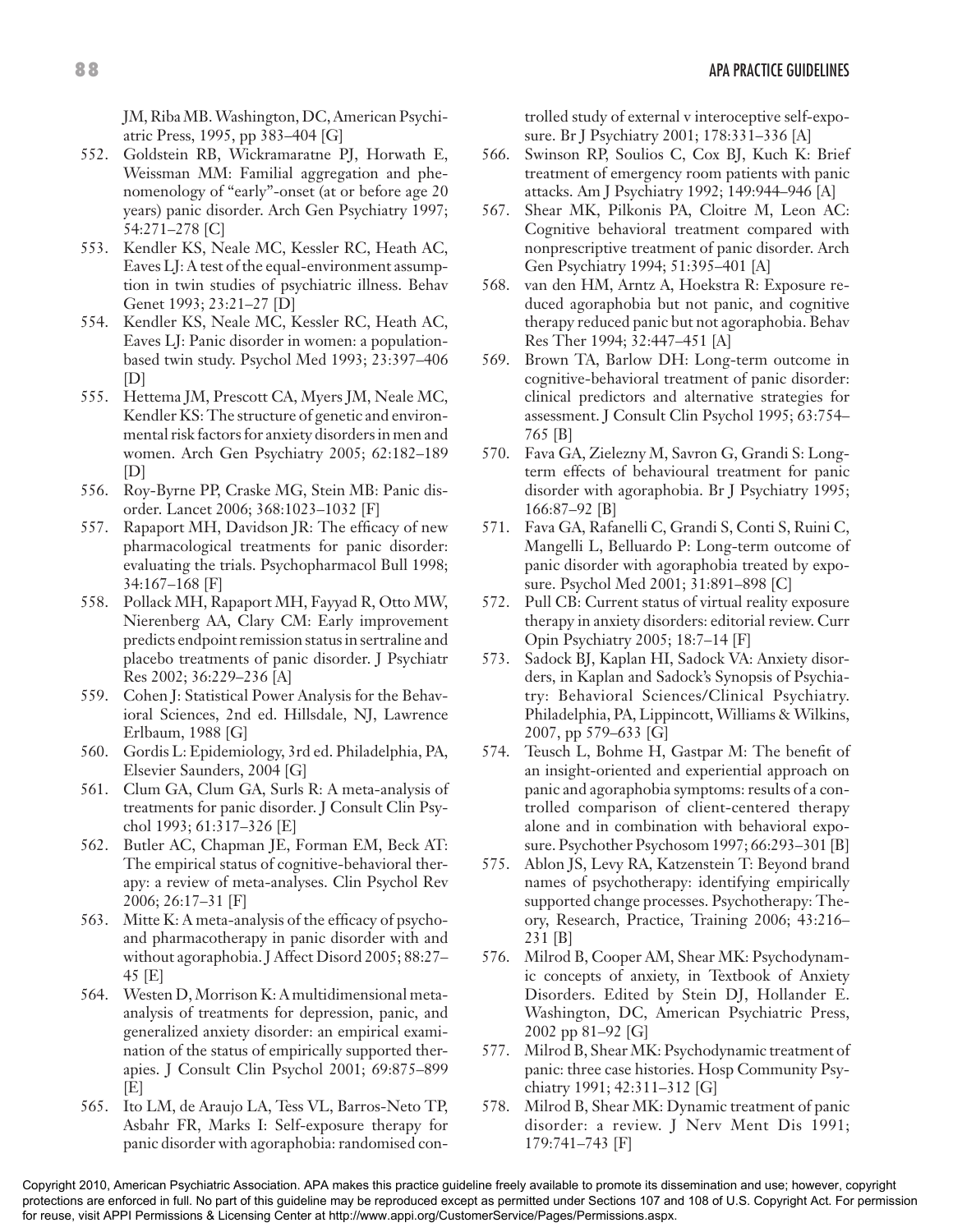- 579. Milrod B, Busch FN, Hollander E, Aronson A, Siever L: A 23-year-old woman with panic disorder treated with psychodynamic psychotherapy. Am J Psychiatry 1996; 153:698–703 [G]
- 580. Busch FN, Milrod BL, Rudden M, Shapiro T, Singer M, Aronson A, Roiphe J: Oedipal dynamics in panic disorder. J Am Psychoanal Assoc 1999; 47:773–790 [G]
- 581. De Masi F: The psychodynamic of panic attacks: a useful integration of psychoanalysis and neuroscience. Int J Psychoanal 2004; 85:311–336 [G]
- 582. Shear MK, Cooper AM, Klerman GL, Busch FN, Shapiro T: A psychodynamic model of panic disorder. Am J Psychiatry 1993; 150:859–866 [F]
- 583. Milrod B, Busch F, Leon AC, Shapiro T, Aronson A, Roiphe J, Rudden M, Singer M, Goldman H, Richter D, Shear MK: Open trial of psychodynamic psychotherapy for panic disorder: a pilot study. Am J Psychiatry 2000; 157:1878–1880 [B]
- 584. Milrod B, Busch F, Leon AC, Aronson A, Roiphe J, Rudden M, Singer M, Shapiro T, Goldman H, Richter D, Shear MK: A pilot open trial of brief psychodynamic psychotherapy for panic disorder. J Psychother Pract Res 2001; 10:239–245 [B]
- 585. Biondi M, Picardi A: Increased probability of remaining in remission from panic disorder with agoraphobia after drug treatment in patients who received concurrent cognitive-behavioural therapy: a follow-up study. Psychother Psychosom 2003; 72:34–42 [?]
- 586. Boyer W: Serotonin uptake inhibitors are superior to imipramine and alprazolam in alleviating panic attacks: a meta-analysis. Int Clin Psychopharmacol 1995; 10:45–49 [E]
- 587. Bakker A, van Balkom AJ, Spinhoven P: SSRIs vs TCAs in the treatment of panic disorder: a metaanalysis. Acta Psychiatr Scand 2002; 106:163–167 [E]
- 588. Otto MW, Tuby KS, Gould RA, McLean RY, Pollack MH: An effect-size analysis of the relative efficacy and tolerability of serotonin selective reuptake inhibitors for panic disorder. Am J Psychiatry 2001; 158:1989–1992 [E]
- 589. Nair NP, Bakish D, Saxena B, Amin M, Schwartz G, West TE: Comparison of fluvoxamine, imipramine, and placebo in the treatment of outpatients with panic disorder. Anxiety 1996; 2:192– 198 [A]
- 590. Pollack M, Mangano R, Entsuah R, Tzanis E, Simon NM, Zhang Y: A randomized controlled trial of venlafaxine ER and paroxetine in the treatment of outpatients with panic disorder. Psychopharmacology (Berl) 2007 Oct; 194(2):233–242. Epub 2007 Jun 23 [A]
- 591. Sasson Y, Iancu I, Fux M, Taub M, Dannon PN, Zohar J: A double-blind crossover comparison of

clomipramine and desipramine in the treatment of panic disorder. Eur Neuropsychopharmacol 1999; 9:191–196 [A]

- 592. Mavissakalian MR, Perel JM: Duration of imipramine therapy and relapse in panic disorder with agoraphobia. J Clin Psychopharmacol 2002; 22:294–299 [A]
- 593. Mavissakalian MR, Perel JM: 2nd year maintenance and discontinuation of imipramine in panic disorder with agoraphobia. Ann Clin Psychiatry 2001; 13:63–67 [A]
- 594. Klerman GL: Overview of the Cross-National Collaborative Panic Study. Arch Gen Psychiatry 1988; 45:407–412 [F]
- 595. Passaro A, Volpato S, Romagnoni F, Manzoli N, Zuliani G, Fellin R: Benzodiazepines with different half-life and falling in a hospitalized population: the GIFA study. Gruppo Italiano di Farmacovigilanza nell'Anziano. J Clin Epidemiol 2000; 53:1222–1229 [G]
- 596. Ray WA, Thapa PB, Gideon P: Benzodiazepines and the risk of falls in nursing home residents. J Am Geriatr Soc 2000; 48:682–685 [C]
- 597. Kilic C, Noshirvani H, Basoglu M, Marks I: Agoraphobia and panic disorder: 3.5 years after alprazolam and/or exposure treatment. Psychother Psychosom 1997; 66:175–178 [C]
- 598. Barker MJ, Greenwood KM, Jackson M, Crowe SF: Persistence of cognitive effects after withdrawal from long-term benzodiazepine use: a meta-analysis. Arch Clin Neuropsychol 2004; 19:437–454 [E]
- 599. Klein E, Colin V, Stolk J, Lenox RH: Alprazolam withdrawal in patients with panic disorder and generalized anxiety disorder: vulnerability and effect of carbamazepine. Am J Psychiatry 1994; 151:1760–1766 [A]
- 600. Roy-Byrne PP, Dager SR, Cowley DS, Vitaliano P, Dunner DL: Relapse and rebound following discontinuation of benzodiazepine treatment of panic attacks: alprazolam versus diazepam. Am J Psychiatry 1989; 146:860–865 [A]
- 601. Rosenbaum JF, Moroz G, Bowden CL: Clonazepam in the treatment of panic disorder with or without agoraphobia: a dose-response study of efficacy, safety, and discontinuance. Clonazepam Panic Disorder Dose-Response Study Group. J Clin Psychopharmacol 1997; 17:390–400 [A]
- 602. Lepola UM, Rimon RH, Riekkinen PJ: Threeyear follow-up of patients with panic disorder after short-term treatment with alprazolam and imipramine. Int Clin Psychopharmacol 1993; 8:115– 118 [B]
- 603. Sheehan DV, Claycomb JB, Kouretas N: Monoamine oxidase inhibitors: prescription and patient management. Int J Psychiatry Med 1980; 10:99– 121 [G]